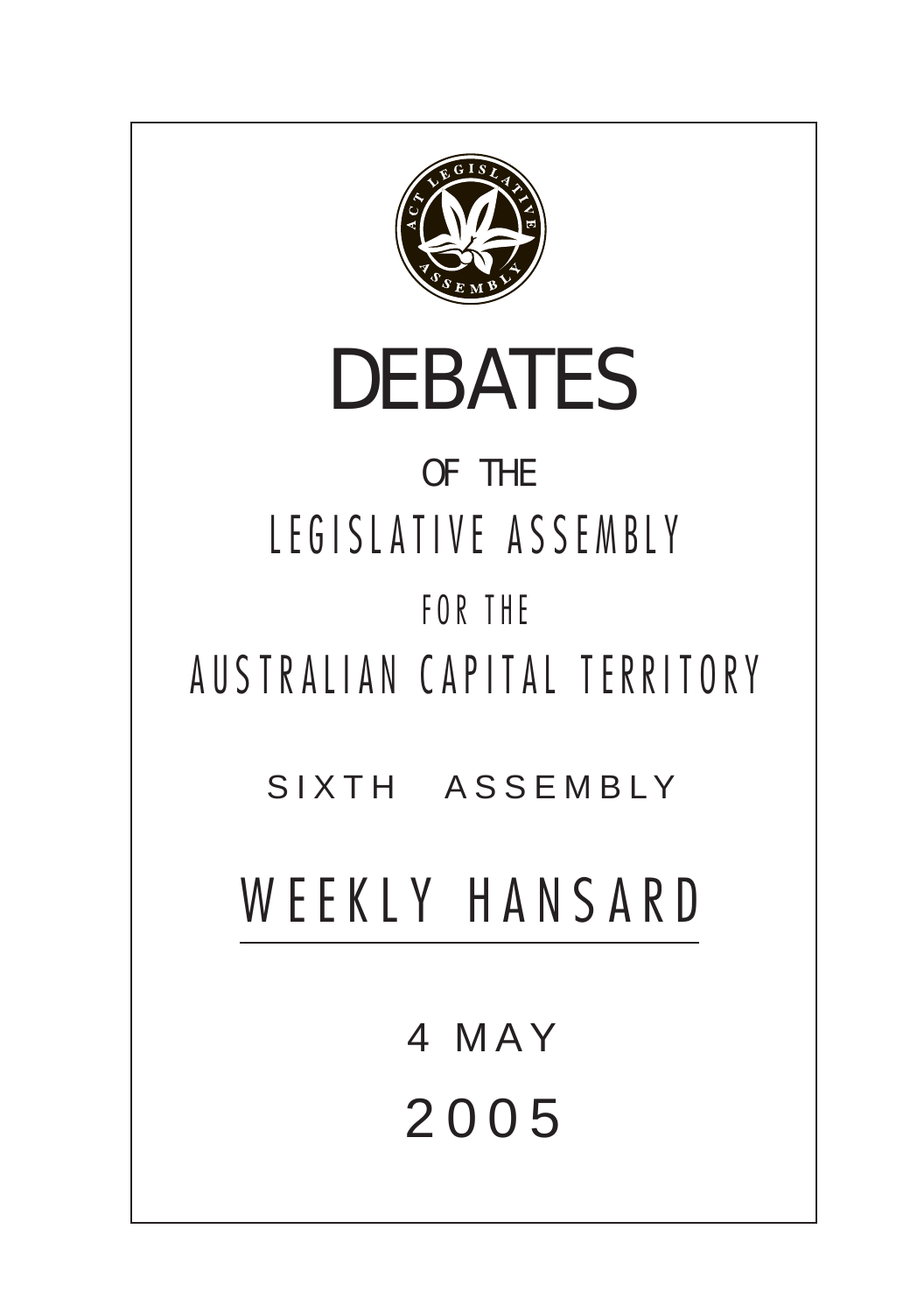| Questions without notice:                                                |  |
|--------------------------------------------------------------------------|--|
|                                                                          |  |
|                                                                          |  |
|                                                                          |  |
|                                                                          |  |
|                                                                          |  |
|                                                                          |  |
|                                                                          |  |
|                                                                          |  |
|                                                                          |  |
|                                                                          |  |
|                                                                          |  |
|                                                                          |  |
| Supplementary answers to questions without notice:                       |  |
|                                                                          |  |
| Answers to questions on notice:                                          |  |
|                                                                          |  |
|                                                                          |  |
|                                                                          |  |
|                                                                          |  |
| Adjournment:                                                             |  |
|                                                                          |  |
|                                                                          |  |
|                                                                          |  |
|                                                                          |  |
|                                                                          |  |
|                                                                          |  |
|                                                                          |  |
| Incorporated document:                                                   |  |
| Attachment 1: Document incorporated by the Leader of the Opposition 1829 |  |

# Wednesday, 4 May 2005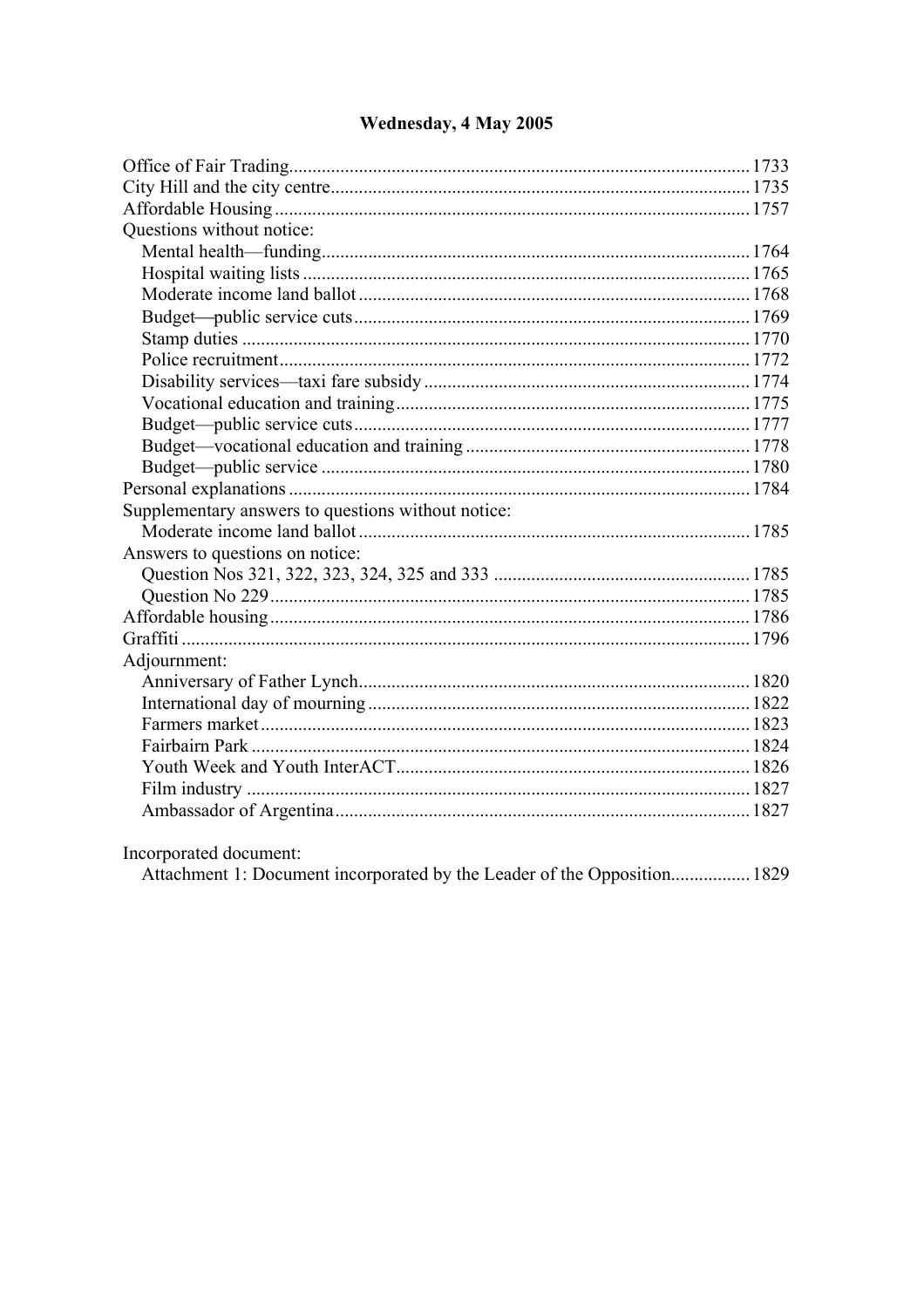# **Wednesday, 4 May 2005**

**MR SPEAKER** (Mr Berry) took the chair at 10.30 am and asked members to stand in silence and pray or reflect on their responsibilities to the people of the Australian Capital Territory.

# <span id="page-2-0"></span>**Office of Fair Trading**

Debate resumed from 6 April 2005, on motion by **Ms MacDonald**:

That this Assembly:

(1) notes that:

- (a) the Office of Fair Trading continues to enhance its activities to the benefit of the ACT community;
- (b) successful prosecutions have been undertaken of traders in the fitness, real estate, motor vehicle and credit provider industries that have acted against the interests of consumers; and
- (c) a wide ranging licensing and enforcement regime has maintained a high level of professionalism amongst businesses and has resulted in increased protection to ACT consumers; and
- (2) recognises the achievements of the Office of Fair Trading and acknowledges the important contribution made by the Office to the well-being of the Canberra community.

**MR GENTLEMAN** (Brindabella) (10.32): I rise to express my support for Ms MacDonald's statements about the activities of the Office of Fair Trading. I would like to recognise, in addition, a number of other community and consumer initiatives of the Stanhope government.

The Fair Trading Advisory Committee was re-formed in June 2004. The charter of this committee, featuring representation from business interests, consumer agencies and community groups, is to advise the ACT government on consumer policy. The value of these special interest groups having direct access to the ACT government and a strong influence on consumer policy is inestimable. I am sure that the ACT community will continue to be well served by this committee.

I would also like to recognise a number of specific activities of the Office of Fair Trading. In March 2004, the office undertook a targeted alcohol awareness program at Canberra Stadium. The program enjoyed the double success of prosecutions arising from the purchase, supply and consumption of alcohol by minors and an adult supplying alcohol to a minor and of raising overall public awareness of youth-related alcohol issues.

The office has raised its community profile through an ongoing presence at the Royal Canberra Show. Initially from its own display and latterly as part of the award-winning ACT government display at this year's show, the office has used popular promotional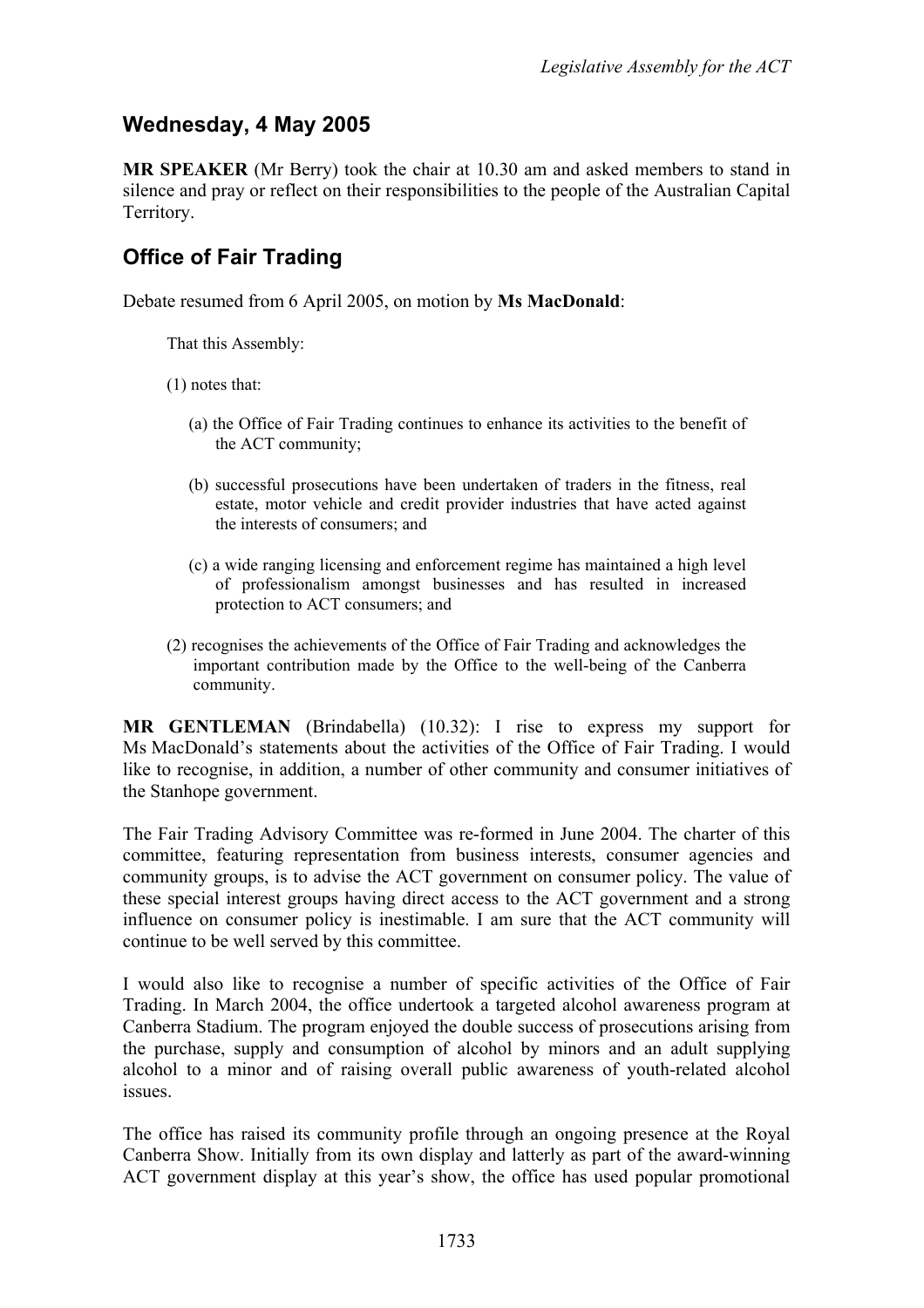items to distribute wise consumer messages. It has also taken its services directly to the community and to consumers at shopping centres and has run a series of successful stalls at each of the town centres.

The office has also worked assiduously to strengthen its relationships with the key stakeholders of the office, including the Consumer Law Centre, the Motor Trades Association, the Australian Hotels Associations, ClubsACT, the Real Estate Institute of the ACT and the Australian Federal Police. The very successful and innovative priority 15 and infield education services programs are two activities that the office takes to local businesses to ensure that they are properly informed of the best ways to deal with customer misunderstandings and problems.

The office recognises that there are times when members of the community must receive assistance to resolve problems and complaints. However, the office also realises that many disputes can be avoided by empowering consumers with clear and simple guidelines for sensible and informed purchasing decisions. The office takes its educational services to schools, senior citizen groups, the Canberra Institute of Technology and business forums.

Strategic use is made of the media to report high-profile matters and to achieve public information and education. The Commissioner for Fair Trading has appeared on 666 ABC to address and discuss topical consumer issues. Over the past couple of years, the office has mounted a concerted effort, in cooperation with the police, against drink-spiking. This program has involved both messages to the general community and the provision of point-of-sale material to entertainment venues and liquor retailers.

The office also prepares publications and newsletters that are regularly issued to its regulated industries. These bulletins address detailed issues and general topics that affect specific industries. Subjects featured include legislative changes, contemporary problems, national and international trends, and case studies and prosecutions that are relevant and interesting to local traders.

The Office of Fair Trading will build on its successes and strengths to continue to promote consumer and business confidence by providing effective consumer affairs information and education. Strong and clear messages designed to prevent consumer problems from occurring will be relayed to the community.

Dispute resolution services will be further developed to achieve rapid and inexpensive closure, with the minimum possible inconvenience for both consumers and traders. Regulatory regimes will be further refined and enhancements such as electronic lodgement of data and online data verification are being scoped and evaluated. These improvements will be of great benefit to individuals and organisations that fall under the office's regulatory umbrella.

The office will continue to promote personal and community safety by educating the community about safe products and the proper use and supervision of many common household items. The rigorous enforcement of product safety with retailers will also minimise the sale of unsuitable and dangerous items.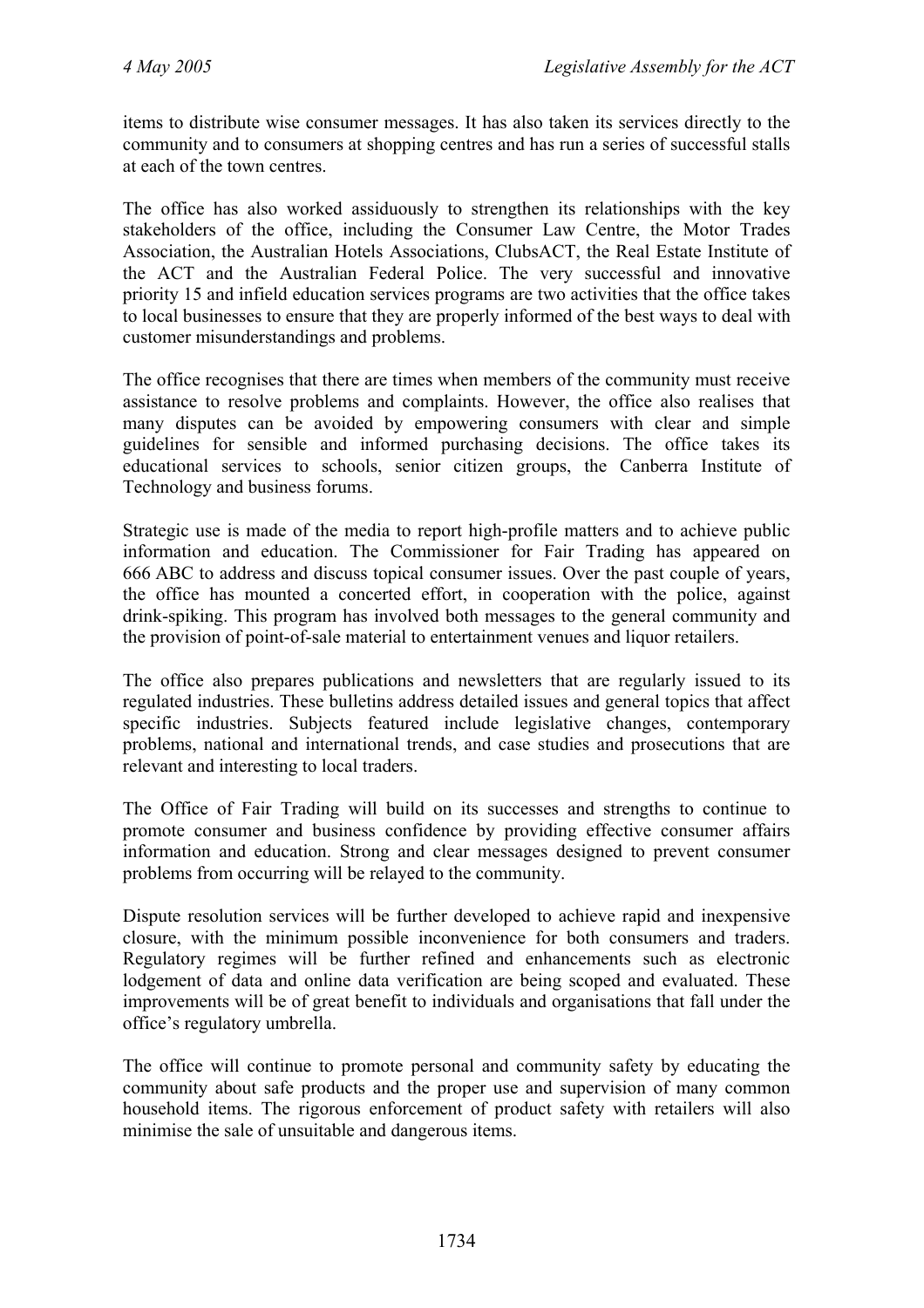I congratulate the Stanhope government for major recent initiatives such as the revitalisation of the Fair Trading Advisory Committee and the establishment of the enforcement and litigation unit within the Office of Fair Trading. The unit has obviously been instrumental in giving teeth to the office's enforcement activities as well as improving the quality of advice given by the advice and complaints unit. Clearly, the local community is well served by the 35 staff at the ACT Office of Fair Trading who implement government policies that are both protective of consumers and conducive to good business.

**MS MacDONALD** (Brindabella) (10.37), in reply: I thank members for their contribution to the debate. Mr Stefaniak, who spoke to this motion when it first came up in the last sitting week, talked about a couple of issues which he believed that the Office of Fair Trading needed to address. One of them, I think, shows the difference in attitude between people in the way the place operates.

He made mention of there being an excessive amount of bureaucratic red tape—I think that was what he was alluding to—for somebody trying to show something at the Royal Canberra Show. I am sure that the Office of Fair Trading would be happy to look into that. As the matter happened a couple of years ago and the Chief Minister's office did look at it at the time, I am quite sure that that problem has been addressed.

The other one that I took note of in what Mr Stefaniak said was the issue about a nightclub in the city being near a hotel or serviced apartments and there being an excessive amount of noise. Mr Stefaniak has suggested that the way to solve the problem with that, and the Office of Fair Trading should have something to do with it, is to close down this nightclub at 11 o'clock at night, because that is when guests go to sleep.

I suggest, Mr Speaker, that if Mr Stefaniak travels to any other city in this country and stays in a hotel or serviced apartment in the city he will discover that there are nightclubs within the vicinity of the hotel or serviced apartment which also make noise, and they do not shut at 11 o'clock at night. Whilst I appreciate that guests in a hotel wish to go to sleep and do not wish to be disturbed by an undue amount of noise, I am sure that it is an issue that can be resolved without trying to take the fun out of the city. I think that Mr Stefaniak's suggestion of closing the nightclub at 11 o'clock at night because that is when the guests wish to go to sleep would not be greatly welcomed by a number of the people who patronise that nightclub.

Apart from that, Mr Speaker, I thank members for their contribution to the debate and I commend the motion.

Motion agreed to.

### <span id="page-4-0"></span>**City Hill and the city centre**

**MR SESELJA** (Molonglo) (10.40): I move:

That this Assembly: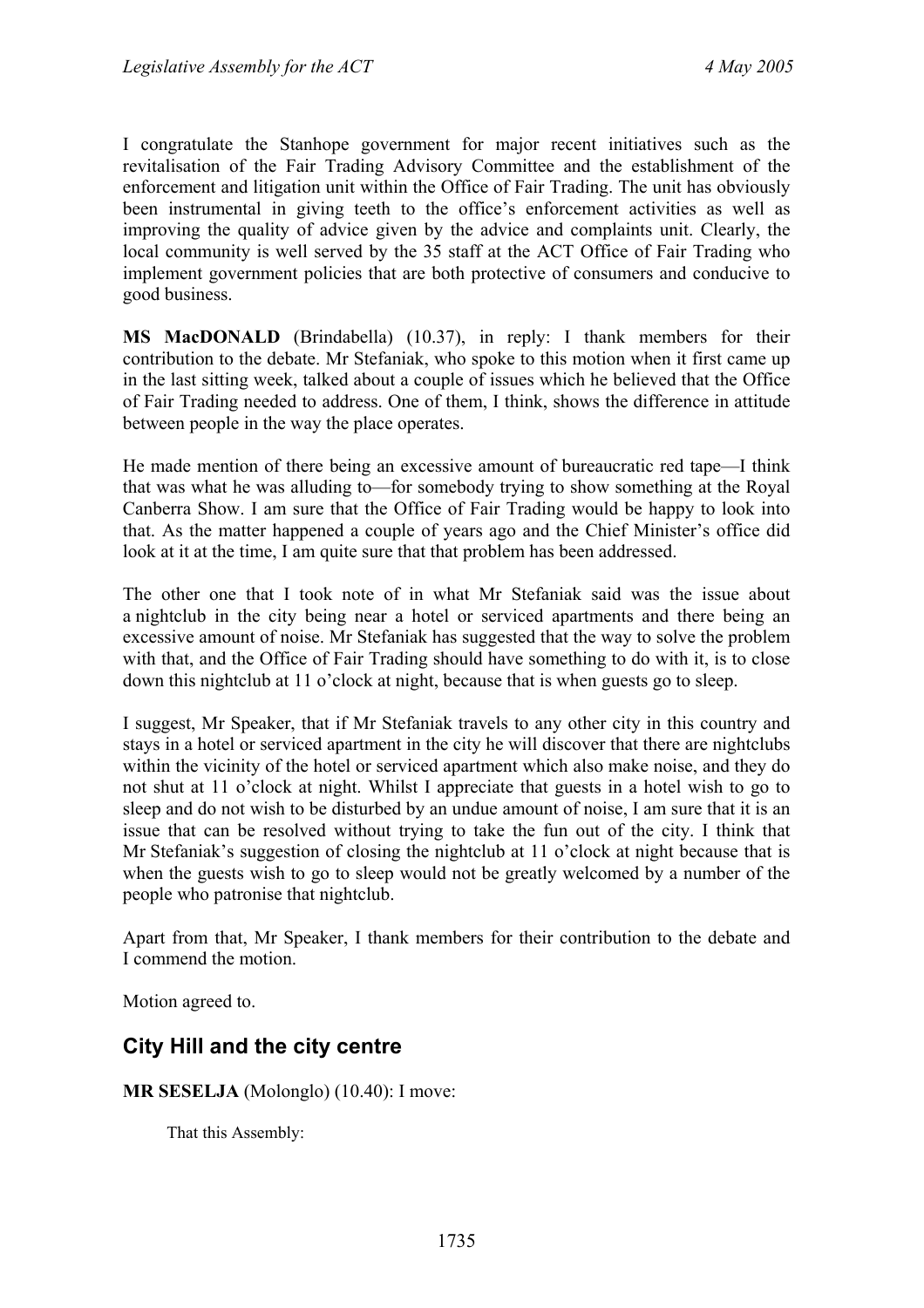- (1) notes the importance of the revitalisation of the City Hill and the Canberra City Centre;
- (2) recognises the contribution of the National Capital Authority through the "Griffin Legacy";
- (3) notes the importance of giving the Canberra community adequate opportunity to contribute to debate on the issue; and calls on the Minister for Planning to consider all options with a view to the best outcomes being delivered for the City Hill/Canberra City area.

This motion addresses the debate that has emerged over the last month—one that has, in fact, being going on for a long time—in relation to a vision for our city, the completion of its heart and the way forward for an area which is widely accepted as badly in need of renovation and revitalisation.

The *Canberra Times*, during it is recent focus on the city heart, ably demonstrated many of the problems that exist with the city in it is present state. The points made by the *Canberra Times* include the general condition and appearance of shops along Northbourne Avenue; the overall condition of city centre footpaths, which are in a state of disrepair, are mismatched and haphazard, and are presenting a poor image to interstate and overseas visitors; and planning delays and red tape which have removed the incentives for business to invest in the ACT. In a recent press release, Keep Australia Beautiful drew attention to the state of the city, saying, "Canberra is a city scarred by graffiti, left untidy by litter." There is an obvious need for us to focus our attention on Canberra.

Mr Speaker, citing the litany of problems could continue for the majority of this speech. I am sure that many members of this place could cite an endless number of matters that require attention. I think it is more pertinent, however, to address the importance of the city centre being revitalised—not just City Hill, but in regard to overall traffic flow, vehicle parking, pedestrian access and amenity provision. We need to think in terms of facilitating ongoing and growing success of business and making the city centre once again a desirable centre of activity for both locals and visitors. But we need to achieve these objectives through a process of community consultation and full consideration of all the options.

Needless to say, we also have to achieve these objectives by giving full consideration to the original objectives of the Griffin plan, whilst not blindly adhering to the vision of a city created almost 100 years ago and originally designed for just 70,000 residents. If we are serious about improving tourism, about bringing conferences and other functions to our community, about creating a city heart of which we can all be proud, the revitalisation of the city centre is of crucial importance.

There has been widespread acceptance from a number of stakeholders, the government, the business community, and the opposition in recent times that now is the time for this revitalisation to happen. In fact, we have had a number of business leaders and heads of industry groups make comment. I will read just a couple. Chris Peters said, "I am enthusiastic about the living city plan. It is a visionary plan." John Miller, from the Canberra Business Council, said, "The time for talk is over, the time for action is now. If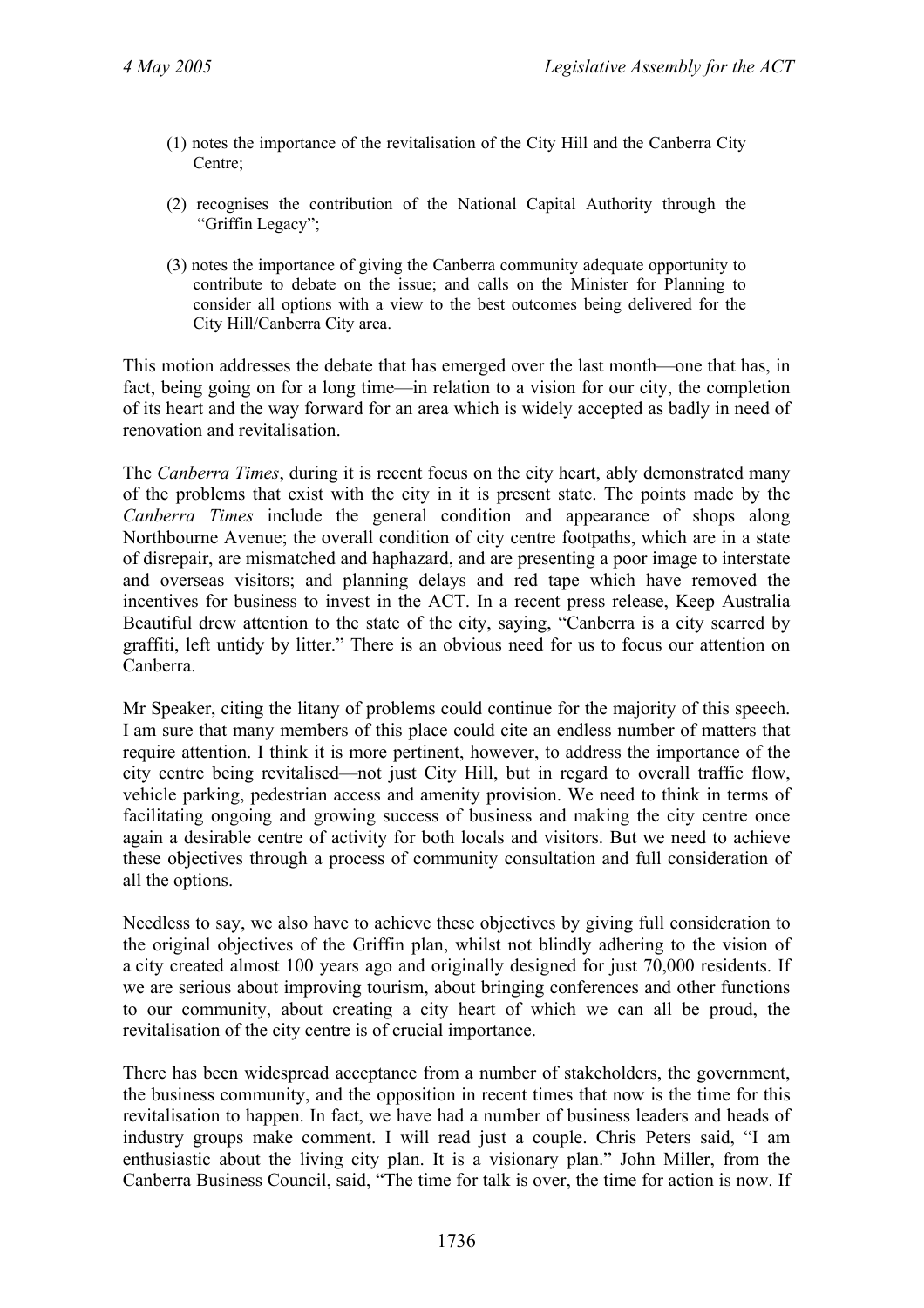money is to flow from such a monster project, the government must take it on board, and so too the NCA and business leaders."

The city centre is sadly lacking in presenting an image of the city as the heart of the nation's capital. Certainly, the commonwealth sees the city centre as an important aspect of national pride, maintaining its overall planning approval responsibility for the city centre. Let us be sure that we recognise the importance of this role by giving due and complete consideration to the options for planning the future of the city centre. I cannot emphasise enough the importance of thorough planning, including complete and effective community consultation.

Whilst I appreciate the very important role of the NCA in Canberra, I would like to see the NCA having less influence over our planning system. Canberra should be able largely to stand on it is own feet and the NCA should be limited to the parliamentary triangle and limited aspects of the city outside the triangle. However, the point does need to be. When Mr Corbell suggested that recently in relation to Civic, the NCA said that they would consider it if the ACT had an open, effective and efficient planning system, something which they do not believe exists currently. So it is over to the minister.

I wish to say a few words on the Griffin legacy. The debate over City Hill was brought to light once again by the Griffin legacy proposals that the NCA released in December 2004. Those proposals deal with development of the city in the mould that Burley Griffin had envisaged and are reflected in the comments made by the NCA in relation to the Griffin plan. I quote from that:

Yet Canberra still has not realised its full potential. The landscapes and monuments are not matched by a cosmopolitan lifestyle expected of such an important national and international centre.

Parts of the city give a glimpse of the grand civic design envisaged by Walter Burley Griffin and Marion Mahony Griffin—of parks and boulevards, public buildings and monuments—but other areas are an anticlimax.

Urban development pressures and traffic threaten to diminish the capital's special qualities, to encroach on its leafy garden suburbs and erode its celebrated landscape setting. It is time to address the future.

A far-sighted strategy is needed to ensure that the nation's capital in the 21st century realises its potential and can accommodate the best of contemporary urban development.

The work conducted by the NCA on the Griffin legacy is to be commended. It certainly provided a great kick-start to the debate and it is an important contribution. It has been welcomed widely as an important vision for the city, recognising the important work of Walter Burley Griffin in his plans for a perfect city. Burley Griffin has been acknowledged worldwide as a visionary and influential architect. He trained under Frank Lloyd Wright, universally accepted as one of the great names in architecture. It is useful therefore to look at his original vision for the city of Canberra.

I commend the living city proponents for their efforts in providing a measured and thought through option for the community to consider, even though it is not perfect.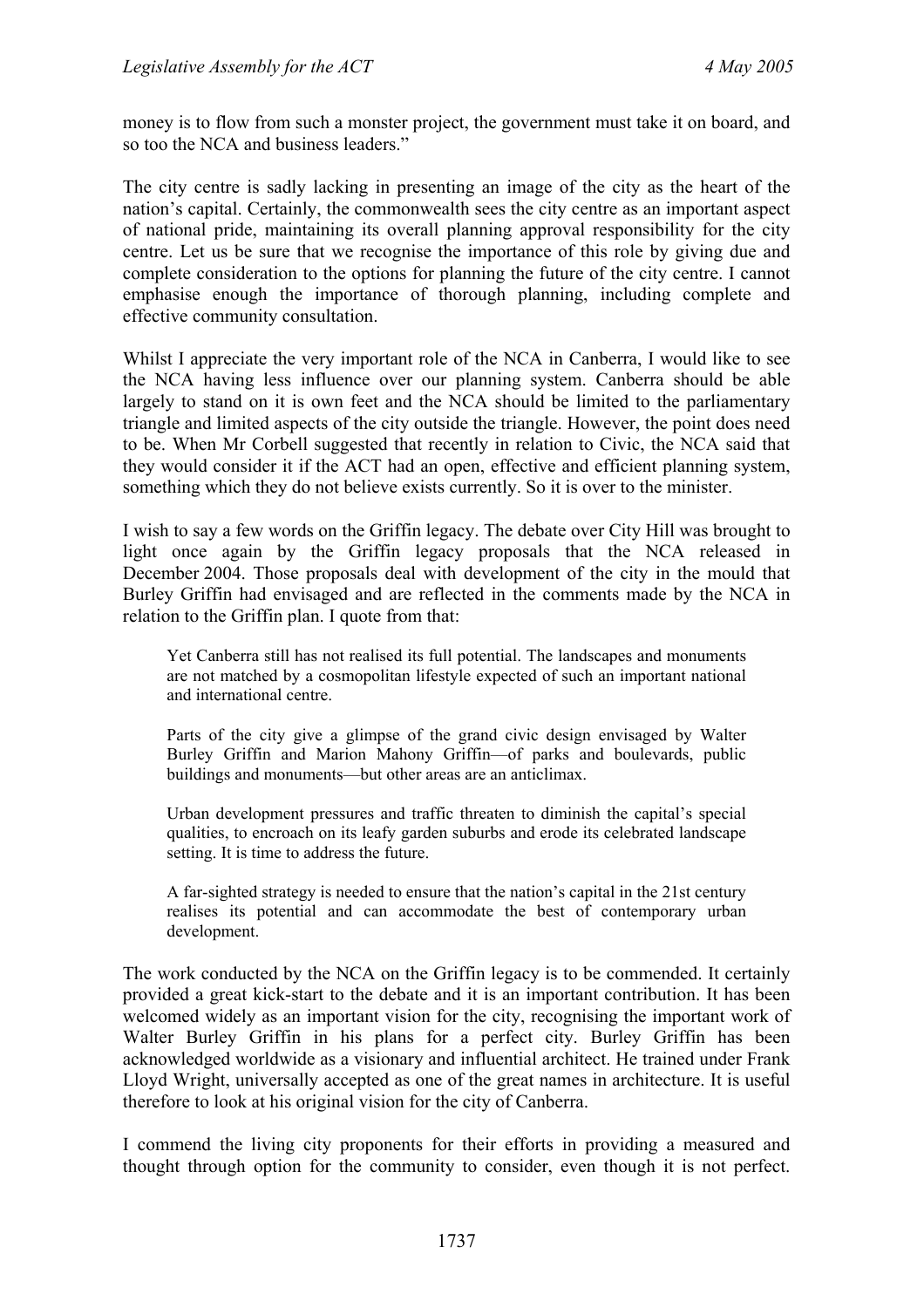There are aspects of it with which I agree, there are parts that I am not sure about, and there are aspects that I believe need to be modified or improved. However, I believe that it is an excellent contribution to a debate that needs to be had. I think that it provides a good framework to further the debate. I think that in a number of important respects it is superior to the plan which has been put forward by Mr Corbell, not least of which is the fact that Mr Corbell's plan would bring more traffic into the city centre and turn City Hill into a huge roundabout.

It is absolutely crucial that, before a decision is made on city centre planning, a wide-ranging debate take place in the community, quickly and effectively, so that progress can be achieved. The living city plan is an example of effective community input. It has precipitated discussion amongst ordinary Canberrans, who are now talking about how they would like their city centre to look in the future.

I therefore find it odd and quite disappointing that the planning minister has failed to promote or even to accept the living city plan as an alternative for discussion. He does appear to be threatened by having an alternative plan being presented to the community. On radio last Friday, Mr Corbell said that it was inappropriate for people with a lot of money, influence and contacts—meaning, I guess, Terry Snow—to seek to unduly influence the planning process. My question to Mr Corbell is this: what is inappropriate about Mr Snow's behaviour? How is he seeking to unduly influence this process?

He is a man who has spent his own money to flesh out ideas he has for the future of Canberra and he has presented the ideas to the government and then to the community through the *Canberra Times*. He was, in fact, responding to a call from the Chief Minister for local businessmen and entrepreneurs to contribute to the future of our city. How does Mr Corbell respond? He says that he does not want to see the process unduly influenced. He even said that he does not want to see the process railroaded.

Was he suggesting that, by making public his view, Mr Snow was unduly influencing the process, or that he was railroading the process? In the context of the conversation on ABC radio last Friday, no other reasonable conclusion can be drawn. Another interesting thing that Mr Corbell said last Friday in relation to the issue was that it was important that the process be a public one. What could be more public than a four-page spread in the *Canberra Times*? Mr Snow was not exactly seeking to hide his plan.

These defensive, ridiculous responses that we have seen from the planning minister demonstrate his real position on this issue. In the minister's mind, it is not about what is best for Canberra. It is about his control over what happens in Canberra. If the ideas did not originate with Mr Corbell or from within the Labor government, they could not possibly have any merit; they could not possibly be good if they originated with a local developer.

That leads me to one of Mr Corbell's biases as a minister—his bias against local developers. We saw that demonstrated when Mr Corbell improperly commented during the tender process for the new suburb of Forde. Mr Corbell said that he would prefer to see the contract awarded to an interstate developer, like those from Sydney or Melbourne, so as to avoid "higgledy-piggledy" developments. Mr Corbell's position appears to be that, preferably, any plans for the future of our city should come from him or his department, if it is left with adequate staff after yesterday's budget. If they have to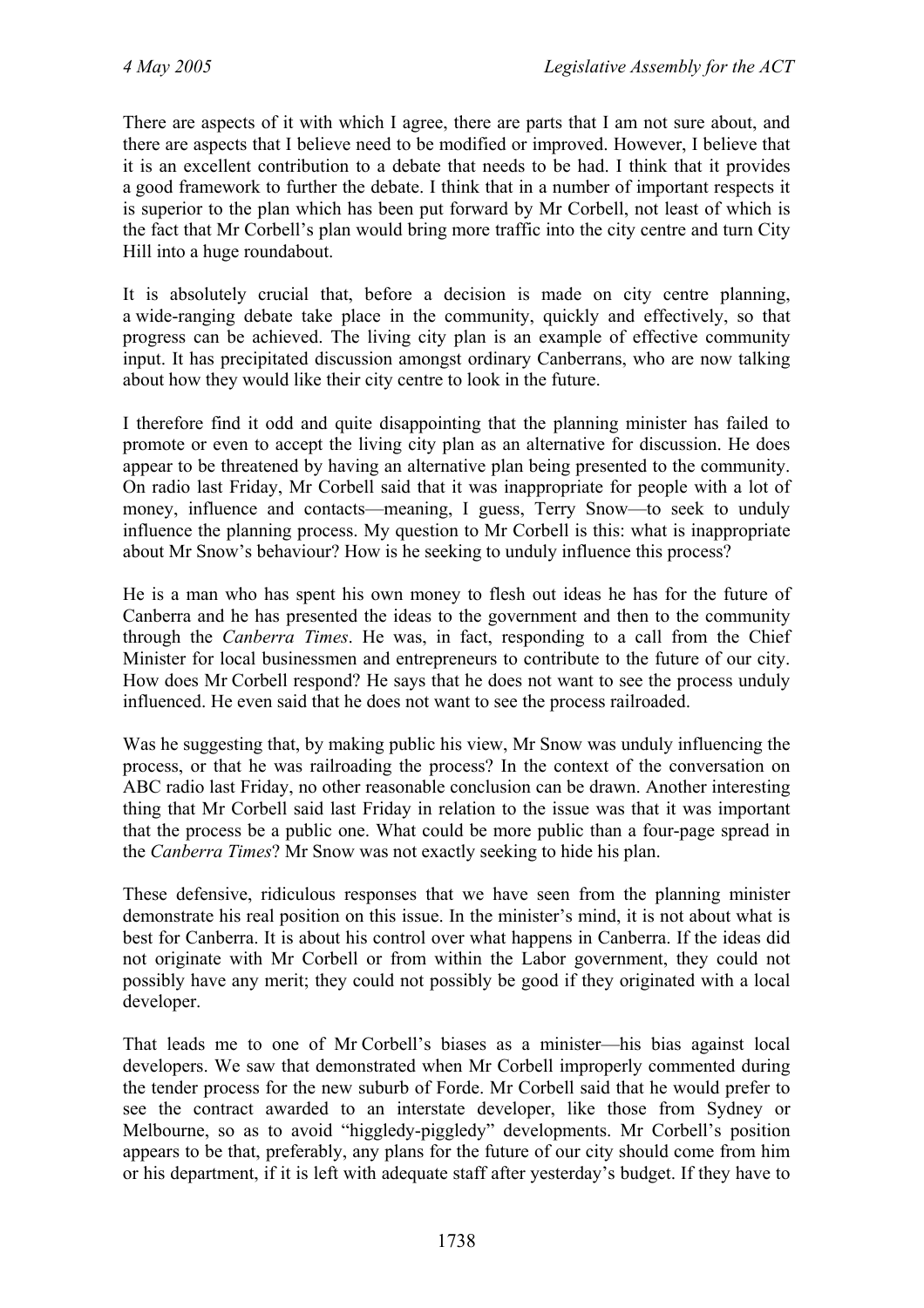come from outside his department and a local could not possibly be capable of coming up with a good idea, we need to look outside Canberra.

This kind of attitude is not good for Canberra. We need to have a reasonable, rational debate about our city heart. Entrenched, defensive, obstinate positions as expressed by the planning minister will not contribute to that debate. Remember that it is becoming a pattern for this government: to shut down debate as much as possible. We have seen that in the Assembly on numerous occasions in the past few months. We have seen the government try to shut down inquests. We have seen the government finishing early when it runs out of business on the notice paper. We have seen debates shut down when the government has not liked the subject matter and we have seen the estimates committee stacked to avoid scrutiny.

Mr Corbell's approach to the issue of City Hill can be contrasted with the experience of Ian Graham, the planning manager for the city of Wagga, whose experience was reported in the *Canberra Times* last week. He said, "It's important to consider everyone, to keep them on side." Mr Corbell, far from considering everyone and keeping them on side, seems to be simply defending his own model, at the expense of valuable suggestions from others. When Terry Snow dared to enter the debate, Mr Corbell attacked him for doing so.

When Mr Corbell put forward his proposal, he said nothing about its being intended to stimulate debate or being a starting point that would attract other ideas. He said, to quote from this press release:

 … the concept planning had opened the way for more detailed planning, engineering and traffic investigations regarding the impacts on traffic and parking. This will lead to the preparation of appropriate planning instruments to allow development to proceed.

It appears that Mr Corbell never intended for other plans to be considered. His press release made no allowance for that. He speaks purely of doing a couple of studies and preparing the instruments, spending the money and off we go. That is not quite the public process that the government has been speaking of in recent days. There has been a bit of ambiguity over exactly what is the government's position. I also read yesterday on page 222 of budget paper 3, reference to a feasibility study of "City Hill, Constitution and Edinburgh Avenues and Lake Burley Griffin Connections" at a cost of \$500,000; so the money is now being spent to put Mr Corbell's plan into account.

That brings me to this point: what is the government's position on City Hill? Yesterday, in response to a question, Mr Corbell refused to say whether he had cabinet approval. He just said, "I spoke to the Chief Minister, so it is all fine."

**Mr Corbell**: What is the Liberal Party's position on City Hill? That would be a more relevant question. Do they have a position?

**MR SESELJA**: I am asking the question. On the one hand, we have Simon Corbell with his defensive, shoot the messenger approach. If someone puts up a good idea that is contrary to his, he is going to attack them. He attacks them for being rich. He goes after the man. On the other hand, we have the Chief Minister, who has at least said in relation to this matter that he is open to some of the ideas being put forward. Mr Corbell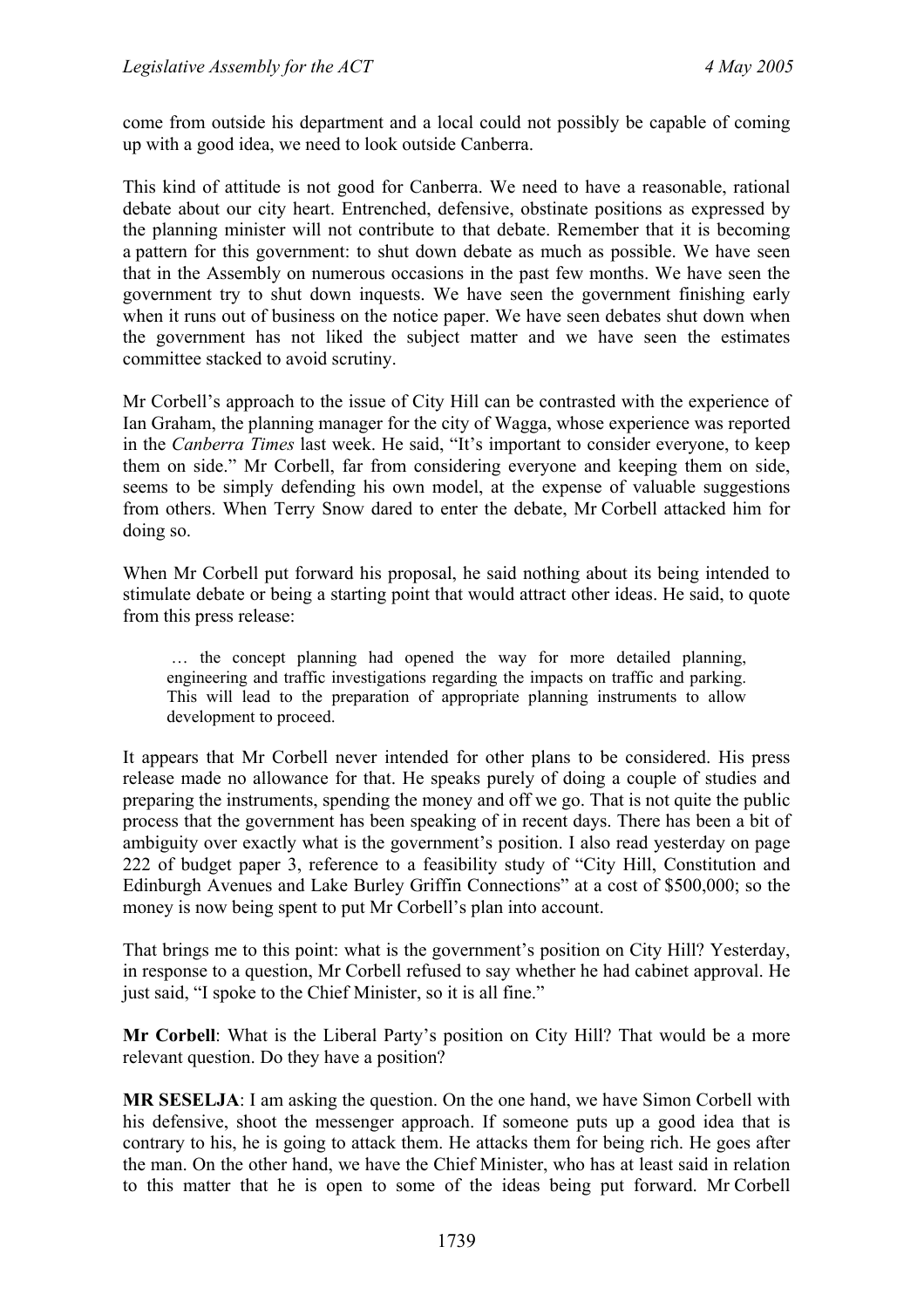confirmed yesterday that cabinet had not approved his City Hill plan. Yet, as I have stated before, his press release and the budget documents seem to suggest that the decision has been made

On the one hand, we have lip service about listening to stakeholders and welcoming input and, on the other, we have a minister acting like the concept has been decided and all that is left is the detail. In the midst of all this, we are told there has been no cabinet decision. So, with all this confusion, I feel compelled to ask the planning minister again: what is the status of your plan? Is it the government's position that your plan for City Hill will go ahead? If so, why is the government pretending to listen to alternative ideas when a decision has been made? If not, why do the budget papers and Mr Corbell's press releases suggest that it is the government's plan? These are questions that must be answered, and they must be answered now. When tourists and relatives from interstate talk about Canberra, they often refer to roundabouts. The Corbell legacy still leaves a very large roundabout, still leaves City Hill isolated and potentially raises more questions than it answers.

I would like to quote a little something I found on a local website. It says, "It would appear that Snow is raining on Corbell's parade. But then again, Snow could probably get it done whilst Corbell would just have endless meetings, plans and consultancies, and more plans, et cetera." For a government which is known for, and seems to take pride in, the number of plans and consultations it puts out, it would be helpful if occasionally it actually listened to what the community was saying on the issue it is consulting about. It is one thing to put out a plan and seek consultation and it is another to listen and respond to the community. It should not be about who proposes what, who created what or who makes the suggestion. It should be about a plan of which all of Canberra can be proud.

I call on the planning minister not to be blinkered, to listen to what others say. He has been entrusted with managing this city and the planning of this city for the short term. This plan could be the basis of our city for the next 100 or 200 years. We already have the legacy of Walter Burley Griffin. I do not know that Canberra can afford the legacy of Simon Corbell. Mr Speaker, I commend this motion to the Assembly.

**MR CORBELL** (Molonglo—Minister for Health and Minister for Planning) (10.54): Mr Speaker, the government welcomes this debate regarding City Hill and the revitalisation of the city centre and is pleased to see that the opposition is once again following the lead of the government on this very important matter. It does, however, strike me as a bit rich that, after many years of neglect by the Liberal Party when it was in office, Mr Seselja comes along with a motion now as if to say he is taking the lead on the issue. Indeed, for someone who claims that I play the man and not the ball, Mr Seselja perhaps needs to reflect on whether he practises what he preaches.

The government has made a commitment to resurrect the fortunes of the central city area. Indeed, we identified this in our first term, long before anyone else was talking about the need to revitalise the city centre, when we set aside in the 2003-04 budget over \$1 million to fund the investigation and administration of actions that are needed to be taken to attract new investment in the city and make it the cultural centre of Canberra. Indeed, the government, and I, as Minister for Planning, are on the record as saying that the city must become the first amongst equals, the paramount cultural, retail and commercial centre of the city of Canberra.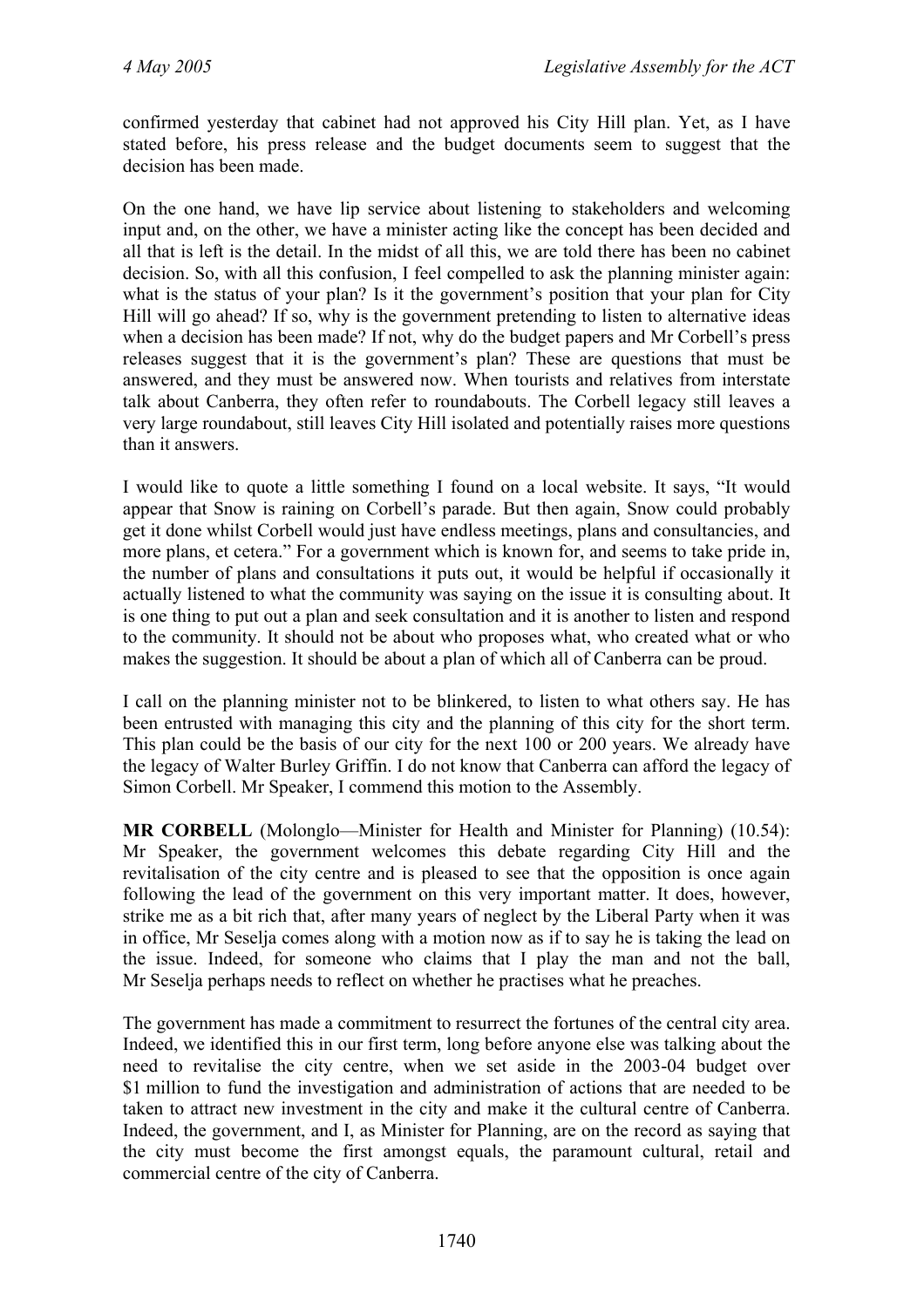In the initial 12 months of work, the government, through the Canberra central project team and its task force, have commenced or are undertaking the following:

- policies in relation to transport modelling;
- a car parking strategy for the city—never been done before;
- a planning document for the city so that, for the first time, we do not have the duplication of planning control that exists between the National Capital Authority and the ACT Planning and Land Authority;
- the integration of public artworks:
- improving the safety of the city;
- work to undertake the marketing and promotion of the city.;

We saw this last Christmas; we had Christmas events and activities being held for the first time in the city centre; and Canberrans responded positively to that. I continue:

- fireworks in the city;
- concerts and activities in the city;
- dance parties in the city;
- cooking demonstrations in the city;
- fashion parades in the city.

All these have been sponsored by and driven by the ACT government through the Canberra central program. That, Mr Speaker, was indeed the Canberra central events program. I know they do not like that but it is worth putting the government's record on the table.

**Mrs Dunne**: Well, it is just not true.

**MR CORBELL**: Are you saying those events did not happen, Mrs Dunne? Where were you?

The government has also undertaken exercises to identify locations for new major public buildings in the Canberra central area. We are developing a design manual for Canberra central, an urban design charter. We are developing a street furniture palette for the Canberra central area. As my colleague Mr Quinlan has outlined, we have also put on the table and are now progressing the idea of a special levy to promote and market the city centre. Interestingly, the Liberal Party is split also on that issue. Mr Mulcahy thinks it is a bad idea, Mr Smyth thinks it is a good idea. I wonder what Mr Seselja thinks? There is a diversity of views over on that side of the table.

**Mr Smyth**: On a point of order, Mr Speaker—

**MR CORBELL:** There is no point of order; he is just going—

**Mr Smyth**: The minister cannot mislead the Assembly. I have never—

**MR SPEAKER**: Order! There is no point of order. Resume your seat.

**MR CORBELL**: Mr Speaker, the government has also—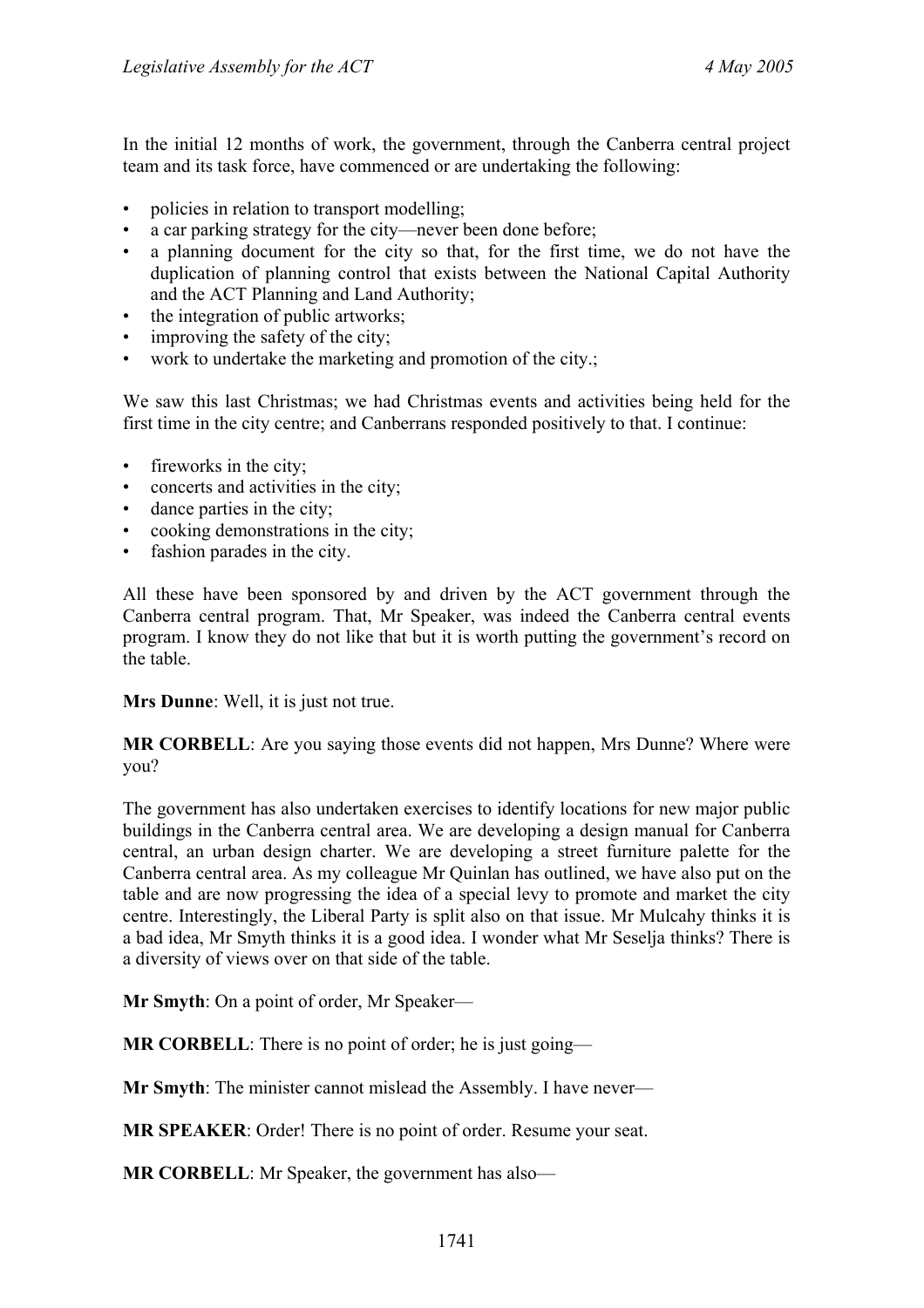**MR SPEAKER**: Order! Withdraw the assertion that the Assembly has been misled.

**Mr Smyth**: I withdraw the words, Mr Speaker.

**MR CORBELL**: Mr Speaker, it is not just the exercises and the investigations that are being undertaken; there are also the projects to make it happen. For example, the government has signed a major commitment with the Australian National University for the implementation of the City West master plan.

#### **Mr Seselja**: Did you support that, Simon?

**MR CORBELL**: A project that I am very proud to support and one that I believe, through the very detailed work the government has undertaken, will mean that, unlike other partnerships that have been put in place by previous territory administrations, will actually work. It will actually work, and it will work because we have got in place the framework, the decision-making context and the obligations of the various parties spelt out very clearly so that it will work and cannot be reneged upon by either party.

There is also the issue of signage for Canberra central. Members will have seen in the budget yesterday the implementation of the project for the complete revamp of the signage in Canberra central—clear and consistent signage in terms of the style and designation.

We are improving the quality of the public realm, and you can see that with the work that is currently happening along Alinga Street, which my colleague Mr Hargreaves is leading, in terms of revitalisation of that pedestrian area. There are dedicated maintenance programs, the preparation of a capital works program, tourist signage. Of course, there was \$6 million in the budget yesterday for the Childers Street precinct master plan and, as I have already indicated, Alinga street urban improvements.

Linked to these activities the government has also assisted in the further development of section 84 in city east as one of the key retail destinations within Canberra. As I have already indicated, we have entered into an arrangement with the ANU to better integrate the university into the City West precinct; facilitated, through a direct grant process, the establishment of the NICTA proposal; and overseen a number of other key development projects, such as section 88 and section 6 in the city.

I would like to make this point: look at the city now and look at the city four or five years ago when we came to office; look at the amount of redevelopment activity now happening in the city; look at the new office buildings going up; look at the new residential developments going up; look at the new public realm being improved; count the number of cranes on the skyline. These things are happening, and they are happening under a Labor government. They are happening because the government has released the land; they are happening because the government has put in place the planning framework; and they are happening because the government has worked with the private sector to assist development such as NICTA and to assist work such as City West. These things are under way, and the government has been central in assisting and helping it to occur.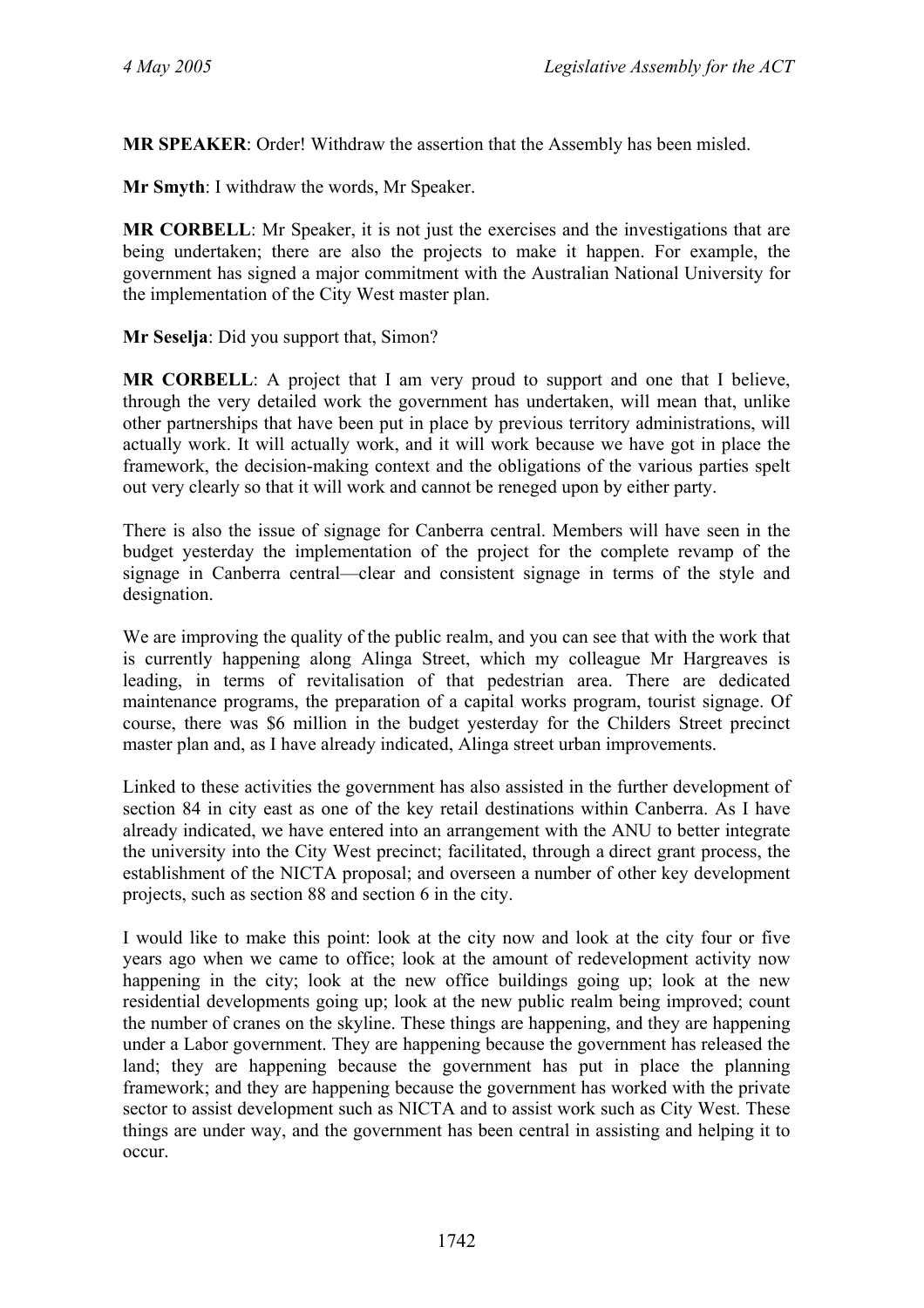Through its 2005-06 capital works program, the government has allocated \$6 million to commence the streetscape improvements for Childers Street, which is one of the key destination points for cultural and artistic activity—indeed, the very cosmopolitan activity that Mr Seselja refers to in his speech. This money will also assist in commissioning a unique furniture range for Canberra central that will ultimately be rolled out across the city.

As I have already indicated, \$700,000 has been included to replace all the street name signs in the city, again to help create a unique image but also to improve clarity of location for those visiting and wanting to navigate their way around the central area. Go to Melbourne, go to the central parts of Sydney, go to Brisbane and you will see that these initiatives have been replicated in those cities. Those cities have put in place comprehensive signage, comprehensive public realm improvement, and they make a difference to the look and feel of the city centre.

The initial engineering feasibility and design for extending Edinburgh and Constitution avenues to Vernon Circle and removing the cloverleaves of Commonwealth Avenue onto London Circuit will also be made possible by a \$500,000 allocation in the capital works budget. Again, Mr Speaker, through you, I want to take Mr Seselja to task because he claims in his speech that this project is, in some way, pre-empting the outcome of the government's consideration of what happens on City Hill. Well, I do not know whether Mr Seselja has actually noticed, but, regardless of which proposal we look at around the future development of City Hill, it involves the removal of the cloverleaves—the cloverleaf, on/off ramps off Commonwealth Avenue onto London Circuit and vice versa. It involves the extension of Constitution Avenue and Edinburgh Avenue in either a minor or major way through to Vernon Circle.

These are pieces of work that are commonly accepted as needing to be done so that we know how we can free up that land, which is currently made alien by traffic, into developable land that can be used to revitalise the city centre. Mr Seselja clearly does not understand some of the basic infrastructure issues that must be addressed in this very important issue.

In addition, the city, like all other centres in Canberra, will be the beneficiary of the \$6.7 million allocated for the installation of a real-time information system for the city's bus network, which will also tie in with the Belconnen to city busway designs that are being prepared and will have a further \$3 million provided in the next financial year. I would have thought that the Liberal Party would have been aware that those cities that are competitive, those cities that are modern and that attract young people into them, are also cities that deliver quality public transport services, particularly in the city centre.

This government, unlike the previous government, has made the investment in public transport. Real-time information will assist in completely changing the way Canberrans view public transport provision, because they will know when the buses are arriving, they will know how long they have to wait, and it will bring that reliability of service and that perception of reliability that people currently have difficulty with when it comes to choosing public transport over the private motor vehicle.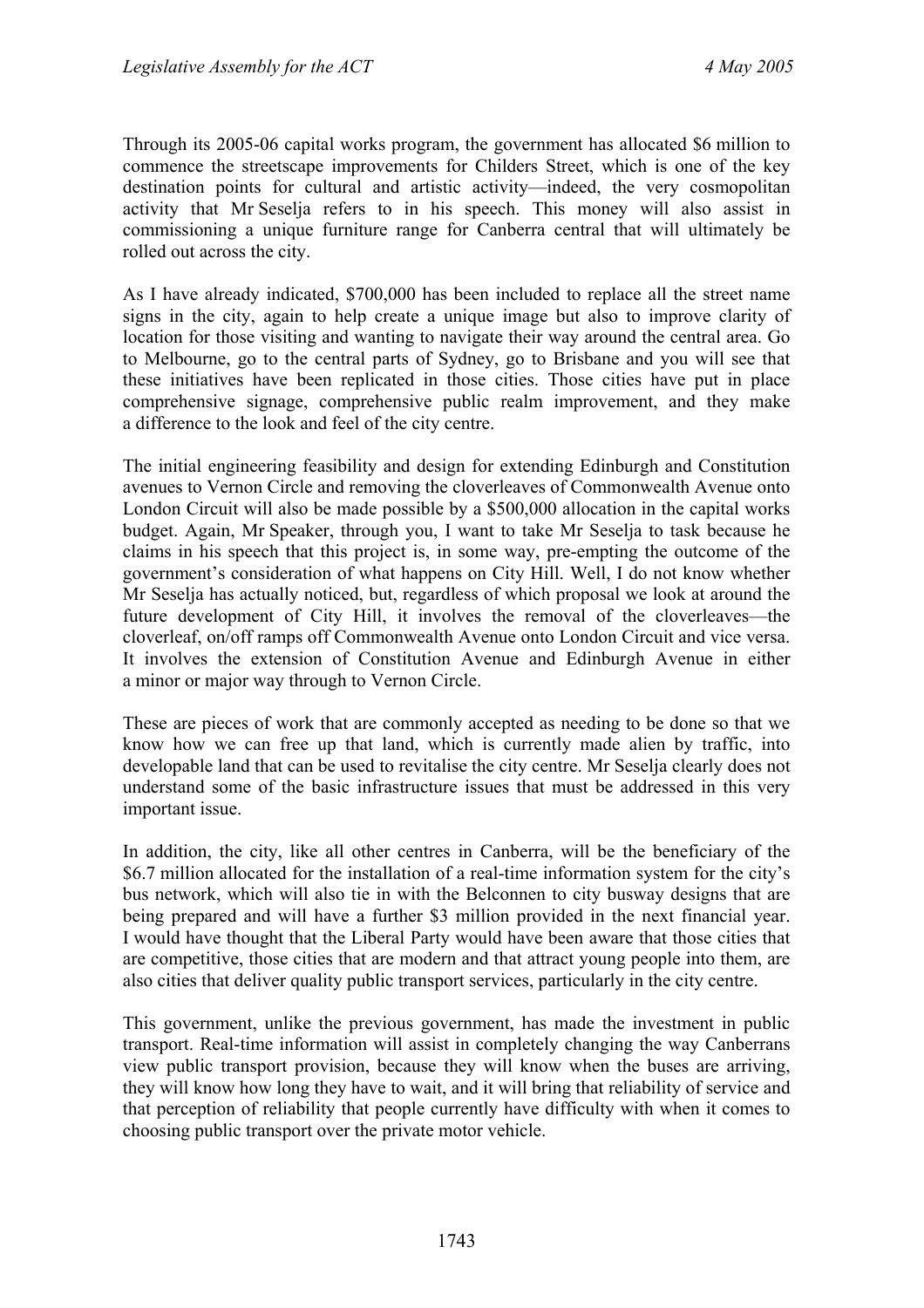Real-time information will be in the city centre. You will be able to go to a bus stop in the city centre and you will know how long the bus is going to be, how long you have to wait, how long it is going to take to get there—all that information in a real-time digital display. That is something that other cities have which helps makes them competitive and attractive, it helps with transport in the city and it helps with the overall picture of the city.

The concept plan for City Hill released by the ACT Planning and Land Authority is yet another initiative of the Canberra central program, focusing on that part of the city that remains one of the unfinished elements of the Griffin plan and one that needs to be addressed in the wider context of an urban design framework for the central city area. The release of the Canberra plan, the spatial plan and the establishment of the Canberra central program by the government created the opportunity to establish a framework for the enhancement of the City Hill precinct as part of the government's commitment to the revitalisation of the city centre.

The conceptual framework put forward by the ACT Planning and Land Authority recognises the value of the Australian government's Griffin legacy project. Griffin's vision for Canberra was that it "would be an ideal city, a city that expressed, in its form and in the vigour of its community, the values of a strong, democratic nation". That has been reflected in the Griffin legacy work released by the National Capital Authority, a joint exercise between us and the commonwealth.

As part of his planning ideal, Griffin envisaged City Hill as the apex of the national triangle that would represent the national capital's territorial or municipal functions. The national triangle is the symbolic construct that links the city to its landscape and gives spatial definition to the values underpinning Griffin's plan. For the government, City Hill provides a symbolic focus for the ACT community. As all members in this place acknowledge, to date it has not been realised. City Hill is isolated by car parks; supremacy has been given to the private motor vehicle.

The concept for City Hill is part of the debate towards contributing to the revitalisation of the city. It is an important project for the ACT government. We are looking forward to the creation of a place that is an important symbol of the city's maturity, and we welcome input and comments from the whole community.

The concept plan for the future development of City Hill released by me in March was designed to initiate debate and provide a platform for the community to discuss the future of the City Hill precinct as we approach the centenary of the naming of Canberra in 2013. From the outset, the government and I, as minister, have acknowledged that the nature of this task is such that it can only be achieved through a partnership between the public and private sectors, but in doing so none of us can afford to lose sight of the significant community asset and planning legacy for which we are the custodians and which will be held accountable for.

An exercise such as this is not realised in a short time and is not confined solely to the planning and design concepts, in all their manifestations, which we collectively arrive at. It is also critical to understand the capacity of the market to absorb the scale of any development contemplated and its potential effects on other centres of activity within the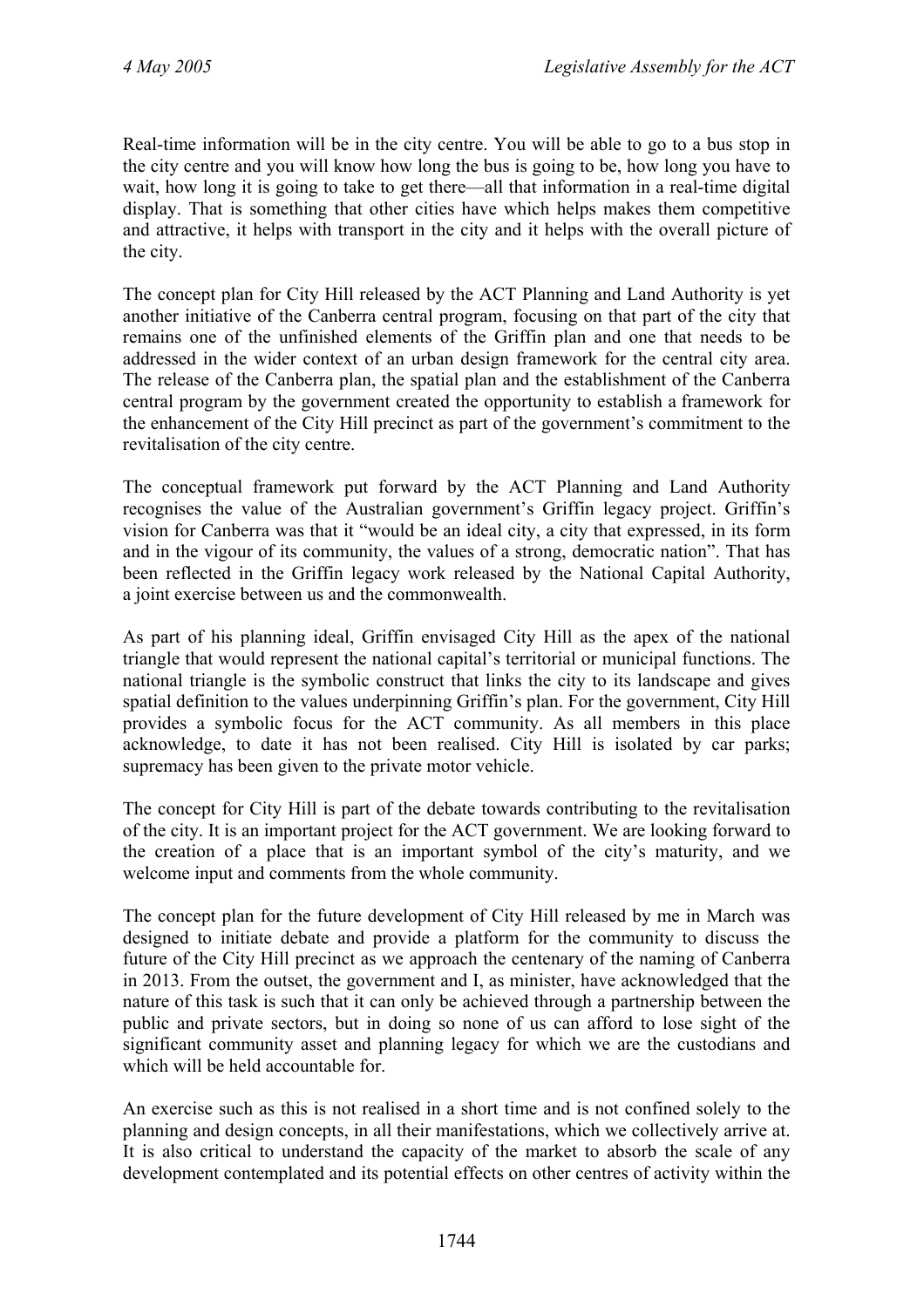city centre and Canberra as a whole. The feasibility of the potential funding models and the appropriateness of any chosen delivery vehicle are also important considerations.

The government will not take any of these matters lightly, and we will determine the appropriate outcome within an environment that appropriately recognises the responsibilities of the commonwealth, represented by the NCA, and the aspirations and the ideas of Canberrans. The Canberra central task force will be given responsibility for examining all of these matters, having regard to commentary received from the community, and the government will decide on a way forward in the coming weeks.

The concept plan for the future development of the City Hill precinct is a vital and important contribution, and so is that put forward by Mr Snow in his private sector proposal. But, ultimately, the views of everyone in our community must be properly considered and must be considered in the context that I referred to earlier.

The government welcomes this debate. I have circulated some amendments that give proper regard to the other work that has occurred in the city centre. I now seek leave to move together the amendments to Mr Seselja's motion circulated in my name.

Leave granted.

**MR CORBELL**: I move:

- (1) paragraph (1), omit "Canberra".
- (2) insert new paragraphs:
	- "(2A) recognises the contribution of the ACT Planning and Land Authority through its City Hill 'Concept for the future' proposal;
	- (2B) recognises the contribution of the private sector proposal 'Living City' put forward by Mr Terry Snow;";
- (3) paragraph (4), omit the paragraph; and
- (4) add the following new paragraphs:
	- "(6) affirms the importance of the Government's Canberra Central Program as a key element to help drive the revitalisation of the City Centre; and
	- (7) affirms the importance of considering all options for the future development of City Hill and its environs to ensure the successful and sustainable revitalisation of the City Centre, including City Hill.".

**MRS DUNNE** (Ginninderra) (11.10): It is a sort of entertainment, but probably a poor one, to sit here today and watch Mr Corbell squirm and spit out words like "Mr Snow's private sector proposal" in the way that he has. His performance, as it was reported to me, in the media on Friday—his complete lack of grace: "I am the planning commissar; I am the person entrusted with having ideas; no-one else may have ideas"—is what it has boiled down to.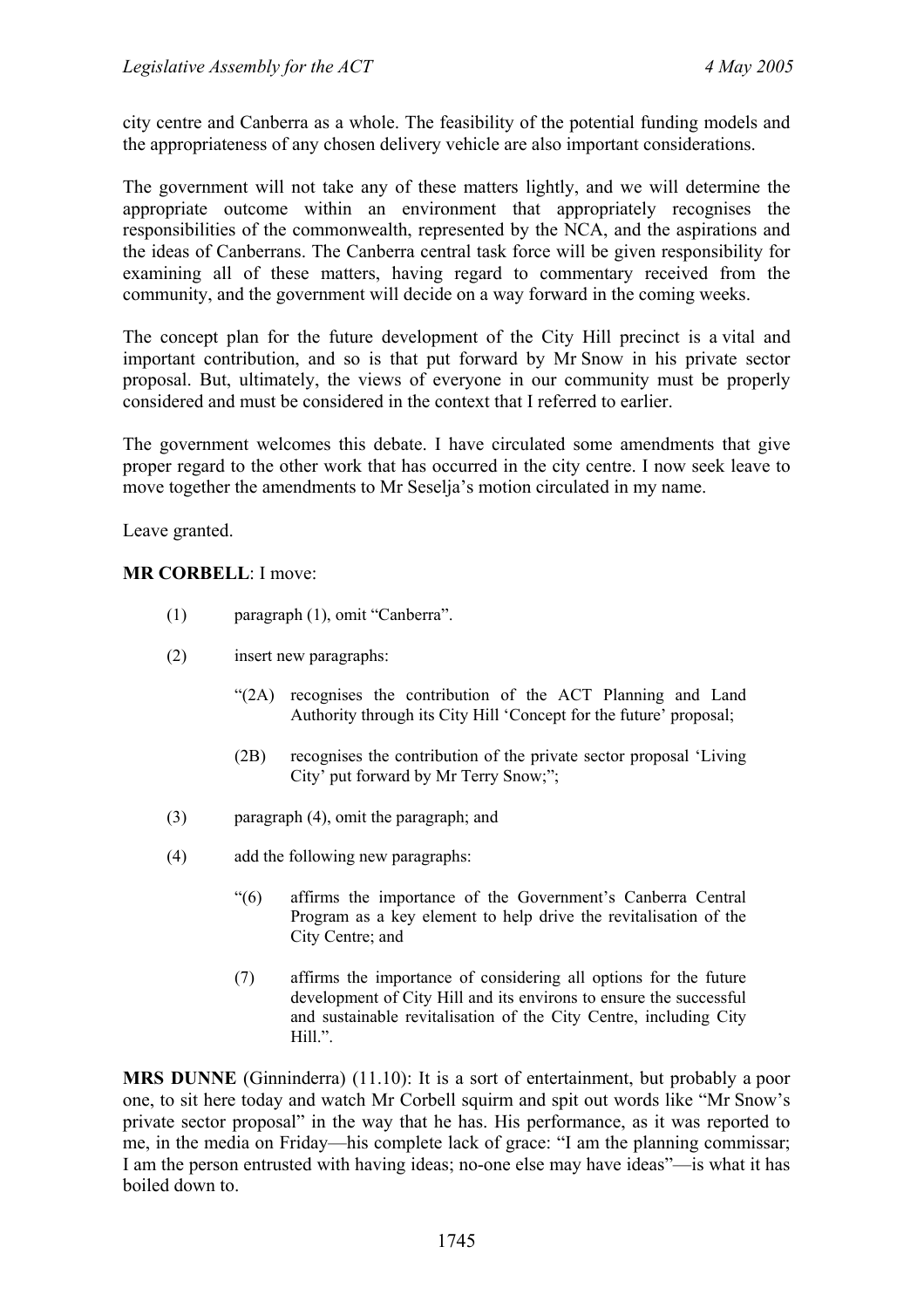We have Mr Corbell's concept and if you would believe the Corbell rhetoric you would think this was the first time in Christendom that anyone had ever thought about how we deal with the alienation of City Hill caused by Vernon Circle. I would like to quote some of the very fine words that come in the foreword of this document:

Only rarely do opportunities arise to consolidate a capital city's central area and to address elements that remain unfinished 100 years after they were first conceived. The combination of the release of the ACT Government's Canberra Plan, with the subsequent establishment of the Canberra Central Program, and the Australian Government's Griffin Legacy has created this unique opportunity.

But that is not all. And this is the important part. Mr Corbell used some of these words himself:

Griffin's vision for Canberra was that it would be an ideal city—

I think he used the term "a city like no other"—

a city that expressed in its form and in the vigour of its community, the values of a strong, democratic nation.

It goes on:

The National Triangle symbolises the links the city has to its landscape and gives spatial definition—

I love that term—

to the values underpinning Griffin's Plan. Griffin conceived City Hill as the apex of the Triangle that would represent the territorial, or municipal, functions of the national capital.

And he goes on to talk about the symbolic importance of City Hill. This is really about City Hill.

But what do we have in this concept plan? What we have in this concept plan and what we have all thought about in relation to City Hill, over the nine or 10 years that I have been involved in various ways in this Assembly, is: how do you ameliorate the impact of Vernon Circle? How do you actually make it less awful than it is?

What we saw with the living city project was a group of people who dared to think outside the square and to say, "Let's pretend that Vernon Circle isn't there and if it weren't there how would we design our city?" You come up with a very different image. It has been a signal failing of a whole range of planning organisations and governments of both persuasions that no-one had the vision to say, "Just for a moment let us pretend that Vernon Circle is not there; let us look at what would happen to this city if Vernon Circle were not there. And is it possible to execute this?"

What you actually see from the living city proposal we saw launched last week—and if we all care about the city we would have been to a briefing or an exposition at the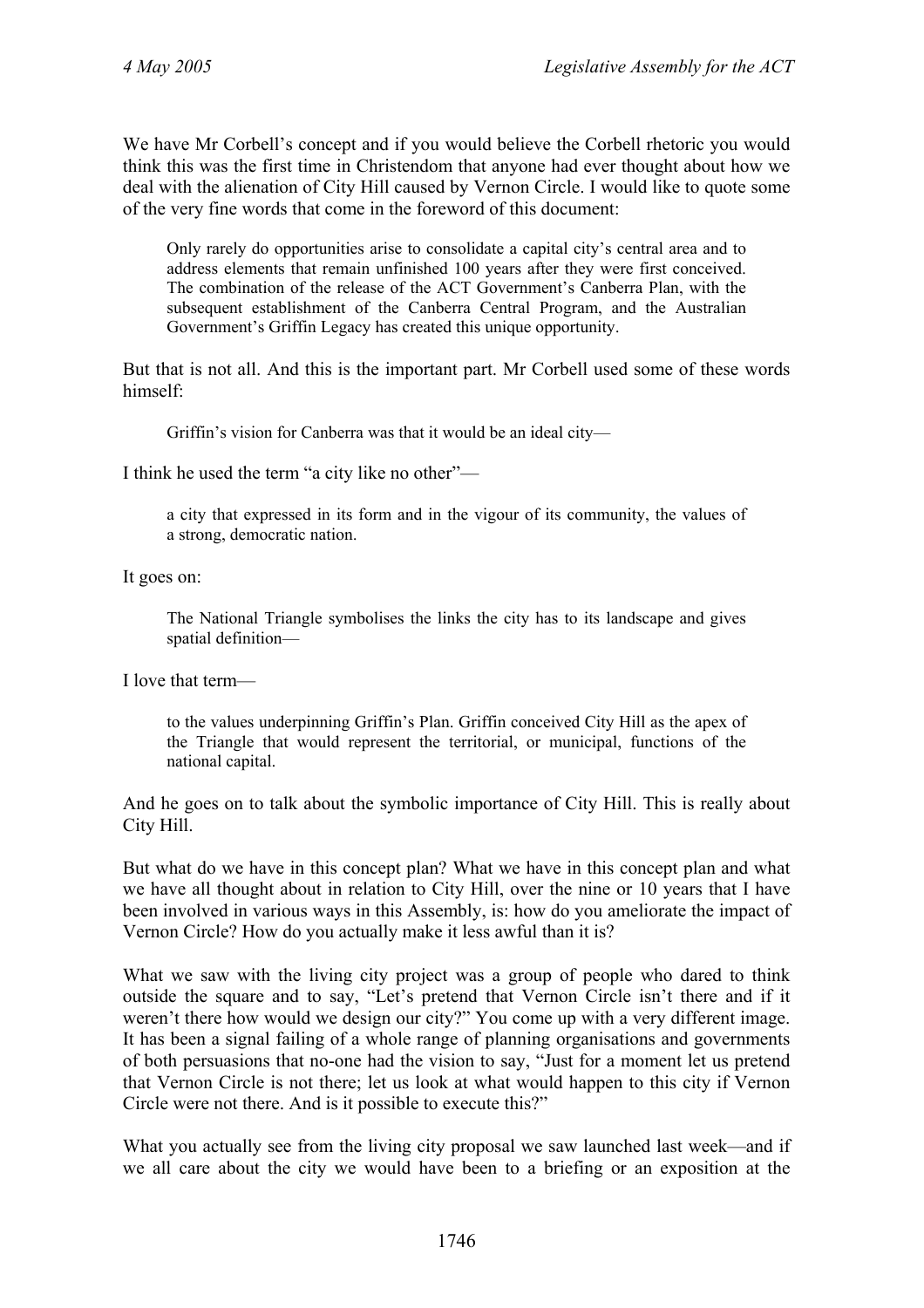university or at least watched the DVD—is that it is possible to conceive of Canberra city without Vernon Circle; and if you can conceive of Canberra city without Vernon Circle you have a better city. And that is the difference. It is an idea that no-one else has been prepared to have the courage to have. We have all wrung our hands—I count myself amongst those people who have wrung our hands, collectively—and said, "Gee, we can't do anything about Vernon Circle." Somebody had the courage, the audacity, to think outside the circle, to imagine Canberra, imagine Civic, without it and come up with a proposal.

While Mr Corbell has said that all ideas are on the table, there should be consultation and it should be open and public—and I hope that he stops spitting out words like "private sector proposal" because some private citizen rather than the planning commissar has had this idea and it is inherently wrong. While he is having all those ideas and is swanning around the world looking at garden cities, he might look at the ways that they found in Portland, Oregon, or in Florida, when we go to Disney World or whatever we are doing in Florida. We are going to visit the garden towns of the UK. I hope that we would actually look at what steps they have taken to ensure that the public parklands the pinnacle of our city, the symbolic heart of our city—of Portland, Oregon, of Florida and of Disney World, those public hearts, are not alienated by expressways and roundabouts.

I hope that the minister can come back from his jaunt around the world with some ideas about how not to alienate important public spaces. And instead of, using Mr Seselja's words, "having entrenched an obstinate opposition to any idea which is not his own" we shall have a real, open discussion.

What Mr Seselja's motion, a very welcome motion, does today is recognise the history of the work that has been done in the Canberra city. It goes back to the Griffin legacy. As we have said, Griffin designed the city at the turn of the last century. Much of what he designed in many ways will need to change, but the essential elements are there. What the living city program proposal does is to go back to those essential elements and say, "How can we make this happen?" It is daring and it is more daring that any of us dared to be.

When the National Capital Authority and the Australian government put out its Griffin legacy it actually could not look beyond the fact that Vernon Circle existed. The Griffin legacy documentation says that we are stuck with Vernon Circle. The previous Liberal government, when it looked at its city heart plans, basically said that we were stuck with Vernon Circle. This minister says that we are stuck with Vernon Circle. What this is about is someone daring to have an idea that thinks outside the circle, and this minister does not like it.

What we have in answer to that is a range of strategies. We have got a parking strategy. That means we are going to remove all parking and take repressive steps against all drivers of cars. We have got a tax system. Of course, we have now got an extra levy to tart up the city because it is so run down that suddenly we are making people in the private domain pay for things that are normally paid for by the public domain.

We talked about Mr Hargreaves's dedicated maintenance programs. I am not quite sure how much blue paint will be involved in that dedicated maintenance program. I love it.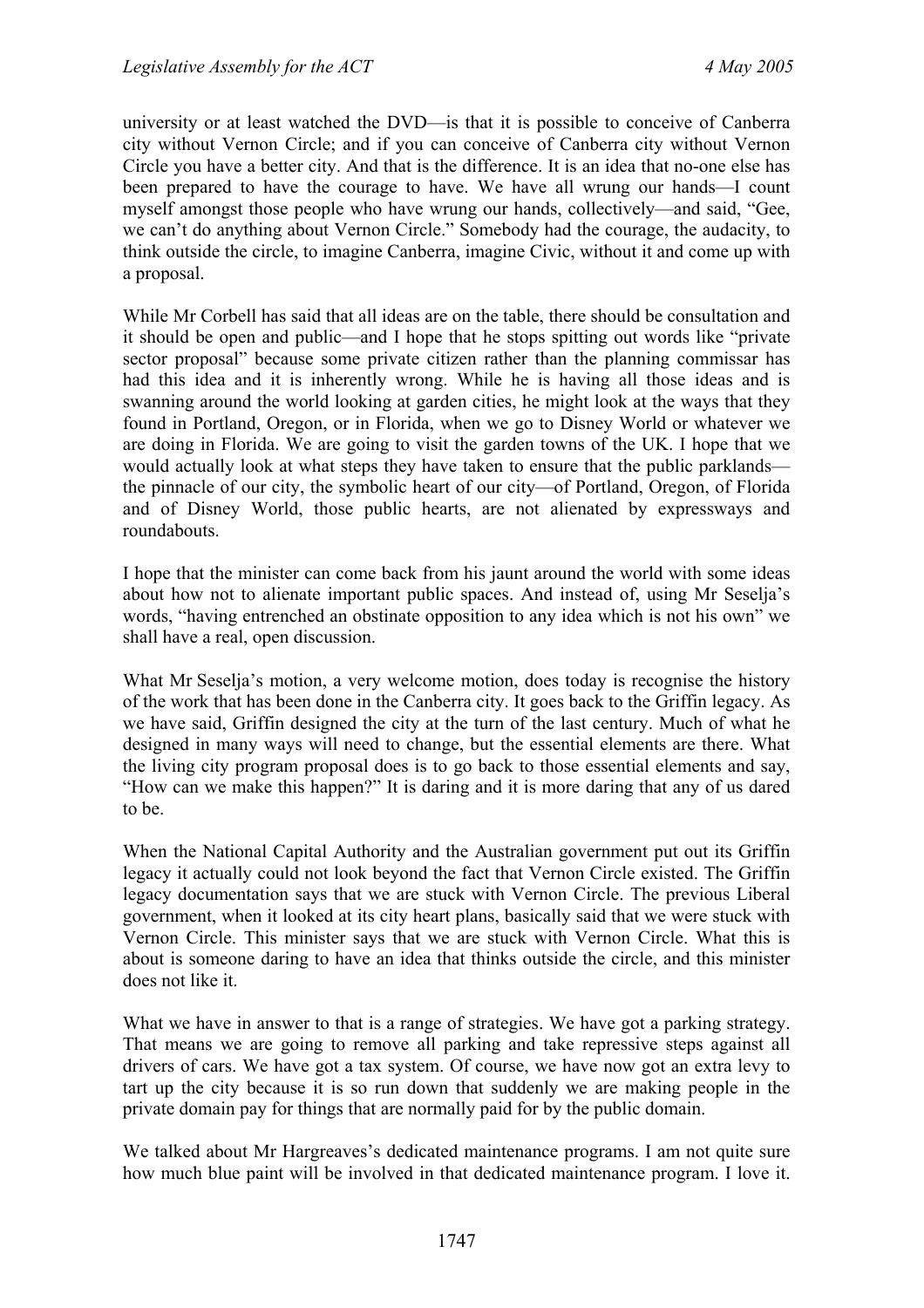We are going to have uniform colours for our street furniture. Again, we have got the planning commissar coming down saying, "We can't have any innovation. I will tell you what colour and what design the street furniture will be. And we will roll it out."

Again, in a government that is running into a \$91 million deficit or a \$143 million financial turnaround year on year, we are going to spend \$700,000 on new signs for Civic. Yes, signs are important. Making a city legible, as the planners would like to say, is important. Making the city accessible is important, but \$700,000 on signs? I know that the officials like to call it signage but, Mr Speaker, you and I know it as street signs. They are things that say Alinga Street, Allara Street, City Walk—all of those things; they are signs. You can't tart it up. It is \$700,000 that really could be better spent.

What we have is concept after plan, after report, after project, after proposal. And all of us have failed in this; we have all done it in a segmented way. What we saw last week with the living city proposal was an integrated, holistic look at Civic. This minister was terrified by what he saw, but he was principally terrified because it showed him up as a planning commissar with no real ideas of his own.

**DR FOSKEY** (Molonglo) (11.19): Mr Speaker, I am going to speak to the general gist of both the motion and the amendments. I think one of the wonderful things about living in Canberra is how passionate people are about planning. Of course, one of the most infuriating things about being in government is that we do have a community that insists on its right to object and to have a say. That is not that easy for governments.

This is an issue that I have been following for a couple of decades. I wrote my masters thesis about the politics of planning in Canberra. Because I submitted it in 1992, I did not really get to have much of a good look at self-government; I was really looking at the politics of planning under what used to be the NCDC, now the NCA. As you can understand, I might be a bit sceptical about any motions that elevate that particular body in terms of its interests for Canberra.

My concern about this motion is that I really think it is unnecessary. That is the bottom line. Because it is unnecessary I think the amendments are also are unnecessary. The motion does not go to resolving any of our significant or specific planning issues, including those around City Hill and the Canberra city centre.

I agree with the opposition—as I think Mr Corbell would also agree—that the Griffin legacy is a very interesting and useful document. I think that anything that goes back to the original Griffin plan and reminds us of the spirit that was behind that plan is valuable for us. However, I am very aware that Griffin gets resurrected over and over again for political purposes that he would probably have nothing to do with now.

We also need to remember that Griffin's wife, Marion, may have been the main instigator in this instance. She certainly drew the plans and, from my reading, it is she that got him off his butt to get the plans in so that they actually could be considered for the competition. So let us not forget Marion.

Just before I go on: I do care about Civic. I have chosen to live near it so that I can ride my bike to it. I believe that it is very good to have the ability to live near whichever centre one chooses. I do support the ongoing maintenance and efforts to enliven the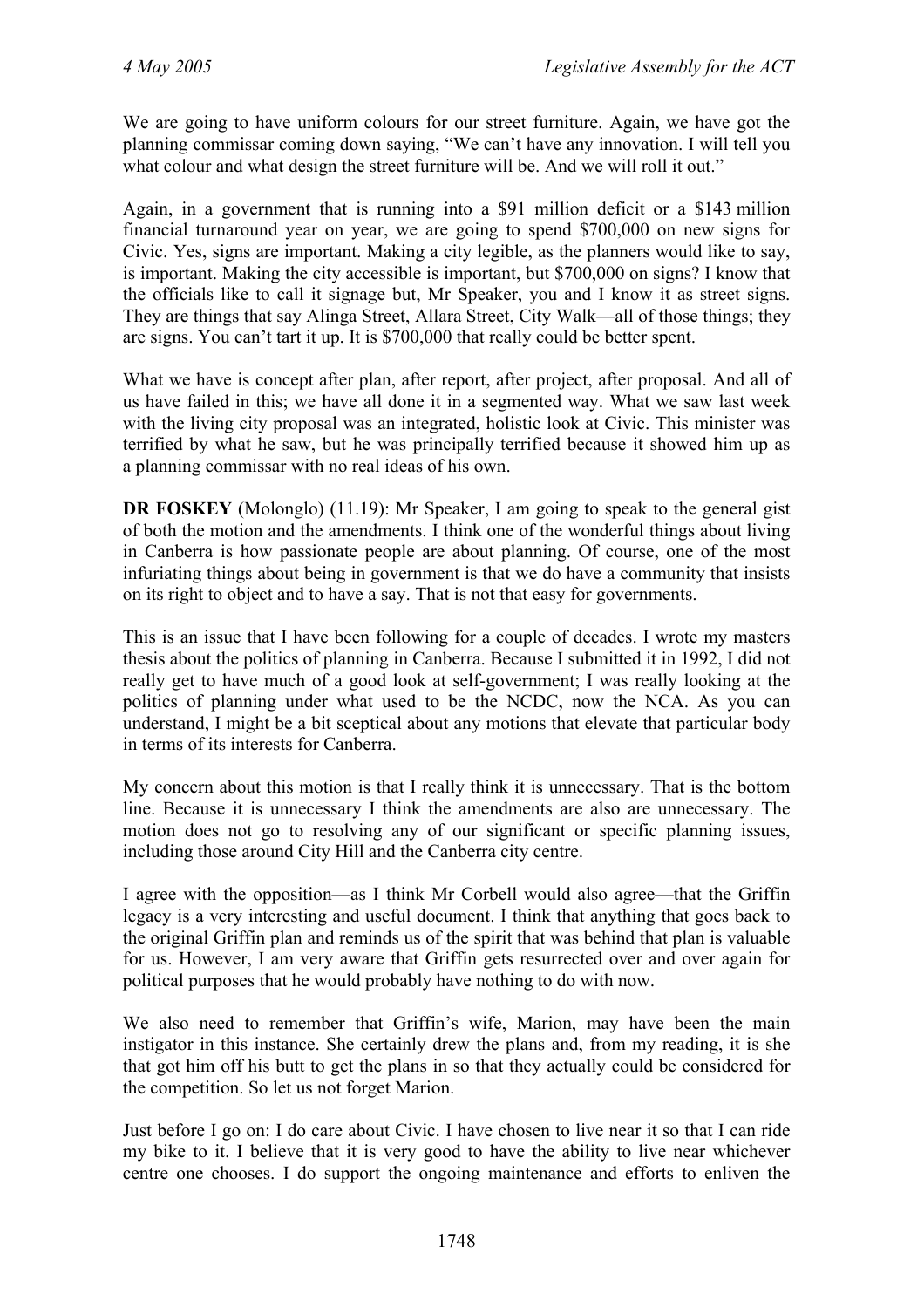place. In fact, the Greens have a number of proposals for doing just that. We will be revealing those in the course of this Assembly, but I think you will find that none of them is anywhere near as costly as the plans that Mr Snow and others put.

There are a number of priorities that should be higher on this government's agenda than the revitalisation of City Hill and the Canberra city centre. For example, I am proposing a motion today—and you are aware from earlier efforts that I made in the Assembly that says we need more affordable housing in the ACT. None of the proposals so far for Civic has made any mention at all of what they will do for affordable housing.

Also, Mr Speaker, we need community space. What we have seen over the last decade or so, and since self-government, under both flavours of government, is an erosion of community facilities and a lessening of community space. We have some ideas on how we might grapple with that problem as well.

The debate about City Hill is very good. It needs to be had, but we also need to be aware that our newspaper, which has been the prime driver of it over the past couple of weeks, has been very grateful for the opportunity to fill up pages with pretty pictures. I endorse that happening, but I think we should be aware that perhaps that was more the point of it than anything else. Also we do need to be aware that the paper thrives, like other media thrive, on adversarial issues. And it is interesting to see that the Liberals are prepared to fulfil that particular part of the paper's agenda.

But we need to talk about the whole city. What has happened is that we have got this incredible focus on Civic. The city was designed—and I know the Canberra plan subtly made a difference to this—to have a number of town centres, neighbourhood centres and intermediate centres. This was basic to our plan: the idea that everyone should be able to walk to their shop and kids should be able to walk to school. I think we would all agree that that is good planning policy, even though it is becoming a little bit expensive.

What has happened to Belconnen? There is a place that needs attention. I am not a member for Belconnen. I hope that the members for Belconnen in this place will stand up for it. Let us not see all our dollars go into Belconnen and neglect Tuggeranong and Woden. Woden is in my electorate. I know that the community council there has a number of major concerns about it. So let us look at Civic in its context as part of a city.

The real substance of Mr Seselja's motion was part 4, which "calls on the Minister for Planning to consider all options with a view to the best outcomes being delivered for the City Hill/Canberra city area". I would be disappointed if the minister did not consider all options and I would be prepared to consider a further motion if he did not. I also hope that he goes out and seeks more options and talks to people other than the Snows and planners and architects who of course all want to realise their vision on our space. That is what they do.

As I said before, there is nothing yet revealed to show that either of the main proposals would consider the need for affordable housing, if housing is to be part of any development. We are told that it will. In Ireland, for instance, developers, before they even get planning approval, must show how 20 per cent of their developments will be affordable housing. I would like to see that one put into the revitalisation of Civic.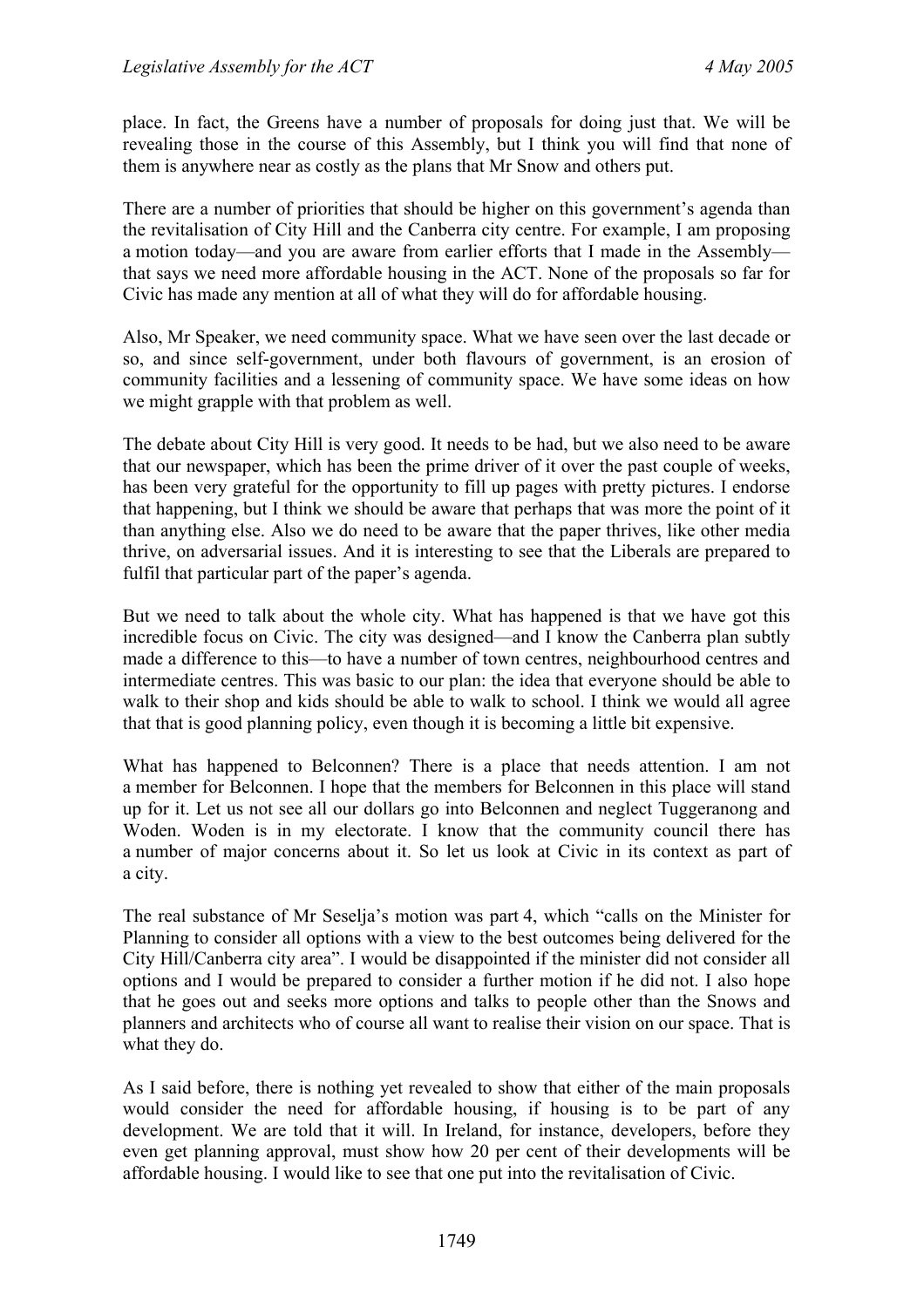How are we going to ensure that there is broad community access to any of the revitalised areas? Really, there are a number of questions that we should be asking before we decide to put ourselves behind Snow or put ourselves behind Corbell, if that is the way the debate is going to be framed, although I do not want it to be framed in that way.

The motion is unnecessary in the context of the debate that is occurring on planning issues. It is useful in muddying the waters with a bit of stirring, but that is not the way to advance the development of good policy. I also believe it is not good use of the Assembly's time, because the future of the city seems to become yet another pawn in a trend which I am seeing developing in this Assembly where the Liberals pit the federal government, which is of its own political flavour, against the territory government, which is of a Labor Party flavour. And the Labor Party does the same. What we are doing is seeing state/federal politics played out as party politics, and it is not helpful.

I rest my case, Mr Speaker. I expect we will be talking about this again. I would certainly be happy to contribute to any future debate and do anything that is likely to stop it becoming yet another pawn in party politics, which will not be for the benefit of the future and the revitalisation of Civic or any of the other town centres.

**MR QUINLAN** (Molonglo—Treasurer, Minister for Economic Development and Business, Minister for Tourism, Minister for Sport and Recreation, and Minister for Racing and Gaming) (11.29): I will not take too much of the Assembly's time. I think this motion was all about an attack on Mr Corbell really, and some of the other issues seem to be tangential to that.

I happen to be one of those philistines, Dr Foskey, who think we ought to do up Civic and that we do need a city centre. I am a representative of a political party and I am involved in party politics.

I have to say that I received a presentation on the living city plan designed by Colin Stewart, backed by Terry Snow, and I was very impressed by it—not besotted by it but quite impressed by the plan, by its boldness. It does have, as Mr Corbell has rightly pointed out, some elements, which I am yet to find so far, that would turn me off it—the creation of a large island in the midst of London Circuit, divided from the rest of the city. That proposition does need thorough examination.

I can also say to this Assembly that I have been equally impressed with the depth of analysis that has gone into the presentations that we have received from the ACT Planning and Land Authority. And certainly the work that ACTPLA has done has taken into account some of the planning concepts and needs against which the Colin Stewart design needs to be tested before we all embrace it straight away.

I think that I should not, in this place, divulge to any degree cabinet proceedings, but I can assure members of this Assembly that cabinet—in this case led by Simon Corbell—is taking a balanced view of the planning options available for the development of Civic, as it should. A hallmark of the previous government that we had here, before they stopped doing anything, was just pure ad hocery: good idea, oh yeah. And most of that failed. Tell us what plans, what achievements, there are in Civic that are a testament to the previous government. Tell us what they did. They were not here.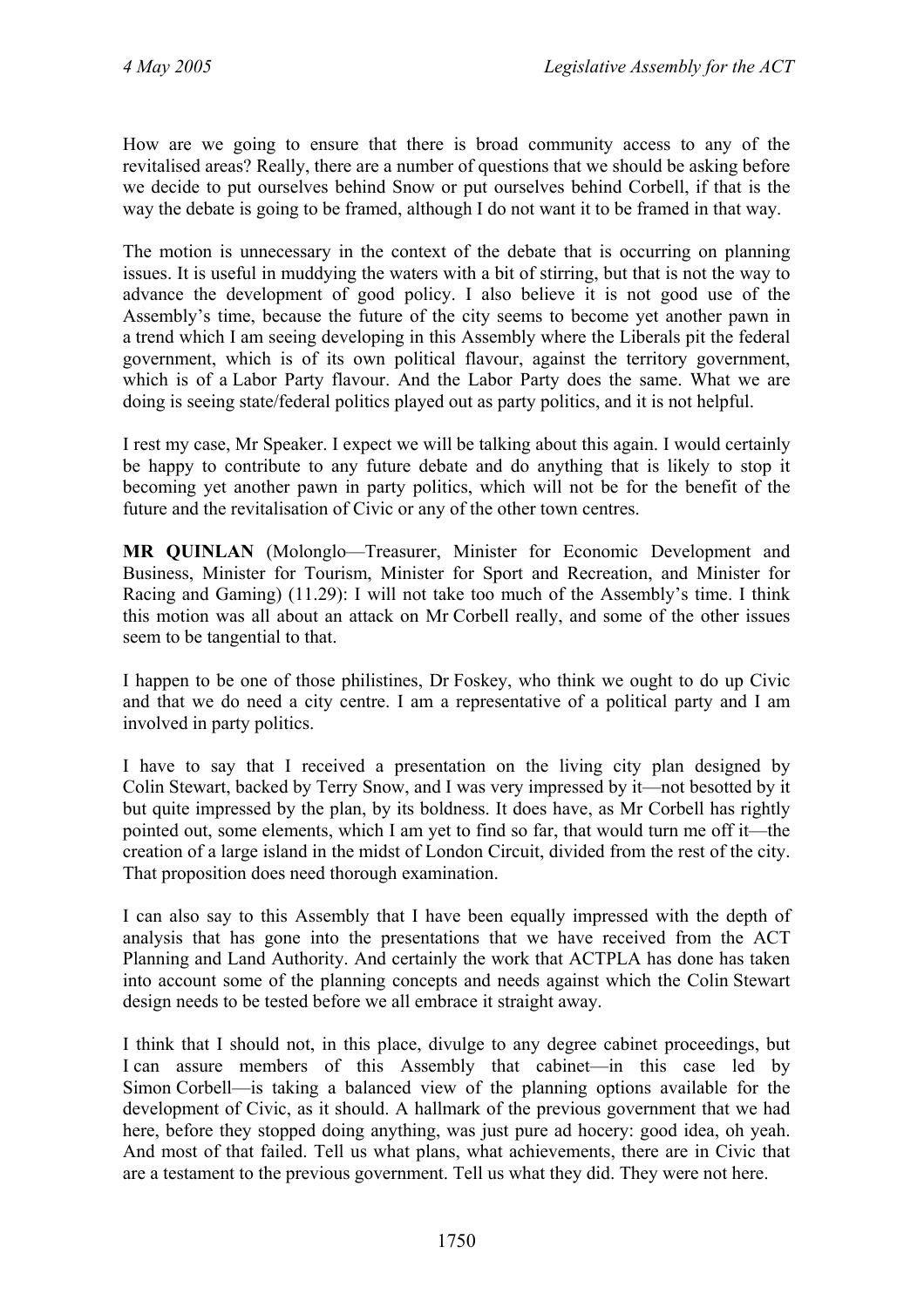We have an integrated plan in place here. Yes, okay, this government does do planning. I think that is a good thing. And it is a particularly good thing in as much as we are doing things as well in City West, on the other side of London Circuit from here. So the town is actually growing now. The city centre is being developed now. It is quite clearly the intention of this government to continue that and to receive all ideas, but not to grasp them just because they look good first up and have been spread, as Dr Foskey says, all over the *Canberra Times* in living colour.

Mrs Dunne, as usual, added her own particular brand of charm to this debate and somehow says, "Boldness in design is akin to courage." I do not quite get that link, but I do see in Colin Stewart's concepts some boldness of thought. But others have actually thought of, if not eliminating Vernon Circle, eliminating it as a through road for traffic. What about the tunnel? Where is the tunnel? What about that concept? Or is that out the window? Well, that was bold.

So let us not fall into the pop vein and grab hold of a pretty concept, without thinking it through and without the benefit of examination by planners. Look at the planning concepts and look at the prospect of having one form of division of the city replaced by another. We have complaints that Northbourne Avenue splits our city, and yet we are talking possibly about a road equally wide becoming London Circuit and splitting the city in another fashion.

There may be answers to it. We will consult on and work through all the concepts available. I hope that somehow, because of the bold thinking of the Colin Stewart plan, some other bold-thinking people might throw in ideas and we will get the benefit of all the input that we need and we will be able to canvass all of the issues and not replace one problem with another.

I saw a letter to the editor the other day that virtually said, "Why don't you start at Garema Place? Canberra city actually does work. If you wanted to build from the centre out, why don't you build from the current centre of activity and build the city?" Maybe that is a good idea as well.

I think the Corbell approach is an absolutely correct approach. It is to examine all of the concepts and make sure that we do it right—for the very reasons that Mrs Dunne, as I said, in her own unique style, put forward in this place, about the results of this process having such long-lasting effects. At this stage, there is action taken; there is progress in the development of Civic now; there is the possibility of a quantum leap forward. And that will be a very major step and has to be done, like it or not, most carefully for the benefit of the city of today and for the city of tomorrow.

**MR SMYTH** (Brindabella—Leader of the Opposition) (11.37): I think I need to start by addressing Mr Corbell's memory of history. Mr Corbell emerges from this debate as some sort of planning minister Pol Pot: apparently, good planning for the city started in 2001. Mr Corbell is very good at making all sorts of assertions: "There is no integration of public art"; "We finally had some Christmas celebrations and activity in the city"; "We finally got the first integrated plan"; and "I said I would get rid of cloverleaves before Mr Snow said he would get rid of the cloverleaves." But all of these assertions do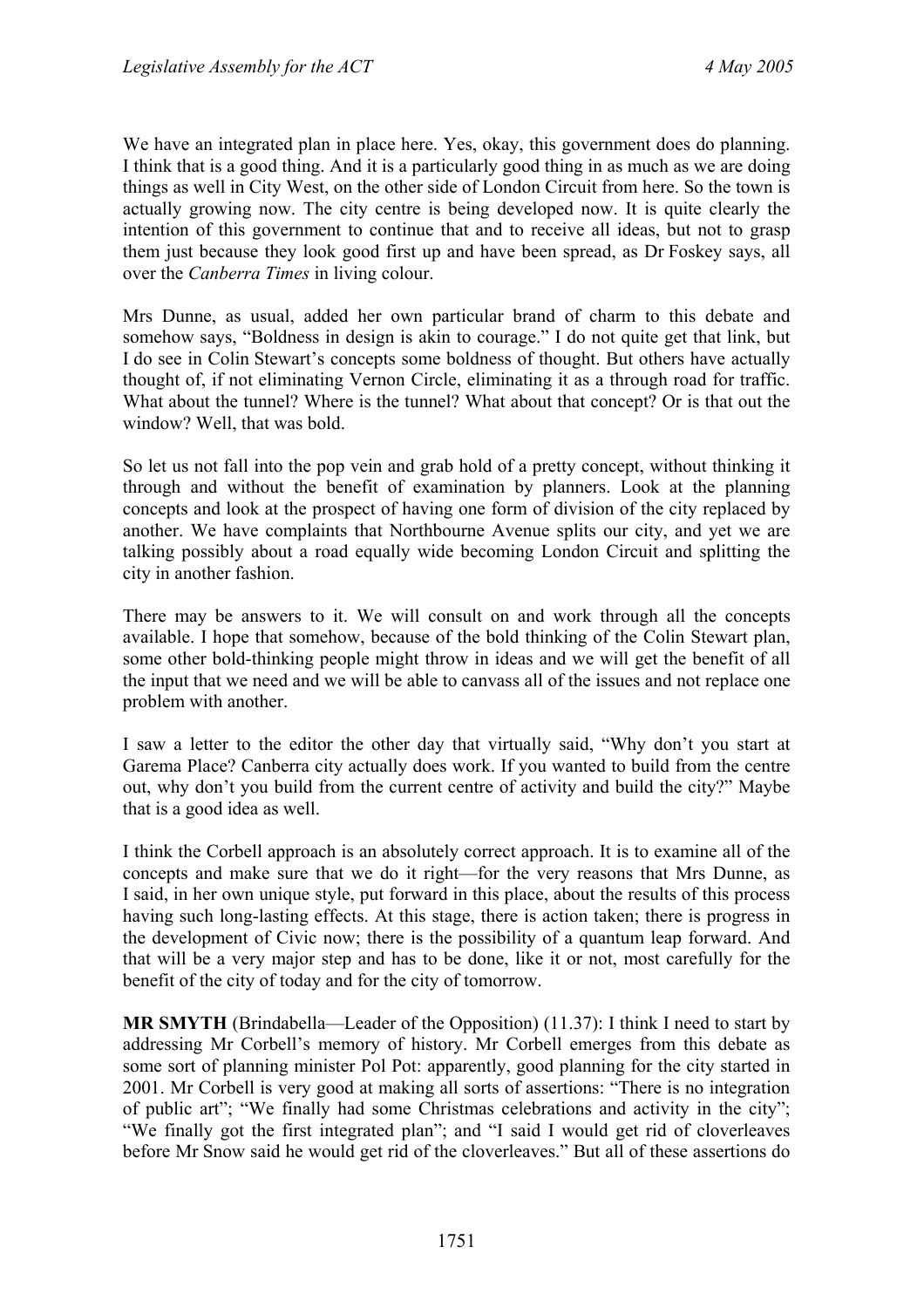not stand the test of time. They are wrong. Our planning Pol Pot over there did not start all this work on his own in 2001. This process has been going for some time.

Let us just refute some of his assertions. We actually put out a number of integrated plans for Civic—our city, planning our city, building our city—contrary to what Mr Corbell said. Indeed, on page 18 of *Building our city*, published in September 2001, there is a map that, lo and behold, has no cloverleaves at Parkes Way. Goodness me! I think I got there first. But others proposed it before me, Mr Corbell, as well you know. Planning in this city did not start with you in 2001—and, thankfully, it will continue after you are gone.

In terms of the Christmas celebrations, anybody who was in Civic on Christmas Eve, on the Friday before Christmas, would have joined in the legal profession's Santa Claus parade. All sorts of activity goes on in Civic over Christmas. I think we put up the first Christmas tree. I am open to correction on that, but we certainly put up a Christmas tree for people to come together in Petrie Plaza. So Mr Corbell's assertion does not stand the test of time. The other thing is that none of these celebrations happened under this government in their first two years in office—no fireworks, no celebrations; we had turned into Pleasantville.

Mr Corbell says that we have to keep the key cosmopolitan outcomes—yet the Minister for Urban Services is going to raise by 100 per cent over the next three years the taxes on outdoor cafes. That is a very strange commitment when looking for a key cosmopolitan outcome.

Mr Quinlan stood up and said, "Well, what did the previous government do? Ad hocery, absolutely nothing." Well, again, to Mr Quinlan I say: our city, building our city and creating our city are the strategies that we had in place between 1999 and 2001. They are the basis of much of what has happened in the city today. But let us go further. We were not content to do that. We actually said that this was a very big issue because, as Mr Quinlan said, it is not about us in the next 10 years; it is about the next 50 to 100 years, and we have got to get it right. We called in the OECD and asked them to do a report, and they did a very good analysis of the changing need for the city, in particular the need for mixed use. I think the OECD got it right. Minister Corbell received that report, but unfortunately very little has happened since that report arrived.

Mr Quinlan said that the previous government did nothing. Yet we had the our city, creating our city and building our city plans, and the OECD's report. We had city east concessions, we had City West concessions, we had residential concessions and we had public art. I will just name some of the public art: the cushion in Garema Place, the Ainslie sheep, the Honour Walk, the integrated circuitry and the talking piece of art down in City Walk. Section 40, the Canberra Centre, went ahead. Section 56 was done. We refurbished the street furniture. We refurbished City Walk. We built the new Playhouse. We started the Civic Square upgrade. We started the link project, which is only just going on now. We commenced the Hobart Place upgrade. We upgraded Garema Place. We put in the big screen, extra lighting and the street signage boards that are both art and information, and we upgraded the Civic bus interchange. So the work was being done; let us not have this Pol Pot arrangement or view of the world from Mr Corbell where everything starts in year zero. Lots of work was being done—and the shame of it is that that work has not been followed up.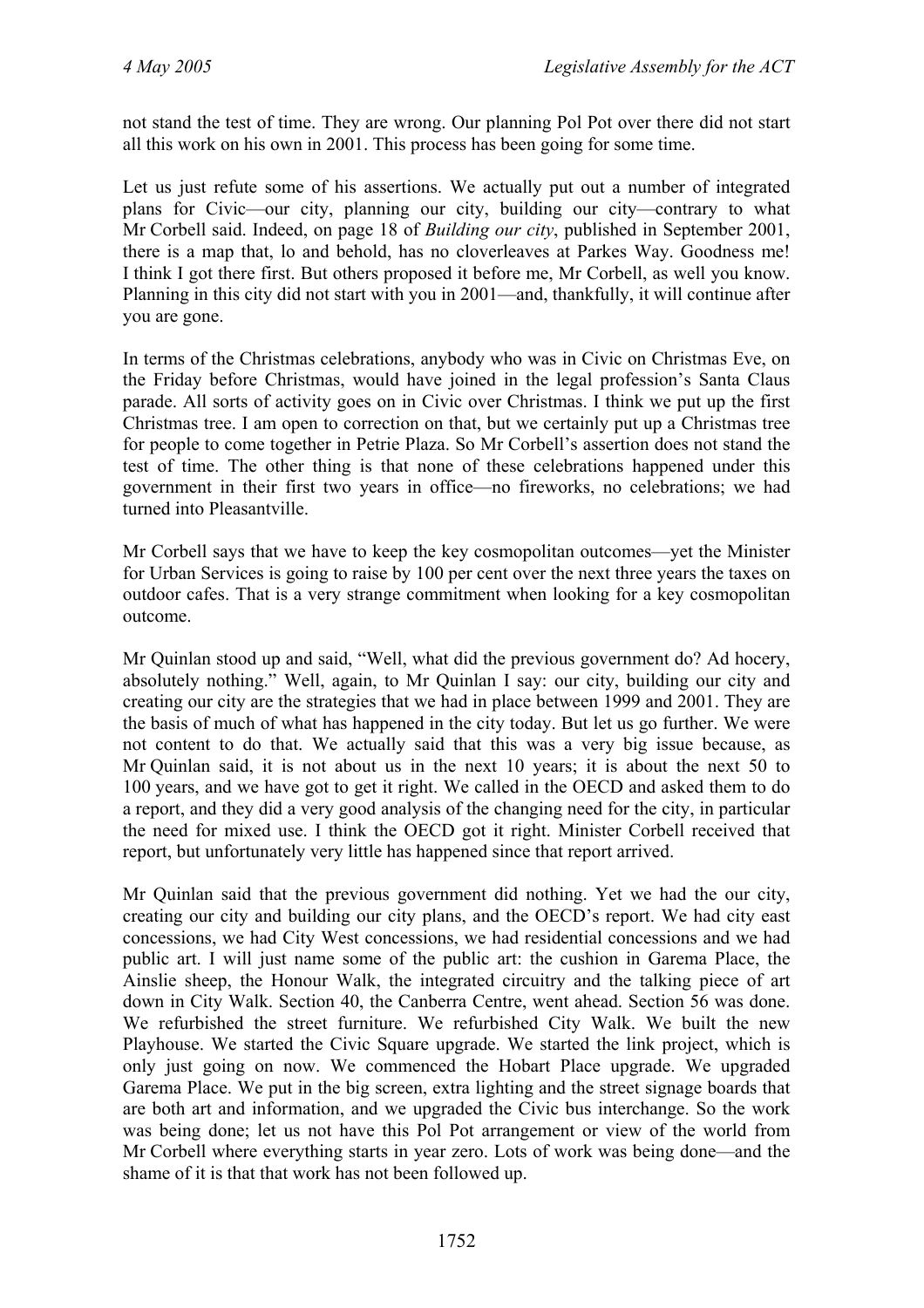I will agree with Mr Quinlan on one thing: where is the tunnel? I have to say that I raised the concept of a tunnel with Mr Snow and Colin Stewart when they briefed me. They had some arguments against the concept of a tunnel. I would personally like to see through traffic and city traffic separated. We raised the concept of a tunnel back in 1999-2000. We raised the concept of land bridges over Parkes Way. We talked about many things that perhaps were right in the context then. But I do not think they are right now, and maybe we should have had more courage in those days to say, "Let us put the tunnel under City Hill." The quotes then were somewhere between \$30 million and \$60 million, which at that stage was money we could not afford. But, in the context of the time, if we really are going to build a cosmopolitan city heart, perhaps all of those things need to be on the table. That is what Mr Seselja is asking for today. Let us get these things on the table. Instead, Mr Corbell was dismissive of Mr Snow's living city proposal, simply because he is rich and potentially influential, for which you can read: "will undermine my authority as planning minister". That is what Mr Corbell's objection is about.

Dr Foskey asked, "Well, what about Belconnen?" It was a good question: what about Belconnen? For Belconnen, Gungahlin, Woden, Weston and Tuggeranong town centres to be successful, you have to have a successful city heart. It is not called the city heart for nothing—the CBD, the central business district. It is the point at the centre of the equation. The other town centres in the hierarchy, in a well-accepted and logical hierarchy, hang off that. If the city heart is dead, if the centre of the city is dead, you will kill the rest of the city. That is a summary of what the OECD said, and I think most people accept that. So, in answer to Dr Foskey, yes, we have got to do the work in Belconnen and Tuggeranong and all the other town centres; but at the same time—and perhaps most importantly—we have got to get the city right.

Mr Corbell, in his normal way, said, that I, apparently, am in favour of the city heart levy. I have never been in favour of the city heart levy. I do not believe we should have additional levies in this regard. There he is again misrepresenting things, and I think we need to remind members that on 24 June 2004 the Assembly passed the following censure motion of the minister:

That the Assembly expresses a lack of confidence in the Minister for Health and Planning for persistently and wilfully misleading the Assembly on a number of issues.

I would like to say that there are no divisions in the Liberal Party on city heart. We do not believe businesses should be paying more money for the services they should already be getting. We have been consistent in our approach. But this does highlight—and perhaps this is the minister's defence—and raise the issue of divisions in the cabinet and whether or not the Corbell plan has any endorsement. Apparently, it is not cabinet approved. He mentioned the other day that he spoke to the Chief Minister about it and he thought it was okay to go out and talk about it. Well, is it part of government policy or not? Is this what the government puts forward as its view, or is it not? When a minister makes a statement, the ordinary person out there would believe that that is the position of the government. I suspect the majority of people in the ACT believe that the official government position is Mr Corbell's plans and that, therefore, his attacks on Mr Snow, saying he should not be rich, he should not be influential, are about protecting his plan and his view—which most people would now say is inadequate.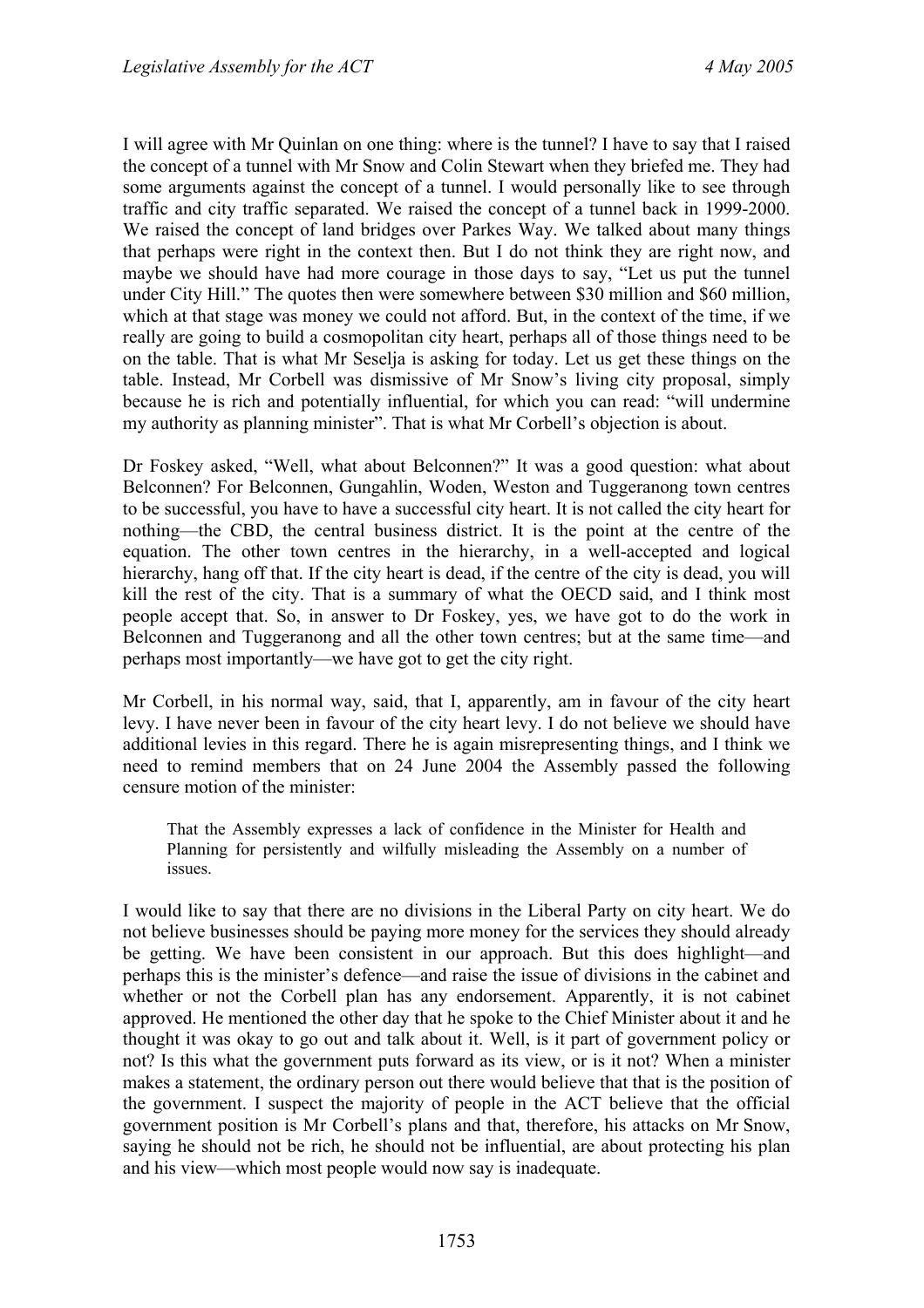What we have had done has been challenged by people. We have been challenged by a couple of private citizens. They have the right to do it and should be congratulated for expressing their opinion in a democracy. I assume that their ability to express their opinion in this democracy is guaranteed by the Human Rights Act. They should be out there challenging and questioning and they should not be subject to attack from Mr Corbell on some ideological basis.

To summarise: the previous government did a great deal for Civic at a time when it was in the doldrums. I can list these things for members, or provide them with a list of all the concessions, at any stage. We had a very solid plan for the city, and had we stayed in office it would have continued. But, in the context of the time, now is the time for a debate. It does not have to be hasty, but I do not think it should be a long-winded debate or take another two or three or four years, which most of the plans that this government puts together seem to take.

What we need to do is come to a position that most people can agree on about the future of their city, about how we make it liveable. We should not be afraid to say how we get an economic return, from the land that is available in the city, to provide new public infrastructure, whether that be courts, Assembly buildings, libraries, galleries, public housing, new roadworks or whatever. We should get on with building the potential that the city of Canberra has, which was envisaged by the Burley Griffin plan acknowledging that both Walter and Marion had a huge role to play in it—and do it so that, 50 to 100 years from now, people will say, "Isn't it wonderful that in 2005 the people of Canberra came together, sparked by some great concepts, some audacious concepts, put on the table by the living city plan, and did something about it."

**MR GENTLEMAN** (Brindabella) (11.47): The government welcomes the debate on City Hill. The revitalisation of the Canberra city centre is recognised by the government as a matter of great importance to the Canberra community. With this in mind, the government initiated the Canberra central project in 2004, to add vitality to central Canberra through partnerships between government, the private sector and the community. It is an essential part of implementing one of the key initiatives of the Canberra plan, the Canberra spatial plan and the economic white paper, which is the establishment of Canberra city, Civic, as the dynamic heart of the territory. The work that the government has commissioned, as outlined by the Minister for Planning, also responds to the recommendations of the OECD review, mentioned earlier, into the urban renaissance of Canberra.

The Canberra plan envisages that Civic will be a vibrant hub of activity, energised as the commercial and community heart of Canberra. Through the Canberra central program, the government established three overarching objectives for the city:

- to develop a central area that is vibrant, of exemplary urban quality and imbued with local and national symbolism and that is the focus of the territory's and region's administrative, business, social and cultural activity.
- to establish a shared approach with the Australian government, the ACT government and key stakeholders to the actions and priorities for the development of a central area, and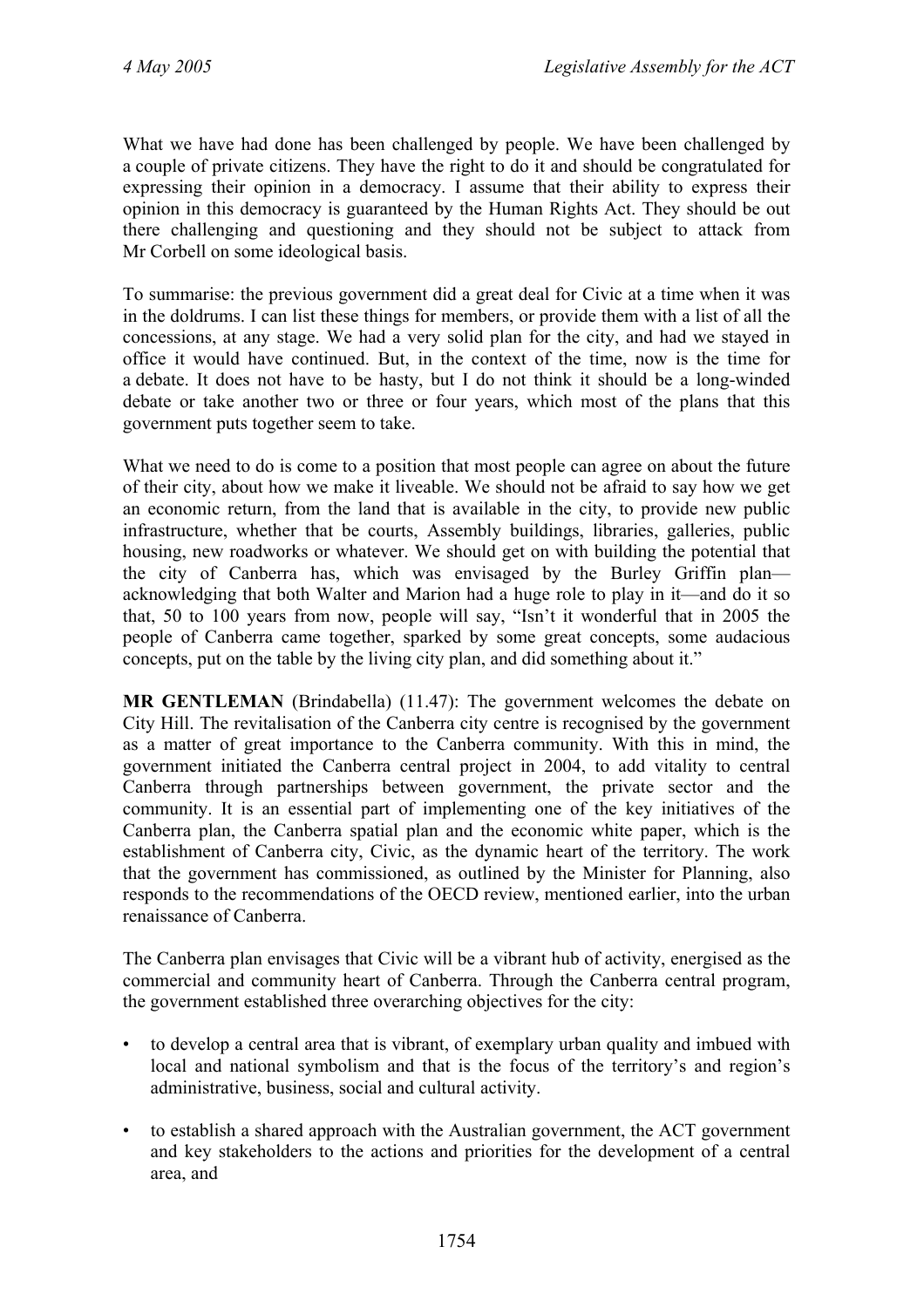• to create a system of governance for the planning and development of the central area that is clear and accountable and will foster excellence in design, creativity, economic prosperity and cultural vitality.

Projects of this nature do not materialise overnight. They require careful consideration of a multiplicity of issues and engagement with the community. To this end, the Canberra central is a long-term commitment designed to bring sustained social, cultural and economic activity to the city. A key task of Canberra central is that of ensuring that pertinent knowledge and skills in government, the private sector and the community are brought together to analyse the issues and identify key strategies and actions that will establish the city as the dynamic heart of Canberra.

The City Hill concept for the future, launched by the Minister for Planning, is a significant component of the Canberra central program, sitting within the planning framework for the whole of the central area, which seeks to establish the city as the meeting place of Canberra—a dynamic cultural heart with enhanced character and integration of isolated precincts. The concept builds on the work of the National Capital Authority's Griffin legacy project in promoting City Hill as the city focus and provides a conceptual framework for the future development of Constitution Avenue and West Basin as the city connection to the lake. The concept was launched in order to generate community comment and input into the development of a way forward for the enhancement of the City Hill precinct. The concept has already begun to generate debate and constructive ideas for the future of City Hill, and the government is keen to ensure the involvement of the community in future decision making.

The government is committed to ensure that the views and ideas of the entire community are drawn out and that due consideration is given to the various positions presented. The government is also putting money in resources where its mouth is. This government has established a strategic framework to guide our city forward through the Canberra plan, the spatial plan, the economic white paper and the social plan. This government has given commitment and resources to the establishment of the Canberra central program, with a dedicated project director. This government produced the City West master plan to revitalise the western half of our city. This government developed the City Hill concept to kick off debate about the future of City Hill. This government, under the Minister for Planning, through the statement of planning intent in the ACT 2003, reinforced the commitment to the strategic importance of city to Canberra's progress. Under this government, there has been a substantial increase in land sales, construction activity and economic development in the city. This government will provide the passion, will and drive to deliver real outcomes for not only a more equitable, egalitarian and sustainable Canberra but also a more prosperous city heart.

**MR SESELJA** (Molonglo) (11.52), in reply: This is an important debate. I agree with the Treasurer on some of the points he made not only about the importance of the debate but in welcoming the bold ideas that have come forward. I also would agree with the Treasurer in that I do not agree with all of the ideas put forward by any of the proponents. But this is about looking for a good framework from which to have a debate, and I am glad we have been able to have this debate.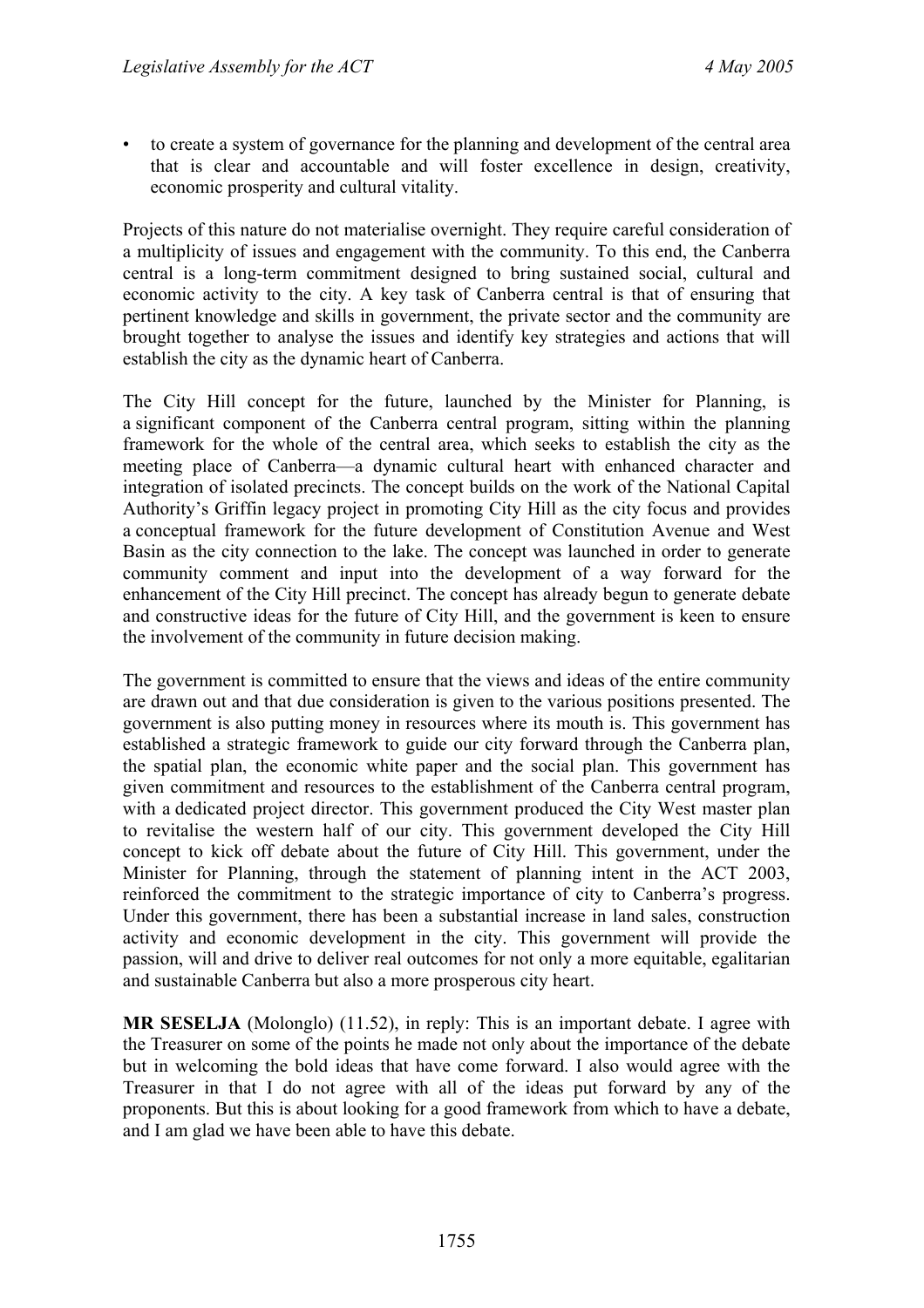I was interested in Dr Foskey's comments about not wanting to stir the pot and suggesting that maybe this is a debate that should not be had. I would have thought that this is the sort of thing the Greens should always be engaging in—a debate about the future of our city, calling on the minister to be open to all plans. So I am not quite sure where Dr Foskey was coming from on that, but I think this is a good debate for the Assembly to be having and I am sure we will be having many more like this in the future.

The minister spoke a bit about cosmopolitan activity. As Mr Smyth mentioned, there is a mixed message coming from the government on encouraging cosmopolitan activity in the city. There is an appalling lack of parking in the city at the moment, which has been well documented, so that people cannot come in for a quick bite and find a park anywhere close to where they want to dine. That obviously undermines what the minister said.

Another thing is the proposed taxes. What does the government do? On the one hand, it talks about a vibrant city heart and we have these pictures of people dining outdoors. Then what does it do? It goes and taxes them out of existence. The plan was for an increase of 330 per cent. So we are looking for the detail of what the city heart levy will mean and what it will mean for cafes and for business. There are definitely some mixed messages coming through on that. The lack of economic management always comes back to bite. They can have all the plans in the world, but a lack of economic management means they have to claw the money back from somewhere; that is what we are seeing at the moment.

Mr Corbell also spoke about not playing the man, and he has accused me of playing the man. Well, this is not about playing the man. But that is exactly what Mr Corbell did last week. As soon as someone came out with an alternative proposal, he attacked the man. He said, "Oh, this is unduly influencing; this is railroading," when all Mr Snow was doing was putting forward a vision for the city. Mr Corbell can reject the vision. He is well within his rights to say, "I don't like it." But to say that Mr Snow is somehow unduly influencing or railroading the process is inappropriate and he should apologise to Mr Snow for those comments.

The other issue here is that there seemed to be a bit of a change of heart from Mr Corbell during this debate, and even in some of the words of Mr Quinlan. In fact, the Treasurer spoke of being open to all plans and said he would welcome more plans for City Hill. Yet Mr Corbell's press release says; "The concept planning had opened the way for more detailed planning, engineering and traffic investigations regarding the impact on traffic and parking. This will lead to the preparation of appropriate planning instruments to allow development to proceed." Those words talk about detailed planning but they do not leave the way open for an alternative plan; it is just tweaking the details of Mr Corbell's plan.

I am quite fascinated with the debate that has gone on today. I want to know, the opposition wants to know and the community wants to know what is the position. Is Mr Corbell's plan, as put forward in his press release, set in stone, apart from the detail? Will that be the plan for the future or is he open to other ideas? We are getting a number of mixed messages from the government. We do not know what cabinet's view is on it.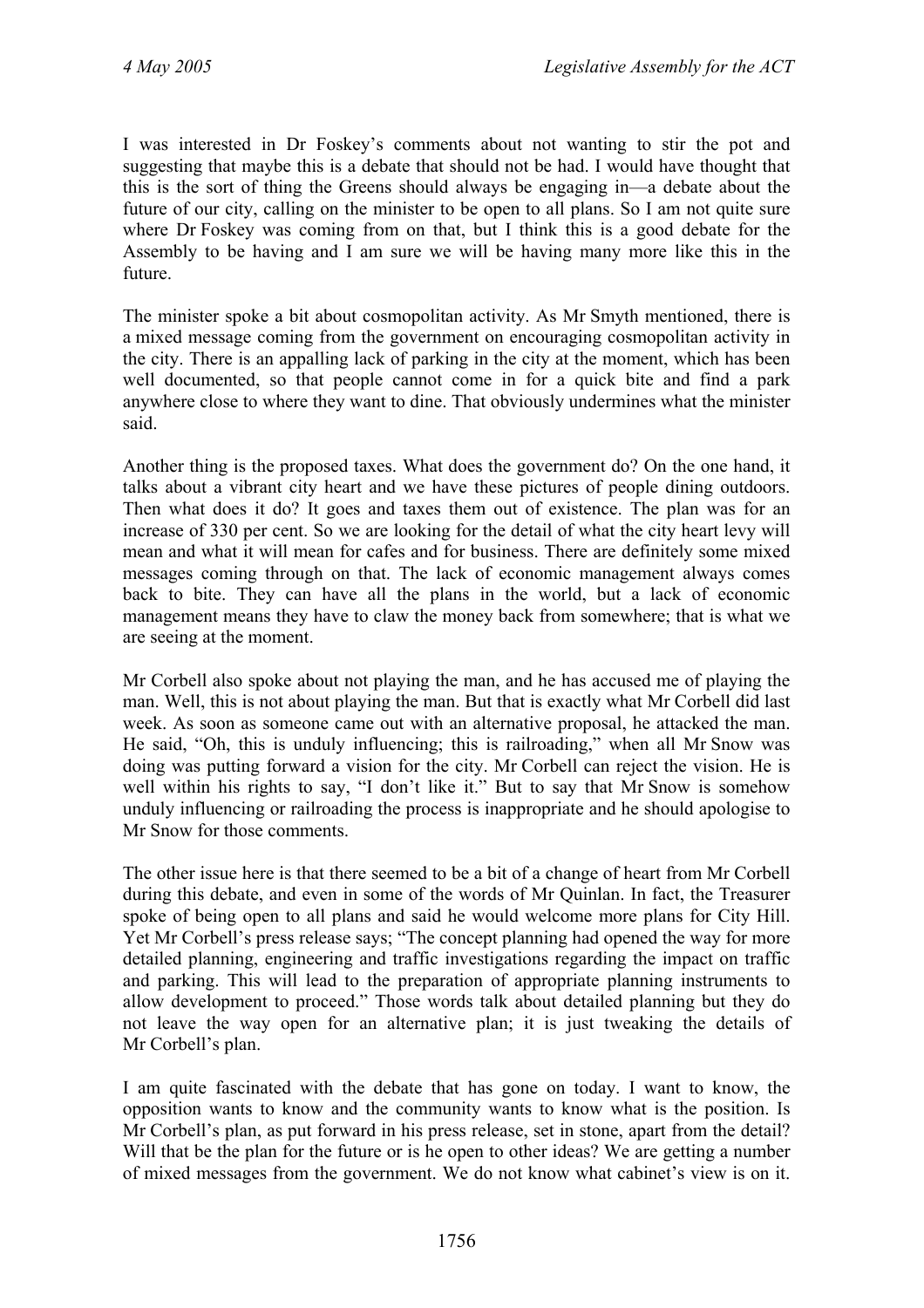We do not know what the government's view is on it. All we are getting is a bit of wishy-washiness or a bit of Mr Corbell stepping back from his initial position. If Mr Corbell is stepping back from his initial position, I would certainly welcome that. But I just want Mr Corbell to make that clear, because I do not think the position is very clear as to exactly where things stand.

In summary: we will not obviously be supporting the amendments. I do not think they add anything. As usual, they just have a very self-congratulatory tone, so obviously we will not be supporting them.

Question put:

That **Mr Corbell's** amendments be agreed to.

The Assembly voted—

Ayes 9 Noes 8

Mr Corbell Ms Porter Mrs Dunne Mr Smyth Ms Gallagher Mr Quinlan Dr Foskey Mr Stefaniak Mr Gentleman Mr Stanhope Mr Mulcahy Mr Hargreaves Mr Pratt

Mr Berry Ms MacDonald Mrs Burke Mr Seselja

Question so resolved in the affirmative.

Motion, as amended, agreed to.

# <span id="page-26-0"></span>**Affordable Housing**

**DR FOSKEY** (Molonglo) (12.00): I move:

That the Minister for Disability, Housing and Community Services reconvene the Affordable Housing Taskforce with the following terms of reference:

- (1) review progress in improving housing affordability since the Taskforce report Strategies for Action was tabled in 2002;
- (2) review recent developments and initiatives to increase housing affordability in Australia and overseas, and assess their appropriateness in the ACT context;
- (3) provide advice to the Government on the implementation of strategies outlined in that report;
- (4) oversee the development of a long-term Affordable Housing Strategy for the ACT; and
- (5) provide ongoing advice to the Government on housing affordability in the ACT and the effectiveness of strategies and actions implemented by the Government.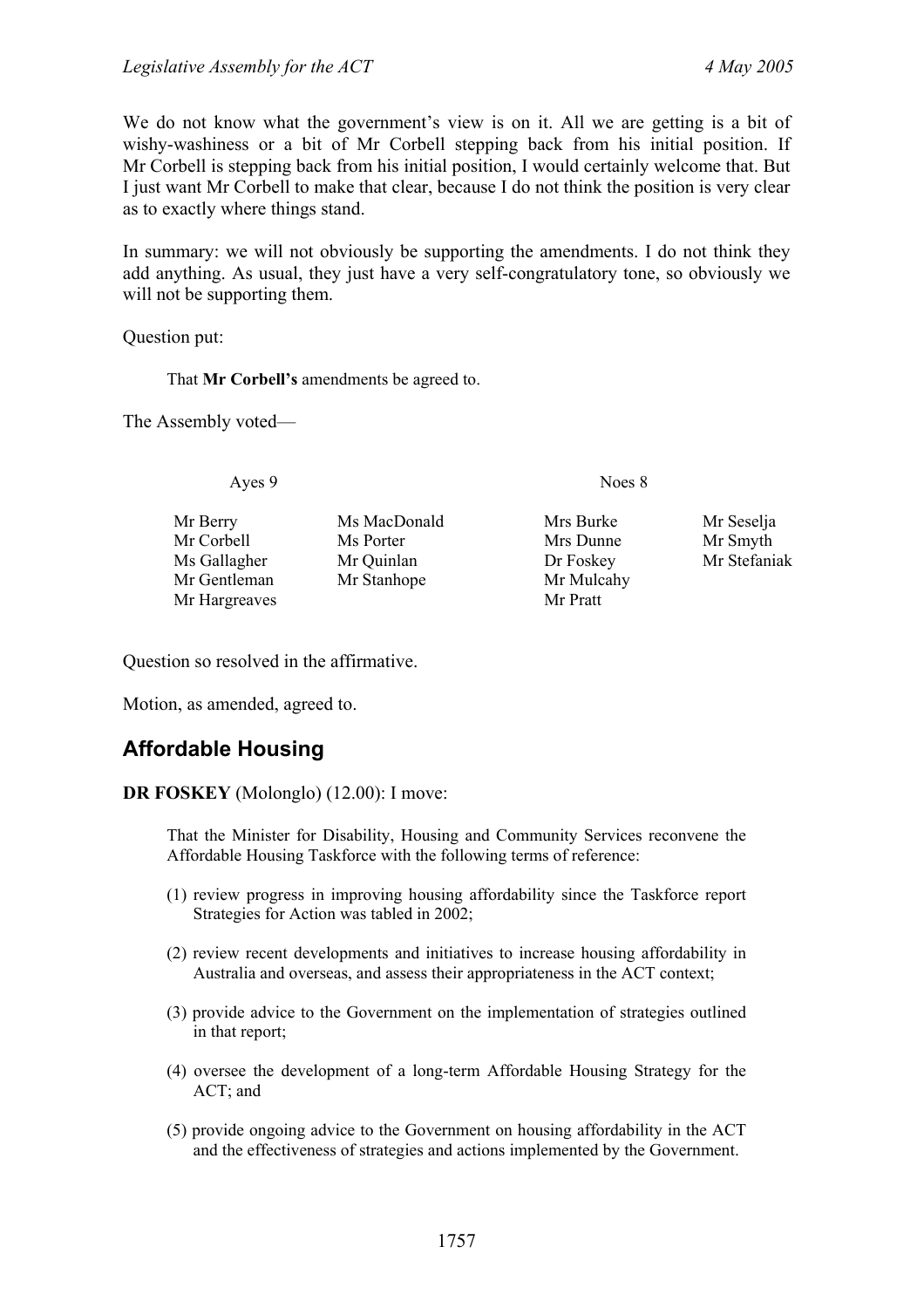This motion is timely. Despite the desperate need for affordable housing, particularly rental properties, the ACT government's budget has failed to provide any funding to help remedy the problem. This motion offers a way for the government to progress its thinking and devise strategies on affordable housing at little or no cost. It allows us to bring together people working at the coalface with people who are experts on the topic. The task force will have the ability to look at the latest research and programs in other municipalities. I urge the Assembly to support this motion.

The affordable housing task force is well placed to provide independent, balanced and representative advice to the government to improve housing affordability in the ACT. The intent behind this motion is not to shame or blame anyone for the crisis in affordable housing. A chronic lack of affordable housing has been experienced across Australia and is widely thought to be due to myriad factors, not the least of which is the failure of the private housing market to respond to a rapidly increasing need for low-cost single accommodation.

A number of issues touch on this. I note, for instance, that the revitalization of City West will lead to the loss of "homes" or places to sleep for the homeless. When we think about revitalizing our cities, we need to think about where people will go.

**Mr Hargreaves**: Give them a house. That's daft.

**DR FOSKEY:** Yes, of course: let us give them a house.

**Mr Hargreaves**: Would you rather have them sleeping on the street than in accommodation we are providing?

**DR FOSKEY**: I think if you believe that is what I said, Mr Hargreaves, you are wilfully misinterpreting me.

**Mr Hargreaves**: Well, you just said it.

**DR FOSKEY**: In Australia, state and territory governments and the commonwealth government have been grappling with solutions, as evidenced by the number of reports, inquiries and research articles on the topic produced over recent years. Overseas, there are also many examples of governments testing various approaches, with mixed results. There is broad agreement that access to affordable housing is critically important and provides the basic foundation from which individuals and families can lead healthy and productive lives. Finding policy solutions, and enacting them, to the decreasing availability of affordable housing has proven much more difficult and that is why there are people who are homeless in this town and sleeping wherever they can.

I acknowledge that the ACT government has taken steps to improve housing affordability through such strategies as the affordable housing initiative in last year's budget, which did see a capital injection of \$20 million over the four years 2004 to 2008 for social housing. We have had the first home buyers concession scheme and the low to moderate income land ballots—though I notice the government is now putting emphasis on the word "moderate" rather than "low", as it is certainly very clear that low-income people cannot afford to buy land even through the land ballots. We have also seen an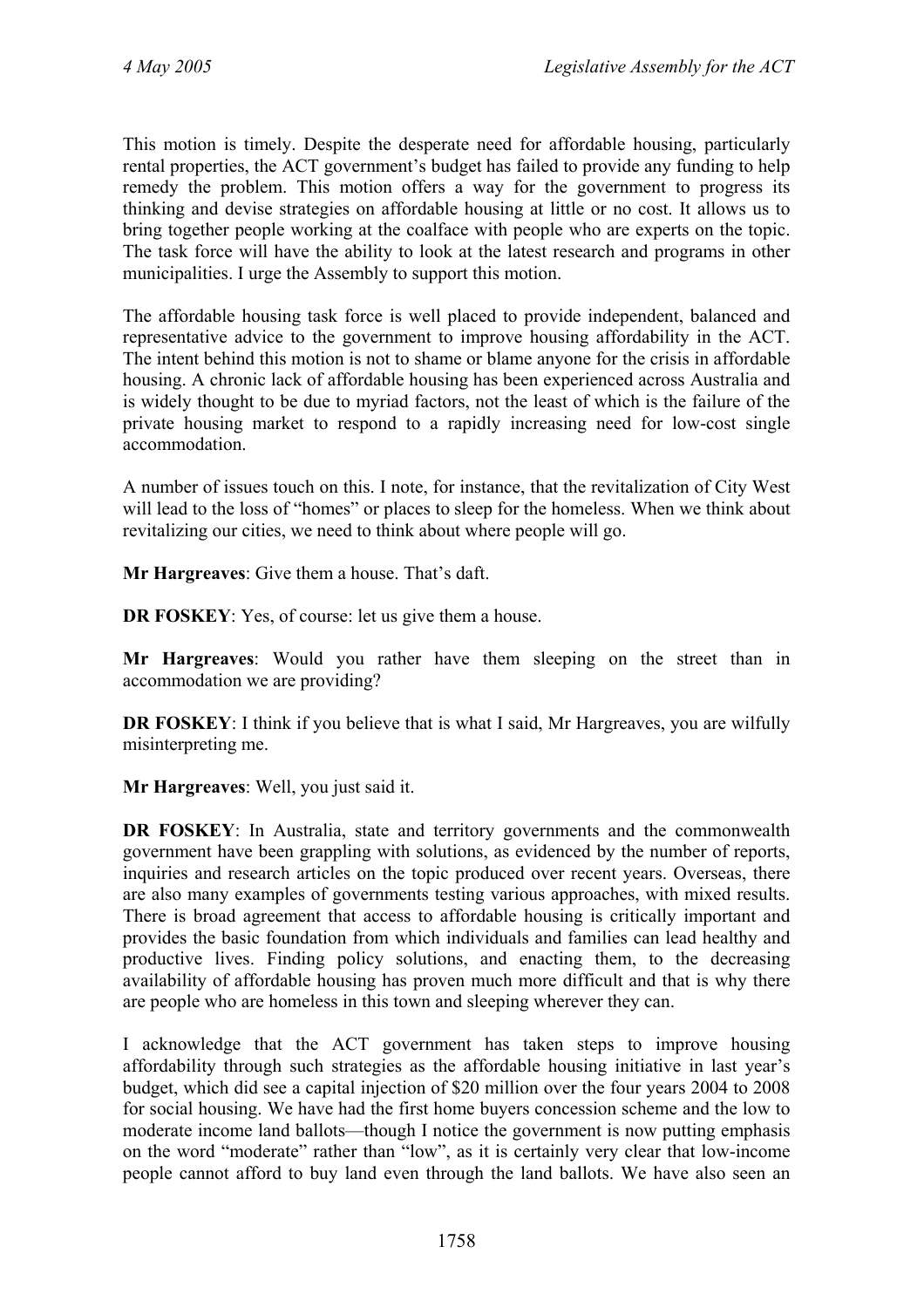increasing flexibility in the source of capital funds available to social housing through the use of funding from the ACT home loans portfolio.

The Canberra plan, which includes the spatial plan, the economic white paper and the social plan, encompasses a commitment to address need and disadvantage in housing while at the same time providing a framework for economic growth. The first term of reference that I have suggested for the reconvened affordable housing task force is to review progress on affordable housing since 2002. I believe that there have been two areas in which improvements in affordable housing are evident. The first is affordability for first home buyers with moderate incomes looking to purchase a home and the second is assistance provided to public housing tenants to sustain tenancies. These improvements are important, but I believe that they are relatively modest sized pieces of a much bigger puzzle.

ACT Housing continues to report growing demand for public housing, particularly amongst people with urgent and complex needs. Service systems across the disability, mental health, aged care and homelessness sectors report a chronic lack of housing options for people in need, and there has been no softening in the private rental market, with the ACT remaining one of the tightest and most expensive markets in the country.

We need to do much more if we are to make a real impact on the affordability of housing for low-income households. The *Housing people, building communities* report, produced by the government in August last year, acknowledged that there is a range of challenges ahead, including: ensuring an adequate supply of affordable housing; building a viable and sustainable social housing sector; identifying strategic opportunities for development in partnership with the private sector; investigating affordable housing options such as shared equity and land rent schemes; and meeting the ongoing commitment to modernise, improve and grow public and community housing.

Most importantly, this report identifies the need to encourage further debate about affordable housing at a local and national level. To me, this is recognition that one government alone cannot address this complex issue. A whole of community approach is needed, and the affordable housing task force is an excellent platform to engage stakeholders and continue the debate.

The second term of reference I have included in this motion relates to the affordable housing task force undertaking a review of recent developments and initiatives to increase housing affordability in Australia and overseas and to assess their appropriateness in the ACT context. One of the major challenges in affordable housing is addressing the supply side of the equation. The need for strategies to stimulate private investment in affordable housing through subsidy options and/or public-private partnerships has long been recognised. There have been some important developments in this area since the affordable housing task force report *Strategies for action* was produced in 2002. There is an opportunity to revisit the recommendations of this report and examine the experiences of other jurisdictions in key areas of policy development.

For example, a recent article by Peter Williams from the University of New South Wales compares mandatory statutory planning approaches for affordable social housing in New South Wales and in Ireland, finding that although these approaches have had considerable difficulties they are necessary as part of the suite of policies to ensure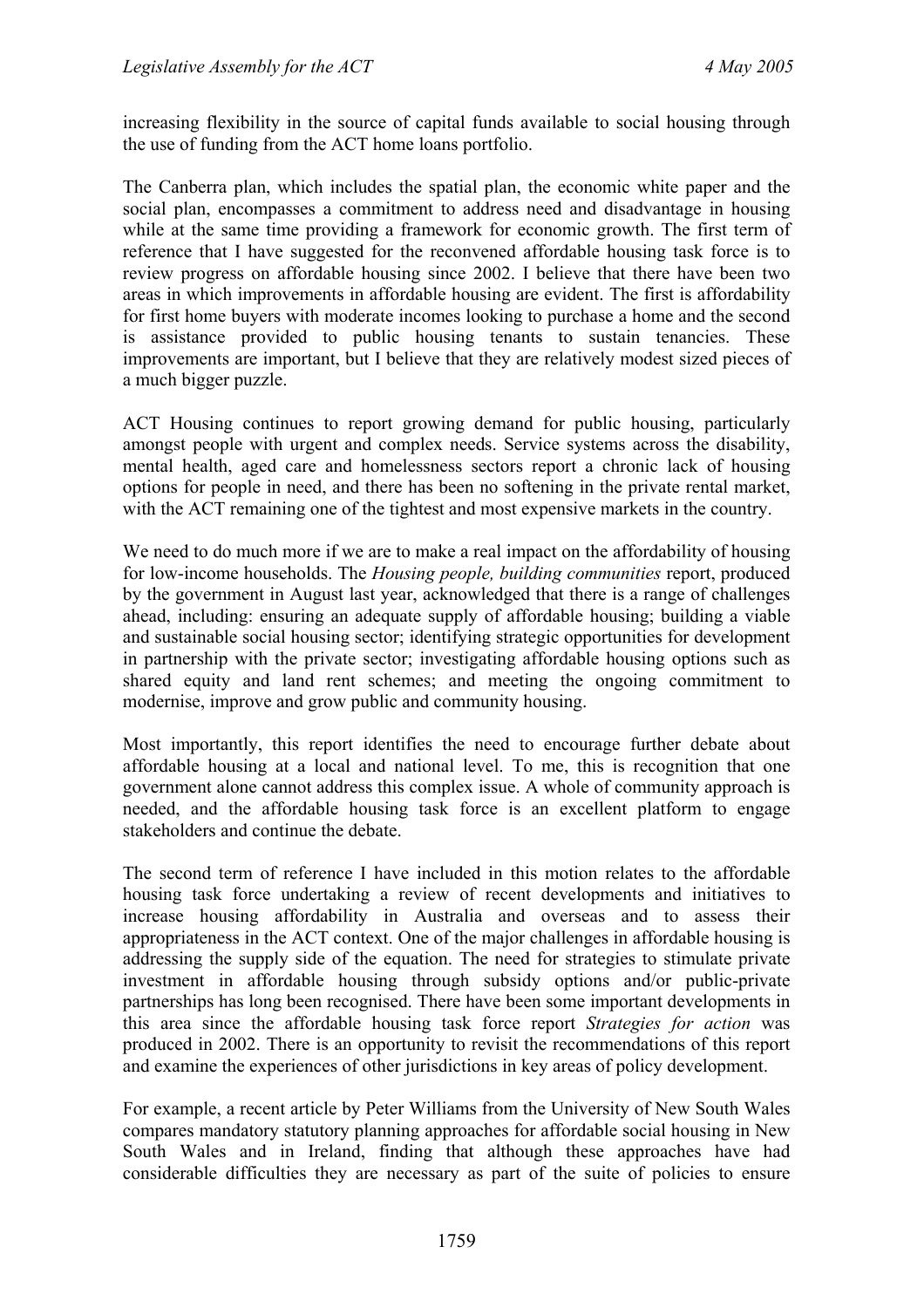affordable housing provision. His research also highlights significant advantages of a holistic strategic approach such as that taken in Ireland. There have been major policy and program initiatives announced this year in South Australia, Victoria and New South Wales, all of which would be worth close inspection and consideration. There have also been initiatives implemented since 2002 in various Australian and overseas jurisdictions which can be compared for effectiveness and applicability to the ACT context.

The other three terms of reference proposed to the affordable housing task force relate to overseeing the development of an implementation strategy and providing ongoing advice to government. I believe that it is important that responsibility for ongoing improvement in affordable housing is conceptualised as a responsibility shared across the community, private sector and government. A partnership approach in which stakeholders come together to find solutions is to be preferred. Members will know that I have been calling on the government to develop an implementation strategy for affordable housing in line with the commitment stated in the social plan. It is absolutely necessary to establish clear targets, time lines and performance indicators if we are to measure our progress on affordable housing over the next four to five years. The affordable housing task force has an important contribution to make to the implementation of strategies that were identified in the *Strategies for action* report. The government has, on the whole, agreed to the majority of these strategies, but many are yet to be acted on.

Recent budget submissions from organisations such as ACT Shelter and the ACT Coalition of Community Housing Organisations are packed full of ideas and recommendations for making progress on affordable housing. These organisations invest considerable time, energy and expertise in developing advice to government, but have limited opportunities to contribute to policy in a meaningful and ongoing way. Studies of attempts by other governments to provide housing should be considered. If there is not enough money, we need a body that can examine the mechanics of a number of the schemes, including government bonds, which give citizens the ability to invest in their community. A lot of these schemes have been considered by a number of consulting firms, such as Allen Consulting Group, which I know the government uses in other matters. The task force would enhance these opportunities and also bring together community groups and private sector interests in a spirit of collaboration.

I was hoping that on both sides of the Assembly this motion would be seen as a genuine attempt to provide a way forward in the affordable housing dilemma—crisis, as the government characterises it—and gain the bipartisan support it deserves. However, I believe that neither of the larger parties intends to support my motion. I am extremely disappointed about that and I find that the amendments put forward and circulated by the government do not go far enough. My motion is really asking the government to do those things it should already be doing as part of its role as government. So far, those things have not been done to the extent to get action. The reason we are putting forward this proposal for the affordable housing task force is to bring into the process some driving force. It would bring new information into it. It also will require the set-up of a parcel of goods that can then be looked at in the next budget. We have got to do something during the term of this government. We cannot just keep talking about it. I ask both the opposition and the government to reconsider their stance on my motion.

**MR HARGREAVES** (Brindabella—Minister for Disability, Housing and Community Services, Minister for Urban Services and Minister for Police and Emergency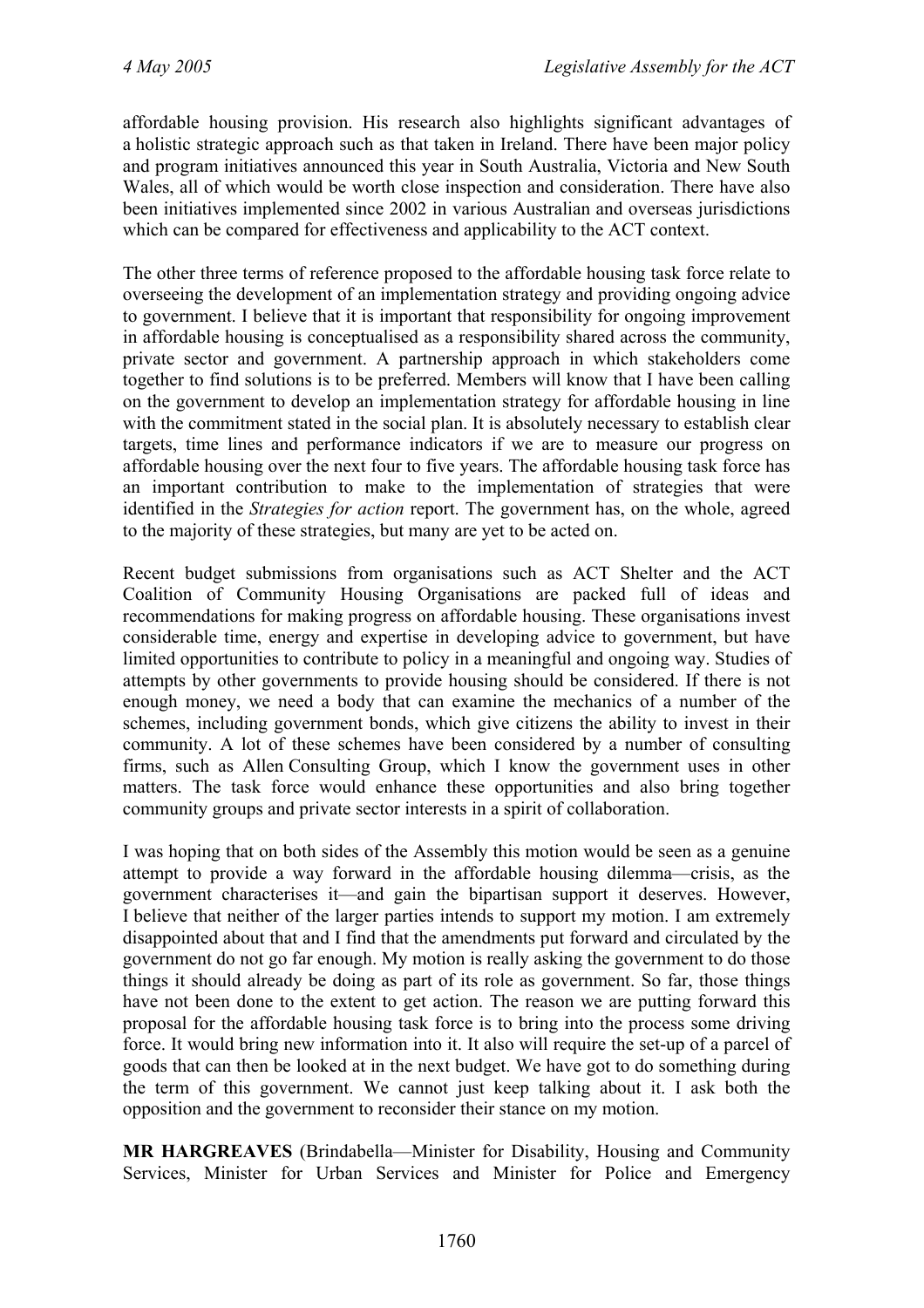Services) (12.13): The government will not be supporting Dr Foskey's motion as it stands. I will move a series of amendments a little later, but in the meantime I would like to address some of the things Dr Foskey has said. I am grateful that she has in fact acknowledged that the government has moved some way towards addressing the issue. The grudging acceptance of some people in the public arena about the extent to which the government has moved towards addressing affordable housing is sometimes a disappointment to me. I do believe that we should stop using people's housing difficulties, which are often at the core of their social dysfunction, for political point scoring. I think it is just a bit disgusting, quite frankly.

Dr Foskey talked about the chronic lack of housing options. We know that some time ago that was probably true. And then the Stanhope Labor government got elected. We started to put some money in; we started to put some more thought into it. We revitalised the department that had responsibility for housing and, under Mr Wood's stewardship, changed the face of the provision of affordable and public housing in this town.

I remind members of debates that have gone on in this place where I have actually indicated exactly what is going on. I will just mention a couple of them; there were quite a few. We have got the good old commercial rental market. People can go out and buy themselves a house if they have got the money: those are two options. Then there is public housing. People can rent public housing; they can rent at market rents—although I would not take the position, of course, of Mrs Burke, who would have us boot out from government properties all of the people who are paying market rent.

**Mrs Burke**: That's not true, and you know it.

**MR HARGREAVES**: That is what press releases say, and she has uttered that over the illustrious airwaves of 2CC, that magnificent radio station. She has actually said on a number of occasions, "We should be encouraging them," and that is code. It is Mr Stefaniak's and Mr Mulcahy's way of encouraging people not to commit murder any more. It is a good one: "Capital punishment's a great encouragement in my view." But Mrs Burke says, "No, we should be encouraging these people who pay market rents, if their income is of such a level that they do not get a subsidy, to move on and release those properties for people who need assistance." There is a bit of sense in that, I suppose. Let us suggest, for example, that there are some market renters in the public housing stock in, let us say—I will just pick a suburb at random—Red Hill. We could realise that property and buy some more. That would be a good idea. What about Wanniassa? We could do that; there might be some properties there. How about Yarralumla? We could realise that one, too, I suppose. But I say to you that one of the cornerstones of this government's commitment is security of tenure and we are not about to do that.

There is another option—community housing—that is all about transitioning. Then we have got the Canberra Emergency Accommodation Service for people who are in real strife. TAS Housing is involved. A number of other people are involved. We know we work closely with Shelter. The very people whom Dr Foskey wants to have abandon their place of camping out in City West—we are going to pick those people up, dastardly government that we are, and rescue them, against their will, it would appear. They do not want to stop sleeping rough there.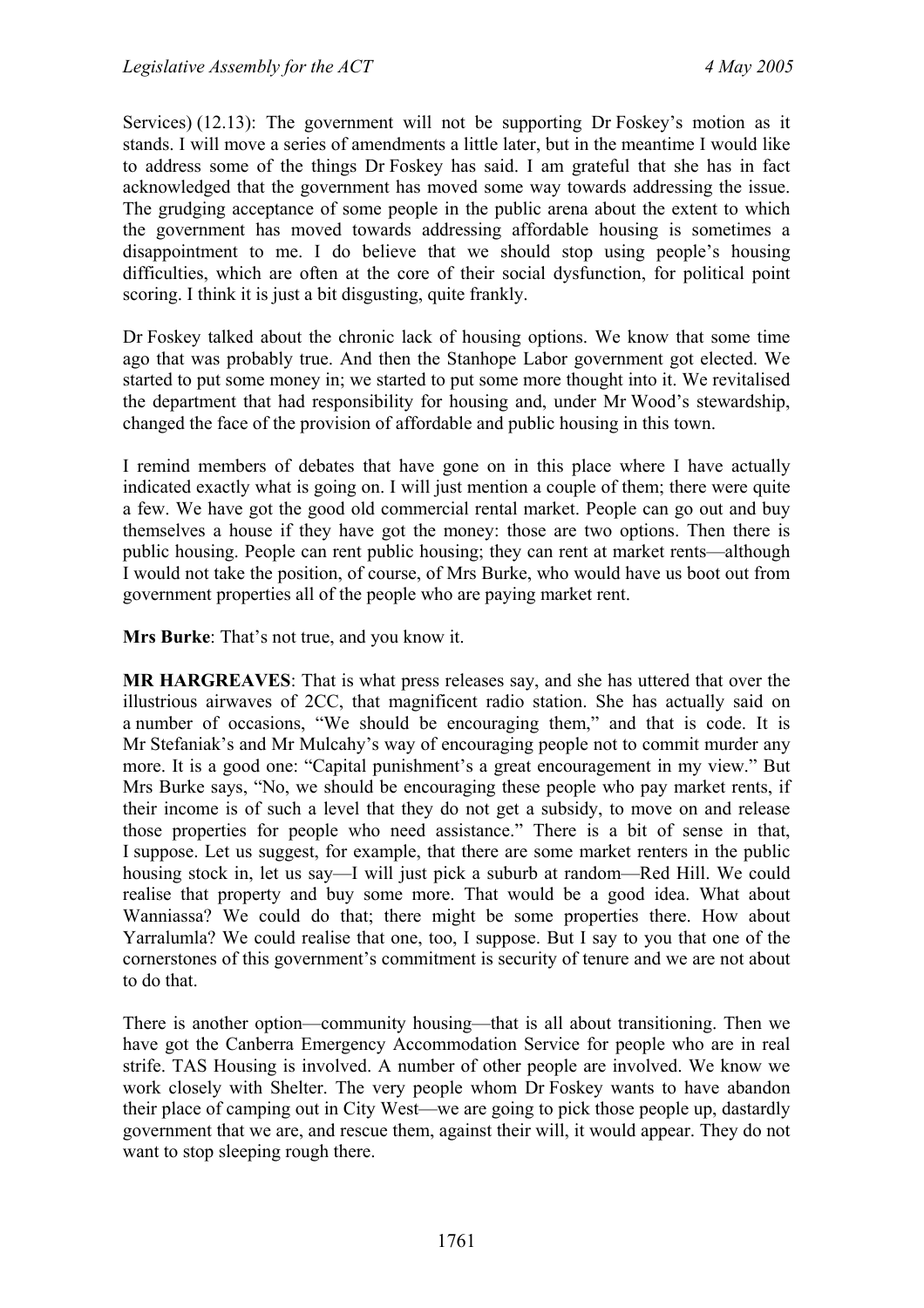We have been talking about a quota of affordable housing in that City West area. What is one of the big motivations for us going down there? It is student housing. These people usually cannot afford the sort of accommodation those of us in this chamber enjoy. Most of us here in this chamber, I understand, are home purchasers; some of us are renters. But we get to choose that; these people do not, often. We have to understand those people who are sleeping rough and who are picked up—single men usually, so I am told. What do we do for them? We could go through all of these options. Dr Foskey says there is a chronic lack of housing options. At its very worst, we actually put them up in the backpackers hotel across the road. We also put them in caravan parks around town, as a stopgap to stop them from freezing and dying in the night under the shrubbery at the rear of the Legislative Assembly building. So I do not accept this argument that there is a chronic lack of housing options. I accept the argument that there are people out there who are in genuine need and that perhaps we can do some more to help them. I accept that, but I do not accept that there is a chronic lack of housing options.

Dr Foskey says that we need a body to investigate the various schemes. We have one already; it is called Housing ACT. It is populated by people who are experts in housing matters. I would single out for mention, for example, David Collett, who is a member of the staff of Housing ACT. It is he who has provided a vision for our multiunit complex situation with regard to some of the older pieces of infrastructure that we have that Mrs Burke delights in standing outside and screaming blue murder about. The record of Housing ACT in turning over the properties, in predicting how much will be returned on those properties at auction, is second to none in this town. As it happens, even the illustrious Peter Blackshaw does not have as good a record as Housing ACT does.

The affordable housing task force concluded its work in December of 2002 and the government maintains a strong commitment to the ongoing implementation of agreed recommendations. As will be detailed later, the ACT is also involved in interjurisdictional forums to collaboratively address housing affordability issues at a national level. On that issue, I do not need another little committee created to advise the government on where we should go. What we need is an engagement with the people out there who are dealing with services on the ground.

#### **Mrs Burke**: Action.

**MR HARGREAVES**: "Action" says Mrs Burke—and action, Mrs Burke, you have seen and you have had. The only problem is that the last two you did not get invited to. I am sorry about that, but I was not doing the inviting. The first one was the tenant summit, talking about the affordability of rental accommodation in this town. I noted some of the views that came out of that. I convened another summit of people talking about rental issues, tenant issues, just the other day. I would prefer to talk to tenants, to low-income earners and to those groups that advocate on their behalf, such as ACTCOSS, Shelter and a range of other NGOs and organisations. I would rather talk with them about issues and how to solve them by bringing them together in an issues-based forum. When you do that, you do not end up creating yet another strategic plan that gets thought about; you come up with a clear identification of the issue and, hopefully, some clear solutions that can be brought into action pretty well straightaway. That is where we are heading, and I reject the idea of having yet another committee to advise yet another minister on this.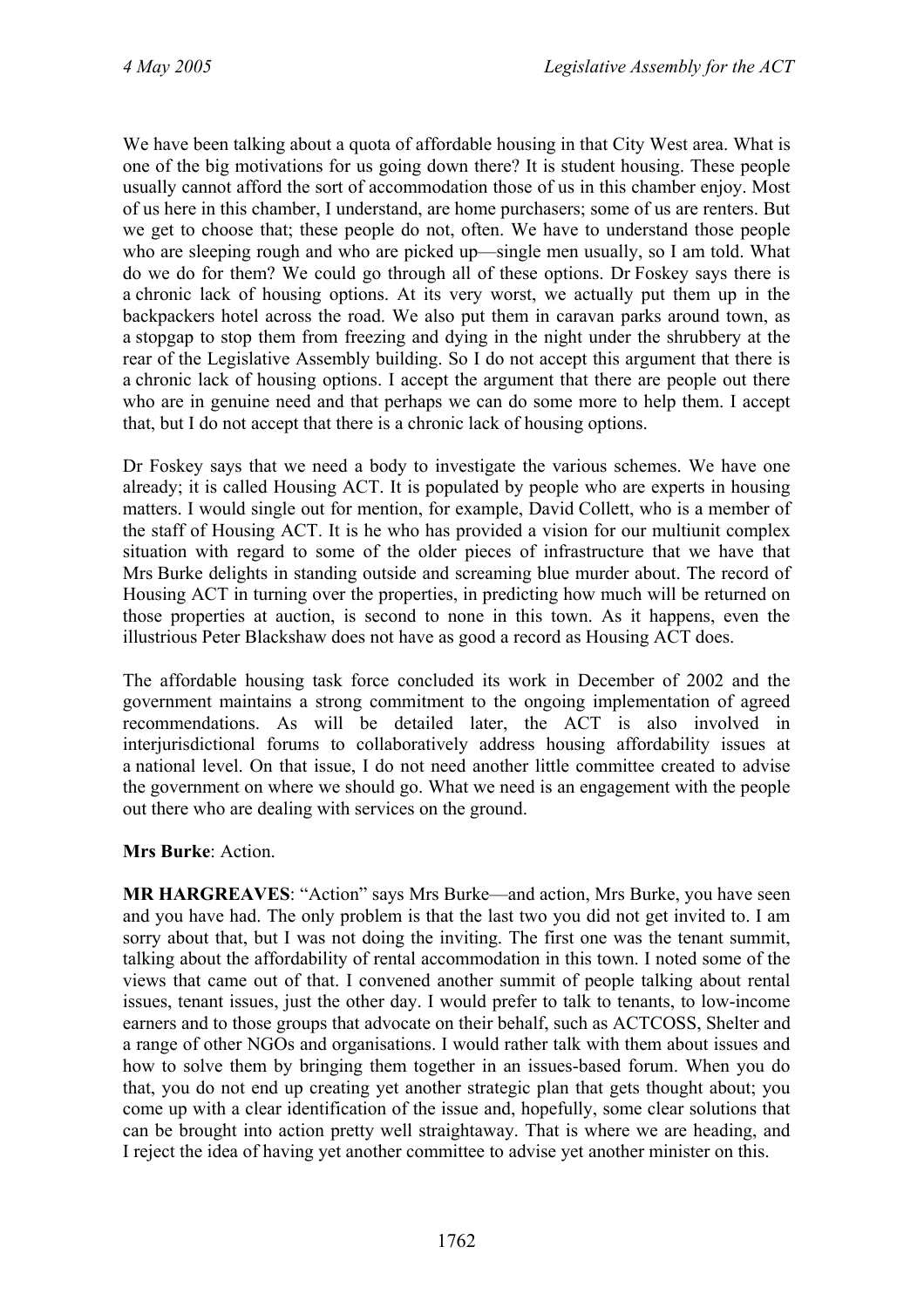The final report of the affordable housing task force, entitled *Strategies for action*, included almost 12 months of investigation into affordable housing in the ACT. I want to pay tribute not only to the former minister Mr Wood for this but also to members of that task force, because they did the job that was needed of them at the time and gave us a very clear direction. The government released its first response to this report in May 2003. This response comprehensively canvassed the recommendations made by the task force and detailed a range of actions to address declining levels of housing affordability. A number of these initiatives were detailed in last year's budget.

A further response to the final report of the task force was released by the government in August 2004. This response detailed progress in implementing the government's housing affordability measures and flagged a number of future commitments. In addition, a further 10 recommendations of the task force were agreed to in this response, resulting in a total of 33 recommendations agreed to, nine agreed to in principle and four noted for further investigation.

An interdepartmental committee on affordable housing continues to oversee implementation of the government's response to recommendations of the affordable housing task force. Do we have a strategy? Well, you would hope so, if you have got a committee to oversee it, would you not? What we have is an interdepartmental committee doing just that. So why would I want to go and create another committee to do it while I have got one already in existence? This committee also monitors and reviews affordable housing progress and innovation nationally and internationally and considers new affordable housing initiatives and opportunities that may be appropriate for the ACT—another point raised by Dr Foskey. Go and have a look at South Australia. Go and have a look at all of these other places anywhere between here and Venezuela that she rattles off from a list. Guess what? That interdepartmental committee does just that: it reviews progress and innovation nationally and internationally. And whom does it advise? The government. Additionally, that committee regularly engages with key stakeholders in the housing sector, such as Shelter, the Housing Industry Association, and the MBA through industry briefings conducted by the LDA.

The government, therefore, does not support reconvening an affordable housing task force. Revisiting this process is unnecessary, as it would be a retrograde step and a duplication of previous and current work. This should not be taken to indicate that the government is not committed to and does not support affordable housing. This government regards affordable housing as an important issue on which it will continue to focus.

Let me also strike yet another word of warning. I have done this publicly a few times. Mrs Burke will have heard me say it, and I know that in this regard I have her support. There has been a focus hitherto on affordable housing concentrating on home ownership. That is fine to a degree, but there are people in our community who will never be able to buy their own home. There are people in this community who never want to buy their own home, for reasons known only to themselves—and good on them. It is about choice. Freedom is about choice. The absence of choice is the absence of freedom.

I do not denigrate those that have concentrated on home ownership as the panacea when it comes to affordable housing evils, but I signal these words of warning: we need to take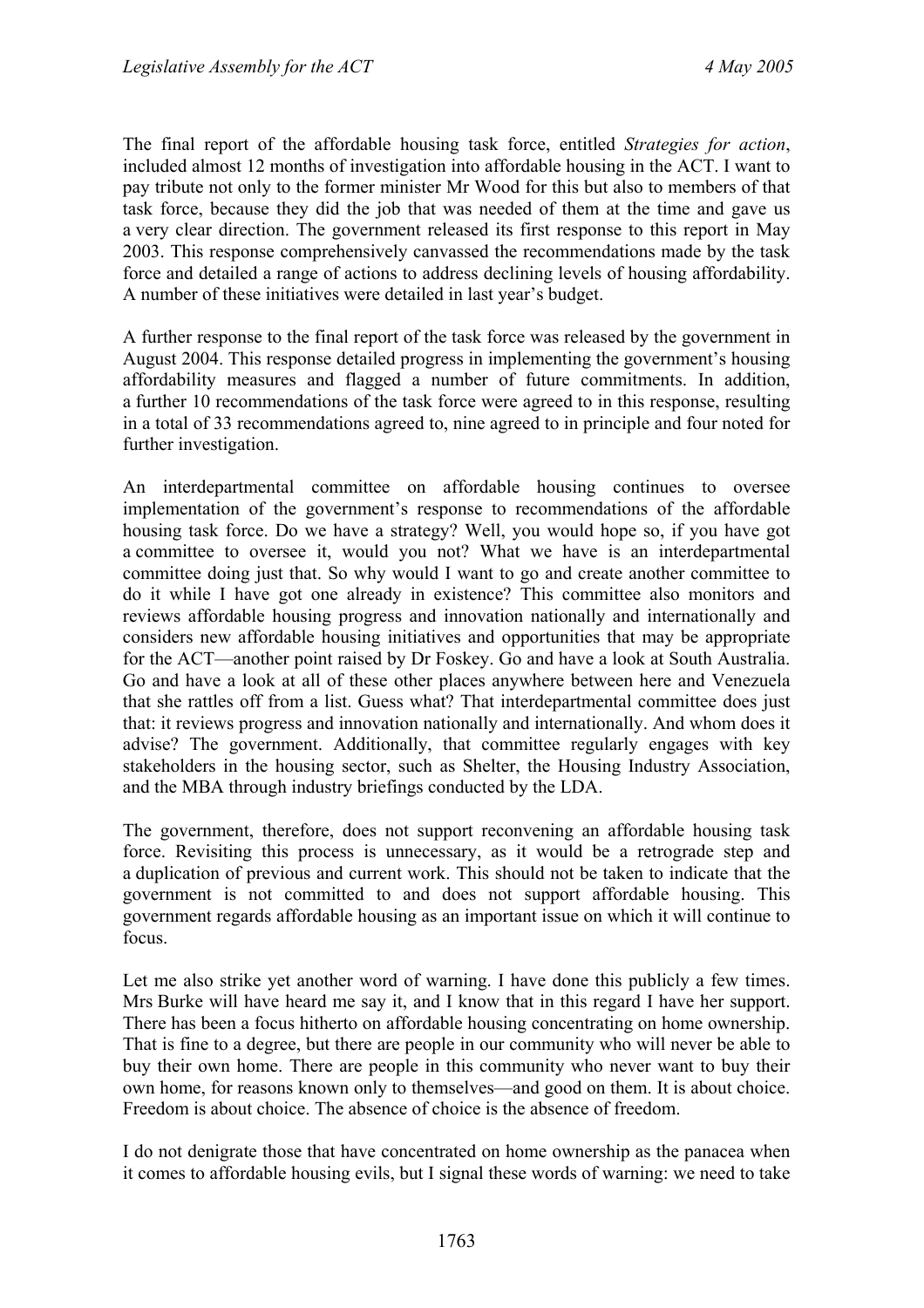a holistic look at this. The rental market has to be in our focus as well. The role of the public sector in determining rents needs to be looked into—I agree with the approaches that have been put to me about that—but so too does the private rental market. Private rental profits garnered over the last few years, as well as the government purse, ought to be applied to support those less well off in our society.

We cannot say; "Oh, well, we can continue to subsidise all of these people in the private rental market or in the government market" and not get these people who are investors to carry some of the load with us. This is a community problem. We need a community solution to it, and the way I am tackling this solution is to talk to the people right at the bottom of the heap. I am hoping that at the end of the day, piece by piece, solutions will emerge and that everybody will have the dignity of a decent roof over their head in this town.

I seek leave to move the following amendments to Dr Foskey's motion.

Leave granted.

#### **MR HARGREAVES**: I move:

- (1) Preamble
	- *omit* "reconvene the Affordable Housing Taskforce in the following terms of reference"

*Substitute* "provide a report to the Assembly on"

- (2) Paragraph (1), omit "review"
- (3) Paragraph (2), omit "review"
- (4) Paragraph (3), omit the paragraph
- (5) Paragraph (4), omit the paragraph
- (6) Paragraph (5), omit "provide ongoing advice to government on"

*Debate interrupted in accordance with standing order 74 and the resumption of the debate made an order of the day for a later hour.*

#### **Sitting suspended from 12.28 to 2.30 pm.**

### <span id="page-33-0"></span>**Questions without notice Mental health—funding**

**MR SMYTH**: My question is directed to the Minister for Health. Budget paper 4, output 1.2 Mental Health Services, shows that the target for admitted patient separations for 2005-06 is 1,300. This is 120—or eight per cent—fewer than the outcome for 2004-05. Minister, why are you cutting mental health inpatient services by eight per cent?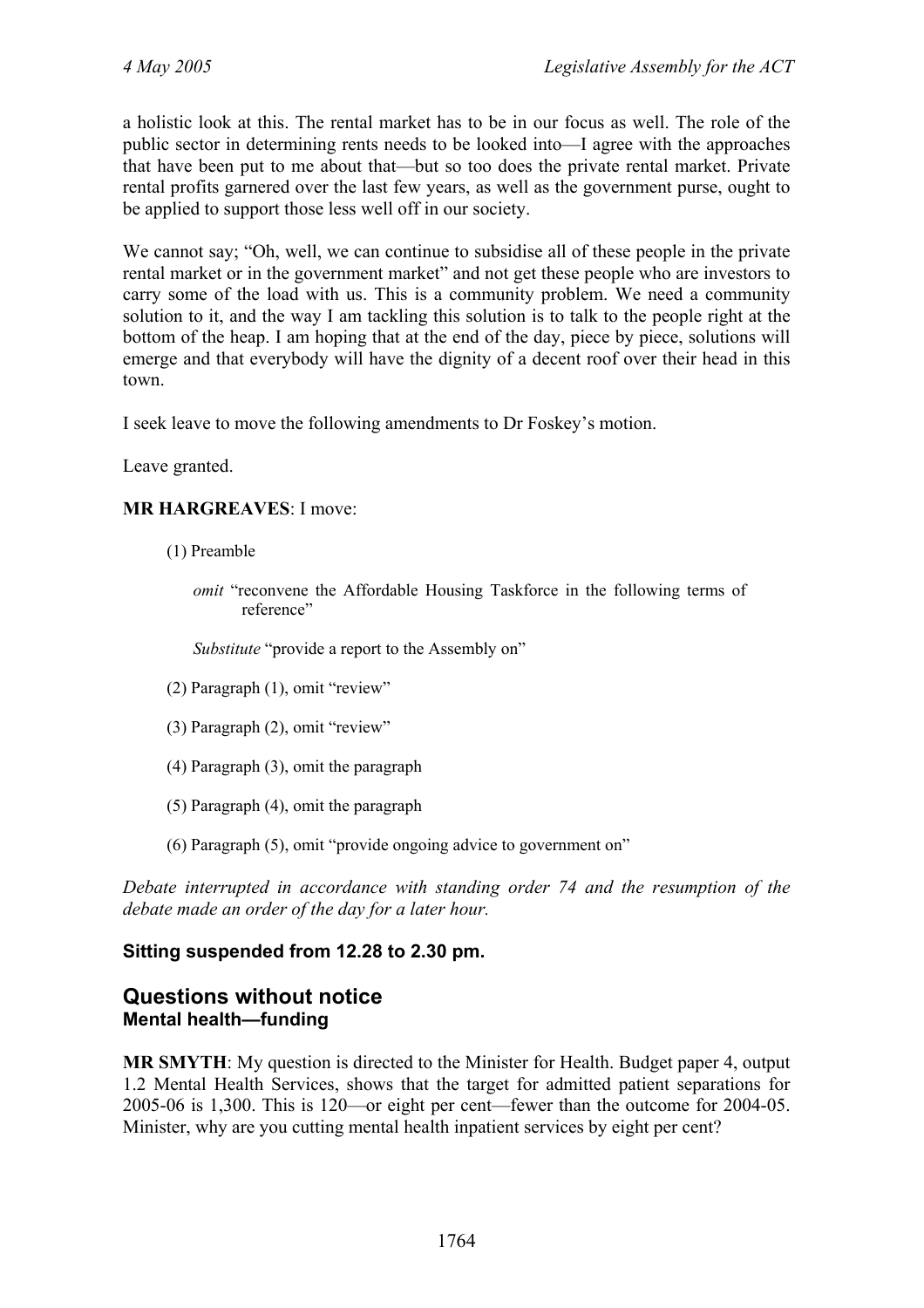**MR CORBELL**: We are not cutting patient and health services. But I am happy to take the details of the question on notice and provide an answer to Mr Smyth.

**MR SMYTH**: Mr Speaker, I have a supplementary question. I assume that the minister will have to take this one on notice as well. Why are children and youth mental health services being reduced from  $28,660$  in  $2004-05$  to  $24,300$  in  $2005-06$ —a cut of 15 per cent?

**MR CORBELL**: Again, the government is not cutting the provision of services in mental health. The revision of the targets is probably due to a number of reasons, but it is certainly not due to a decision to reduce the overall level of service. I will take the detail of the question on notice and provide an answer to Mr Smyth.

#### <span id="page-34-0"></span>**Hospital waiting lists**

**MS MacDONALD**: Mr Speaker, my question, through you, is to the Minister for Health, Mr Corbell. Yesterday, the ACT budget for 2005-2006 was released, with a record total overall spend of \$689.9 million on health, the highest amount the territory has ever allocated. Minister, within this record spend, how is the government committed to improving elective surgery waiting times and providing more beds in hospitals?

**Mr Mulcahy**: On a point of order, Mr Speaker: this matter is the subject of inquiry before the Public Accounts Committee. I ask that you rule it out of order.

**Ms MacDonald**: On the point of order, Mr Speaker: I asked a question with relation to the overall spending, not in relation to the Auditor-General's report No 8.

**MR SPEAKER**: The question was in relation to hospital waiting lists. The question, in my view, is legitimate and is a matter that the minister can respond to.

**MR CORBELL**: In relation to Mr Mulcahy's point of order: Mr Smyth's question would have been out of order as well. I do not think anyone is seriously suggesting that in this place you cannot ask ministers questions about the budget. If you do not want to ask questions about the budget, that is fine; we will get on with other business.

Mr Speaker, it was very interesting to hear the assertion made by Mr Mulcahy at the budget breakfast this morning, broadcast on ABC radio, where he claimed that the ACT government was spending too much on health—about \$100 million too much on health.

**Mr Pratt**: That's a lie.

**MR CORBELL**: I ask Mr Pratt to withdraw that.

**MR SPEAKER**: Mr Pratt, withdraw that.

**Mr Pratt**: I withdraw that.

**MR CORBELL**: That is what Mr Mulcahy asserted. The government is spending a record amount on health, \$689.9 million on health. The strength of that budget and this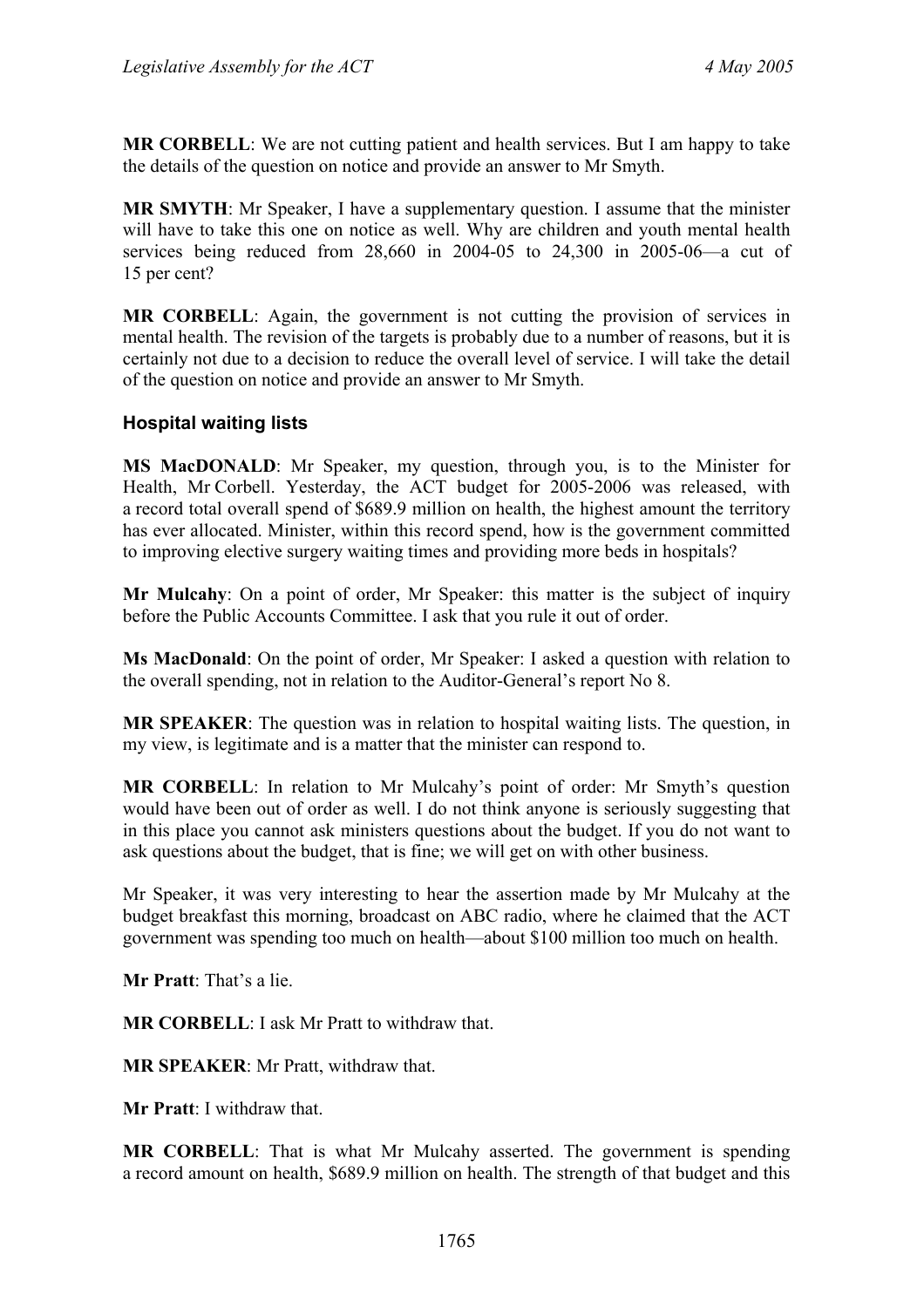record spend are designed to tackle the key issues of concern to the Canberra community, including issues such as elective surgery waiting times and emergency department access block.

Two million dollars has been allocated in the budget to increase elective surgery capacity. Apparently, that is \$2 million too much, according to Mr Mulcahy. That would leave another \$98 million to go. This funding is designed to overhaul not only the waiting times and to improve waiting times but also to overhaul the management of surgery at the Canberra Hospital in particular. So we will be undertaking a business review process at the Canberra Hospital to improve the way the whole system works in terms of throughput as well as improving access to elective surgery.

This will provide an additional 300 cost-weighted separations for elective surgery in 2005-06, rising to an additional 402 in 2006-07—300 extra cases of elective surgery that Mr Mulcahy thinks we should not be paying for. That is what the Liberal Party is saying. They are saying that we are spending too much on health; and not just a little bit—\$100 million too much on health.

#### *Members interjecting—*

**MR SPEAKER**: Order! There is far too much noise in the chamber. Mr Corbell, direct your comments through the chair. The opposition will cease interjecting. And so will Mr Hargreaves.

**MR CORBELL**: Thank you, Mr Speaker. The budget adds to the \$20.4 million in additional funding for elective surgery already allocated by the Labor government since coming to office. Since coming to office, we have already allocated an additional \$20.4 million to elective surgery, and this budget adds another \$2 million. Apparently, that is just too much for Mr Mulcahy—too much money on elective surgery; too much money for Mr Smyth; too much money for the Liberal Party altogether.

In addition, as part of a portfolio-wide program to improve access to acute hospital services, the budget has allocated \$2.3 million for an additional 20 beds in ACT hospitals—an important commitment, an election commitment of the government fulfilled in full. It is worth making the point that, again, Mr Mulcahy would seem to think that this is 20 beds too many because it is \$2.3 million too much on health spending in the ACT. This extra bed capacity, though, would mean a better flow of patients from the time they enter ACT hospitals to the time they return home.

**MS MacDONALD**: I thank the minister for that answer, although it was a little bit interrupted. I am sure there were other things that were happening.

**MR SPEAKER**: Come to the question.

**MS MacDONALD**: Mr Speaker, my supplementary question is: how do other health initiatives funded in this year's budget complement the key initiatives of elective surgery waiting lists and additional medical beds in ACT public hospitals?

**MR CORBELL**: I thank Ms MacDonald for the question because she is showing an important interest in how the overall system performs in ACT public hospitals.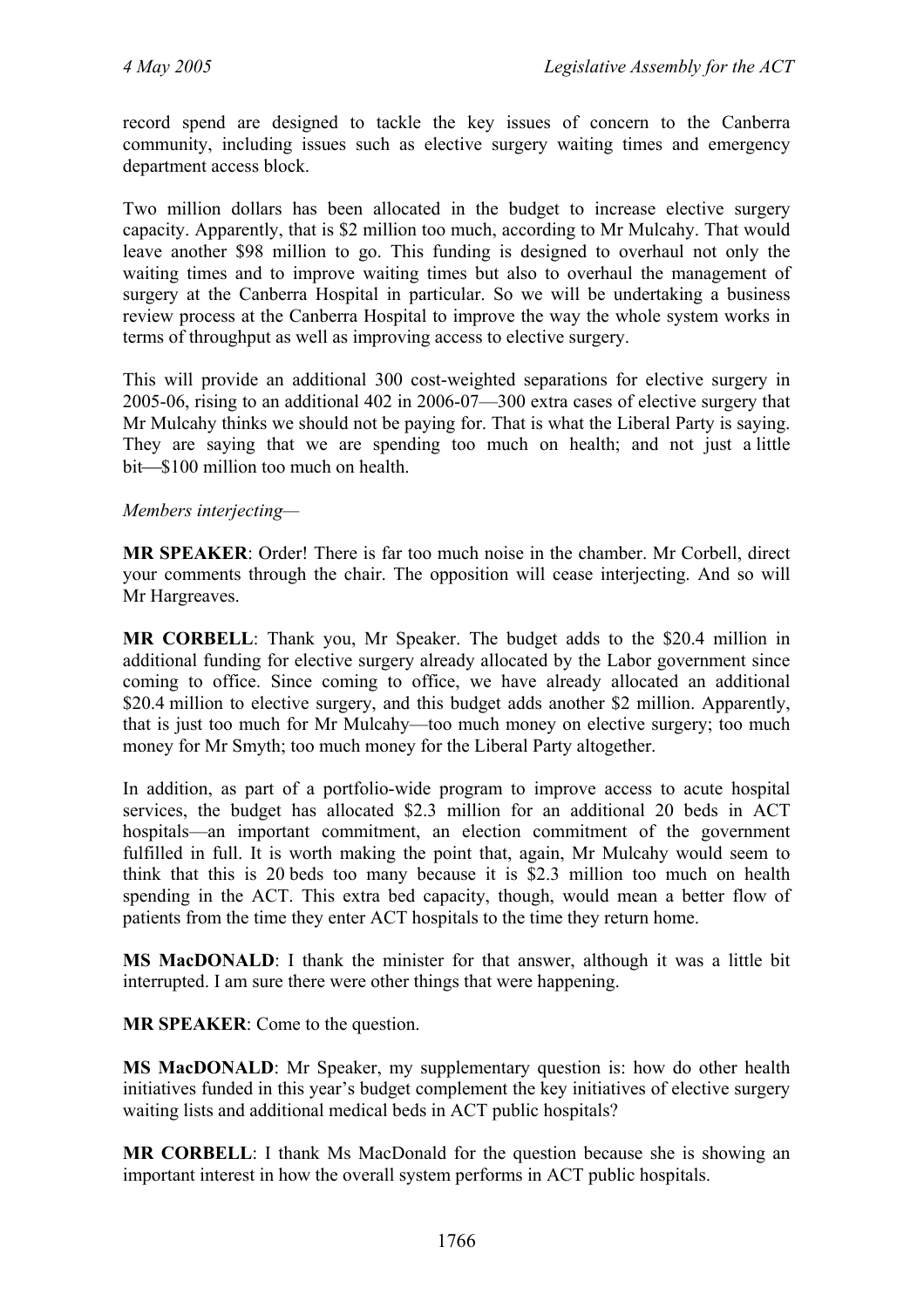To address the issue of the additional medical beds: 20 beds are in place, 12 at Calvary and eight at the Canberra Hospital. These are in addition, of course, to 60 rehabilitation beds at the subacute facility scheduled to come on line late next year. These will support our efforts in elective surgery, help reduce access block in emergency departments and improve the ability of the intensive care units to transfer patients to general wards once intensive care has been finalised.

Ms MacDonald asked me: how do other initiatives also complement these two mainstays of the health budget? It is worth noting, of course, that the government has set aside a quarter of a million dollars to continue the activity of our discharge lounges at the Canberra and Calvary public hospitals. These discharge lounges are working. For the first time in the ACT, they are working.

Since the Canberra Hospital's discharge lounge has come on line, over 1,100 people have accessed the lounge; that is, 1,100people who would have otherwise been waiting in their bed simply for the process of discharge to be completed. Instead, we have got those people waiting in a comfortable lounge for the final process of discharge to be completed, freeing up the beds, of course, for other people to use. That is what that funding is all about. Of course, Mr Speaker, that is another quarter of a million dollars too much, according to the Liberal Party—another quarter of a million dollars that they think should not be spent on the public hospital system.

On top of that, an additional \$800,000 is allocated for the HACC program, the home and community care program, providing important care in people's own homes and, again, tackling pressures on the acute care system. This additional funding will allow more patients to be cared for in the community, providing the support that people need to remain in their homes. Of course, that is another \$800,000 too much, according to Mr Mulcahy—\$800,000 too much.

I just wonder whether Mr Mulcahy has consulted his leader and shadow minister for health, because Mr Smyth, as shadow minister for health, actually wants to do more in health. But Mr Mulcahy does not want to spend as much. I just wonder whether this is another example of the divisions in the Liberal Party when it comes to leadership, when it comes to the future directions of the Liberal Party.

It is worth highlighting also for members that the budget provides \$2.5 million for the implementation of a state-of-the-art imaging system for the Canberra Hospital. This new system, the picture archival communication system, or PACS, will replace the current film-based imaging service and will ensure that the development, distribution and storage management of hard-copy medical images is greatly simplified. Benefits to patients—and this is the key thing—include greater turnaround time from the time an x-ray is taken until it is available, greater reliability of the image and consistency of the image, and the image being able to be made available to several doctors simultaneously rather than having to be carted around by hand. That, again, greatly improves quality and safety and, importantly, decreases the number of delayed and rescheduled appointments. Again, that makes a big difference to the overall operation of the health system.

The government has got a comprehensive strategy in place to continue to tackle the key issues of concern to the Canberra community when it comes to health service delivery: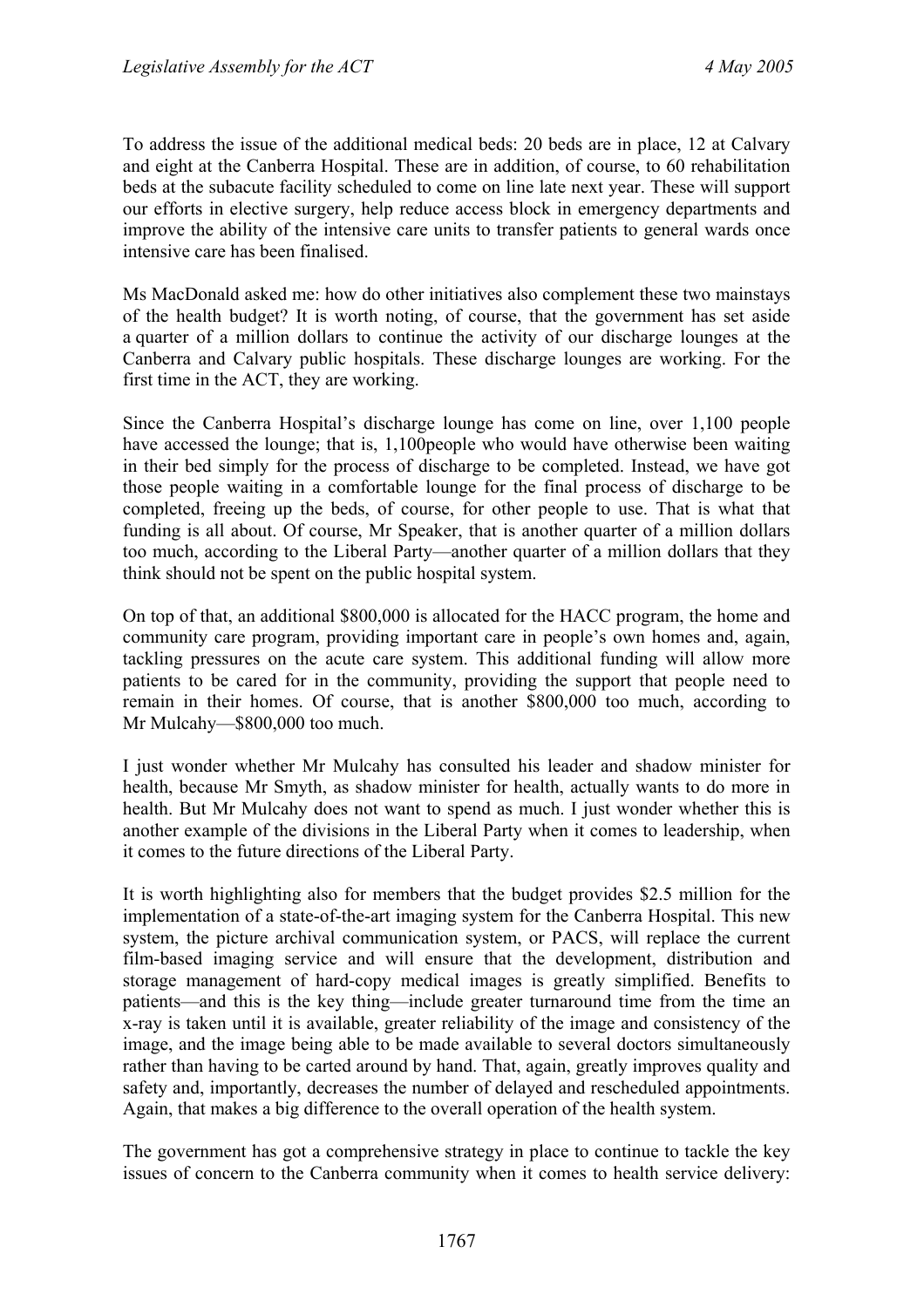more beds, more elective surgery, improvement in access to the emergency departments and addressing issues to do with access block in the intensive care units—all things the community is looking for, all things the government is responding to.

Of course, you cannot do that without money; you cannot do that without extra money to pay for the services to improve the efficiency of the hospital; you cannot do that without making the investment. Sadly, there seems to be only one party in this place prepared to make that investment. I am glad to say it is the Labor Party; I am glad to say my colleagues and I are committed to improving access to public health services, to improving public hospital services. Sadly, the shadow Treasurer and the shadow minister for health seem to think that we are spending too much in our public hospitals, that we are spending too much on health, that we are spending too much paying our doctors and nurses. That is a view this government soundly repudiates.

#### **Moderate income land ballot**

**DR FOSKEY**: My question is to Mr Corbell in his guise as Minister for Planning. This government has often cited the moderate income land ballot as a significant strategy in increasing affordable housing in the ACT. However, feedback from constituents suggest that the land is unaffordable for many moderate income families and that there is little direct benefit in purchasing land at market value through the ballot. This is demonstrated by the fact that in the December 2004 ballot just 34 registered parties attended and only 17 blocks were sold, and in the recent ballot held on April 30 just 14 blocks sold from the 37 available for sale. Can the government explain why fewer than half of the blocks of land available to each ballot have sold? What happens to the blocks that did not sell?

**MR CORBELL**: I thank Dr Foskey for the question. The moderate income land ballot is designed to provide assistance to people who are in the third quintile of income earners, who can sustain a mortgage but are having difficulty getting into the housing market for the first time. It was a direct recommendation of the housing affordability task force that a moderate income land ballot be established, and the government has done that. The ballot threshold is an approximate income of \$100,000 per annum to be eligible to participate. That increases depending upon the number of dependent children. If you have five or more dependent children, the maximum income threshold that you must be under is \$116,000 per annum. Those income tests are designed to make sure that the land is available to those in that third quintile of income earners.

It is worth noting that the average price for a raw piece of land or housing block in the ACT is currently over \$200,000, whereas the value of land provided through the moderate income land ballot is no more than \$150,000—so that is \$50,000 less than the average price of a block of land in Canberra at the moment. That is a significant discount and it is being made available to a significant group of people in our community. The take-up in the ballots has, in my view, been disappointing. That may be down to the marketing of the process or it may be down to other factors. I will ask the land development agency to keep a close watch on the operation of the moderate income land ballot. If it is the case that the moderate income land ballot is not reaching the people it needs to reach, the government is always open to reviewing it to make sure that it does.

Dr Foskey also asked me what happens to those parcels of land not sold through the ballot. I will have to take the details of that question on notice. I am not familiar with the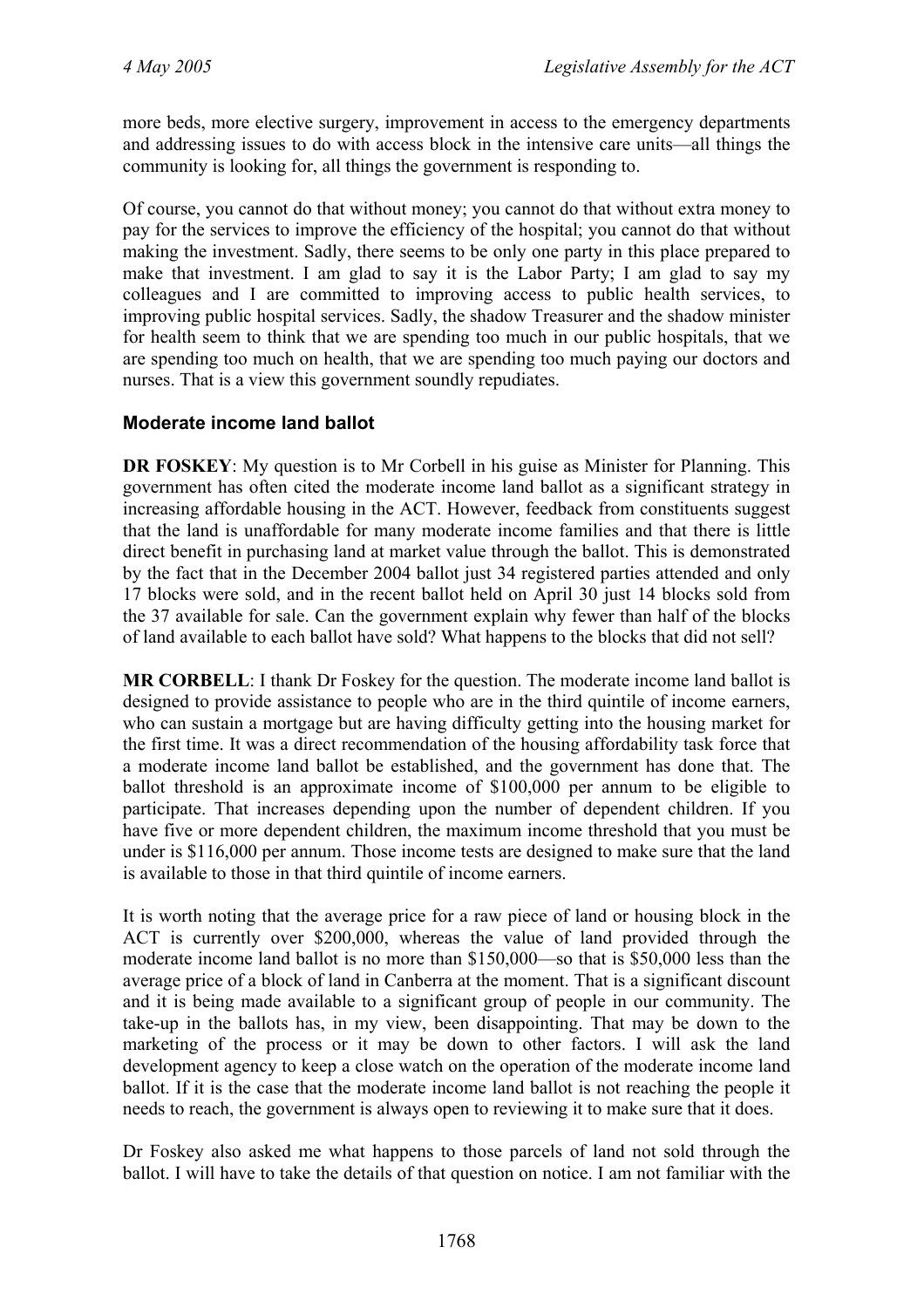exact process but I would imagine those parcels of land would either be made available again in subsequent moderate income land ballots or, alternatively, sold through the broader ballot process that the LDA conducts for general estates. I will take the specifics of that question on notice and provide further information.

**DR FOSKEY:** Thank you. I have a supplementary question. Has the government undertaken any follow up with people who inquired about the ballot to assess why so few of them registered, attended and purchased land in order to improve the program?

**MR CORBELL**: Yes, there has been some follow up with people who have registered and not subsequently purchased through the ballot. One of the reasons that people do that is that they have a particular block of land they are interested in. If their number is not called early in the ballot process often that block of land has been sold to someone whose number was drawn earlier in the ballot process. The feedback I have had from the Land Development Agency is that one factor—I am not saying it is the only factor—has been that people have had their eye on a particular block of land that has been snapped up by someone else whose number was drawn earlier in the ballot process. They have then decided not to proceed with choosing an alternative block. I would imagine there are other factors and I will certainly undertake to provide some further advice to Dr Foskey.

#### **Budget**⎯**public service cuts**

**MR STEFANIAK**: Mr Speaker, my question is to the Minister for Urban Services. Minister, the 2005-06 budget contains a cut of \$32.7 million to the DUS budget over four years. How many of the 260 jobs to be lost in the ACT government sector will be lost in your department?

**MR HARGREAVES**: I thank Mr Stefaniak for the question. The Department of Urban Services has a number of silos, shall we say, which were constituted in the stewardship of the Leader of the Opposition over there, and we inherited those. We know that one of the biggest sets of grumbles from that lot over there is that potholes are not fixed quickly enough, graffiti is never removed quickly enough—or even sometimes cleaned up a little bit too quickly. Sometimes they complain about cycleways, sometimes they complain about rubbish—that is because they are experts in rubbish.

In respect of the administration of the Department of Urban Services, the creation of the silos under the stewardship of Mr Smyth has created duplication in the administrative processes and contract management within that department. The over-administration and the over-management of that department have resulted in, in my view and in the view of this government, a detrimental effect on the quality of service delivery.

#### **Mr Pratt**: What services?

**MR HARGREAVES**: Mr Pratt, tryingly, as he has to do it under his breath, says, "What services?" That just displays the ignorance that he is becoming well known for. Do keep it up, Mr Pratt. The more you make a goose of yourself, the better we all look!

The simple fact is that there is over-administration and over-concentration on management because of the structures this lot put into place. Because of the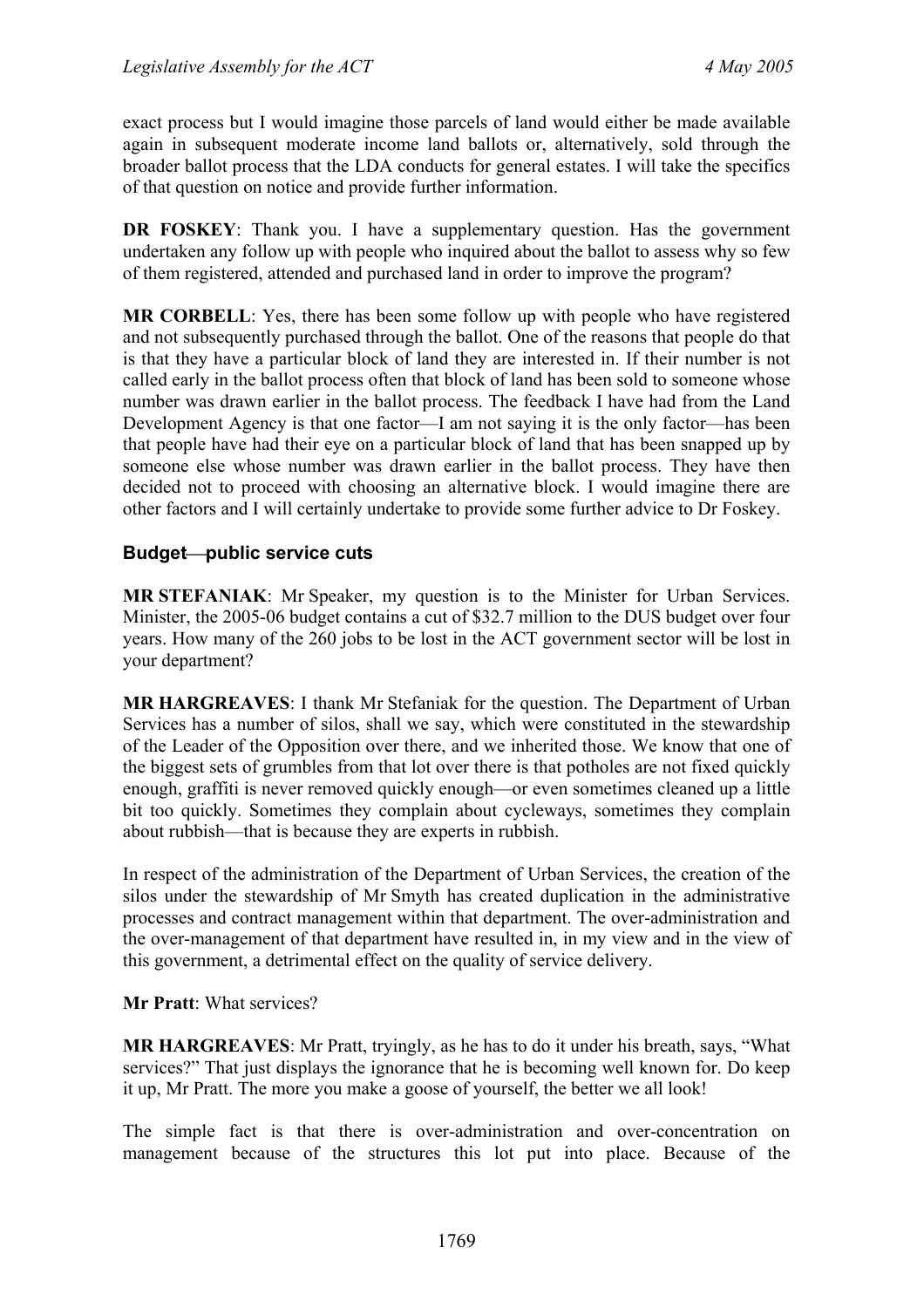mismanagement of this lot over a period of six years, we are going to have to do something about it. And we are doing something about it.

*Opposition members interjecting—* 

**MR SPEAKER**: Order! Mr Hargreaves has the floor.

**MR HARGREAVES**: Thank you, Mr Speaker. The fact is that the savings to be generated by the Department of Urban Services as part of this budgetary process will be addressing the over-administration and over-management of municipal and enterprise services.

**MR STEFANIAK**: Mr Speaker, I wish to raise a point of order. I have now been listening for three minutes and he has not attempted to answer the question, which is: how many of the 260 jobs? He has said nothing about jobs.

**MR SPEAKER**: I think you will have to listen for another couple of minutes!

**MR HARGREAVES**: Thank you, Mr Speaker. And of course the maladministration that these people came up with, for which they have become very well renowned, not only has to do with jobs, it also has to do with the way in which we do things. It talks about the inefficient contracts these people were stewards over—locking us into contracts that we have had to pay through the nose for.

We do not need to do half of that. There will of course be staff reductions within the Department of Urban Services, as there will be in all of the departments. However, we have to concentrate on doing things better, on doing things that have more focus on people services and less focus on administration for its own sake. I can say quite categorically to Mr Stefaniak: watch this space.

**MR STEFANIAK**: Mr Speaker, I have a supplementary question. That was fascinating, minister. How can you justify cutting the budget for local government services by \$32.7 million over four years, when you are going to raise rates by up to 20 per cent?

**MR HARGREAVES**: We intend to remove inefficiencies that we inherited from this crass lot over here; we intend to streamline management processes; we are going to remove the silos that these people created; we are going to remove the culture of administration for its own sake. The answer to your question, Mr Stefaniak, as to how I can justify it, is: very easily.

#### **Stamp duties**

**MR MULCAHY**: Treasurer, on 20 April 2005, you signed a letter, as ACT Treasurer, to the federal Treasurer setting out further stamp duties that six states and territories had agreed to abolish. Attached to this letter were two tables: one dealing with the timetable for the abolition of the stamp duties and another that quantified the duties being abolished. We have now been told that the figures in the letter were wrong.

Treasurer, why were ACT tax cuts to the value of \$37 million offered to the federal Treasurer, as proposed by the Victorian government? Did the ACT supply the correct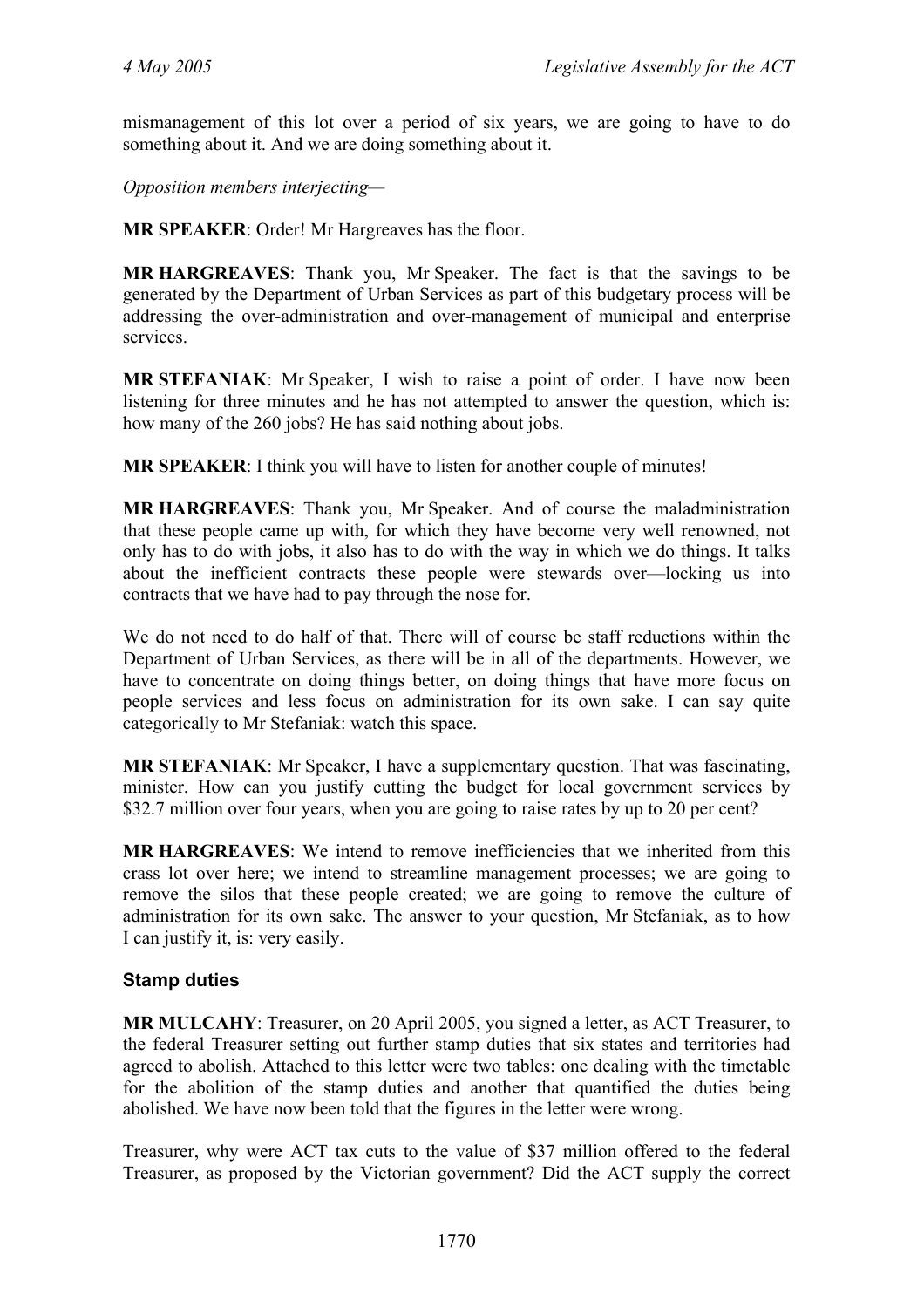figures for inclusion in the table? If that is the case, who supplied the figure of \$37 million to the Victorian government and why did neither you nor your office check the veracity of these figures before you signed the letter to the federal Treasurer?

**MR QUINLAN**: I have to confess that the last part of that process was done in fairly short time because we were, as you would understand, struggling to get all of the states to agree. New South Wales and Western Australia wanted to fight on. The figures that we put forward were not the figures that were in the letter. The figures that were in the letter were the creation of the Victorian government.

I do not know that the actual numbers are particularly germane to the issue, because we were not dealing with Peter Costello by saying that we would give him \$37 million, \$26 million or something. It was about the pigheaded approach that he had taken: he had reinvented the intergovernmental agreement. He decided that an agreement to review taxes meant that we were going to abolish them—that was the be-all and end-all of it and was quite clearly using it as an excuse.

I do not know what goes on in that mind, but it was of great concern to the states that this was a contrivance to try to destroy the intergovernmental agreement and, in fact, for the commonwealth to rein back on their control over GST funds and apply more control to the states and territories, even though the thing was initially introduced as a growth tax for the states. So the figures that the Victorians used, for whatever reason, were not the figures that they were given by our treasurers.

**MR MULCAHY**: I have a supplementary question for the Treasurer. Given that that is the case, have you communicated with the federal Treasurer or the federal government to explain what went wrong and provide the correct figures?

**MR QUINLAN**: Oh, yes, I do that all the time: rush off to Pete and say, "Whoops, I would like to explain myself, Pete!" As I tried to explain before, the actual numbers in the table are not germane to the issues at hand. We did this through officers.

**Mr Mulcahy**: Did they tell you how much you were willing to give back to the people of Canberra?

**MR SPEAKER**: Order! One question and one answer, please.

**MR QUINLAN**: There was a letter put together, signed at the eleventh hour. The letter came through and there were electronic signatures to get it together at the last—

*Opposition members interjecting—* 

**MR SPEAKER**: Press on, Mr Quinlan.

**MR QUINLAN**: I was just waiting for the pathetic group giggle that the mob opposite gets going in question time. Give us a childish group giggle!

I do not consider that the numbers in that table make an iota of difference to Peter Costello or to the question at hand. Now that the issue has been raised, I am sure that my officers will have communicated that—if they have not, they will—through the heads of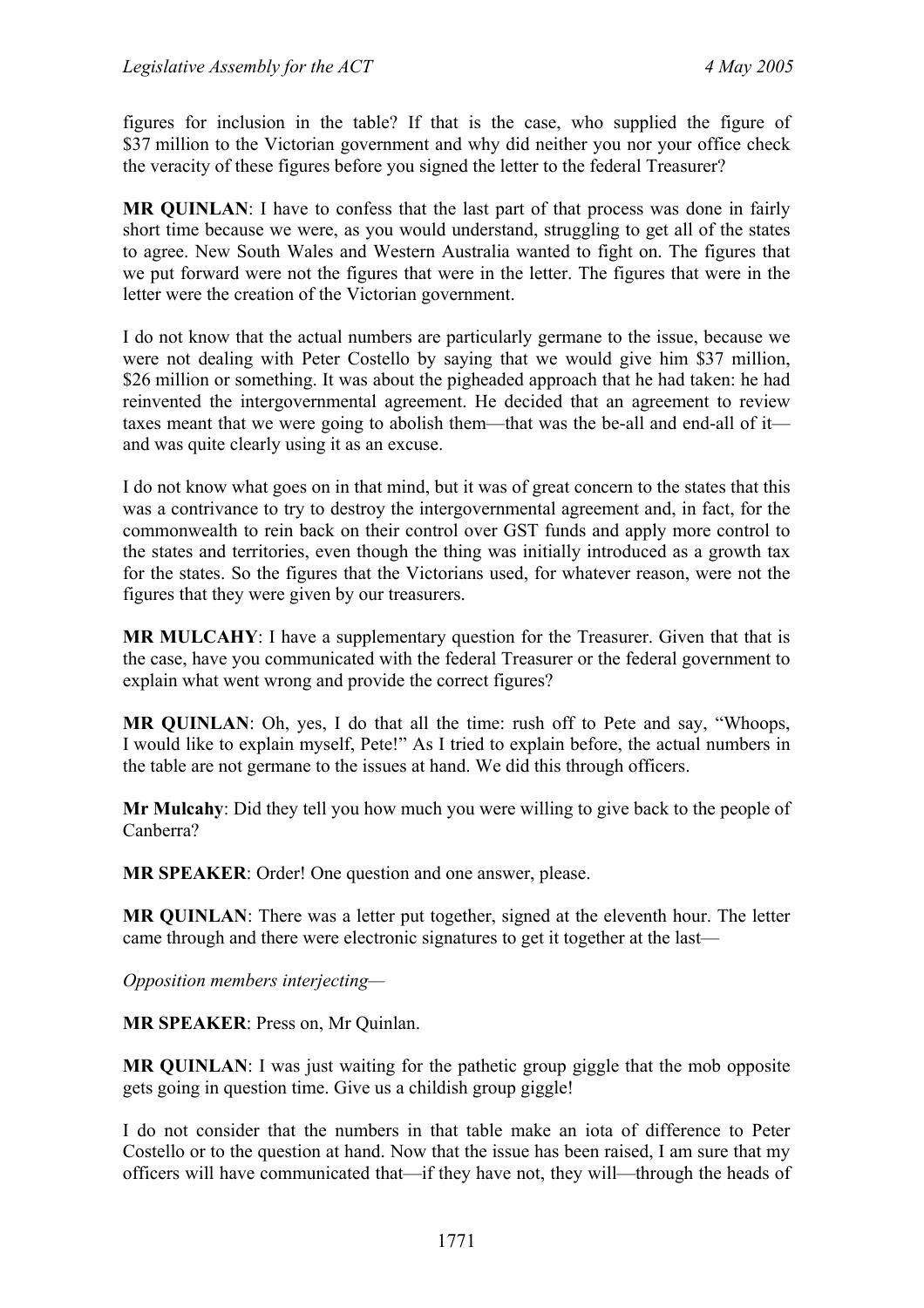treasury forum. But we were advised only afterwards and, quite frankly, I did not see any point in writing off to Peter Costello and saying, "Oh, Peter, John Brumby has used the wrong figures in the table attached because they worked them out their way."

With some of the numbers that are in those figures there is a gross amount that you lose and then those numbers that we lose in taxation revenue fold back into the machinations of the grants commission, so that when you are trying to estimate what the ACT will lose, or not, there will be a gross and a net figure. There will be an original figure and, for some states, what they lose might actually grow somewhat. For us, it is probable that it will decrease because the balance of taxation collection is changed as between the states. Therefore, the relativities between the states have changed and the net numbers will be different from the actual gross numbers in the tax.

I do not have the numbers in my head, and I apologise for that, but there is a difference for us in some of the taxes between the actual money that will be forgone, initially in tax collection, versus the ultimate impact on us as estimated—members know that the grants commission process is very complex—by the grants commission. The impact on some of them is likely to be a bit less.

#### **Police recruitment**

**MR PRATT**: My question is directed to the minister for police, Mr Hargreaves. By the way, congratulations minister on arresting a graffiti offender. Now to the question: over the weekend you announced the recruitment of 20 new police for the ACT over a period of two years. Added to the 20 police you have announced in the budget, this now means you are committed to 40 new police over five years.

As we do not have the training budget and need to wait two years apparently to recruit and train these first 20 police, why are you not undertaking a significant number of lateral recruitments concurrently? Why are you not prepared to rectify your abysmal position on our woefully under-strength police by laterally recruiting as well?

**MR HARGREAVES**: As Mr Pratt would know—he has gone out and had a free glass of wine at the training centre and he would have seen the recruitment process—we do recruit laterally. That is happening, in case you have not awoken to that. Mr Pratt might know—after all, this man spent a lot of time in uniform—that you have to put people through a recruitment training course as well.

It is time Mr Pratt was given a little history of the evolution of police numbers in this town. He is quite right: the Stanhope government is putting in 40 extra police officers over five years. In the budget, \$1.1 million was allocated for 10 sworn police officers to patrol the north district covering Canberra city, Belconnen and Gungahlin taking effect from 1 July 2007.

After that, another \$1.1 million will be available from 1 July 2008, allowing for the second patrol of 10 sworn officers to be allocated to south district, covering south Canberra, Woden and Tuggeranong. These new patrols are in addition to the 20 extra police committed in the 2004-05 budget, 10 of which will be coming on stream from 1 July 2005. The overall effect is an increase of 40 sworn police, full-time equivalents, between 2004-05 and 2008-09.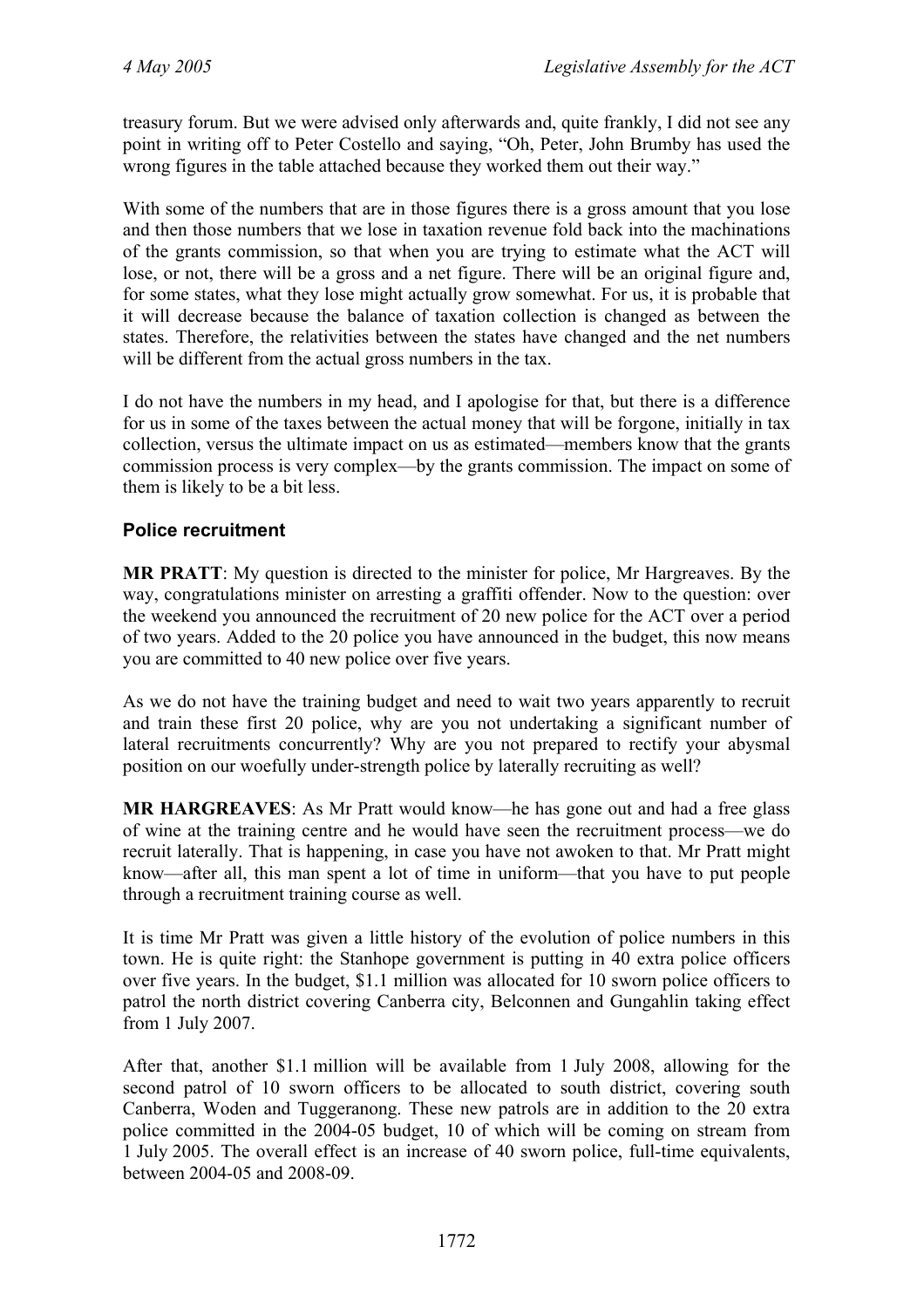In a minute Mr Pratt will probably pop up and display his ignorance on the difference between counting the eyes and dividing by two, and full-time equivalents, but I look forward to dealing with that at the time.

This increase will enhance the capacity of the ACT police to respond to their general duties, and investigative and inquiry functions. The increase represents a continuation of the investment of the Stanhope government in increasing policing strength with approximately \$6 million allocated over four years in the 2002-03 budget. Do you have your pencil and paper? You are not writing this down, Mr Pratt. Student, write this down. Six million dollars allocated over four years in the 2002-03 budget; \$7.7 million allocated over four years in 2004-05. How much is that? Quickly Mr Pratt.

**Mr Pratt**: That is a pathetic number actually.

**MR HARGREAVES**: Yes, 13.7—good one—and now, \$3.3 million over four years. For Mr Pratt's information, this is enhancing on the base. You better write this down: the final budget of the Carnell-Humphries Liberal government delivered only 781 full-time equivalent police. The first Stanhope government increased this number to 799. On 1 July 2005, as a result of previous budget commitments, this number will increase to 829. With the new measures announced in the budget, this number will increase to 849 in 2008.

Are you ready? Are you writing this one down? You better write this one down, because I will quote this to you until you are blue. This is 68 officers more than the Liberals funded, and the highest number of police in the history of self-government.

**MR PRATT**: Mr Speaker, I have a supplementary question. Minister, how many police will be recruited over the next five years to meet the promised new 40 police plus attrition?

**MR HARGREAVES**: Mr Speaker may the good Lord spare me. Mr Pratt should know, because of his relationship with some of the "deep-throat" people, that the AFP contingent for the ACT is part of a very large police force. That large police force has 7,000 members; it is called the Australian Federal Police. I repeat: the Australian Federal Police.

The attrition rate is not affected by any of the numbers that I have just quoted; the attrition rate is covered by such things as lateral recruitment and recovery. If that cannot happen, the policing arrangement with the AFP is to have, over a year—wait for this—in 2008, 849 full-time equivalents. That is 68 more full-time equivalents than these people ever dreamt of. That is in a year. That is a guarantee under the arrangement. I will just wait while he writes this down because he is slow at that too.

We can also draw on the resources of the AFP at large, because it is a full-time equivalent. When there are significant operations in force, we have additional police. When there is a lull, we have fewer officers on. It is the full-time equivalent. You should know that Mr Pratt. Shame on you for not knowing that. When I was the shadow minister for police it took me about 16 minutes to figure that out, and it has taken you six months, because I have just told you. You ought to be ashamed of yourself.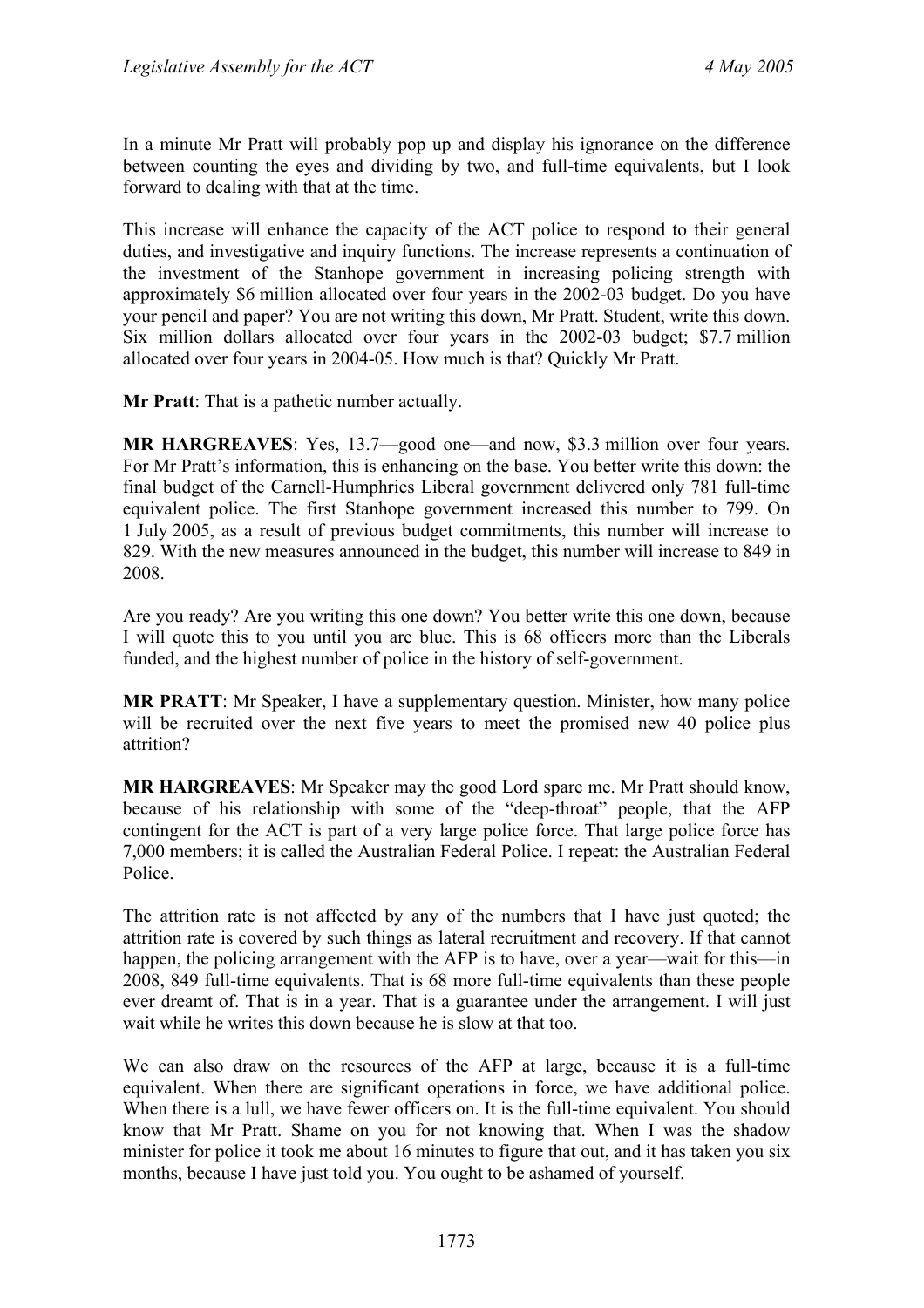I have to share this with you, Mr Speaker: it amuses me somewhat that I have to teach Mr Pratt the fundamentals of full-time equivalency in the same way that the Chief Minister had to teach Mr Seselja the fundamentals of accounting. One at a time we will go through this bunch of crows on the fence over there and each one of the ministers on this side will give them a lesson in fundamental accounting. Until Mr Pratt understands what a full-time equivalent is, he ought to stop making a fool of himself in this place.

**Mr Pratt**: What's the truth about the under strength, John?

**MR HARGREAVES**: They are not under strength. What part of 68 do you not understand? You do not understand.

**Mr Pratt**: They are under strength and you are concealing the figures.

**MR SPEAKER**: Order! Mr Pratt, resume your seat.

**MR HARGREAVES**: If you do not understand 68, you are a goose.

**MR SPEAKER**: Order! Mr Pratt, Mr Hargreaves, stop squabbling.

#### **Disability services—taxi fare subsidy**

**MRS BURKE**: My question is to the Minister for Disability, Housing and Community Services, Mr Hargreaves. Minister, what is your government's rationale for reduced funding, by way of your community service obligation, from \$962,000 to \$760,000 as a part-subsidy for taxi fares for eligible persons with a disability?

**MR HARGREAVES**: If you have a good read of the budget, you will see in it that our support for people with a disability is brilliant.

*Opposition members interjecting—* 

**MR HARGREAVES**: They are going to go around the budget and pick a little hole— I hope this guy stumbles into it. Mrs Burke was at the Client Guardian Forum when people pleaded with us for extra money. What did we do? We delivered \$3.29 million over the next three years.

**Mrs Burke**: On a point of order, Mr Speaker: this is not relevant to the question. I was asking about a subsidy for taxi fares, if the minister could answer the question.

**MR SPEAKER**: Come to the subject matter of the question, please, minister.

**MR HARGREAVES**: I will, Mr Speaker. The substance of Mrs Burke's question is the government's financial support for people with disabilities. The government's support for people with disabilities has extended over many millions of dollars over the years. I believe, in fact, that the response from the disability sector to this budget has been positive. I have not had one call to my office from one person in the disability sector since the budget was announced—nor in fact since those people inadvertently leaked all this stuff—to say that they were disappointed with it. In fact, I have had a few people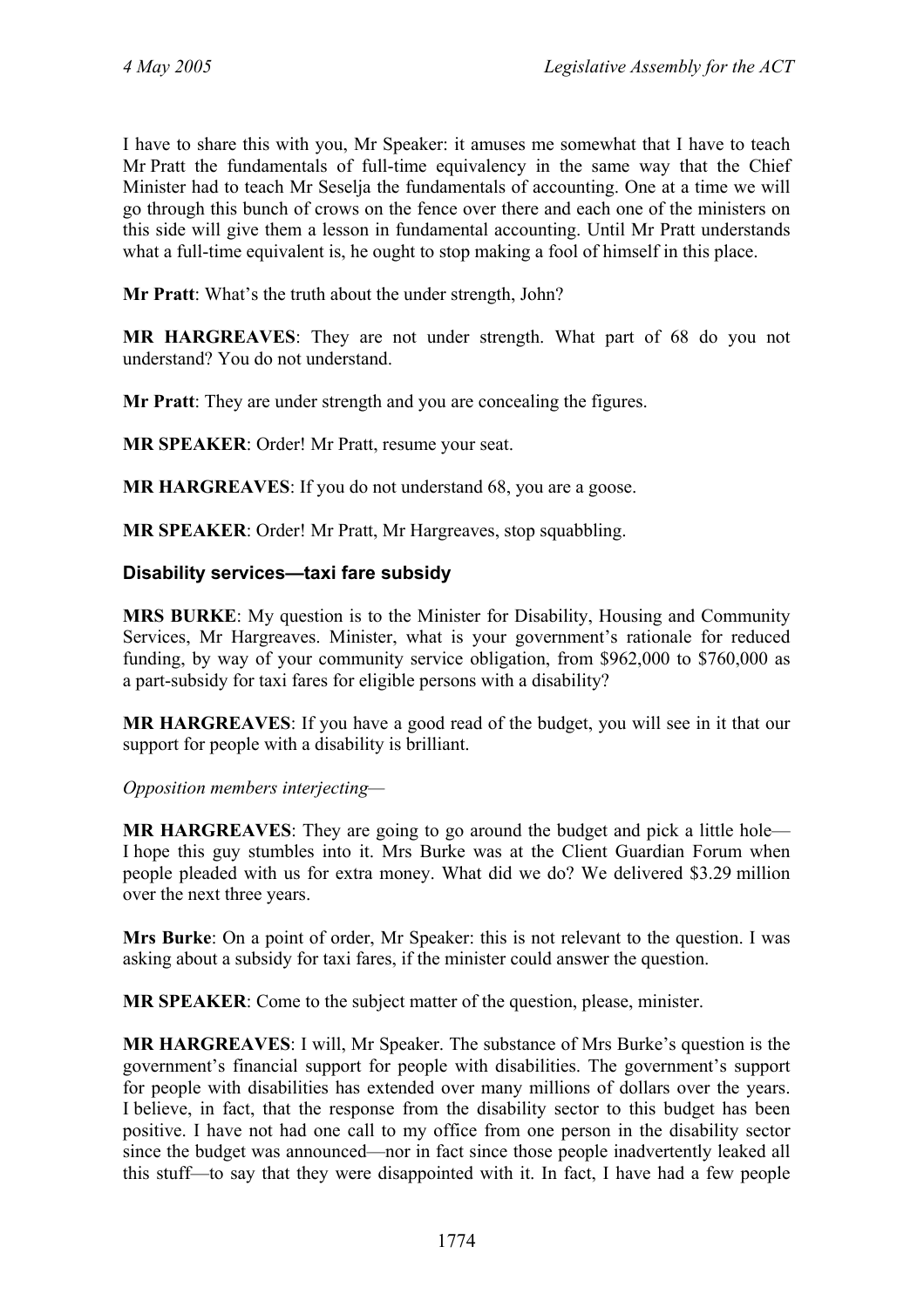convey to me, through departmental officers and people who have a disability, that they were thoroughly pleased with what was in the budget because, like everybody else, they felt that there might have been a bit of pain in it and there was not.

Mrs Burke threshes around the place, trying to find some way to suggest that this government is not supporting people with a disability. I am sorry she has got it wrong again.

**MRS BURKE**: I have a supplementary question, Mr Speaker. Minister, when will your government restore this taxi fare subsidy to people with a disability?

**MR HARGREAVES**: Unlike those opposite, we do not regard the services to people with a disability in little pieces—like jigsaw pieces—and address those. We look at them holistically. It is about quality of life for these people, and the quality of life of these people is far more important to us than one little element. I have to say that the Stanhope government's record of addressing the quality of life for people with a disability makes those people opposite look shameful.

## **Vocational education and training**

**MS PORTER**: My question is to the Minister for Education and Training. Could the minister inform the Assembly of the Stanhope Labor government's recent actions to address the skills shortage in the ACT?

**MS GALLAGHER**: I thank the member for Ginninderra for her question. The ACT Labor government has invested heavily in addressing the skills shortage in the ACT throughout our entire term in office. Through the budget presented yesterday and the previous budget, we have committed a total of \$14.1 million in extra funding to address skills shortages in the ACT. Total funding to address skills shortages now stands at around \$80 million per annum. This is great news for the Canberra economy, for business and construction and particularly for young Canberrans and those seeking to update their skills or find a new trade.

In the ACT we saw a 16 per cent growth in traditional trade commencements over the nine months to September 2004 and a 22 per cent growth in the numbers of traditional apprentices in training. We continue to work to meet the pressures being experienced in the areas of skills shortage in the ACT job markets, across a number of industries. We have seen a 48 per cent growth in commencements in the automotive and transport industries, a 46 per cent growth in apprentices in building and construction, a 70 per cent growth in community services and health, a 44 per cent growth in finance, banking and insurance, and a 101 per cent growth in tourism and hospitality.

All of these areas are identified as areas of skills shortage. The ACT government has strongly responded to the skills pressure in the ACT economy and delivered excellent training alternatives to young people, as well as a higher profile for training in our school communities. We have experienced a huge peak in training commencements linked in part to a strong economy, coupled with the need for skilled tradespeople to rebuild after the bushfire. The growth in building and construction is now at record levels. The latest statistics from the National Centre for Vocational Education and Research indicate the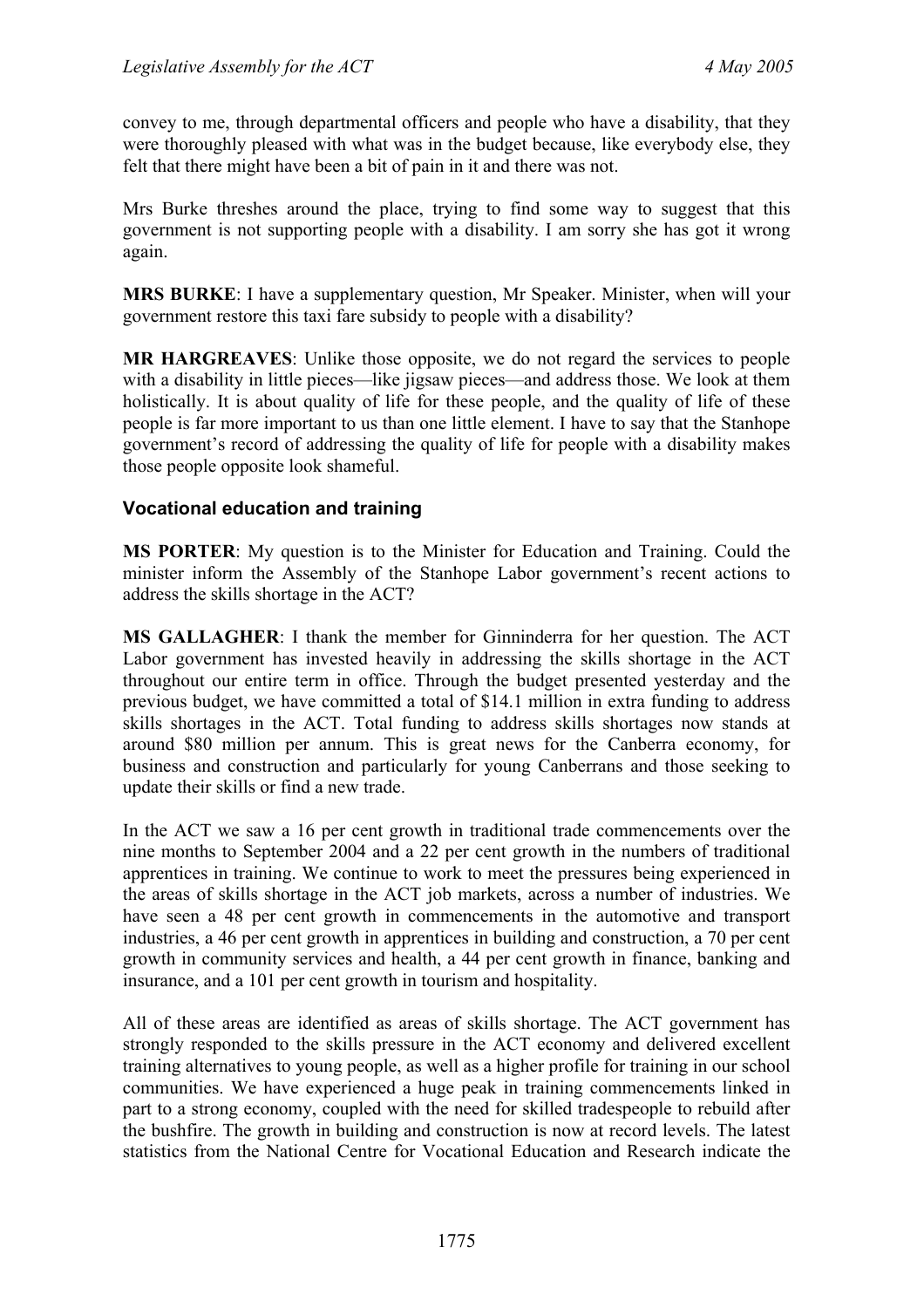numbers commencing new apprenticeships and in training are increasing in the ACT while they are decreasing nationally.

The ACT training sector has been addressing the majority of skills shortages as they emerge, with significant growth in training in these identified areas. We are continuing to work with industry groups, unions and stakeholders to address skills shortage areas as they emerge. We are addressing the supply side of the skills shortage equation through programs such as user choice, which provides funding to all apprentices and trainees in the ACT. Our VET in schools program continues to introduce young students to a future career in a trade or an interest in an apprenticeship. All ACT government senior secondary colleges are also registered training organisations, which strengthens our capacity to offer training programs in schools. We have put in \$14.1 million in new money since the 2004 budget to address areas of skills shortage. We do this because we know there are areas of skills shortage that we have to invest in to ensure that young people have access to the opportunities and career opportunities that they seek but also that we can meet labour shortages being experienced by businesses in the ACT.

**MS PORTER**: I have a supplementary question. Minister, could you outline the commonwealth's response to the pressures being experienced in the area of skills shortage? Could you also provide detail of the complete failure of the commonwealth to adequately resource the VET sector in the Canberra region?

**MS GALLAGHER**: The very short answer to the commonwealth's response to the pressures being experienced in the ACT is that they are doing absolutely nothing to assist us in our programs to ensure that we are meeting the needs of young Canberrans. The commonwealth government provides about 28 per cent of the funding to training in the ACT—around \$17 million. We are currently negotiating the national training agreement and the commonwealth is offering us \$500,000 next year to meet the needs of young Canberrans seeking training and people seeking to upskill. All they can afford next year in new money to the ACT is \$500,000. That is not even indexation: it is the base level of 2004. There is not even any money to index their grants from last year. It is an absolute disgrace.

The Prime Minister, the education minister and the training minister are all the time on national TV and in the papers talking about skills shortages and how the country needs to work together to make sure we are addressing skills shortage—and \$500,000 is what they will give us to make sure that we can meet the needs of training in the ACT. They want to provide us with 28 per cent of the funding for training yet they want a 100 per cent say in how that money is spent—not only their money but our money as well.

At the ANTA meeting last month, states and territories were asked to sign up to a new ministerial council. Now, this is a very interesting new ministerial council. Get this: the states and territories all get one vote, and that's fair, but the commonwealth gets two votes and they get to chair the council and the chair gets another vote. So they get three votes on this new ministerial council—the states and territories get one vote—and they provide less than 30 per cent of the money going into training in the country. States and territories will provide \$20 billion in training funding over the next four years and the commonwealth will provide \$4.7 billion. They are providing 30 per cent of the money yet will have 100 per cent of the say.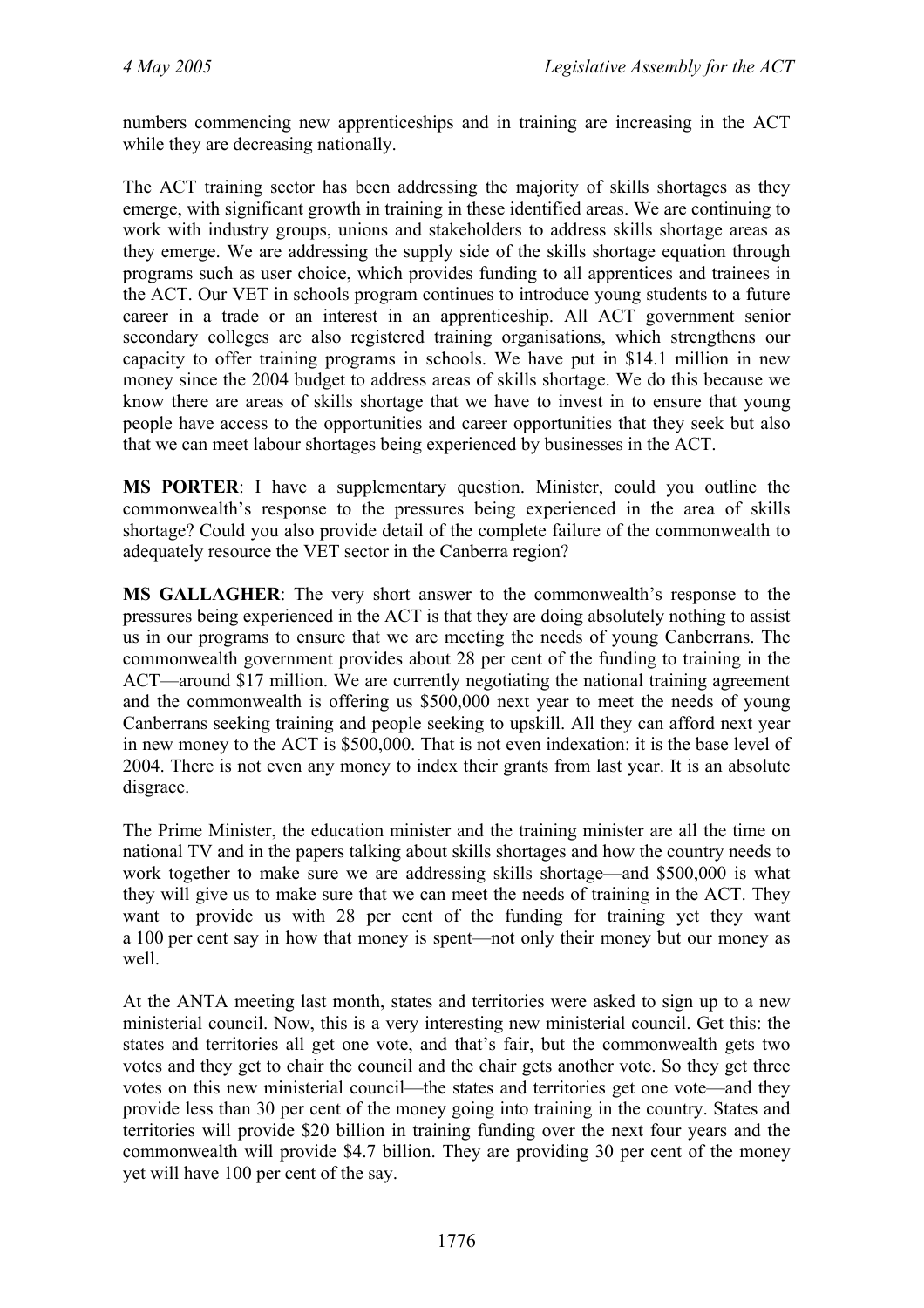They also want to establish a new national industry committee, a new national advisory committee to the ministerial council. But, guess what? That new committee will have eight employer representatives and one employee representative—that is a fair and balanced national training system, if ever I have seen one! So we have three votes to the commonwealth and then they stack the advisory committee with all their mates—eight employer votes and one employee vote. I have never seen such an out of balance agreement on the table for states and territories to sign up for. The agreement being sought by the commonwealth does not offer one cent of new money, not one new training place around the country. That is what they are seeking to achieve with this agreement—not one new training place on offer for any Australian seeking a training opportunity.

We will continue to push the Australian government to acknowledge that they are contributing to a significant funding shortfall in VET, not just around the country but here in the ACT. Our commitment is clearly demonstrated—\$14.1 million over the next three years in additional funds to training. We will continue to push for a better deal. Those opposite should do the same in the interests of young Canberrans and those workers seeking to upskill or change their employment and I expect that we will have the support of the opposition as we continue to dialogue with the commonwealth. If they do not support us, they are not working in the interests of people in the ACT, and particularly young Canberrans who need the support of both governments to have opportunities for career advancement and appropriate training. If they do not get behind us, they are being negligent to their community. That is why we will continue to argue with the commonwealth to up their offer and meet their responsibilities.

#### **Budget—public service cuts**

**MR SESELJA**: My question is to the Minister for Planning. The budget delivered yesterday highlights expected savings in the ACT Planning and Land Authority of \$1.4 million. The cash flow statements on page 216 of budget paper 4 show that employee expenses will drop from \$24.056 million to \$23.5 million, despite increases in public sector wages. Given this cut, how many jobs will be lost from ACTPLA in 2005-06?

**MR CORBELL**: Somewhere between nine and 11.

**MR SESELJA**: What further delays in the approval process can be expected now that you are slashing staff in ACTPLA?

**MR CORBELL**: You can hardly say it is slashing. ACTPLA has over 250 staff. For between nine and 11 staff, either their contracts will not be renewed or they will be offered a redundancy. ACTPLA will be rearranging their administrative arrangements to better reflect the budget position they have to address. As with all government agencies, the government is focusing—and ACTPLA is therefore focusing—on delivering efficiencies that the government expects to manage the overall budget position.

I can assure members, however, that we do not believe it will have any impact on DA assessment or processing times. A number of the positions are contract positions that will not be renewed; others will be achieved through a level of natural attrition.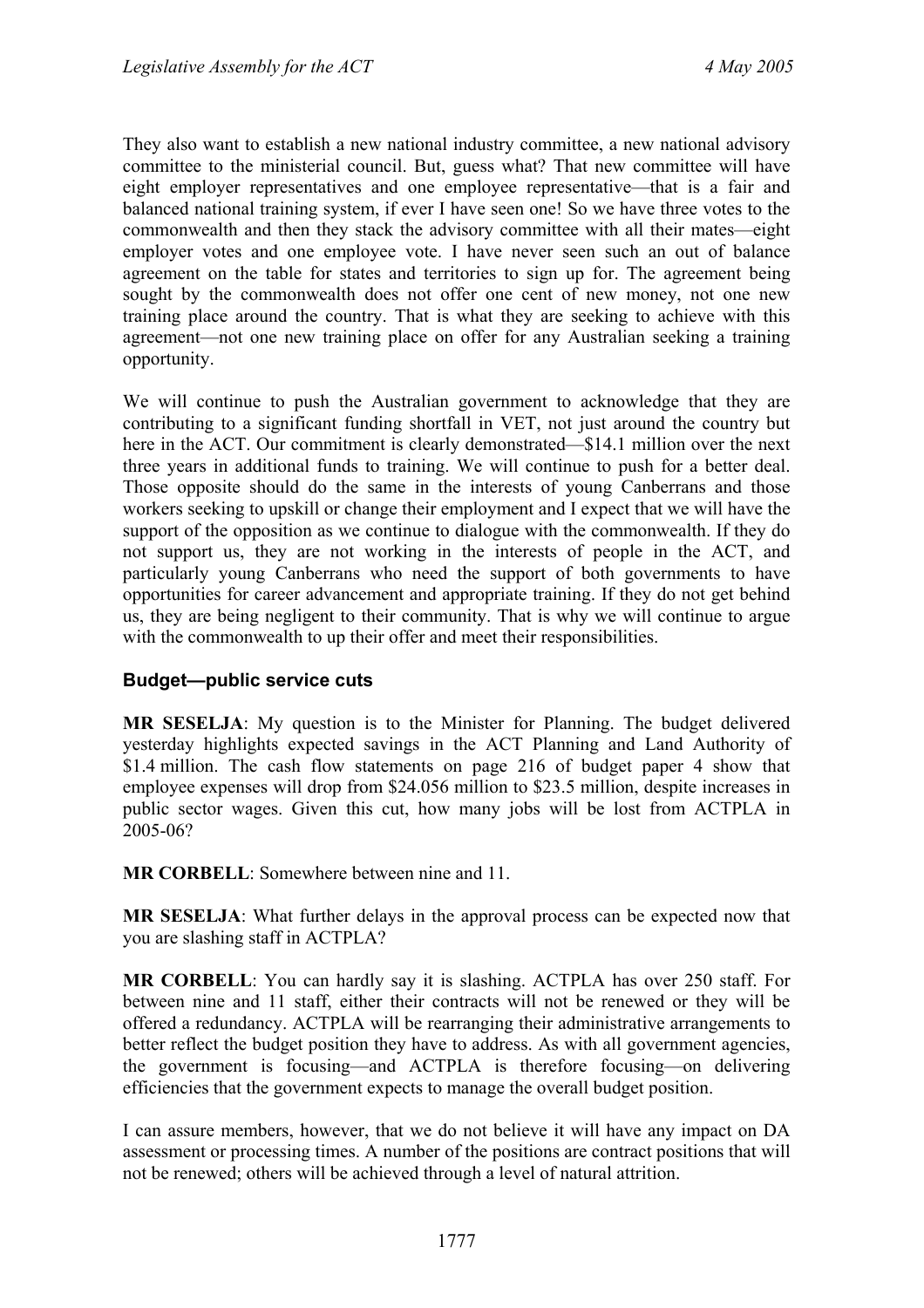It is worth noting, first of all, that we do not believe there will be any impact in terms of DA processing times and, secondly, the government, through the work it is now doing in planning system reform—and I will be making an announcement on that in the very near future—will put in place a system of development assessment, environmental impact assessment, territory plan variation processes and leasehold administration that actually means that our development assessment system and our planning system overall will be more modern, contemporary, easy to understand and easy to use and administer. That is an important piece of work which is well under way.

**Mrs Dunne**: In another three years time!

**MR CORBELL**: No, Mrs Dunne, it won't take three years. You can quote me on that. The government's process is one which is comprehensive. We are looking both at the long term and the short term in terms of managing the development assessment process.

## **Budget—vocational education and training**

**MRS DUNNE**: My question is to the Minister for Education and Training. I refer to the section of budget paper No 2, which notes that the projected expenditure in 2005-06 for vocational training is \$103.4 million and says:

Compared to the 2004-05 estimated outcome this represents a decrease of \$2.1m.

Minister, despite all your rhetoric about \$14 million of new money, why have you cut the overall spending on vocational education by \$2.1 million, given that there is a shortage of skilled workers in Canberra?

**MS GALLAGHER**: The figure of \$14.1 million is absolutely correct: we invested \$8 million in the 2004-05 budget over four years to address skills shortages.

**Mrs Dunne**: You took three out.

**MS GALLAGHER**: Will Mrs Dunne just let me answer the question, Mr Speaker?

**MR SPEAKER**: Order, Mrs Dunne!

**MS GALLAGHER**: We invested a further \$3 million over two years in the budget announced yesterday. Mrs Dunne will remember that, to meet the emerging pressures that we saw in 2004-05 and that we do not expect to continue in that we believe our peak huge increase in training commencements occurred last year, we invested \$3.1 million in the second appropriation and we were very clear at that time that that was to address the numbers that we were experiencing in the 2004-05 budget. That money did not continue in the second appropriation and we have put in \$3 million over the next two years, which is what we expect we need to deal with the uptake in training over the next two years. Because training is demand driven, because it relies on a person getting a job, going into an employment relationship and then making a decision to take up training, we cannot absolutely guarantee the total amount of funding that is required to meet that training. It is demand driven. We do our best guess. Our best guess is that we reached a peak last year of, I believe, around 6,700 in training. That was a huge increase.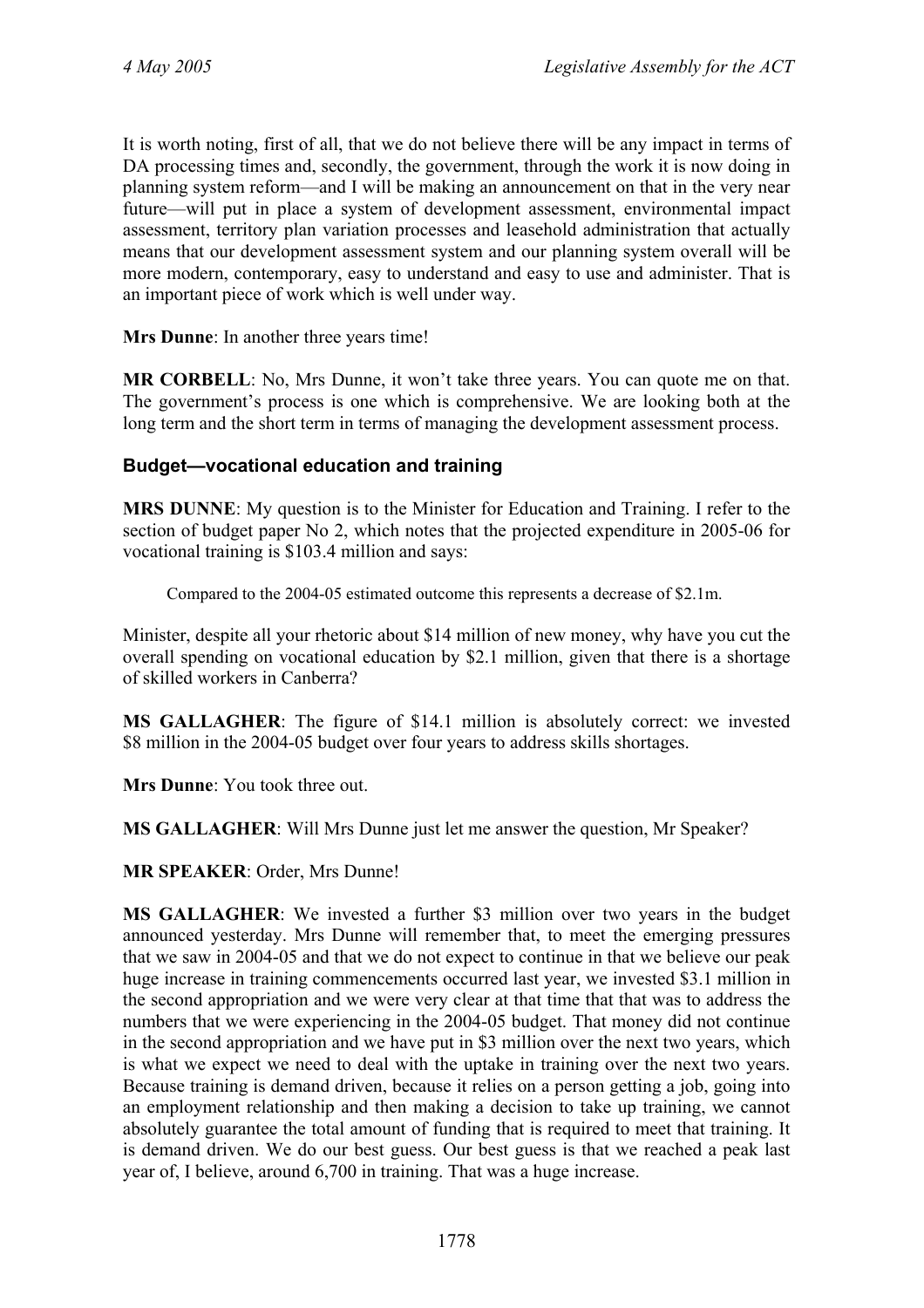When I first became minister, we were not meeting the training commencements required under the ANTA agreement and I had to go and seek the growth money from the ANTA agreement as special dispensation from the commonwealth because those opportunities were not there. To their credit, they gave us that money in recognition of the pressures we were being faced with because of the bushfire that had just occurred. We got that growth money, even though we were not seeing the growth that was required under the agreement. We invested then in a publicity campaign—put enormous resources into making sure that everyone knew what their entitlements were—and we have seen an absolutely massive growth in training in the ACT. We have seen it peak—go right up to the top—and we are seeing some flattening out of that. The money provided for in the budget is in recognition of the fact that we expect that the peak has occurred and that we have enough money there to meet our responsibilities to fund training in the ACT.

I should say, on the other hand, that, whilst we have invested that money, the commonwealth has not added a cent. We put \$5.1 million in last year alone—not one cent from the commonwealth, in a situation where we are in a joint partnership—so \$14.1 million from the ACT government, meeting their responsibilities, and \$500,000 from the commonwealth.

**MRS DUNNE**: I have a supplementary question, Mr Speaker. Minister, to what extent is your decision to slash funding to the VET sector a reflection of your obvious ideological objection to the national training agreement?

**MS GALLAGHER**: I do not have an ideological objection to the national training agreement. We want a national training agreement. What we do not want is a commonwealth training agreement. There is a difference. What the commonwealth wants is a commonwealth training agreement whereby the states fund it 70 per cent of the way and the commonwealth funds it 30 per cent of the way. What the states and territories are saying is, "Hang on a minute. That's not fair. That's not a national training system. That's not governments working together. That's one government using their muscle to say, 'We will provide you with less than 30 per cent of the money but we want 100 per cent of the control. We want to tell you how to hire and fire your staff in TAFE colleges, even though they are your employees; we want to do that. We want to remove apprentices from state-based awards, from the protections they seek there. We want to have a council that is not representative of training across Australia. We want eight employer representatives and one employee representative'—that is not representative of training arrangements—'we want three votes on the ministerial council, we want to chair the ministerial council and we want to tell you how to spend \$20 billion.'"

Any joker in the street could see that that is not fair: "States, you fund \$20 billion and then we will tell you how to spend it. We will spend that money for you and we will spend it in a way, and with strings attached, that does not meet what states and territories say they need in order to deliver training in their own jurisdictions." So it is not an ideological opposition to a training agenda. It is a straightforward, "This is not fair." If Mrs Dunne were in my position and she sat here and said, "Well, that is fair. That is fair for Canberrans, for young people," she would not be doing her job properly.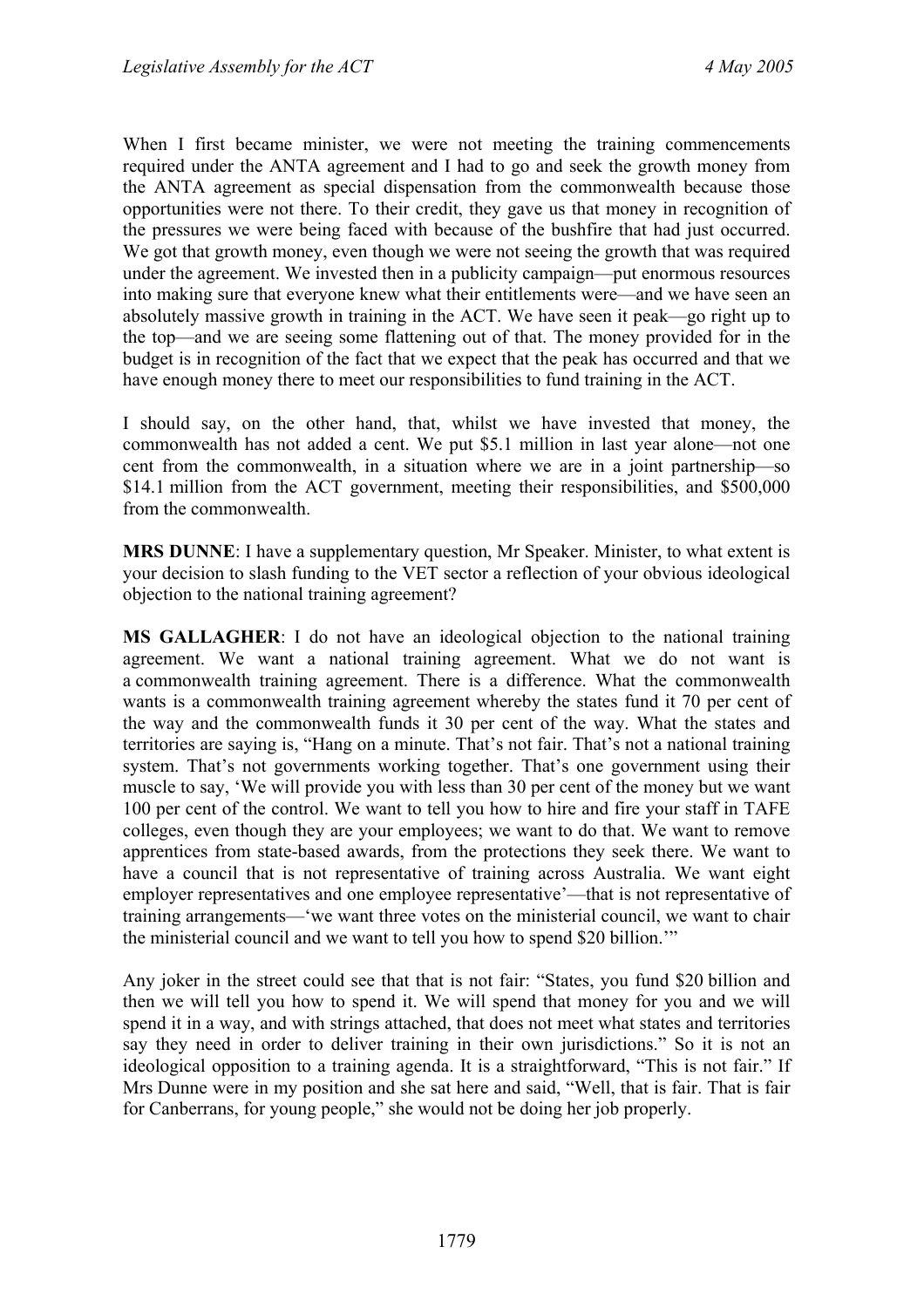#### **Budget—public service**

**MR GENTLEMAN**: My question is to the Chief Minister. I understand that, at the Business Council's ACT budget breakfast this morning, the opposition Treasury spokesman made certain statements about the value of the public service. Can the Chief Minister explain how these statements contrast with the government's support of the public service, particularly through its continued budgetary provision for pay rises for our nurses, teachers, firefighters and other public servants/

**MR STANHOPE**: Thank you, Mr Gentleman. It is a very important question. Today, at the budget breakfast, of course, we saw the first inkling from the Liberal Party of the sort of budget that they, if in government, would bring down. It was the first opportunity that the people of Canberra had to test what sort of treasurer Mr Mulcahy would be, if he were still to be shadow Treasurer at the next election.

It was important that there be some insight. We are all expecting, of course, that tomorrow, in the budget reply, we will have an alternative budget on the table across all the issues that have been raised today in question time by members of the opposition and that they will be giving us their response to each of the issues that they have raised at question time today and in relation to which they have a particular interest. We will see that tomorrow, in the detailed budget response—the alternative budget. That, of course, is what tomorrow is about—in reply, the alternative budget.

We will see on the table tomorrow, by 4 o'clock, the Liberal Party's alternative budget, the budget they would have delivered on Tuesday of this week had they been in government. It is interesting. We wait, of course, with some anticipation for that alternative budget to be delivered tomorrow.

But there were some signals this morning of what we might expect. In relation to the public service and public service funding, the unequivocal statement made by the shadow Treasurer was that the Liberal Party would cut \$100 million from the health budget. The statement was made, replete with an overhead, straight from Mr Mulcahy's speech—which, I am sure, he is more than happy to table or release—to verify the statement. Mr Mulcahy said this morning, for all the world to hear, that in relation to the health budget, as delivered, the funding provided in the budget delivered by the Treasurer on Tuesday of this week is excessive to the tune of at least \$100 million. There is the first indication of what we can expect in the alternative budget tomorrow a \$100 million cut to the health budget.

**Mr Smyth**: On a point of order, Mr Speaker: Mr Mulcahy did not say that this morning. If the Chief Minister can prove it, then he should put it on the table. Otherwise, he is misleading the Assembly.

**MR SPEAKER**: Withdraw that.

**Mr Smyth**: I withdraw, Mr Speaker.

**MR STANHOPE**: The second of the issues that give some indication of the sort of budget-in-response that we can expect tomorrow goes to the issue of the public service.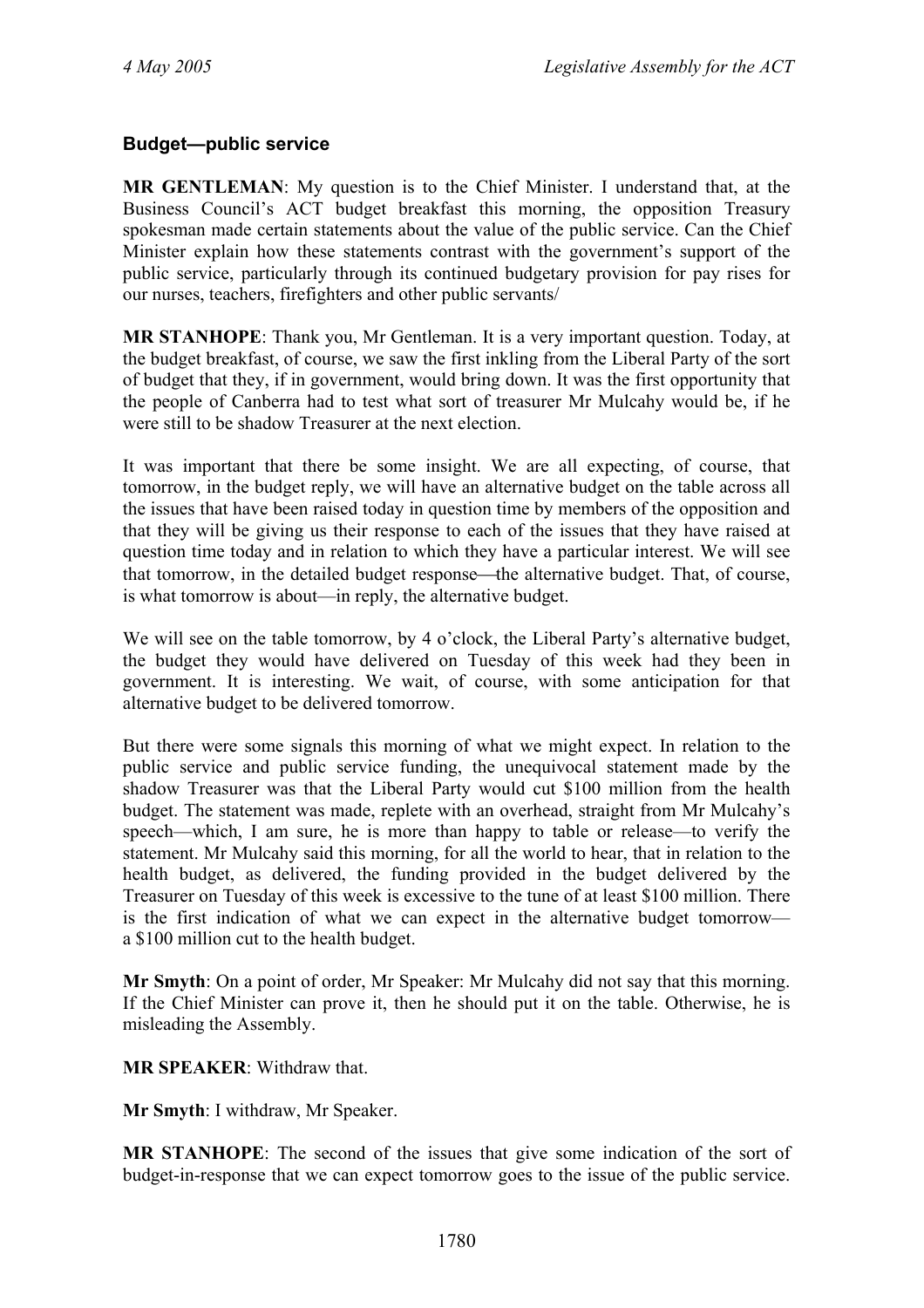Mr Mulcahy took the opportunity today to repeat the furphy—now familiar—that public servants are overpaid and that if the Liberals had been in government the public service would not have received the pay rises they have received over the past three years. Of course, we know that to be true. We know it to be true from the money they included in the forward estimates when we took government. A one per cent provision for public service pay rises was made in the budget at the time we took over.

That comes from a history, in the last term of the last government, of 5 per cent total pay rises to the ACT public service over the term of that last Liberal government. Their contribution to, their acknowledgment of, the work and value of the ACT public service was pay rises of a total of 5 per cent over their last term, compared to the 13 per cent that we have delivered.

In the environment we were in at the last election, at the death, Mr Moore, the then Liberal health minister was negotiating with the nurses. He actually negotiated a 14 per cent pay rise without any allocation for paying it in the forward estimates. That is what we inherited at that time.

An interesting thing—and an interesting point to make—in relation to Mr Mulcahy's \$100 million cut to the health budget is, of course, that that essentially represents the quantum of the pay rise that we made to nurses and health professionals in the last round. I think that is essentially, perhaps, what Mr Mulcahy is saying: nurses and health professionals received a pay rise—which, over the period, was actually to the tune of \$100 million—that was completely unwarranted.

The other intriguing and interesting issue about what we can expect of a Liberal government in the future is that Mr Mulcahy made it absolutely clear this morning that no pay rise should ever be made to public servants without offsetting productivity gains or concessions. That was the point today in this speech: pay rises should simply not be negotiated or agreed in any circumstance on the basis of no granted or conceded productivity gains.

Exactly what are Mr Mulcahy and the Liberals going to expect of our nurses? Which productivity gain or change or concession was to be made by our nurses? Which was to be made by our schoolteachers? Which was to be made by our fire fighters? What was it that Mr Mulcahy expected of them?

**Mr Mulcahy**: Mr Speaker, I wish to raise a matter under standing order 46. You indicated previously—

**MR SPEAKER**: I don't know whether the Chief Minister has—

**Mr Mulcahy**: You said last time, Mr Speaker, to raise it at the time and not leave it to the end of question time.

**MR SPEAKER**: You can raise the matter when question time has concluded.

**Mr Mulcahy**: Right. I took it the other way.

**MR SPEAKER**: Do you have a supplementary question, Mr Gentleman?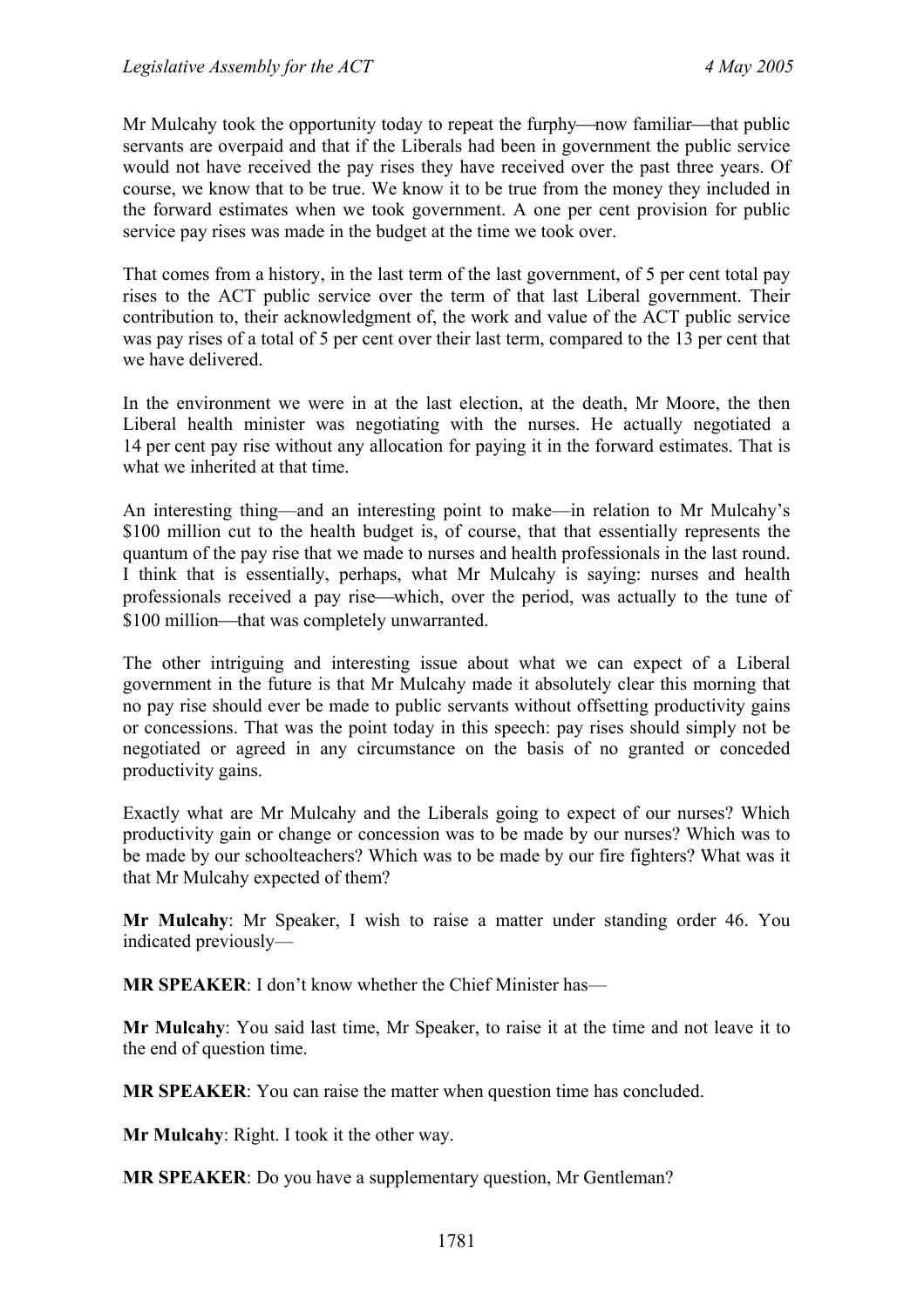**MR GENTLEMAN**: Was the Chief Minister surprised at the opposition Treasury spokesman's view that the normal course of business should have allowed the government to anticipate the budgetary impact of the Gallop report into disability services, the Vardon report into child protection and the McLeod review into the operational response to the January 2003 bushfires?

**Mrs Dunne**: Mr Gentleman's first question was about funding to the hospital. Mr Gentleman's supplementary question does not relate to hospital funding. Therefore, it is out of order.

**MR SPEAKER**: It is in relation to the budget.

**Mrs Dunne**: No. Mr Gentleman's question was about funding for the hospital and the specific statement made by Mr Mulcahy. He cannot, if asked a question that is in order, then labour all over the budget. He asked a specific question about a specific statement. The question that he is now asking is in no way related to his first question.

**Ms MacDonald**: On the point of order, Mr Speaker: Mr Gentleman asked a question that related to the payment of nurses, firefighters and a lot of people. It did not relate specifically to hospitals. It was a general question.

**MR SPEAKER**: I will listen to your supplementary again.

**MR GENTLEMAN**: Thank you, Mr Speaker. The supplementary question was: was the Chief Minister surprised at the opposition Treasury spokesman's view that the normal course of business should have allowed the government to anticipate the budgetary impact of the Gallop report into disability services, the Vardon report into child protection and the McLeod review of the operational response to the January 2003 bushfires?

**MR SPEAKER**: The question is in order, Mrs Dunne. Let me explain why it is in order. The first part of the question was in relation to the shadow Treasurer's comments at the budget breakfast this morning. The theme continues in his supplementary question.

**Mrs Dunne**: Standing order 119 says that supplementary questions may not introduce any new matter.

**MR SPEAKER**: I am sorry; I disagree on that.

**Mrs Dunne**: He is bringing in the Vardon report and the McLeod report on the bushfires. Mr Speaker, can you tell me which matter that Mr Gentleman raised in his supplementary was raised in the original question? Standing order 119 says that no new matter may be introduced.

**MR SPEAKER**: I am not going to enter into a debate about this. Mr Gentleman asked a question in relation to comments by the shadow Treasurer. He has asked a supplementary question in relation to comments by the shadow Treasurer. I am going to allow the question.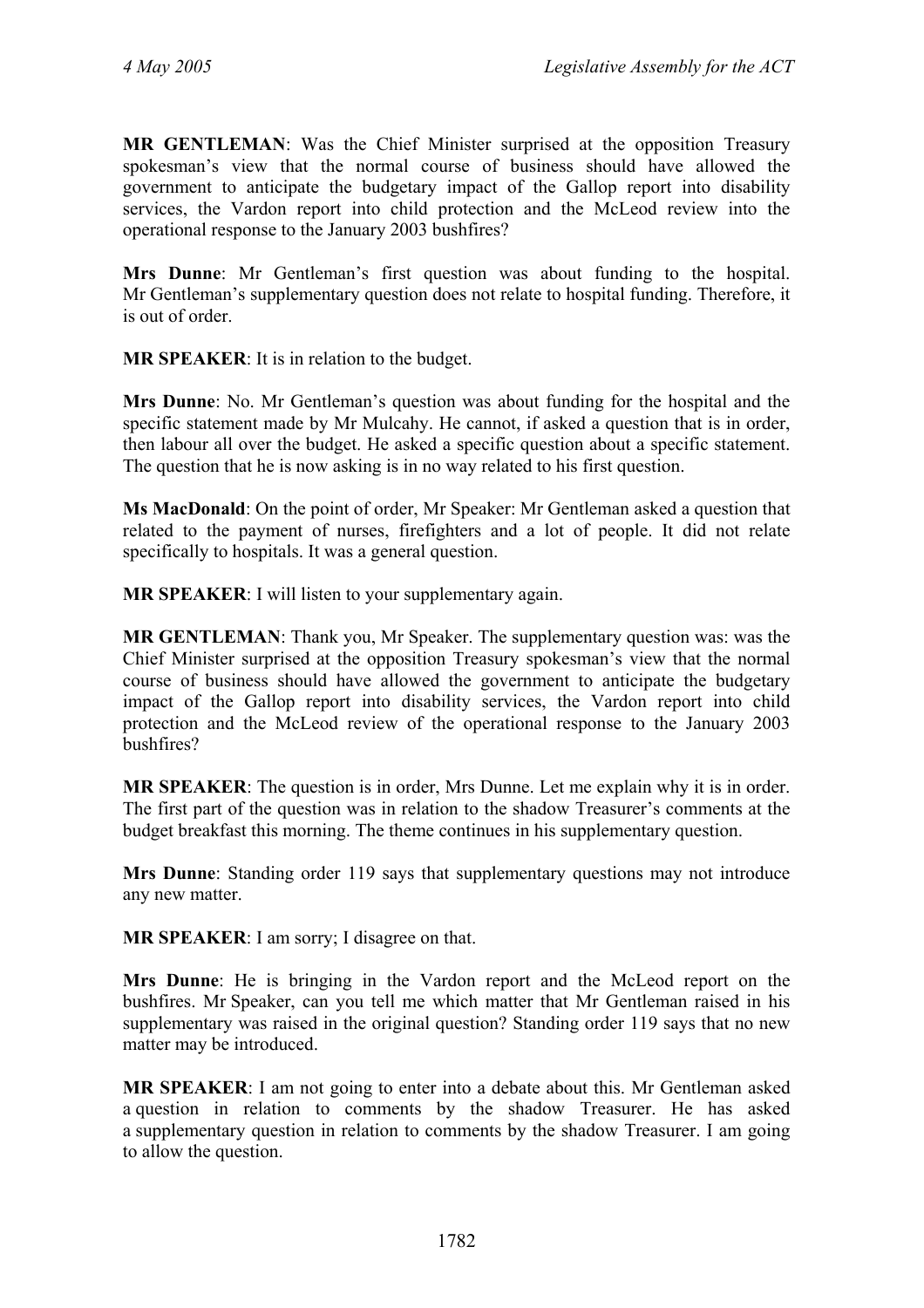**MR STANHOPE**: Thank you, Mr Gentleman. It is important that the people of Canberra have an opportunity to understand what will be in the Liberals' alternative budget tomorrow. The rationale and the basis for the decisions will be revealed tomorrow in the response.

There were many aspects of the presentation and responses by the shadow Treasurer this morning that came as some surprise, I think, to all of us, for example, not being gratuitously offensive about it, the complete lack of grasp or understanding that he has of the budgetary process.

It is interesting—and everybody should know and understand—that Mr Mulcahy this morning took the opportunity to sneer at decisions taken by the government included within the budget in relation to the funding of a human rights commission and to our continued commitment to a community inclusion on a board which is doing fantastic work in relation to addressing issues around disadvantage, disconnection and poverty within the ACT. Indeed, Mr Mulcahy also expressed major surprise and concern that we were prepared to continue to support the social plan with significant funding and even going to the point of actually funding a review, analysis and report on the implementation of the social plan.

I think perhaps a week or so ago I would have been surprised by the vehemence of Mr Mulcahy's attack on these things until I learnt—I have only been advised of this; I have not had it confirmed; I would be happy for Mr Mulcahy to confirm it today in relation to this hardline view he takes on social issues—that at the last Liberal Party policy council it was Mr Mulcahy who led the charge, taking over from Mr Stefaniak, on the introduction of the death penalty in the ACT. I guess, in that particular context, his attitude to the social plan really should not surprise any of us.

One of the issues of enormous concern is the dismissive attitude adopted by Mr Mulcahy in relation to the unanticipated expenditure the government has faced over the last three years in relation, for instance, to child protection and the need to respond in a very direct way to the recommendations of the Gallop report and the McLeod report—initiatives which, over the last three years, have been funded to the tune of some hundreds of millions of dollars in resources and funded in the budget for the outyears. Mr Mulcahy insisted that all of these issues, all of this expenditure, should have been included within the budget bottom line as an anticipated or expected incident of government; that the government should have in place, in the circumstance of the situation, the wherewithal to deal with the outcomes of the bushfire, to deal with the recommendations of the Vardon inquiry in relation to the need for us to better protect our children and the need for us to actually support and respond to people with a disability.

What a remarkable statement for a shadow Treasurer to make: the hundreds of millions of dollars expended and anticipated and budgeted for were just part and parcel of the day-to-day business of government that they should have been included. This is from a mob that did not even include in the outyears in government any allocation or provision for pay rises.

Yet Mr Mulcahy, the shadow Treasurer, would have us believe that we should have been able to anticipate and have built into our bottom line the \$80 million or \$90 million that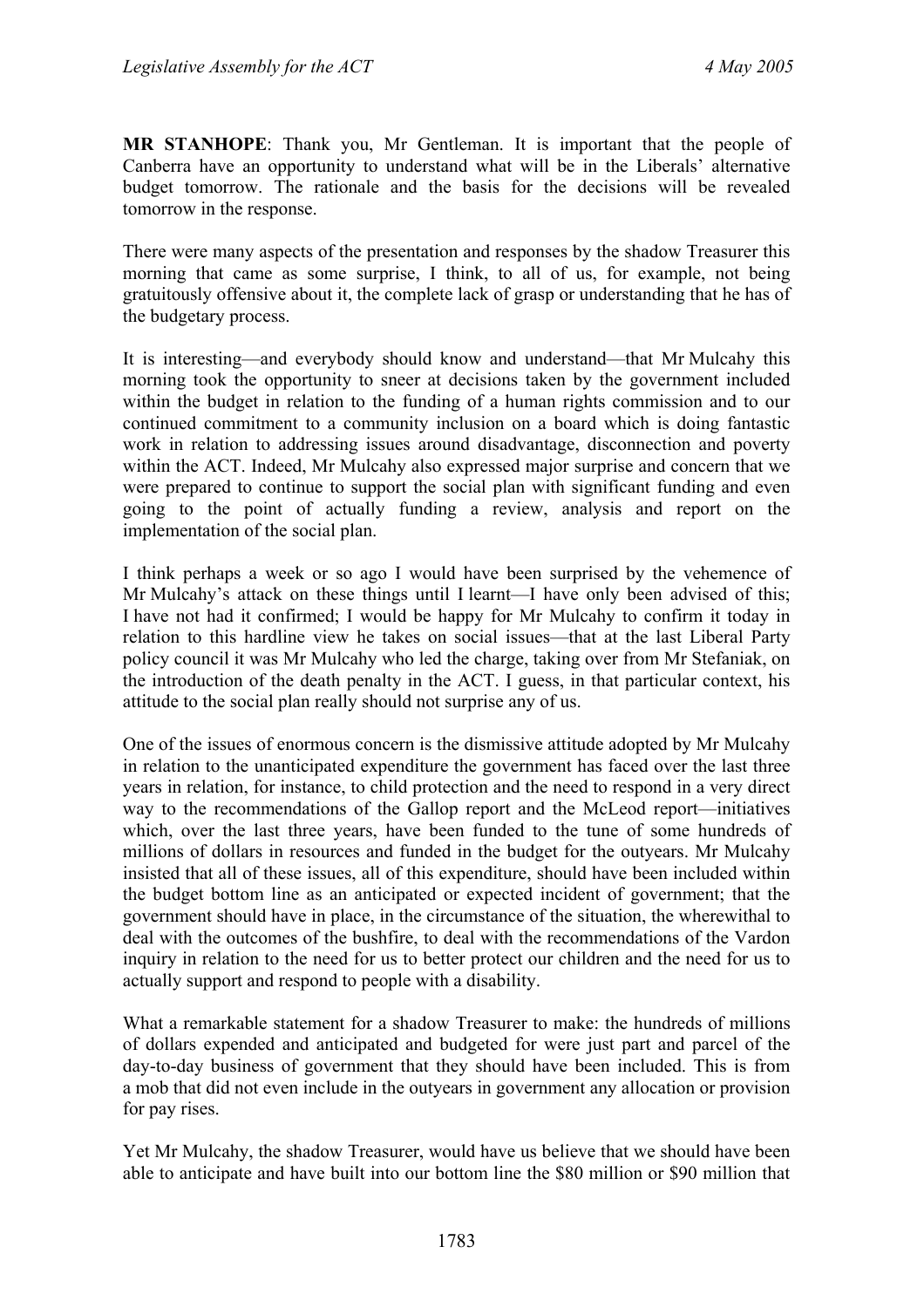we have actually provided for the bushfire recovery, the \$40 million for implementation of the McLeod report, the \$75 million that we have committed for disability services for the implementation of the Gallop report and the \$150 million that we have provided to ensure that our children are protected; it should have been built into the bottom line.

It does beg the question: why wasn't it in the bottom line, budgeted for in the outyears, in the seven years that the Liberals were in government? Where was it then? Where was the money for the emergency services authority in the Liberal Party's outyear budgets? Where was the money for disability services? It was just an ordinary incident of government, according to Mr Mulcahy, to budget for these things; it should be there.

What absolute nonsense! What an appalling grasp this shadow Treasurer has on the budget process! It really is staggering in the extreme. We have a shadow Treasurer who actually believes that there was no need for the government to expend these additional resources on protecting our children or providing appropriate services to people with a disability or ensuring that our emergency services were of a standard that we could have absolute confidence in, as we now do.

Mr Speaker, I ask that all further questions be placed on the notice paper.

# **Personal explanations**

**MR SPEAKER**: Mr Mulcahy, do you wish to make a personal explanation?

**MR MULCAHY** (Molonglo): Yes. I would like to read into *Hansard* a transcript of remarks of mine that were broadcast this morning that have been misquoted today. The words were—and these are my words, "There is no suggestion that we're about to cut the health budget, but what I've said is relative to every other state and territory. We should be getting that much more value. We're, in fact, running over costs significantly for what we're getting. I'm not advocating a reduction of \$100 million. I think the Chief Minister—if you take the trouble to seek comparative data for all states, you will understand your health system is the poorest managed in the whole country, and that's what we need to tackle."

**Mr Quinlan**: Table your presentation.

**MR MULCAHY**: I am happy to table that, Mr Speaker.

**Mr Quinlan**: No, the presentation.

**MR MULCAHY**: I am happy to table the presentation. I do not have it with me, but I am more than happy to table it.

**MR SPEAKER**: You will need leave to table it. But earlier on, when you sought to raise the matter of a personal explanation, I think you verballed me. I am going to respond to that because you said that at some other time I told you that, in relation to personal explanations, you had to raise them at the very moment an issue arises. In fact, the issue that you raised at the time was whether or not a particular matter was offensive. I responded by saying, "If you find something offensive, you ought to raise it at the time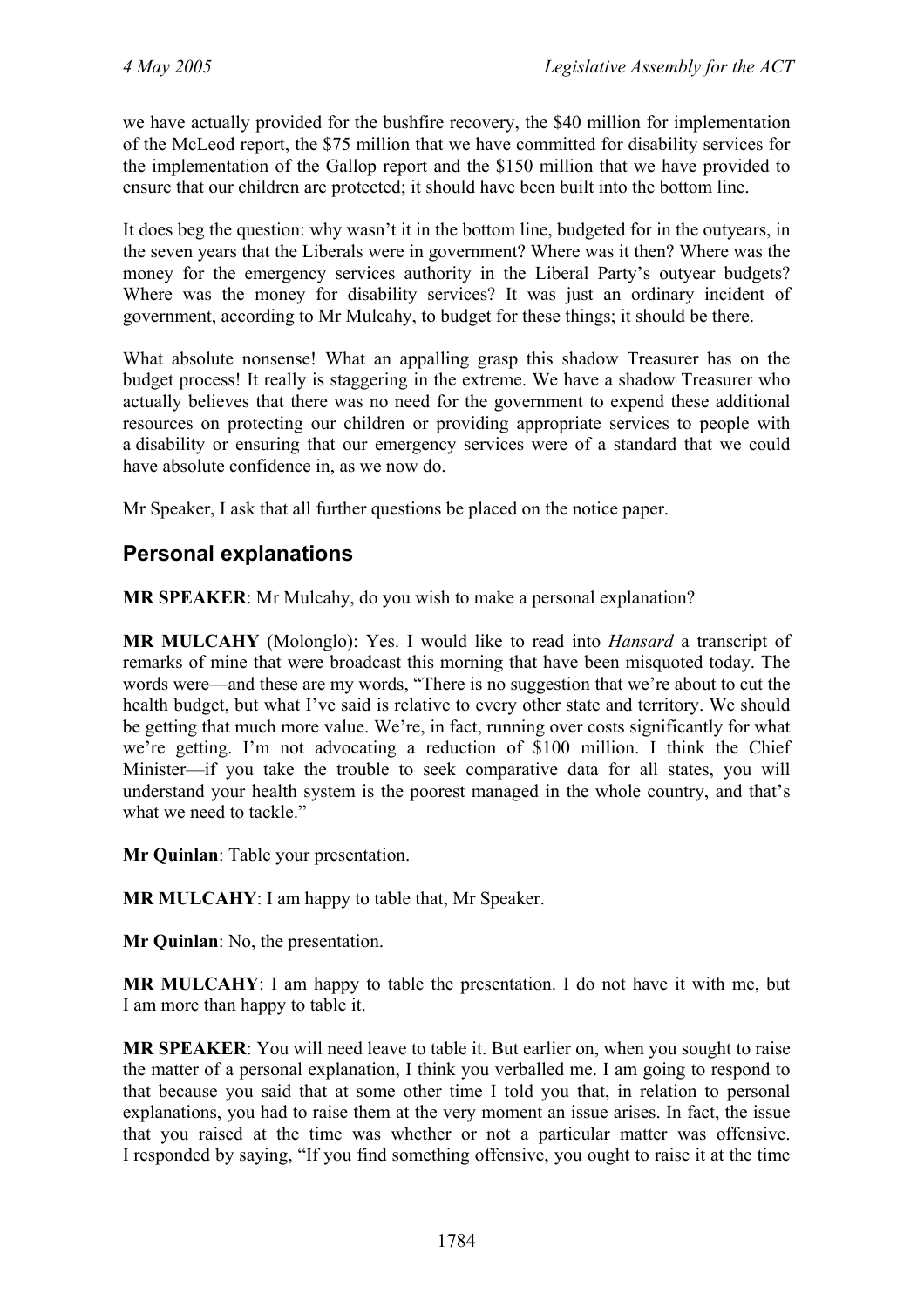and I will deal with it under the relevant standing order," which is standing order 56 or 57. So it is not quite in relation to—

**MR MULCAHY**: I was not seeking to verbal you, Mr Speaker. It was my understanding of your advice in a future course of action.

**MR SPEAKER**: The point I was making is that if people are going to plead that something is offensive and they have been seriously offended, they ought to raise it at the very moment it occurs and I will deal with it. But, so far as personal explanations are concerned, we usually deal with them at the end of the segment, whether it is a debate or question time.

**MR MULCAHY**: I thank you for the advice, Mr Speaker.

# **Supplementary answers to questions without notice Moderate income land ballot**

**MR CORBELL**: Mr Speaker, in question time today, Dr Foskey asked me what happens with those blocks of land offered through the moderate income land ballot but not sold on the day. I am happy to advise Dr Foskey that those blocks not sold on the day of the ballot are now for sale directly over the counter from the Land Development Agency to eligible moderate-income buyers, the same people who would be eligible through the ballot process.

## **Answers to questions on notice Question Nos 321, 322, 323, 324, 325 and 333**

**MRS BURKE**: Thank you, Mr Speaker. I just bring to the attention of the Minister for Health, Mr Corbell, unanswered questions 321, 322, 323, 324, 325 and 333 due 15 April.

**MR CORBELL:** Mr Speaker, I am pretty sure those answers have now been signed off by me and they should be on their way to Mrs Burke.

## **Question No 229**

**MRS DUNNE**: Mr Speaker, under standing order 118A, I seek an explanation from the Minister for Health about his failure to answer question 229, which was due on 7 April.

**MR CORBELL**: Again, I think that reply has been signed off by me and is on its way to Mrs Dunne.

**MRS DUNNE**: Mr Speaker, I asked for an explanation for its lateness, not where it was. I would like an explanation for its lateness.

**MR SPEAKER**: The minister has told you that it has been signed and he thinks it is on its way to you.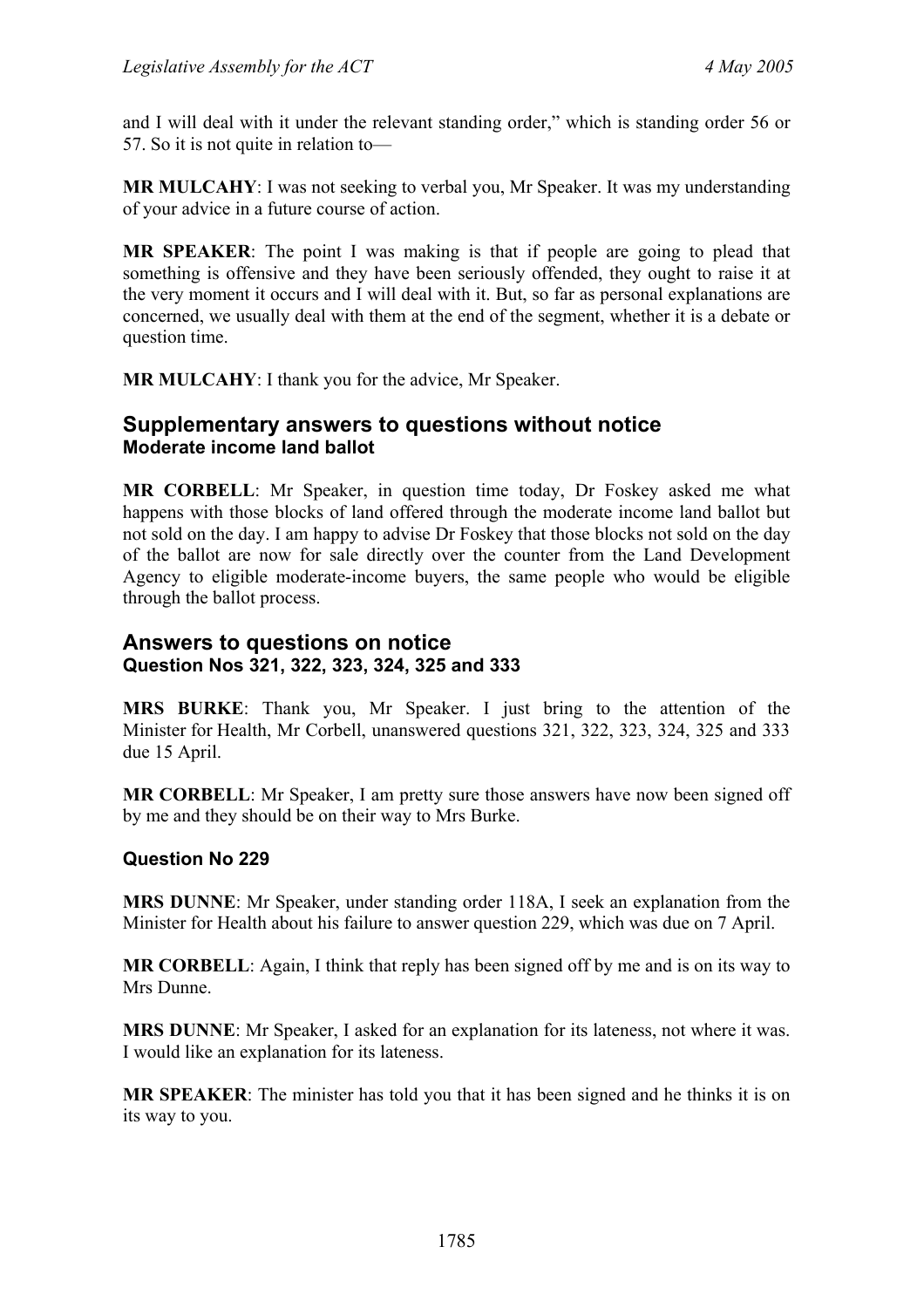**MRS DUNNE**: Mr Speaker, 118A (a) does not give the member a right to chase a matter up. It gives the member a right to seek an explanation as to why it has not been answered. I would like an explanation as to why it has not been answered.

**MR SPEAKER**: Order! Mrs Dunne, standing order 118A enables you to ask a question in relation to an answer that has not been provided. You have asked the question and the minister has provided you with an explanation about what has happened, that is, it has been signed and it is on its way.

**MRS DUNNE**: But, Mr Speaker, my point is that 118A (a) actually says that you can ask a minister for an explanation as to why it is late, and to be told it is on its way is not an explanation as to why it is late. This question is now nearly a month overdue and I think a member is entitled to an explanation of why a minister has taken more than a month, over the month already allocated, to answer a question. To say, "I think I might have signed it off and it is probably on the way to you" is not an explanation for why it is late.

**MR SPEAKER**: I think you have misinterpreted the standing order. The standing order enables you to ask the relevant minister for an explanation.

**MRS DUNNE**: Yes, and I have not got one. Being told it is on its way is not an explanation.

**MR SPEAKER**: It is really a matter for you to take on in terms of the standing order, but as far as I am concerned, the minister has provided an explanation.

**MRS DUNNE**: In that case, Mr Speaker, in accordance with standing order 118A (c), I will move that the Assembly take note of the fact that the minister has failed to provide an explanation as to why question 229 has not been answered.

**MR SPEAKER**: No, I do not think (c) is open to you, Mrs Dunne. The minister has provided an explanation. The fact that you do not like it is not the point. It is whether he has provided one.

**MRS DUNNE**: It is not an explanation.

**MR SPEAKER**: A particular point of view about the adequacy of it is not covered by the standing order. It is not open to you to move a motion pursuant to that standing order.

**MRS DUNNE**: On the ruling, Mr Speaker—

**MR SPEAKER**: I think we have dealt with this. I am not going to change my view on this and you are not going to change yours. I think we might as well end it there. That is my ruling. If you want to dissent from it, it is open to you. I am in the hands of the house.

# **Affordable housing**

Debate resumed.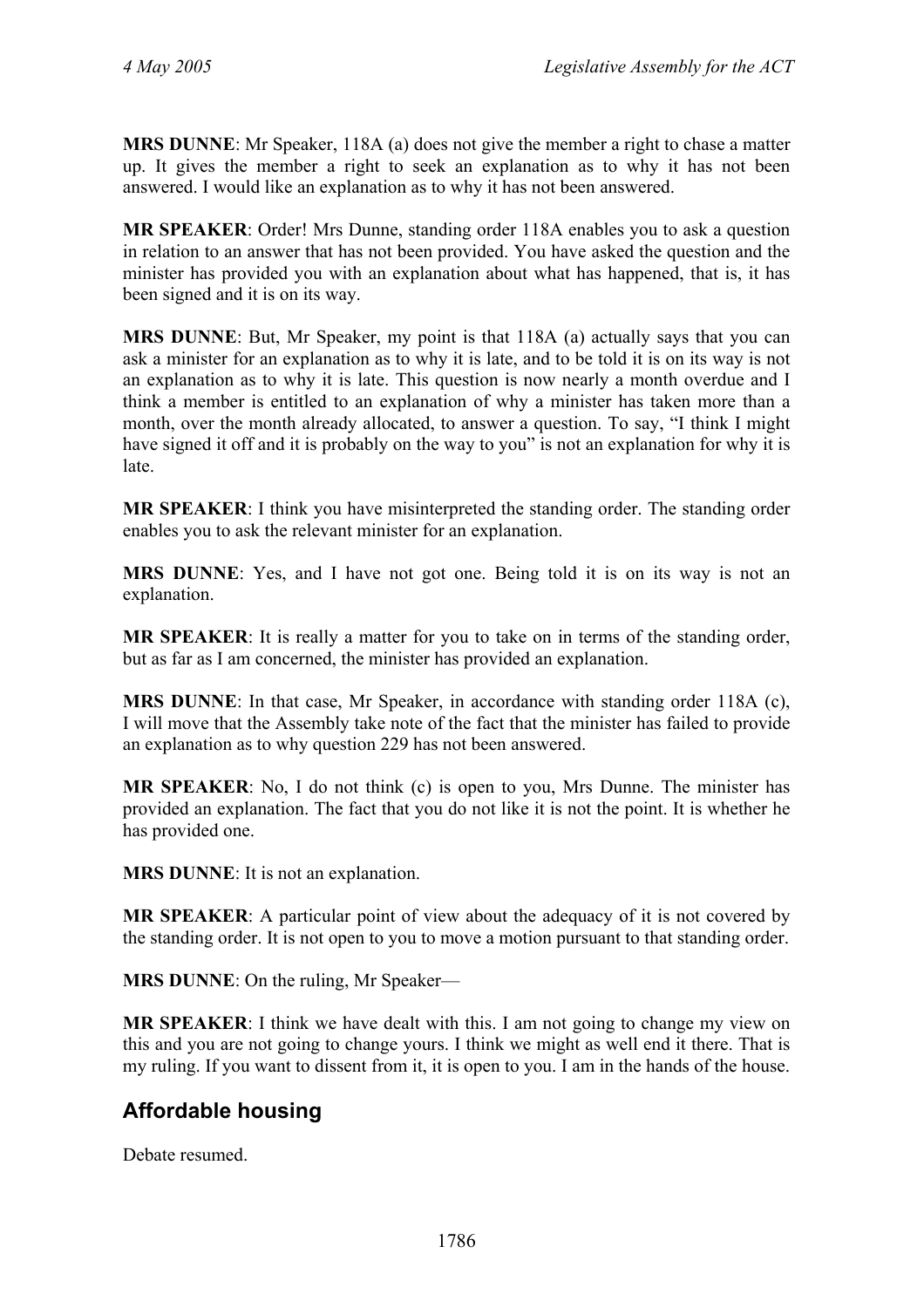**DR FOSKEY** (Molonglo) (3.52): I have three amendments to Mr Hargreaves's amendment.

**MR SPEAKER**: We can only deal with one of them at a time. You will need to circulate the amendments.

**DR FOSKEY**: Yes. I have not yet moved the amendments. I am hoping that they are going to be circulated any minute. I would like to respond to Mr Hargreaves's amendment, and I guess Mr Hargreaves will hardly be surprised that I am disappointed that he responded to my motion—

**MR SPEAKER**: Pardon me for interrupting you, Dr Foskey, but we do not seem to have a copy of your amendments at the table.

**DR FOSKEY**: It was handed to the Clerk just after lunch. I have another copy here. Perhaps it was given back to me uncopied.

I feel that Mr Hargreaves's amendment really just states the procedures the government should be taking anyway, given that it responded to the affordable housing task force report and reports upon that every year or so. What we really need here is something that comes close to an implementation plan. The meat of my motion was about proposing a route by which we might get to that implementation plan.

I proposed that the affordable housing task force be reconvened. Mr Hargreaves amended the motion in order to remove any reference to the affordable housing task force and my amendment, which I hope you will soon see, will take on board Mr Hargreaves's amendment but add a little more strength and meat to it. We would like to amend Mr Hargreaves's proposed amendment to the preamble to include a date, so that Mr Hargreaves would be required to report to the Assembly "on 30 June 2005".

Then we would then like to add two new paragraphs to Mr Hargreaves's amendment. New paragraph 6 is to the effect that the report include an implementation plan to implement the recommendations of the Affordable Housing Taskforce report *Strategies for action.* New paragraph 7 would require the minister to consult with community groups and housing industry representatives as part of the process of developing his report.

I have added those because the Greens are serious about having this government do something about affordable housing. I appreciate Mr Hargreaves's heartfelt commitment to improving the situation. I also acknowledge that the government is taking a bit of a turn in its policy approach to the issue of affordable housing by realising that it is not just about a certain number of people being able to purchase blocks of land in a land ballot and become first home owners. It is really about people who are a long way from ever being able to do that. The issue is rental accommodation in this city.

I acknowledge that all of that is very good but, because the Greens are very keen to see something happen, and happen soon so that the crisis does not become a disaster, we have put a date on which we ask Mr Hargreaves to report. We have also added an implementation plan, because that is what has been lacking all along, so that when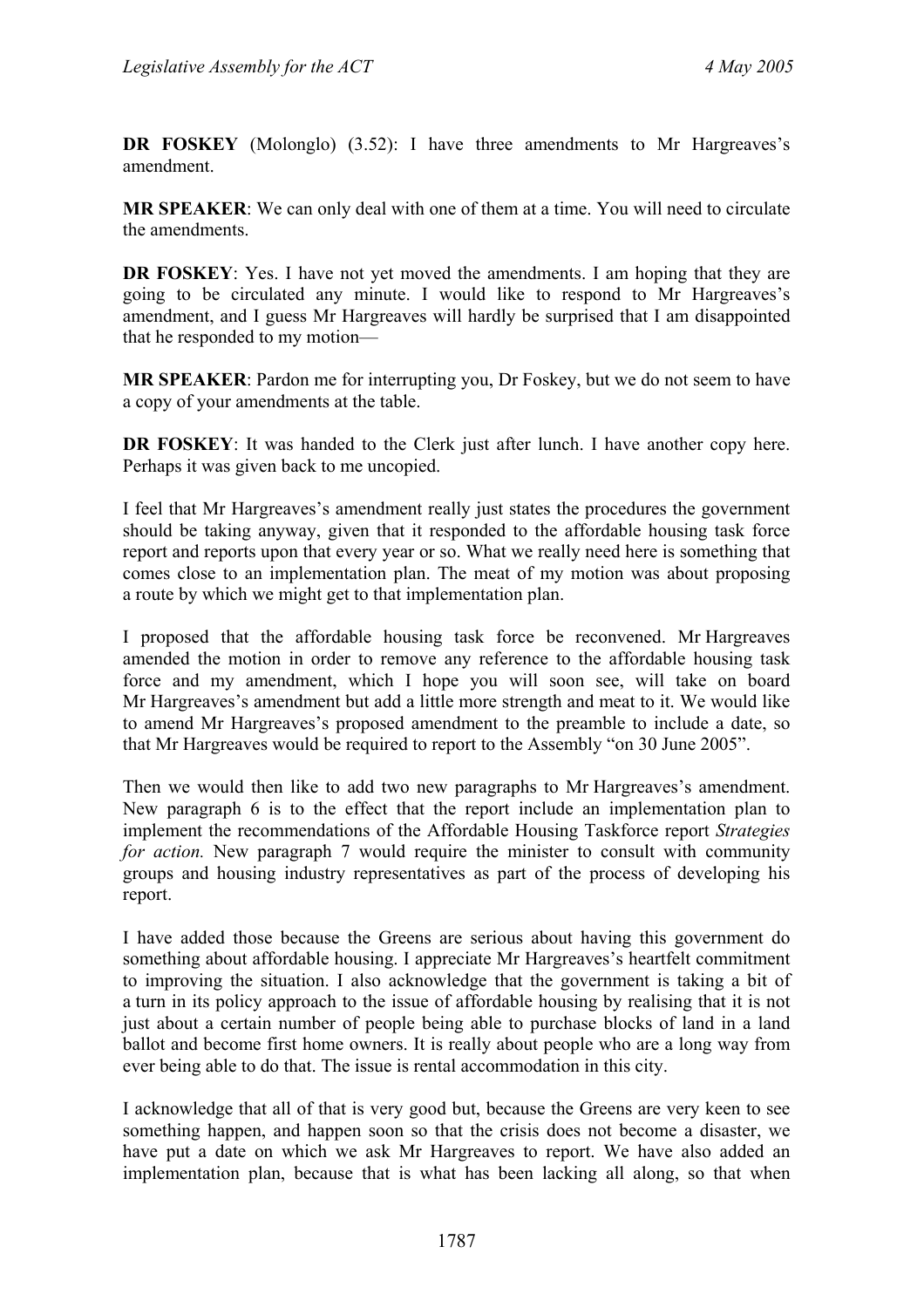preparing his report and implementation plan, the minister must consult with community groups and housing industry representatives. When we put our earlier bill on the table, the one about a certain proportion of medium density residential units being allocated to affordable housing, we had an approach from the Property Owners Association to say that they would really like to talk about it. How are we going to do this? We need to have a structure set up whereby we bring all these parties to the table together. That is what our proposal is about.

Because the government has the numbers, we expect to lose our amendments, but we want to improve Mr Hargreaves's amendment. That is the reason for my amendments. The government is probably aware that we are going to pursue this issue all the way through. If this one gets rejected, we will be coming back with something else because this issue is at crisis point. We want something to happen. The government has acknowledged that we have a crisis here. I believe the government is committed to this. I will take Mr Hargreaves's word for it that he and the government are committed to do something about it, and here is a plan to do so.

**MR SPEAKER**: Just to clarify, all of these amendments are being moved together, I trust, Dr Foskey?

**DR FOSKEY**: My understanding was that my amendments would be voted upon first and then Mr Hargreaves's amendment, which may have been amended.

**Mr Hargreaves**: Mr Speaker, with your leave, I propose that Dr Foskey's amendments be considered seriatim. The reason is that the government wishes to support one of Dr Foskey's recommendations and to reject the other two, and I would hate to see them all go down.

**MR SPEAKER**: We will come to that in a moment. Firstly, Dr Foskey, you need leave to move the amendments together. Would you do that and then we will come to you, Mr Hargreaves.

**DR FOSKEY:** I seek leave to move my amendments together.

Leave granted.

**DR FOSKEY**: I move:

- (1) preamble, after "provide a report to the Assembly on", insert "30 June 2005 on";
- (2) add the following new paragraph:

"(7) add the following new paragraph:

- '(6) that the report include an Implementation Plan to implement the recommendations of the Affordable Housing Taskforce Report Strategies for Action; and' "; and
- (3) add the following new paragraph: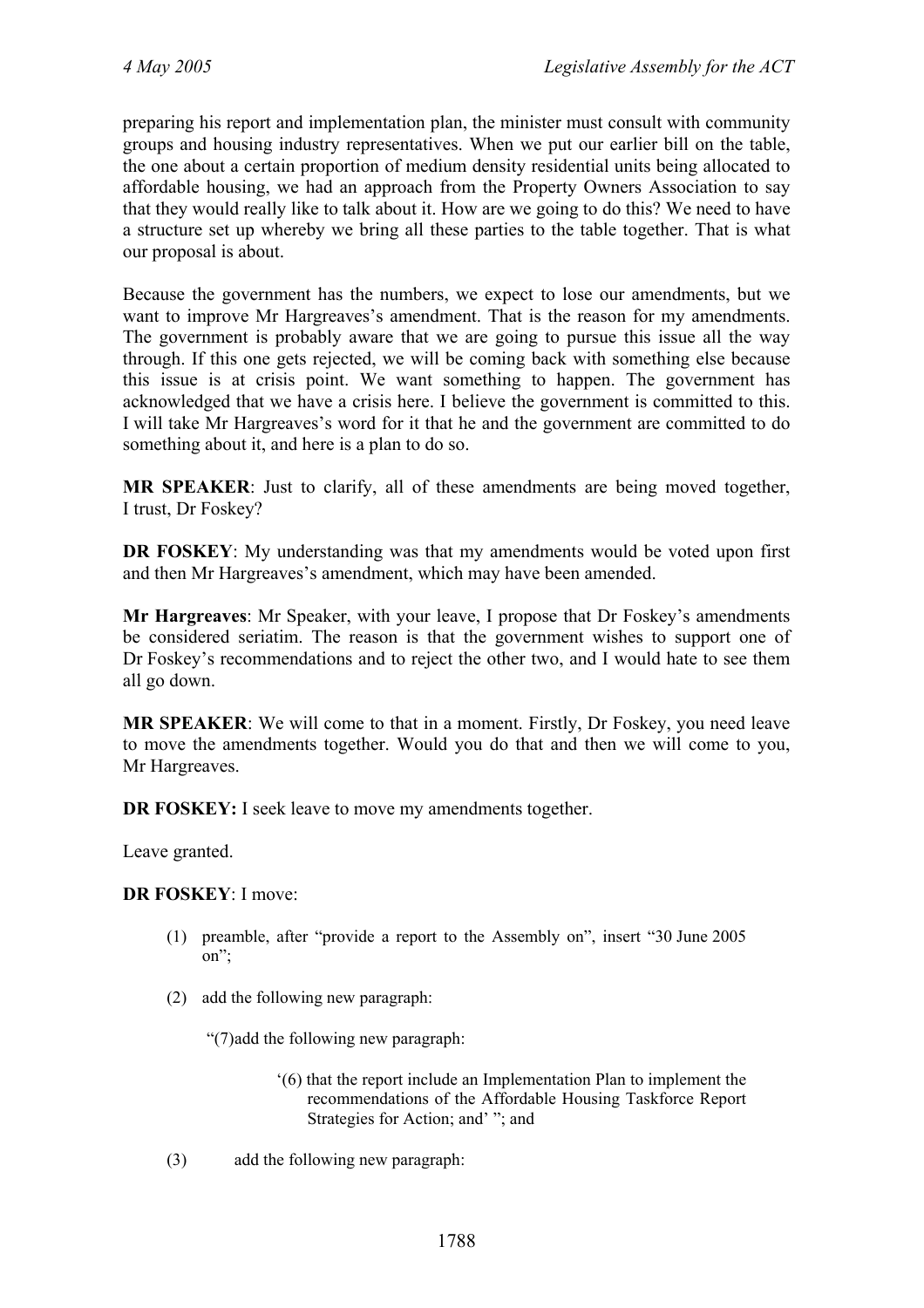"(8) add the following new paragraph:

'(7) that the Minister consult with community groups and housing industry representatives as part of the process of developing his report.' ".

Ordered that the question be divided.

Amendment No 1.

**MR HARGREAVES** (Brindabella—Minister for Disability, Housing and Community Services, Minister for Urban Services and Minister for Police and Emergency Services) (4.02): With the agreement of my colleagues, to save the Assembly an enormous amount of time, I will comment on Dr Foskey's amendments and the amendments I have moved myself. I understand what Dr Foskey has said. I have no difficulty with her first amendment, which puts a time limit on reporting. I am delighted to have that included as an amendment to my own amendment. So I signal the government's support for that particular amendment.

However, the government will not be supporting the other two amendments. We do not support the implementation plan because we have been down this track before. As I mentioned in my original speech, the government has agreed to 33 recommendations, with nine being agreed to in principle and four noted for further investigation by the affordable housing task force. An interdepartmental committee on affordable housing is overseeing the implementation of the government's response. The government's response to the affordable housing task force is the implementation plan.

The interdepartmental committee, as I mentioned before, regularly engages with key stakeholders in the housing sector, such as ACT Shelter, the Housing Industry Association and the Master Builders Association, as well as through industry briefings conducted by the LDA. I also indicated that we have formal discussions with those affected. The two that we embarked on recently were about tenancies, involving people who were affected by the tenancy regime in the town. That included industry and sector representatives. It also included people paying rent. So we are engaging with people in that sector.

I do not propose to put another layer into this. There is just too much talk and not enough action. Dr Foskey's amendments include an implementation plan. Well, I have dealt with that. We are not going to support that. A further amendment would require the minister to "consult with community groups and housing industry representatives as part of the process of developing his report". We do anyway.

I have already indicated that the interdepartmental committee talks to the industry groups. When we talked to the people here in the reception room the other day, community groups and industry representatives were there. I have had chats with the HIA on a range of issues. I have signalled my intention in public a number of times that we will get away from actual home ownership and into rental so that we can talk about it holistically. I have no difficulty with the chamber saying to me, "Tell us where you're at, minister", or, if that is not good enough, giving me a smack on the bottom and saying,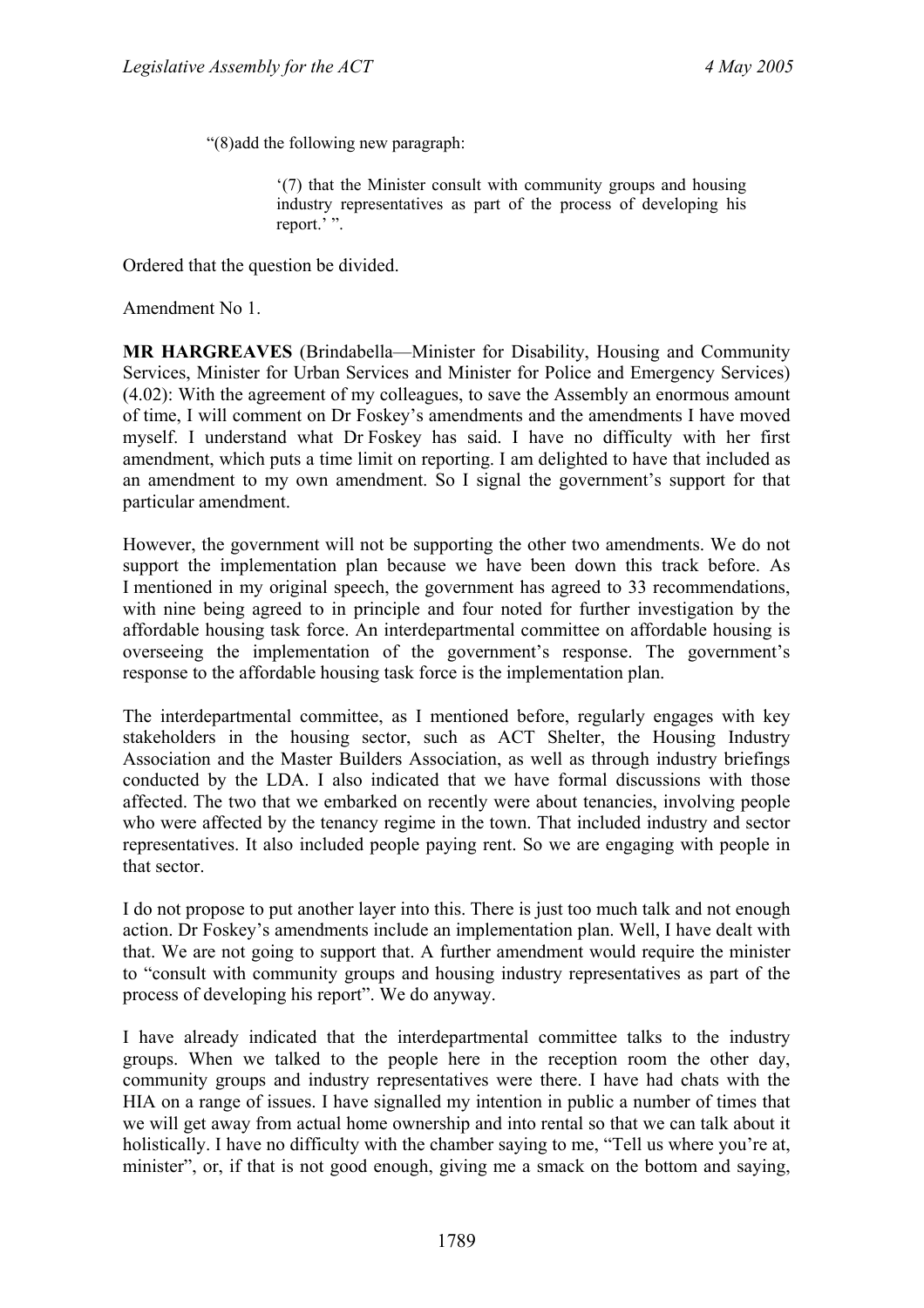"Get on with it", or any other measure that the Assembly sees fit. But I do not propose to tie up people in the housing department who should be out there trying to find solutions and solving problems with those solutions. This intergovernmental committee also considers national and international initiatives in the affordable housing arrangements.

I have to take issue with something that Dr Foskey said. She said we have all agreed that we are in crisis. I do not agree at all that we are in crisis. I agree that there are some people in this community for whom a crisis looms or a crisis exists. I do not accept that we as a community are facing a wholesale crisis. That would be to put the lie to it. What we are seeing in fact is a crisis in approach because not all the community is embracing the fact that we have got a problem. We in the Assembly are embracing it. Mrs Burke and I regularly have fights over what we are going to do about it.

We do not fight over the issue. We have fights over what is being done about it, and then we disagree on that. We do not have involvement by the private sector, and I was delighted to hear Dr Foskey say that they are starting to knock on the door. Brilliant! Let us now convene the sorts of forums that we had for the tenants the other day and get those people in a room and do exactly the sorts of things that Dr Foskey says. To suggest that this government has done nothing about it, either by inference or by press release suggesting that things are missing from budgets; ergo we have done nothing, I find an abysmal piece of work—

**Mrs Burke**: I never said that.

**MR HARGREAVES**: No, you did not, Mrs Burke, but another member of this chamber did and I had to respond at lunchtime. It was not you. To that I responded that we have restructured the whole of the Housing ACT, and we continue to go through that process. The executive director, Martin Hehir, has turned the place upside down and is doing some fantastic things with alternative ways in which to assist people with their accommodation. I have listed the range of initiatives, such as the emergency accommodation service—and I know this is a big favourite of Mrs Burke's. There is our backpacker and caravan park initiative. It is only a holding thing, but it stops somebody from freezing to death overnight.

Then we have transitional housing through Havelock House Association and Community Housing Canberra. We do not always think that everything they do is bang on the money but, generally speaking, we are attacking the problem and we are attacking it academically and with some vigour.

**Mrs Burke**: Even the drop-in night centre that I suggested.

**MR HARGREAVES**: Even the drop-in night centre. We have got another \$100,000 in this budget to look for solutions for the homeless. I do not see Dr Foskey saying, "I note in the last few budgets, minister, that you people have put \$200 million into this." We have—\$52 million in 2005-06. It is not in this budget. It was in the previous budget, the 2002-03 budget. In 2002-03, 2003-04 and 2004-05—and I could be a year out—there was a total of \$200 million. That is an enormous amount of money by anybody's measure.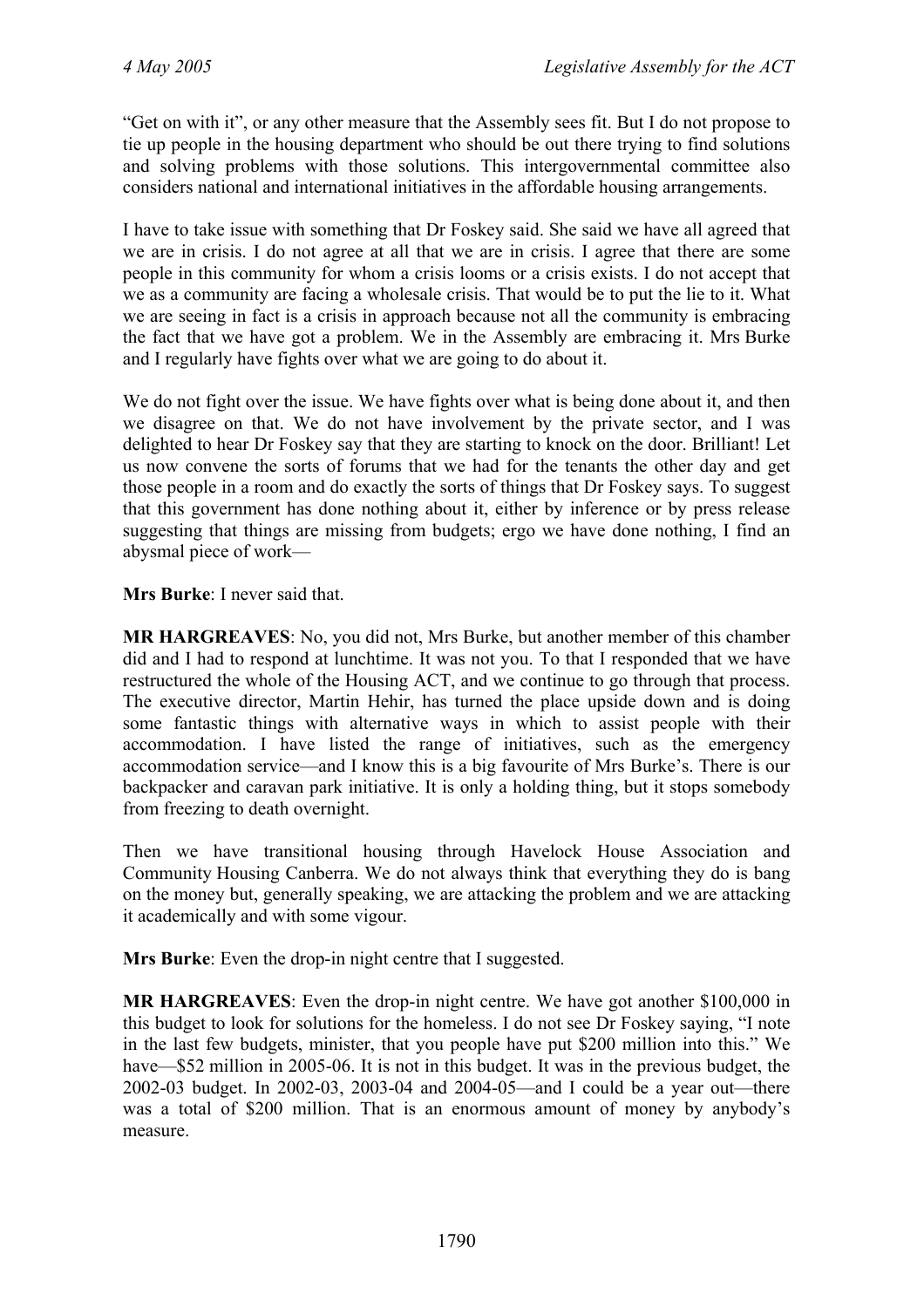I think we are doing some pretty amazing things. But getting together a collective of so-called experts is just a complete and utter waste of time at this stage. Now that we have these structures in place, we need to be evaluating them to see whether they are delivering on the ground and, if they are not, fix them. Then we need to take the answers back to those people affected and say, "How is this working for you?" If they say, "It's working for us", well, good. But if they say, "No it's not," we modify it again.

It is the same as with wheelchair accessible taxis. I am sick and tired of talking about this. The people that I have convened to look at it, in a very short time frame, are people affected by the problem. They will tell me exactly what they need, and I have to say that we will deliver on it because I am sick and tired of having folks talk about it. We have been talking about it, in and out of government, for too long.

The government will be supporting its own amendments, obviously, but I will happily agree to Dr Foskey's first amendment, which requires me to provide a report to the Assembly on 30 June. I would prefer to comply with that, rather than "by 30 June". Quite frankly, that gives me a way of doing it whenever I feel like it. I would rather say to my department, "The Assembly expects it on this date." That also gives me an opportunity to road test the strategies between now and 30 June, because I have very definite views on this. We will not support Dr Foskey's amendments 2 and 3.

**MRS BURKE** (Molonglo) (4.12): I will be speaking to all the amendments, but I will be making only one speech. To start with Dr Foskey's amendments, I take on board and welcome the government's approach. Striking a balance within the ACT in relation to the government offering affordable housing is a complex matter and there is no one single solution. Today I commend Dr Foskey's valiant attempt to try and move the government to act. However, I would like to take Dr Foskey's amendment and the minister's comments one step further.

The affordable housing task force has done its job. The minister has articulately stated that and I think that what Dr Foskey is trying to do is to get the government to act now upon the recommendations. I can see and hear the frustration coming from her office, and we join with that frustration, as the minister well knows. I do not believe there is any need to reinstate a renewed form of the affordable housing task force, as the minister has well put it. It adds another layer. Already I have concerns that we are beginning to see the government moving too far away from where the action is on the frontline, and I applaud the minister for saying he does not want another layer.

We do not want to see the reinstatement in order to see further recommendations collated and compiled into yet another set of reports for the government to consider, digest and then perhaps implement some further recommendations placed before it. Public debate certainly needs to continue. We do have a current government that is, unfortunately, renowned for delays. What we need is action, outputs and better management of the asset, and I have been on the public record as stating that. It is an asset worth, as I understand it, on recent revised figures, some \$2.9 billion.

Dr Foskey made some comments in her anxiety, I suppose, to see something happen. I have been banging this drum for two years or more. She wants a genuine attempt to find a way forward. The opposition agrees with her. She calls on the government to do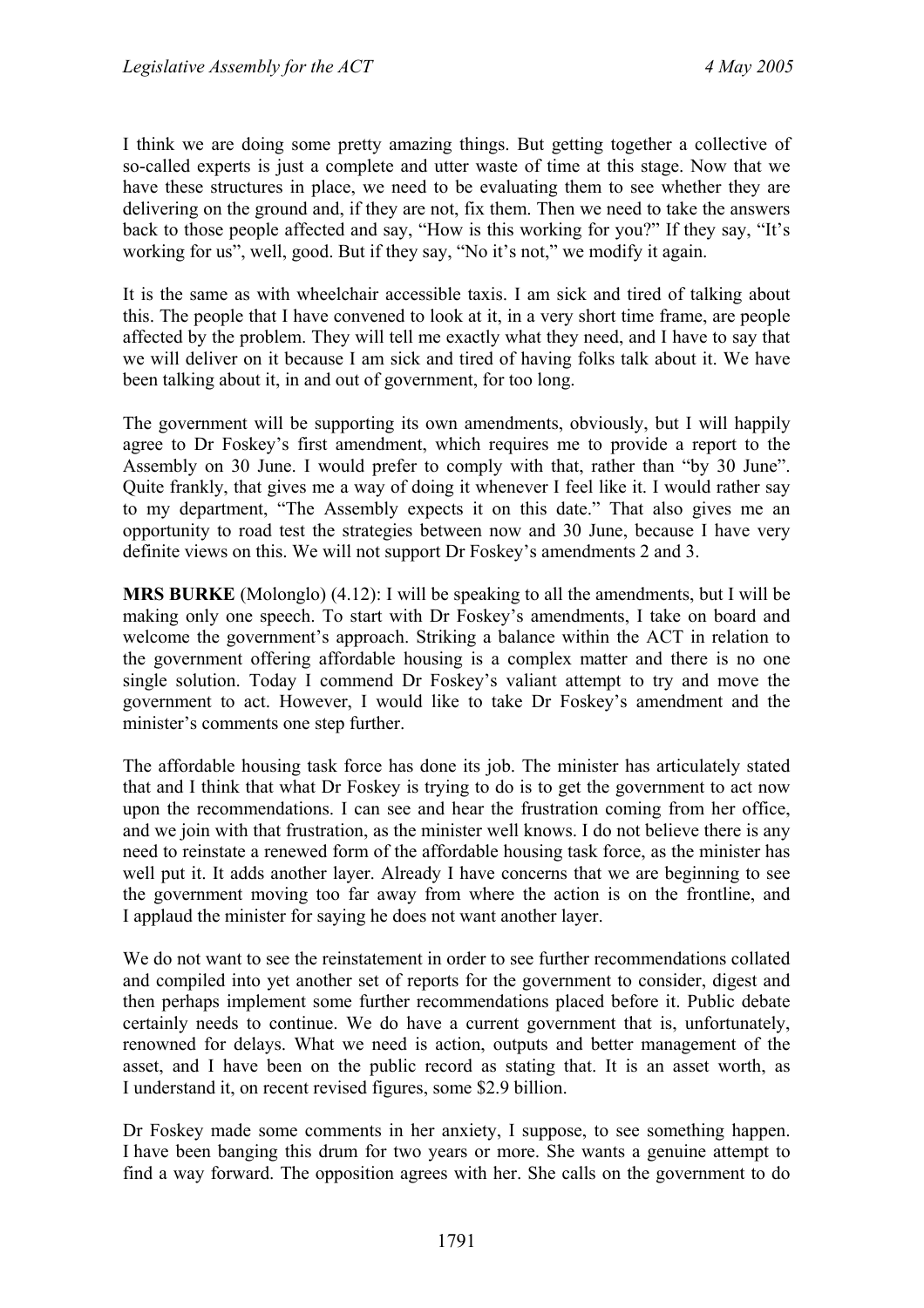exactly those things that it should already be doing. So it would follow that, even if the government—and a majority government can do whatever it pleases, and when—were to agree to this motion, which they clearly are not going to do, except for the amendment on a timeframe for reporting that we are talking about, which is positive, it would not necessarily take us any further forward.

Perhaps, as a starting point, a review of the suggested actions outlined in the findings of the task force back in 2002 would show evidence of whether the government has considered the merits of the actual reports, and that hopefully will be revealed come 30 June. I can see your officers scurrying around, minister, now that you have dropped that on them. Indeed, this debate today may serve to refresh or wake up the imagination of a sometimes, from where I stand, tired and lacklustre government that is simply taking forever to do anything. I think this is the problem. We need to somehow find a way. Yes, implementation is one thing but, once you have got an implementation strategy, you have to have the willingness and ability and energy to make those things happen on the ground.

A number of the findings in the 2002 affordable housing task force report have, I believe, to the credit of this government, been taken on board, and I think the minister alluded to that. Some 33 recommendations were agreed to and moves have been made to implement them, which is a positive, where the government sees it fiscally appropriate and within the scope of its social planning to do so. I would anticipate that the minister is faced with a sometimes insurmountable task of not only convincing the Treasurer to see the merit of injecting further funds into the management of, for example, the public housing asset base, but also to see that the funds allocated to the housing portfolio are adequately and responsibly expended. This is what the Treasurer calls "responsible budgeting", yet the government is not sufficiently equipped to sustain the social policies and initiatives that it built its platform on. Fiscally and ideologically, you cannot have it both ways.

Mr Hargreaves made some points in regard to using people's housing difficulties to attract media attention. Minister, I have to address this point right now, and you have raised it before. It is a concern on a couple of fronts, one, that you are saying to people, "Don't think by going to media you are going to get any further forward with your case." I would like to say to you right now that you should stand up and say that publicly before TV cameras, say that to the people who are pleading their case on behalf of the hundreds of people in similar predicaments.

We are not talking about cases in isolation. We are talking about brave, courageous people prepared to stand up and say, "I am making a stand. You are not listening and you are not acting." Listen to the individual and you may well learn that the collective approach of individuals will give you and the government a way forward. Contrary to popular belief, people who choose to go to the media do so as a last resort. Nobody wants to do their washing in public, but you cannot deny people the human right to be able to do that, to voice their feelings and their opinions. They do not feel that they are being heard and they do not feel, when they are heard, that it is being acted on.

Let us have a look at Mr Hargreaves's assertions that I want people out of public housing. This is people who are on high incomes, who have assets and the means to move into the private market or purchase their own home. It is an assertion that your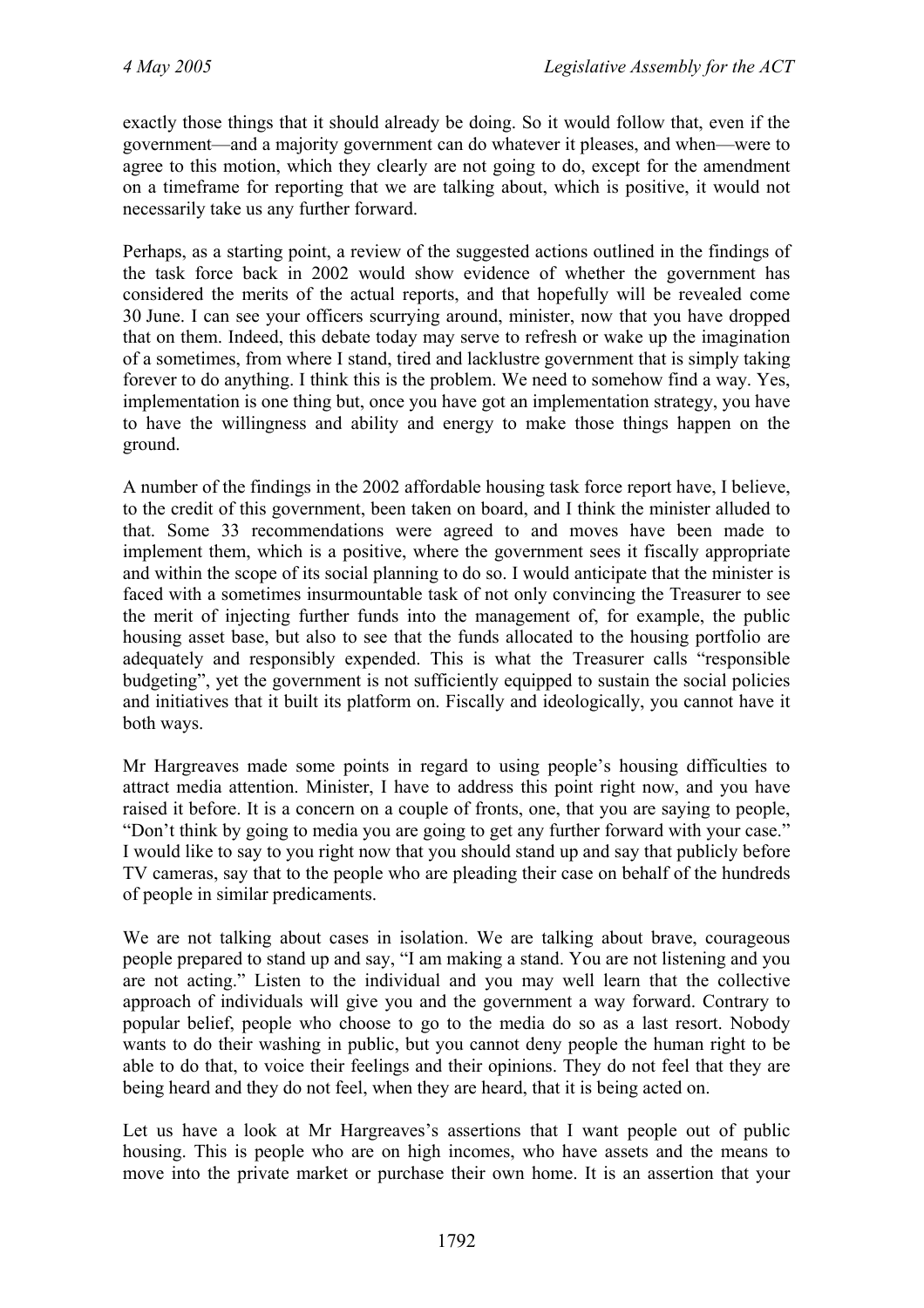predecessor Mr Wood fully agreed with. We had many discussions about how we would move people through a public housing system, which is there for people who are in greatest need. People in a position to be able to move out of public housing should be given every opportunity to do so, surely. Perhaps, minister, you should be looking at the sensible approach to this crisis in the way your New South Wales counterparts are doing. They are being upfront and honest with people.

What we are seeing in the ACT is not sustainable. We started off with a rather false base of encouraging people to come to Canberra, providing them with public homes and we have never really come to grips with that. I would be happy again to talk to you about how we work through that. Your own asset management strategy will show you that you cannot and do not provide security of tenure for every tenant—I think you will have to watch your words when you look at that—and I do not blame you; I am with you on that. It is an unrealistic and unsustainable position to take and, unfortunately or fortunately, I will not sit by, unlike you at times, minister, and watch our very fine crisis accommodation service providers struggle to provide alternative accommodation. People who can see their way out of the public housing system should be encouraged and assisted wherever possible, as your former minister did, to do so.

You were talking about having an issues-based forum. I suggest that we have had enough talking. You said it yourself, minister—less talk and more action. You have everything at your fingertips. Use it. We are now well into the second term of this government, so you have had two or three years to act upon these recommendations, and I acknowledge that you are slowly—slowly being the operative word—chipping through them. An ever-present dilemma for government is finding the right balance between the provision of all appropriate forms of housing, housing that is not only affordable, but also sustainable. There is much more I could say, but I think we have to say that reconvening a task force at this point in time will not further any action that is required to find forms of housing for people who need assistance in finding affordable housing options.

The opposition supports a bipartisan approach and the distinct need for a longer term affordable housing strategy in the ACT. We will agree to the time frame. We certainly do not agree to the reconvening of the affordable housing task force. We ask the government to get on with it. There are three volumes of books sitting here gathering dust. Let us get a move on, work more expediently to get the recommendations implemented and make sure the frustrations of the community do not continue to build as we have seen, yes, through the media, but also through the debates in this place.

**MS PORTER** (Ginninderra) (4.22): I rise in support of Mr Hargreaves's amendment. I do not support Dr Foskey's amendments. I agree with my colleague Mr Hargreaves that we do not have any problems with the reporting time frame. I do not agree with Dr Foskey's amendments 2 and 3 as I think they are redundant.

The establishment of the affordable housing task force was an important first step in addressing declining levels of housing affordability. We would all agree with that. However, since then the task force has concluded its work and the government has developed strategies that cover the entire spectrum of the housing system, that is, home ownership, private rental market, public and community housing and homelessness. These measures are designed to work together to ensure continuity of assistance across the range of housing needs in the community and will be examined on an ongoing basis.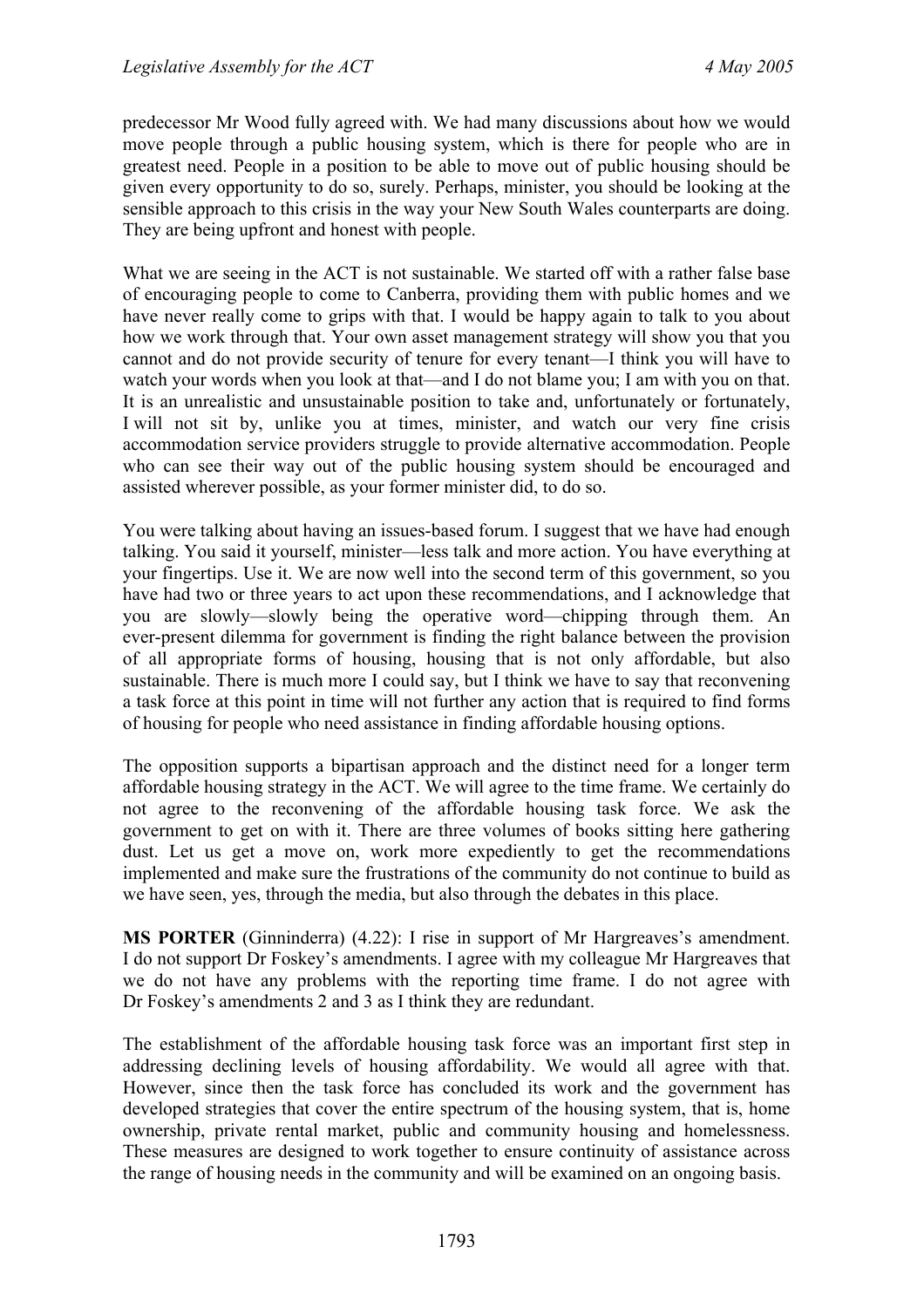I would like to detail some of the actions taken by the government, and these are substantial. The government has injected \$33.2 million in additional funding for public and community housing, the largest single amount by any government since self-government. It has also injected \$13 million for homeless initiatives. Measures implemented as a result of the work of the affordable housing task force include a commitment of a release of 500 affordable blocks of land over the next five years, the first of which was released in the moderate income land ballots held in December last year and again recently in April. We have just heard Mr Corbell saying that we are continuing to monitor the way that these are offered to the community.

There have been increased stamp duty concessions for first-home buyers, with further concessions linked to price movements in the market and the introduction of rental bond loans for low-income earners and incorporation in the City West master plan of a requirement to deliver affordable housing in five per cent of total residential development. I must say that, like Mr Hargreaves, I am somewhat confused about Dr Foskey's statements about homelessness in this context.

There have been changes to the public rental housing assistance program which broadened eligibility, improved access for people at risk of homelessness, reduced minimum rent for those most in need and gave additional assistance to tenants to help them sustain their tenancies. Moreover, the ACT, along with other states, has called on the commonwealth government to take a lead role in the development of a national housing policy. In the meantime, under the provisions of the commonwealth-state housing agreement, housing ministers across all states and territories are working together to develop a strategy for joint action on housing affordability.

While reconvening the affordable housing taskforce is not supported, this government has a strong commitment to addressing declining levels of housing affordability. It does not do this in isolation. It will continue to implement its strategic approach to the provision of affordable housing while working in partnership with the building and development industry to investigate new affordable housing products. It does not need to spend scarce resources on reconvening the taskforce to do that. I believe that, in light of what the government is doing now, Dr Foskey's second and third amendments are redundant. I am happy to support Mr Hargreaves's amendment to this motion and also the reporting commitment that we have already undertaken to support.

Amendment No 1 agreed to.

Amendment No 2 negatived.

Amendment No 3 negatived.

**Mr Hargreaves's** amendments, as amended, agreed to.

**DR FOSKEY** (Molonglo) (4.26): It is a very interesting process when you bring a motion to this Assembly and you end up not even really having the opportunity to have that motion put. That is fine. That is democracy. It also a product of the government's having the numbers in the house.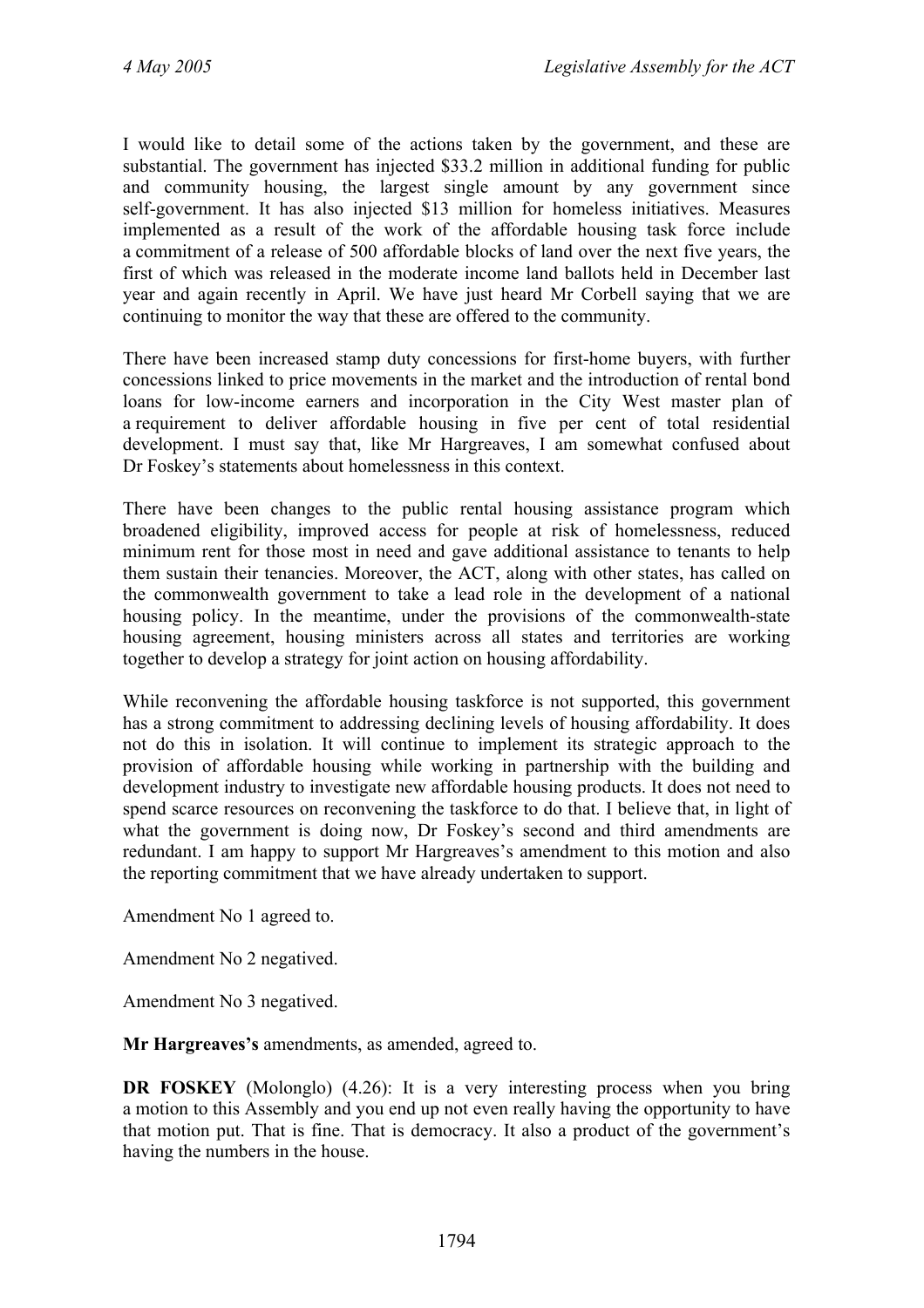However, I have been listening, unlike others, who prefer to hear the sounds of their own voices even when others are speaking, and what I have heard here are words like "bipartisan approach". That came from Mrs Burke. This is really interesting because when it comes to the crunch, Labor and Liberal tend to vote together. I think we do have a bipartisan approach.

It really makes me wonder. For a start, where does it leave the other party in the Assembly? There are three parties in this Assembly and probably my own approach is far less adversarial than either of the other two parties towards each other. I find this sort of reversion to bipartisanship very interesting, and probably very rhetorical actually. So thank you. I am very happy to remain a political commentator because, as a political scientist, I do watch what happens here with some interest. I always remain interested and amused even while I see really sad things happening here.

When we offered a way that was a very low-cost, possibly almost a no-cost way of dealing with this issue, we started hearing, "It is too expensive."

**Mr Hargreaves**: I didn't say anything about that.

**DR FOSKEY**: It must have been you, Mrs Burke. The government will do something when it is its idea but when it is someone else's idea, they are not too keen on taking it on board. What we have ended up with is, I think, a little improved. We do have a date now and although that is a very meagre achievement, perhaps in the context of this place it is an achievement. So I feel as though there has been a little bit of progress today.

It disappoints me when people who say they are strong advocates for social justice and that they really care about the homeless and so on really just buckle at the knees when it comes to doing something. That is what our motion was about.

**Mrs Burke**: Where were you the last two years?

**DR FOSKEY**: Mrs Burke, it was about doing something. Every other thing that we have so far put up has been rejected. This was just a little thing that might have got done.

**Mrs Burke**: Keep on trying.

**DR FOSKEY**: Okay. I just wanted to put that on the record. Housing, health and education are really at the crux of movements towards social justice. Access to housing is the basis for enabling people to get a job. You have to have an address. You have to have somewhere to wash your clothes. You have to have a bed to sleep in.

**Mr Hargreaves**: I do all that myself.

**DR FOSKEY**: My house does not do that either, but I still find that a house facilitates my doing it. I close there. We will be following this. We will certainly be looking forward to the minister's report and it is very likely that there will be a lot of input in that report from the people whom he says are the so-called experts. Some of them are experts through experience. They live with the situation. Others are experts because they work with it and others are experts because they have done heaps and heaps of study and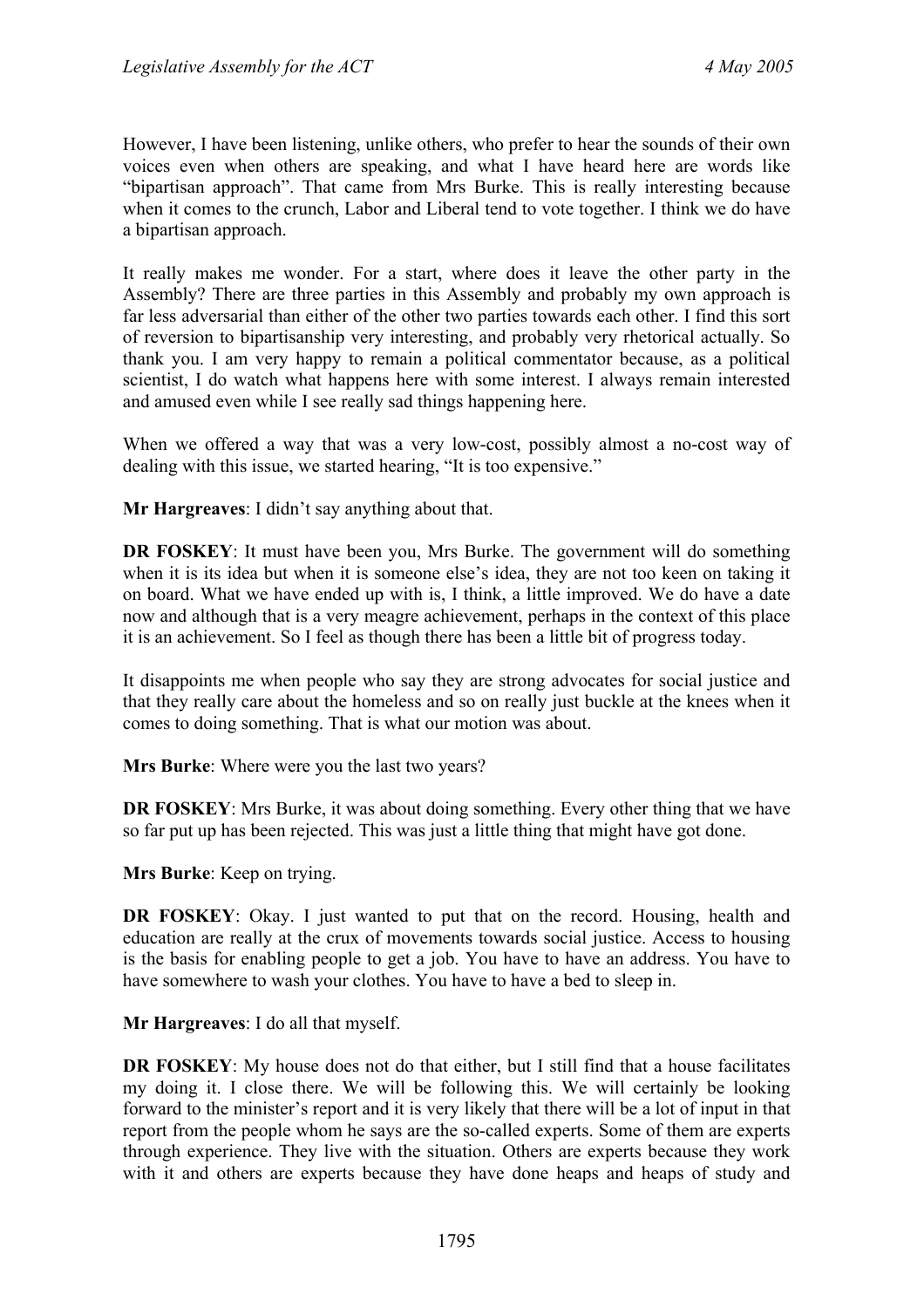written things and are very much respected by other governments. I would be very happy to let you know who they are, Mr Hargreaves, if you should decide that you would like to advance your knowledge a little more.

Motion, as amended, agreed to.

# **Graffiti**

**MR PRATT** (Brindabella) (4.32): I move:

That this Assembly:

(1) notes:

- (a) the general untidiness and shabby Third World country look of the city as a consequence of the proliferation of graffiti across suburbia and through the city and town centres;
- (b) this shabby image is having a profound impact on how people generally are feeling about their city, including a feeling of declining safety;
- (c) that graffiti is encouraging an erosion of pride in the look of our city and consequently encouraging further vandalism;
- (d) the threat to tourism and the development of business caused by the impact of graffiti and related vandalism; and
- (e) the Government's failure to significantly reduce graffiti, including its failure to implement serious policies aimed at preventing graffiti, protecting government and private property and prosecuting graffiti offenders; and
- (2) calls on the Government to take immediate action aimed at:
	- (a) strengthening policies to seriously tackle graffiti prevention;
	- (b) providing additional support to owners of private property repeatedly afflicted by graffiti;
	- (c) prosecuting graffiti offenders and strengthening rehabilitation; and restoring a sense of pride in the community.

There is a growing feeling that Canberra is becoming one of the most graffiti-stricken towns in this country. That, in itself, is bad enough. But that the national capital, for which this government has custodial control and the nation's trust should have descended to this level of decay is way beyond acceptable. This government should be deeply ashamed for having let this town run down to the extent that it has. I move this motion today to illustrate the level of neglect and the failure of this government to manage this growing problem and to call on the Stanhope government to get serious about tackling the graffiti problem.

The look of a community reflects the pride of that community and reflects the strength of the community—or the lack of a feeling of strength. Whether that is fair or not, that is the fundamental judgment that visitors to the ACT will make. Sometimes I feel a little ashamed to show visitors, particularly our international visitors, graffiti-stricken parts of our town. I recall a lot of cities, towns and villages in developing and Third World countries. Many of them are graffiti stricken but many, regardless of the lack of opportunity, are not. In their own simple way, they are clean, well ordered communities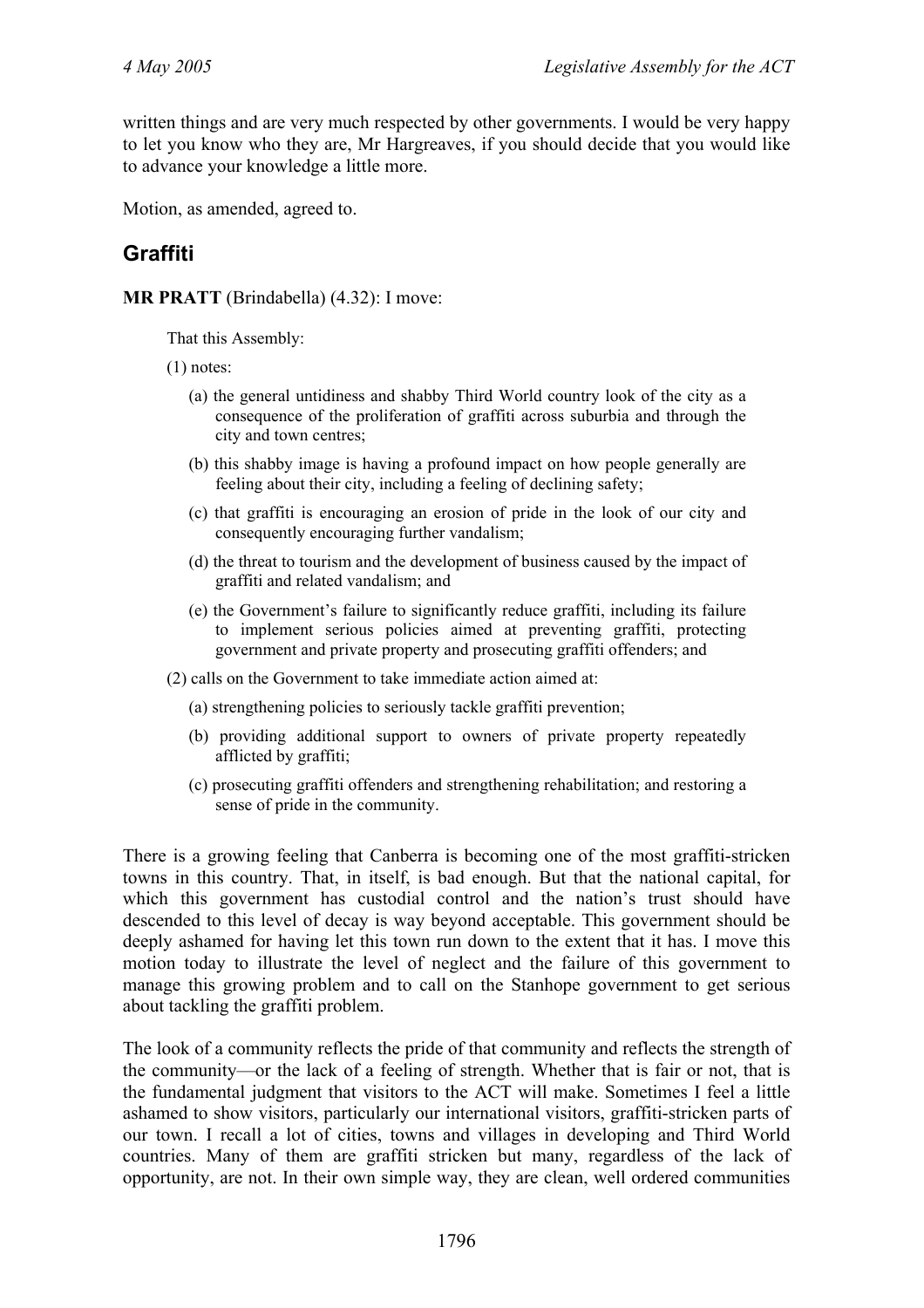and their people are proud of what they have got. I suggest they are a damn sight prouder than we are in the ACT. I find this embarrassing situation untenable. The ball rests squarely at the feet of the Stanhope government.

Graffiti vandalism is consistently spread across the town. Nothing is sacred any longer. I believe that even the war memorial, that greatly adored national icon, has now been attacked. Our national assets have become collateral damage because the Stanhope government is too weak to tackle graffiti in its own jurisdiction. The Chief Minster and his Minister for Urban Services should hang their heads in shame.

Let me give one example of the scope of this problem. From the southernmost regions of Athllon Drive well south into the Tuggeranong Valley and from there into the Canberra city centre we see dozens and dozens of the graffiti tag "Axiom". This destructive person Axiom, whoever he is, has splashed his tag over everything imaginable: power, utility and post office boxes in the centre of the Tuggeranong Valley; colorbond fences along upper Athllon Drive in the vicinity of Torrens and Pearce; bridges across Adelaide Avenue and public and private buildings in the city. Commuters who take that route into the city daily assure me that Axiom has been hard at it for about two years.

How can a serial graffitist vandalise the whole community for years and evade arrest? If he has been arrested, why has he continued with the same tag? The answer can only be that the Stanhope government does not care to arrest even serial graffiti offenders. If they do, they do not have the heart or the willpower to strike the fear of God into these people who vandalise property across the ACT. Even when these tags are not directly on a particular building, there is sure to be graffiti in the vicinity of the building, making the whole area look rundown and uninviting.

Someone who spends a fortune installing a new colorbond fence becomes a target of irresponsible vandals who brazenly spray their tags up and down the street. These vandals know they can get away with it because the Stanhope government is not doing enough to deter these criminals. As a consequence innocent residents suffer not only the destruction of private property, but also the enormous cost of having it cleaned up.

To continue to paint the picture—pardon the pun—just about any shopping centre in the ACT is affected by this problem. By way of example, the Ainslie shops, the topic of recent publicity, is one of many urban shopping centres continually covered in the stuff. It has suffered this problem for years, with little sign of improvement. We have recently also seen the widespread publicity in the media about how business owners and visiting tourists to the city are fed up and disgusted at the graffiti vandalism that plagues just about every building and alleyway. It has been said by many that the extent of this problem makes this place look something akin to a Third World country. Even the Chamber of Commerce has said:

We have been hearing from businesses for about a year that graffiti is an issue and that the Government has refused to remove it from privately owned sites, and has become slower in removing it from government owned sites.

The cost of graffiti removal to the community is enormous, not only the direct financial cost, which I will go into in a moment, but also the loss of trade for business owners in areas covered in graffiti. The area then looks rundown and uninviting, turning potential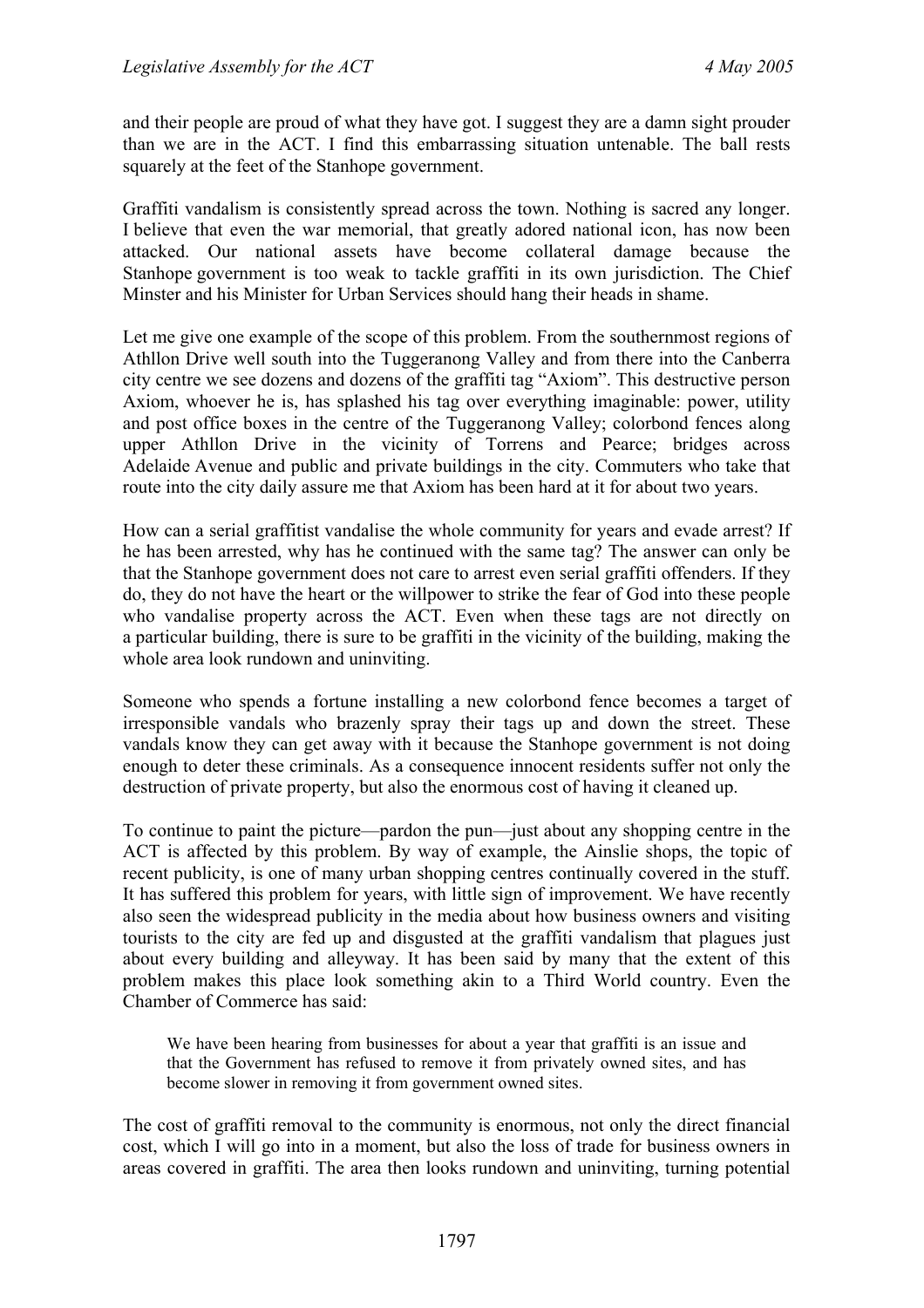customers and much needed tourists away. This is something that has not to date been fiscally measured, but theoretically it would have a significant financial impact on business turnover.

If we analyse the costs that have been measured, we see that the Stanhope government has spent about \$3.5 million in the last three and a half years on graffiti removal. This figure, however, does not include the costs incurred by private property owners to have this mess remove. It is estimated that graffiti removal is costing business tens of thousands of dollars and, in some cases, hundreds of thousands of dollars to remove. Now the Treasurer is going to impose a levy on business owners to cover the cost of graffiti and general rubbish removal.

But there is no guarantee that this money will be used for such a purpose and no guarantee that it will actually have any impact on the problem. It does not necessarily mean that the Stanhope government will ensure that graffiti is cleaned up more extensively or that it will reimburse business owners for the cost of graffiti removal, which it is not doing currently. It just seems to me to be another excuse to raise revenue and punish business owners for the problem instead of punishing the real offenders. To add to the burden, residential property owners are also slugged with the cost of graffiti removal from their own fences and brick walls. This is an unacceptable burden.

The number of incidents of reported graffiti in the last three and a half years has exceeded 50,000. If we break this down into yearly figures, there does not seem to have been that much of a drop in numbers in the years since the Stanhope government came to office. There has been an appreciable drop but, given the very high level of that activity in the first place, there has not been any measurable inroads into this problem. In 2001-02, there were 15,292 reports; 16,000 the next year; 13,000 the year after and, in the last six months, 5,200 reports of graffiti to the ACT government. I got those figures from answers to questions on notice.

I strongly suspect that even more reports could have been made in recent years. It would not surprise me if many Canberrans have given up reporting many of these graffiti attacks as the amount of graffiti at present around the place never seems to decline and nothing ever really seems to be done to address the problem. So why bother? People simply could not be bothered to report something that will probably never be fixed by this government anyway. So if the number of reported incidents do, in fact, decline by the end of 2004-05, it will probably be simply because people have stopped reporting them.

Let us look at arrests. If we look at the actual number of arrests or penalties issued to graffiti vandals in the last few years, we see that the Stanhope government certainly is not serious about deterrence. It is unbelievable that, of the 50,000-plus incidents reported to the Stanhope government over those years that I mentioned, there has been a total of 77 arrests—and not all arrests either. That figure includes cautions, summonses or diversionary orders issued. That is pathetic! That is less than a 0.2 percent success rate by this government in actually dealing with offenders. This indicates to me and to the community at large that this government is not serious about tackling this type of crime. The problem is that the majority of perpetrators escape punishment because they are not caught. If they are caught, they are not given appropriate severe penalties. The arrest rate is pathetic.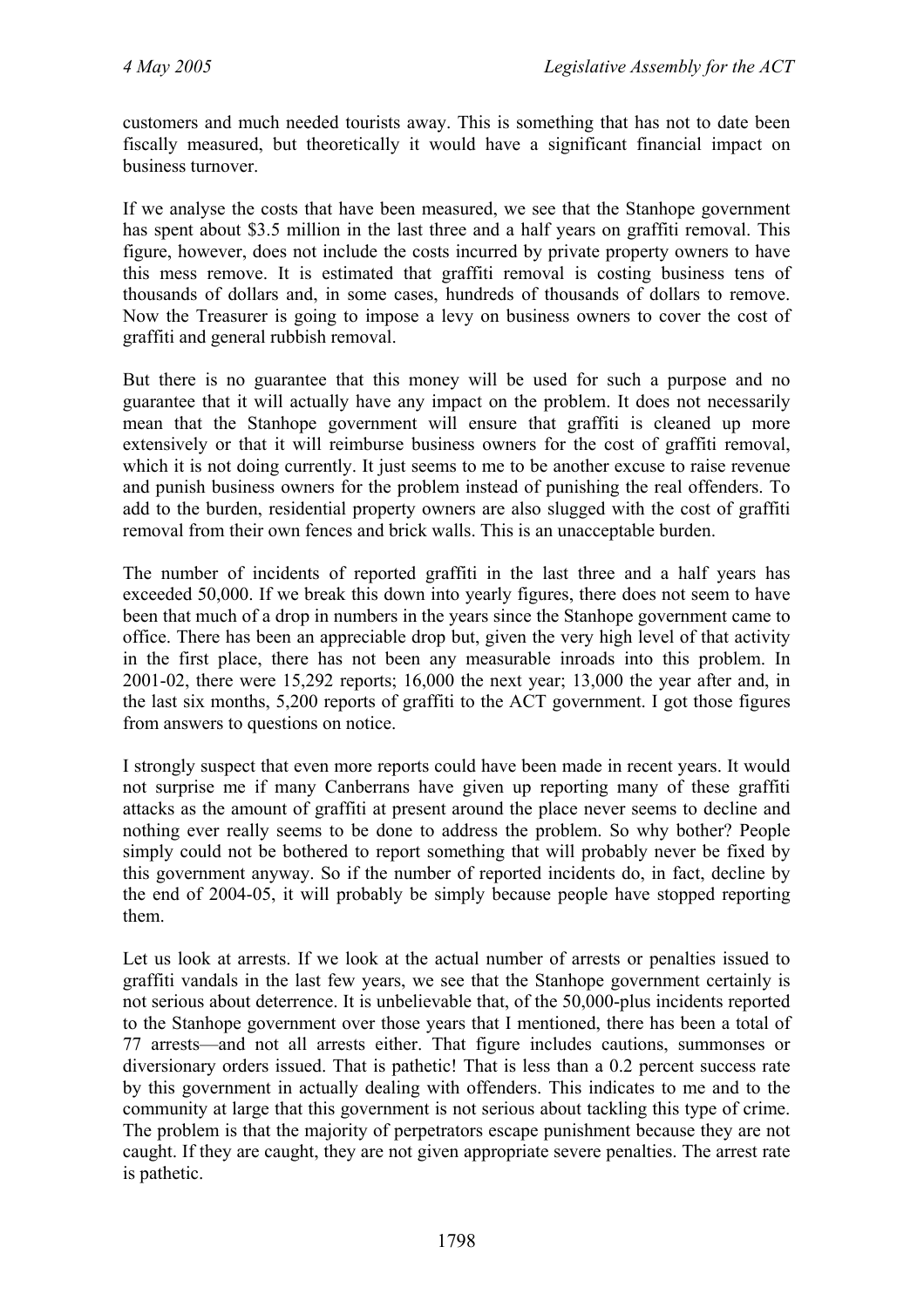What attitude underlines this failure of action to deter graffiti? Is it philosophical? Does Jon Stanhope order his minister and the department to go soft on graffiti vandals? Does he order that no action should be taken? Does Mr Stanhope think that it is okay to deface the people's buildings, particularly if it is political graffiti attacking his political enemy? Or is the government just bone idle, as it is in every area of good governance and the fundamental delivery, or non-delivery, of services?

Whatever the unfathomable attitude permeating this government is, they do not care to prevent graffiti. They do not care to deter offenders. They do not care to clean up graffiti on time, unless, of course, it is politically embarrassing to leave it on display. Then we have some poor hapless and confused urban services officer and contractors out to clean it up immediately. How pathetic!

The government's graffiti management strategy, introduced in August last year, is clearly not working. Firstly, the community looks as graffiti stricken as it ever has. Secondly, it takes too long to have graffiti removed, even if it is offensive, although the government's policy boast is that it will remove offensive graffiti within 24 hours. Recently it took seven days, after much complaining, for offensive, explicit graffiti to be removed from a school crossing. Many more stories of this calibre come to my attention. Thirdly, the government's policy basically depends on cleanup and not prevention. Vandals instinctively know they are not going to be caught and, if they are caught, they do not seem to be hit with any serious penalties. The government's policy is a reactive policy, rather than a preventative policy, which it must become. The government's policy reflects in fact a soft-on-crime approach to tackling the crime of graffiti.

The Stanhope government's graffiti management strategy, introduced in August 2004, is just that. It is a management strategy, not a prevention strategy and not a reduction strategy. It is almost as if graffiti does not matter: it is a minor miscellaneous issue. It is almost funny, in light of the current proliferation of this graffiti rash that has appeared all over Canberra's epidermis, that the first objective in the ACT government's graffiti management strategy is to "enhance the ACT's built and natural environment by reducing the incidents of graffiti vandalism within the ACT and its cost to the community". Members should note the reference to "graffiti vandalism". They know that it is a crime. Yet the cost to the community has not decreased and definitely will not decrease now, especially with the introduction of the new levy, supposedly for graffiti cleanup, which has now been imposed on business.

A further objective of the government's graffiti management strategy is that the government will "promote a do-it-yourself approach in responding to illegal graffiti issues at a local community level". Again, they are clearly shifting the onus for dealing with the problem away from the government and placing the burden on our law-abiding and hard working citizens to clean up the mess the graffiti vandals have left behind.

What the Stanhope government is really saying is that the cost to the government on paper will go down, but the cost of graffiti cleanup will simply be shifted onto the community, the business sector and the private property owner. In other words, the cost will miraculously be removed from, or significantly reduced in, the ACT government's books so that they can say, "The cost of graffiti cleanup has fallen." They will claim that there has been some miraculous reduction of the problem. However, all that will really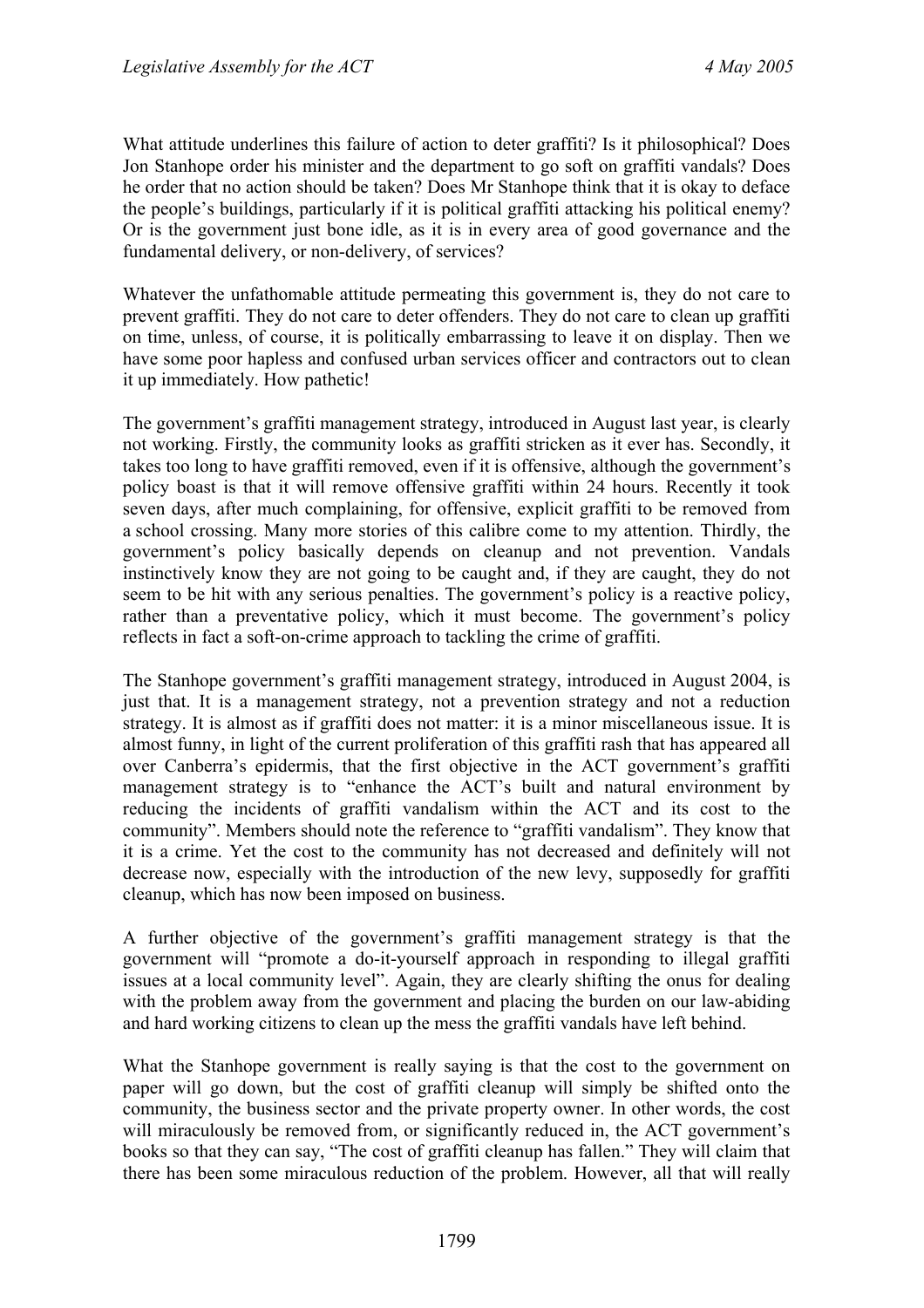have happened is that the government will have shifted the financial burden elsewhere and it will appear in somebody else's books.

If Mr Stanhope is going to be soft on graffiti, if he is going to be sympathetic to graffiti vandals and treat graffiti as just a joke, indeed a political joke, then he must be responsible for removing graffiti from private, as well as public property. You cannot have it both ways, Chief Minister. If we look at the removal at graffiti, the Stanhope government's approach actually identifies that the rapid removal of illegal graffiti is an important and effective strategy in prevention and reduction.

In conclusion, we have a territory that is adorned with graffiti. We see a declining standard, a government soft on prosecuting graffiti crime, young graffiti offenders not deterred from creating graffiti—that is, from committing an offence—and a government which is not prepared to accept responsibility to clean graffiti off private property, not willing to protect private property. We see a government that has failed to address graffiti in the ACT. We must see direct action from this government to take on this insidious scourge.

**MR HARGREAVES** (Brindabella-Minister for Disability, Housing and Community Services, Minister for Urban Services and Minister for Police and Emergency Services) (4.47): I move:

Omit all words after "notes", substitute":

- (a) the Government is keenly aware of the issues associated with graffiti in the ACT and has taken a pro-active role through the development of the ACT Graffiti Management Strategy released in August 2004;
- (b) this Strategy is the first of its kind for the ACT and represents an innovative and comprehensive approach to the management of graffiti;
- (c) the Strategy addresses graffiti through 5 key elements—prevention, removal, diversion, community awareness and education, and legislation;
- (d) the establishment of the Graffiti Management Steering Committee in February 2005 and the appointment of a Graffiti Coordinator to work with the Committee, to implement key actions of the Strategy and liaise with young people and stakeholder interest groups;
- (e) a successful graffiti art workshop program was established in 2004-2005 in partnership with Arts and Recreation Training ACT, with funding support from Urban Service's Community Partnership Program;
- (f) 15 legal graffiti art sites have been identified on public assets and another 15 sites are currently being assessed for their suitability for legal graffiti art;
- (g) approximately \$1 million dollars is provided annually for an ongoing graffiti removal program from public and private assets. Of this about \$780,000 is spent on graffiti removal from assets within urban open spaces and \$212,000 on removal of graffiti from private assets in public view;
- (h) the Graffiti Hotline (6207 2500) was established last year to coordinate all requests for the removal of graffiti from public and private assets; and
- (i) a community awareness, involvement and education campaign targeting various elements of the Strategy is also being implemented.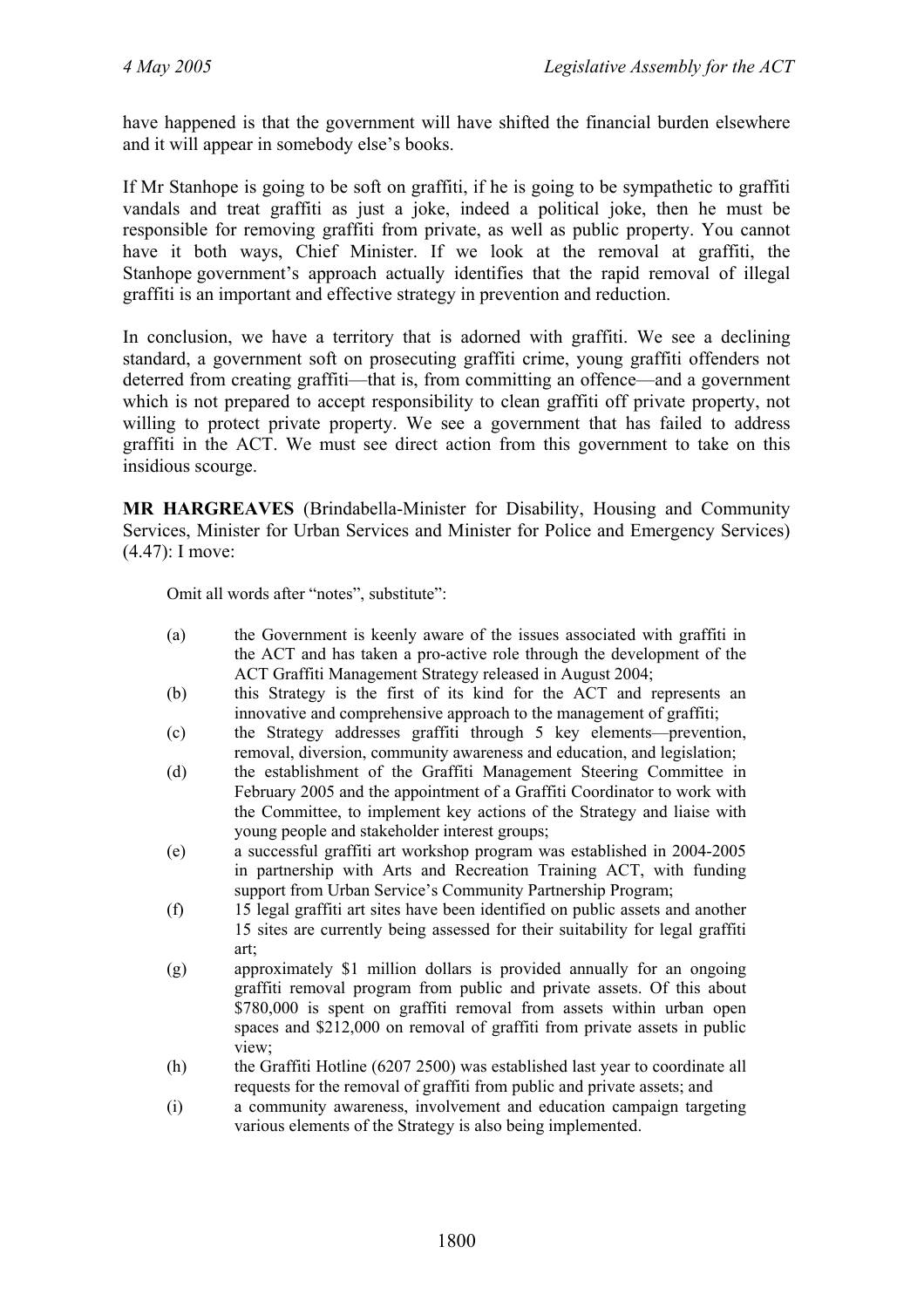What an outburst! I have to say I take issue with Mr Pratt's suggestion that Canberra is one of the graffiti-stricken cities in this country. Mr Pratt says that we are in a Third World country. I suppose he is drawing on his experience of skulking about the Balkans and looking at people adorning the place with graffiti.

**Mr Pratt**: I raise a point of order, Mr Speaker. The statement that I was skulking around the Balkans is offensive. Under the standing order dealing with offensive language, I ask that that statement be withdrawn.

**MR SPEAKER**: I can see that you would be offended by that comment. Mr Hargreaves, withdraw that comment.

**MR HARGREAVES**: I withdraw it, Mr Speaker, and say instead that it was while Mr Pratt was swanning around the Balkans looking at these people perpetrating this heinous crime. Third World country is an interesting label. I do not suppose that Mr Pratt has been to Sydney, Melbourne, Adelaide, Perth, Darwin, Hobart, New York, London, Paris, Washington, Boston, Singapore or Bangkok.

#### **Mr Gentleman**: LA.

**MR HARGREAVES**: LA. Thank you very much, Mr Gentleman. They are not all in Third World countries, but let me tell you: they have graffiti in spades in those countries! This scaremongering does not wash with me. I think that Mr Pratt ought to apologise to the good burghers of this town for bringing this town into disrepute.

On the one hand he says we are not doing anything and on the other hand he says we have added \$3.5 million into trying to remove it. One might suggest an inconsistency. He says that he has had many reports on how it takes a long time to get the graffiti removed. We can have reports at 50 paces, if you like. Do you want to see the number of reports I have had from my own colleagues and from constituents about the new face of Hindmarsh Drive? It was a good target. It is not anymore.

Mr Pratt complains that the government has not removed the graffiti from private assets. Why have those people not removed it from their private assets? It is not the government's responsibility to remove anything from private assets. If there are filthy alleyways behind the private assets of those very rich banks that bankroll the Liberal Party, then why are they not actually doing it? Why is it that someone can adorn the National Bank and the Liberal Party instantly jumps to their defence and says, "Oh, that poor bank can't afford to remove that graffiti."

Mr Pratt talks about tags. The Axiom tag is a good example. Everybody has seen that one. I have to say that very few graffiti items appear on a pristine wall at half past two in the afternoon just as a police car is cruising by. These people are a little bit sneakier than that, Mr Pratt. You know, anybody would know, that you need to have proof. You have to catch people in the act of doing it with a spray can in their hand. Guess what happened to the Ainslie shops?

I also suggest to you, Mr Pratt, that the tags are unique. You would know that. Guess what, Mr Pratt? The Department of Urban Services keeps a register of the tags, so that if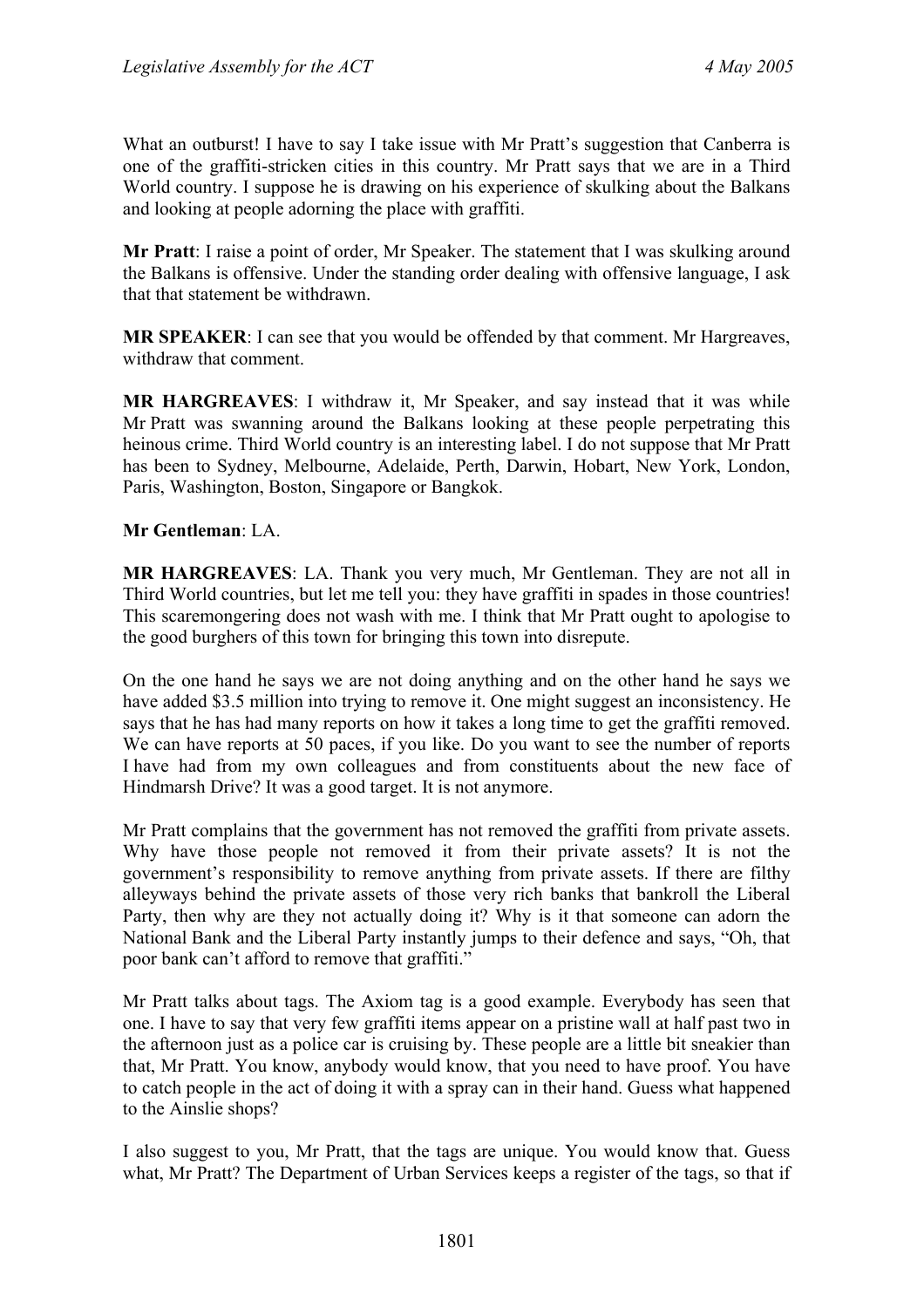a person is caught by the constabulary doing a particular piece of graffiti, then that evidence is provided to the police.

**Mr Pratt**: When are you going to catch Axiom?

**MR HARGREAVES**: Mr Pratt, you will not be happy, will you, until every household has their own police officer parked out the front of their house?

**Mr Gentleman**: Two coppers in every schoolyard.

**MR HARGREAVES**: Two coppers in every schoolyard. Mr Pratt is the bloke who wanted to have attack dogs walking up and down the supermarket aisles. This is the guy who wanted to have police going through the schoolyards with police dogs disarming five year-olds. Well, good on you, mate. Your reputation is in tatters, pal.

This government is keenly aware of issues associated with graffiti in the ACT and it has taken a proactive role through the development of the ACT graffiti management strategy released August 2004. This character across here says, "Your strategy's not working, guys." It is not a year old and it has still got more intelligence than you have. It is brighter and more effective than you are ever going to be and it is not a year old yet.

**Mr Pratt**: Maybe Axiom has got a government grant. Has it?

**MR HARGREAVES**: Maybe it has, Mr Pratt. Do not blame these guys if you have a problem with drawing, mate.

The strategy addresses graffiti through five key elements: prevention, removal, diversion, community awareness and education and legislation. There are 35 key actions listed in the strategy, of which a number of key initiatives are currently under way. Has this character over here ever gone to the CIT and talked to those people who were actually removing it? No. Has he ever seen the training courses these people go through? No. Does he know the law about removing things from private property without their permission? No.

**Mr Pratt**: I am just looking at graffiti, John.

**MR HARGREAVES**: He is just looking at graffiti. Where is the piece of graffiti that you pointed out, mate? It is at the back of the National Bank building. Your rich mates can afford to rip it off themselves. It is not our problem to remove it.

The graffiti management steering committee was established in February 2005. This committee comprises representatives from relevant ACT government agencies and stakeholder groups. The purpose of the committee is to adopt a whole of government approach to graffiti management and to coordinate implementation of actions in the management strategy across the ACT. We have a graffiti coordinator who was recently appointed to work with the committee to implement key actions of the strategy and liaise with young people and stakeholder interest groups.

In 2004-05 a successful graffiti art workshop program was established in partnership with Arts and Recreation Training ACT, with funding from urban services community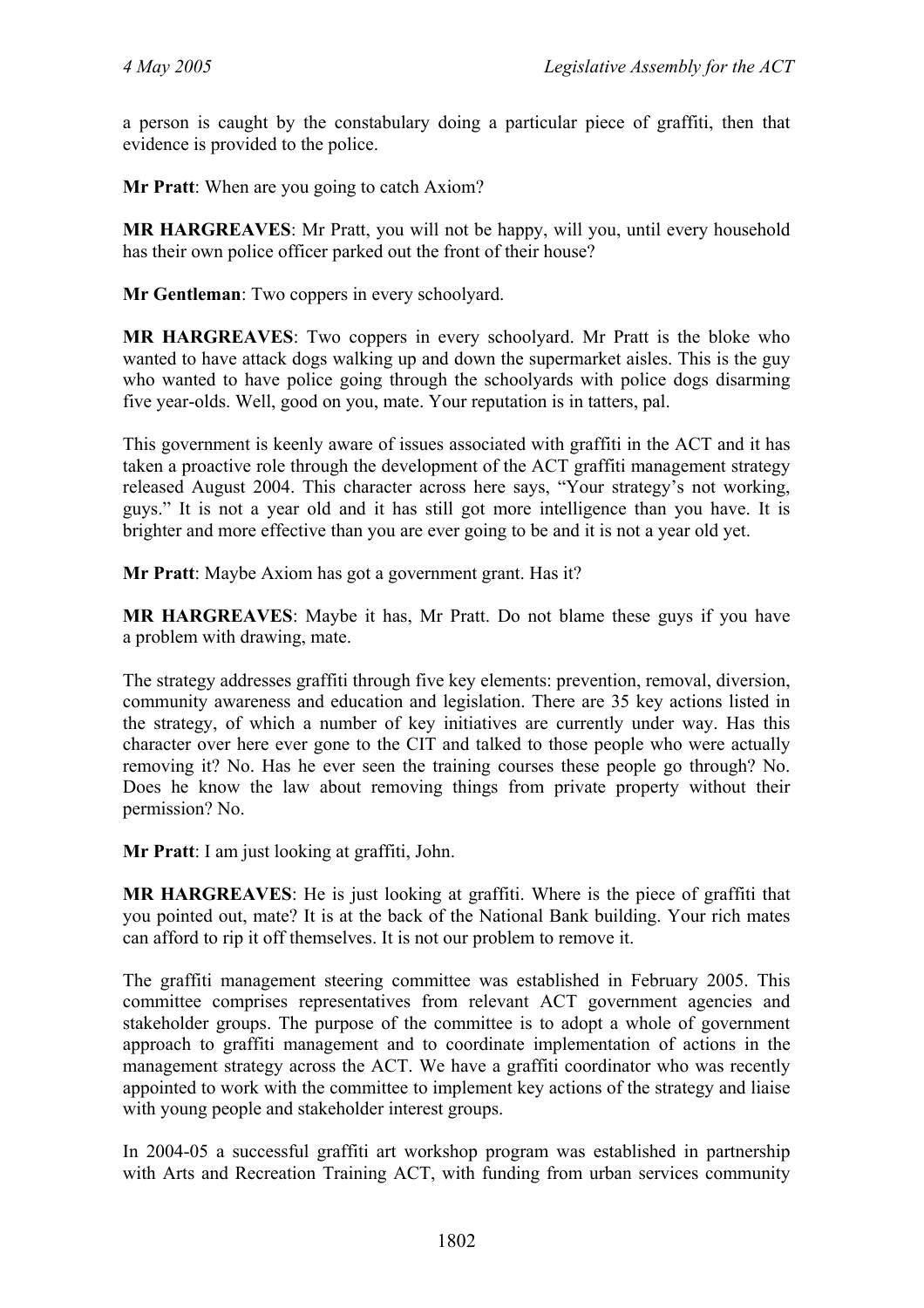partnership program. These art workshops gave young people interested in graffiti art the opportunity to develop graffiti art skills in an environment that promotes legal graffiti art as a legitimate outlet for creating activity. A similar program is planned for 2005-06. As a result of this program, an addition four official mural sites are being established. Fifteen legal graffiti art sites have been identified on public assets and another 15 sites are currently being assessed for their suitability for legal graffiti art.

These sites have been developed in cooperation with graffiti artists and the community. Legal graffiti art sites recognise the role that graffiti plays in youth culture and provides the opportunity for graffiti writers and artists to express themselves in a responsible way, receive public recognition and practice their skills legally. Official murals, of which there are currently 30, including graffiti art pieces, have also been established on public and privately owned assets.

Murals play an important role in the community as they provide the opportunity for artists to demonstrate their creativity and skill, whilst reducing graffiti vandalism and enhancing the urban environment. The recent mural painted in Bible Lane shows the government's commitment to working with the private sector and community artists to minimise graffiti in the community.

Here is a contrast. I went down and had a look. I will bet that Mr Pratt has not, unless he took a can with him. I would not know. It might have been a can of something to remove something. Who knows? I went down this lane and on the one side there is this massive great mural, a beautiful piece of art, a massive beautiful piece of art sponsored by Blades, the private business that is leasing premises on one side of this alleyway. On the other side of this alleyway, there is just writing. They are not offensive words. They are just tags. But it looks pretty ordinary and there are bills stuck there.

You tell me which one of those two pictures was in *Canberra Times*, with some person standing next to it saying "Isn't this awful?" There would not have been 12 feet between the two of them. Did the *Canberra Times* put them both in? No. It got the owner of one of the clothing businesses to stand beside this dirty piece of graffiti outside a privately-owned asset. None of the graffiti was offensive. None of it depicted violence or racism, yet they bag the government for not removing it. It is not the government's responsibility to remove it. Anybody who has a look at the law will see what it is we are responsible to remove. Mr Pratt says 24 hours to remove the offensive stuff is far too short.

#### **Mr Pratt**: I didn't say that.

**MR HARGREAVES**: You said it was too long. I do not care. Either way you said it was not right. You were criticising the fact that we do remove the stuff in 24 hours, and we do. As soon as it is reported, it is actually checked out. If it meets the criteria, it is removed within 24 hours. About \$1 million is provided for the ongoing graffiti removal program. Of that, \$780,000 is spent on graffiti removal from assets within urban open spaces and \$212,000 is spent on removal of graffiti from private assets in public view. But Mr Pratt reckons we are not doing enough.

The graffiti hotline—62072500—was established last year to coordinate all requests for the removal of graffiti from public and private assets. If you have had so many reports to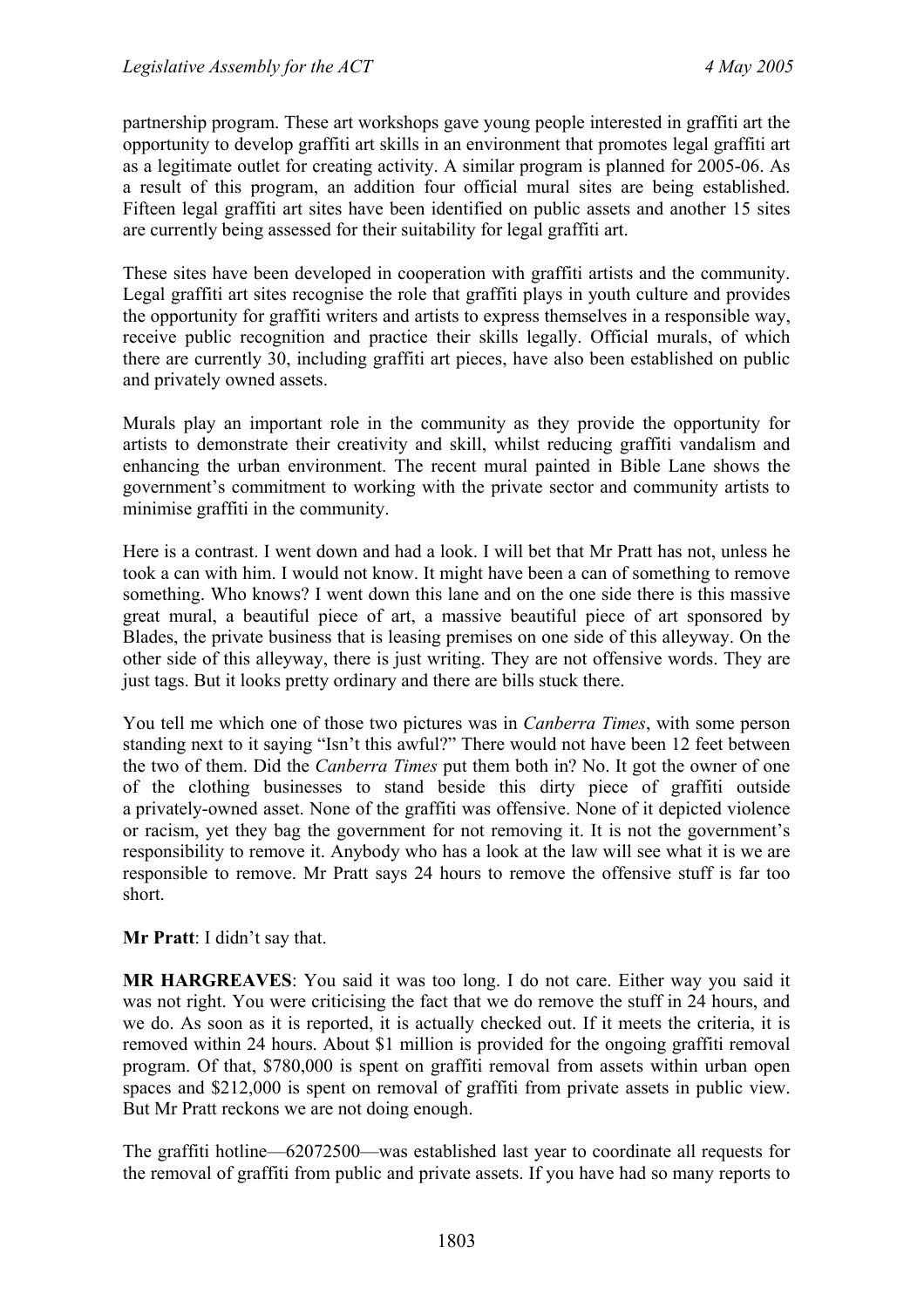your office, Mr Pratt, how many of those have you passed on to the hotline? I will wager none. You are quite happy to come in here and say, "I've had all of these people say there are crimes being committed out there." Not once have you reported those on to the police. You ought to be ashamed of yourself. Start doing it.

A community awareness involvement education campaign targeting various elements of the strategy is also being implemented. Residents, businesses and community groups such as Neighbourhood Watch are being encouraged to monitor and promptly report graffiti offenders to the crime stoppers hotline—1800 333000—and to remove illegible graffiti from their property as soon as it appears. That is graffiti that is not the responsibility of the government. If it is racist, if it depicts violence, grossly offensive or sexual in nature, we will do it within 24 hours.

Information about graffiti removal techniques, graffiti removal contractors and graffiti prevention strategies are provided to private leaseholders via the hotline. The ActewAGL is supporting this awareness campaign through informing the public of graffiti strategy in their quarterly magazine.

The government considers the current penalties for punishment of graffiti offenders to be adequate. There is a range of provisions dealing with damage to property in both the Crimes Act and the Criminal Code. The Criminal Code provides a maximum penalty of—wait for it—\$10,000, that is, 1,000 penalty units, and/or 10 years imprisonment for damage to property, which includes defacing property. Sentencing options available include restorative justice, particularly for young offenders. This is a form of mediation, where the victim meets the offender to make them aware of the impact of the crime. Punishment often includes removal of graffiti by the offender or other community service. First time offenders are now being considered for participation in legal graffiti art workshop programs as a diversionary measure.

As we implement the graffiti strategy over the next 12 months, we will continue to work with the police, building owners, community youth groups and graffiti artists themselves to reduce the incidence of illegal graffiti and encourage graffitists to employ their artistic talents to enhance the vitality of our city, rather than defacing it. The graffiti management steering committee will play a key role in bringing government agencies, stakeholders and youth groups together to resolve the current graffiti problem. However, I should warn that there are unlikely to be instant solutions.

The graffiti management strategy came into place in August 2004 and the steering committee started work in February 2005. I suggest to members that the strategy in the former regime, in the pre-2001 period, was zip, nothing, absolutely nothing. There was a little bit of penalty in the Crimes Act. But was there any strategic approach to this? Was there anything in the way of saying, "How can we discourage people from doing this?" No. We have been told that there has been a huge upswing in all of this graffiti. That is rot, absolute rot. This guy is building up a straw man so he can he pull it down.

I am looking forward to seeing your response to the budget tomorrow to see how many millions of dollars you guys are going to put into it and what strategies you have got. I reckon it is going to be—

*Mr Pratt interjecting—*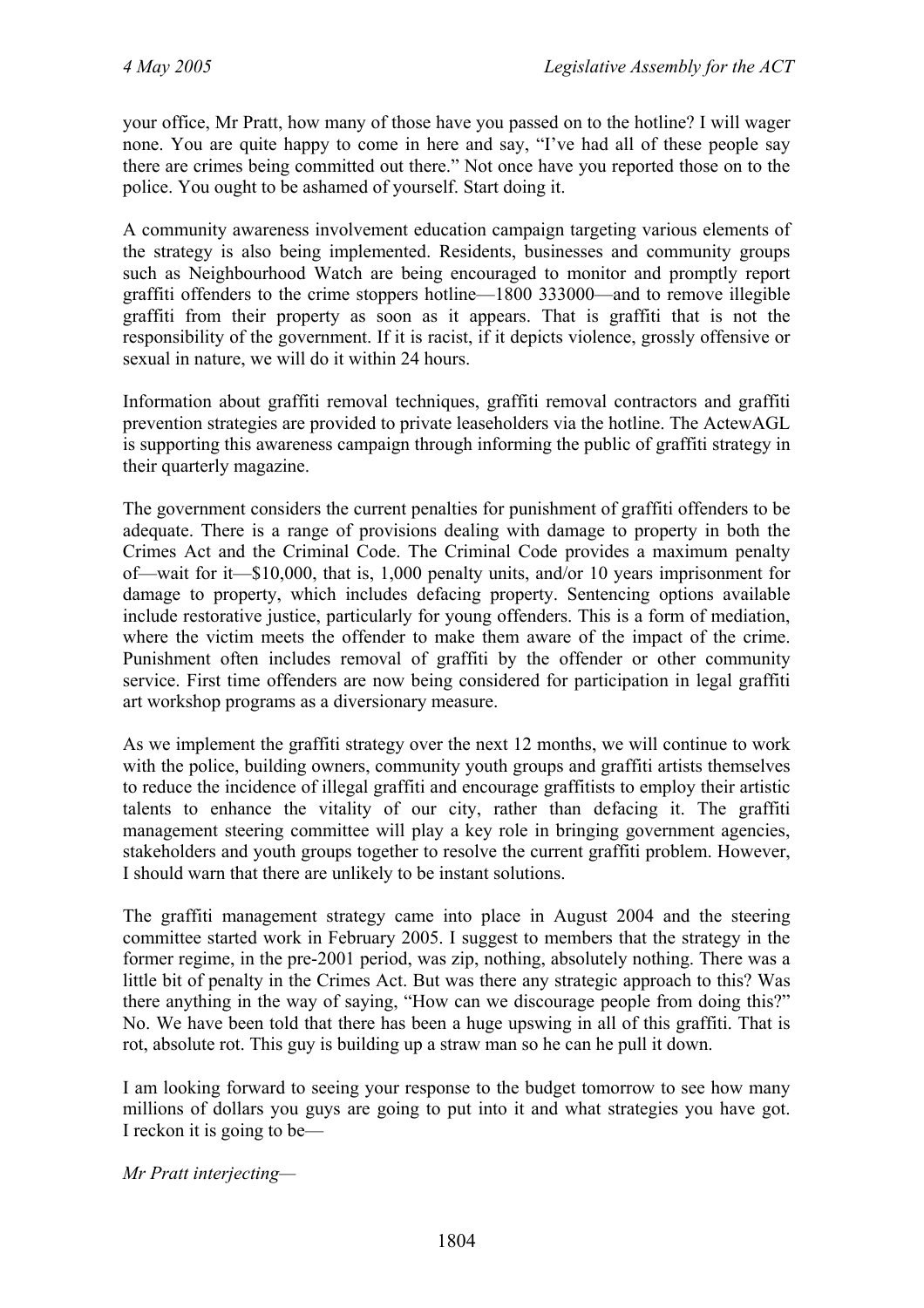**MR HARGREAVES**: It is your policy, mate. Your policy on this is going to be, "Please turn over on both sides of the paper." You will keep yourself busy for a fortnight reading it.

**DR FOSKEY** (Molonglo) (5.02): I do not support this motion as it is currently stated, and I have quite a few reservations about the amendments. Firstly, I do not think graffiti gives this city a shabby, Third World look, and I do not believe it is the Third World that has a problem with graffiti. I feel I can pretty confidently say it is likely to be cities like New York, London and Sydney that have more of a problem with graffiti than, say, Darfur, Mandalay or Kabul.

I feel sure that Mr Pratt has been to a number of Third World cities and is probably going to agree that a rising degree of homelessness is more a characteristic of Third World cities than graffiti. Sadly, he has rejected the opportunity to do something about this particular Third World problem today in our own city. Our federal government's aid program also is not too good about approaching the problem of homelessness in the Third World.

Mr Pratt's motion represents an attitude commonly expressed in the *Canberra Times* letters pages over the past few weeks that is based on negative assumptions about graffiti and its writers but has the unfortunate tendency of polarizing the community into "us and them". A leading researcher from the University of Sydney, Dr Kurt Iveson, says:

Those wishing to regain control over urban surfaces tend to group together a vast and diverse array of textual and artistic practices as the "graffiti problem". These different forms of graffiti may have very little in common, other than the fact that they are seen as a problem in need of a solution. A tag in a housing estate stairwell, a colourful mural on a railway line, a political slogan painted on an advertising billboard, a racist message on a shop window…

He says that all of these instances of graffiti are likely to have been written by very different people with very different purposes in mind, and that these various instances of graffiti are also likely to have quite different impacts on the quality of life of citizens.

Graffiti has been an important mechanism in political movements over the years. I do not know, but I am sure Mr Pratt is old enough, as I am, to remember the "buga up" campaign. That is spelt b-u-g-a—in case people think I am swearing.

The buga up campaign involved groups of concerned citizens in every capital city—I am not so sure about Canberra, but certainly Sydney and Melbourne—that used to protest about sexist billboards for smoking by going in and removing a few key letters, so that something that was promoting something would become something that was far from an advertisement for it. It was a very successful campaign. In retrospect, it has been hailed and there have been things on TV about it. So there you go—there is graffiti and there is graffiti. Nonetheless, it is not really for us to judge. I think graffiti is in the mind of the beholder, just like art and a number of other things.

Consultation with young people undertaken last year by the youth coalition found that graffiti is an important part of youth culture; that, in a way, it is a way young people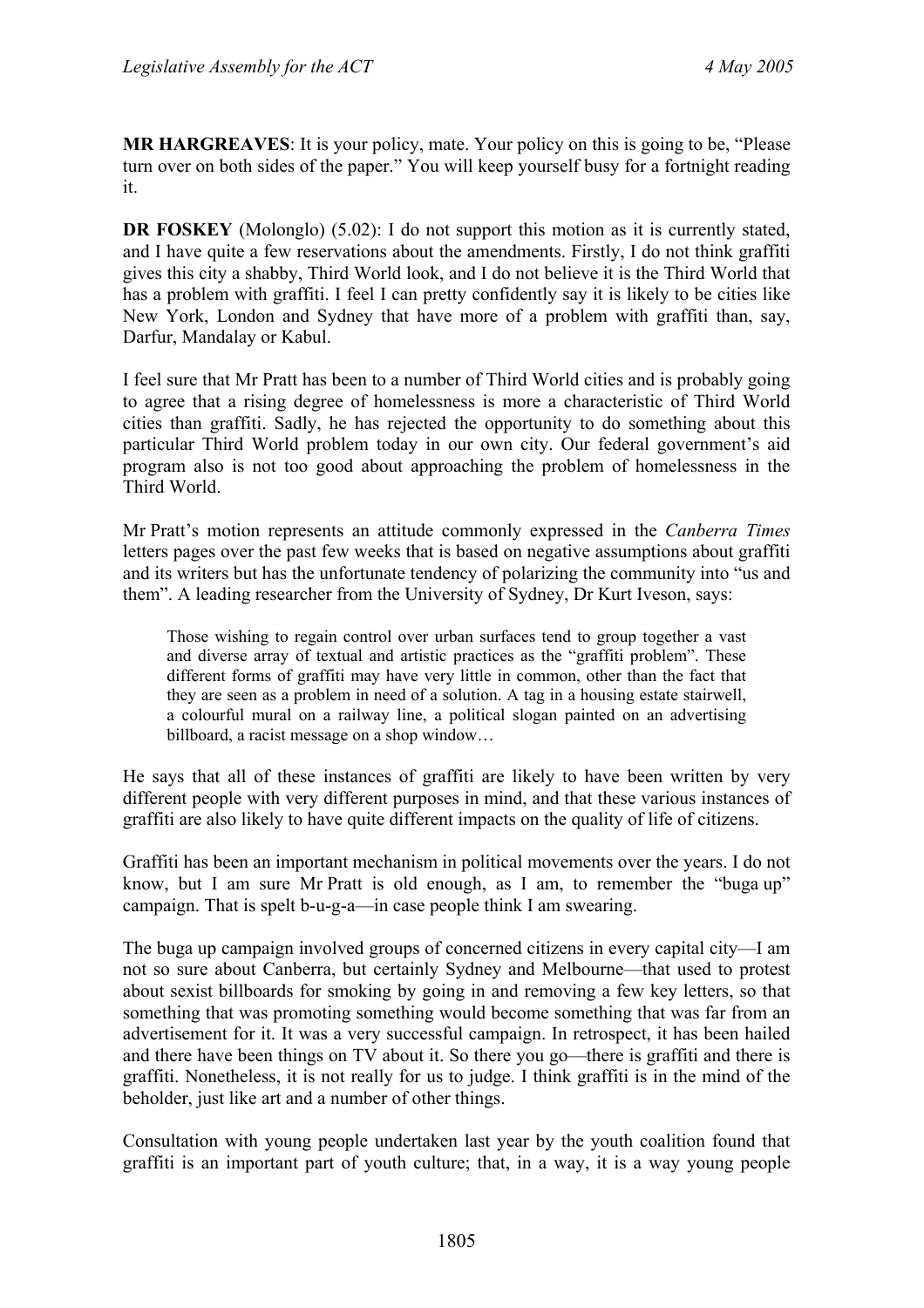communicate with each other; that they can recognise different types of graffiti, rather as Norwegians recognise different kinds of snow, even though to us it all looks the same.

Youth place some value on certain forms of graffiti and 96 per cent of participants in this research thought that graffiti is always, or sometimes, a form of free speech. Nearly three-quarters believe it is at least sometimes a form of public art.

Young people also recognise that some forms of graffiti are a form of vandalism, but the key point here is that it is not always vandalism to them. Many young people feel that the presence of graffiti marks an area as youth friendly rather than less safe. In particular, large colourful murals are considered to add value to public spaces and to be a valued part of the streetscape.

It is important to balance the views and feelings of various groups in our community. While the views of young people are important and the least likely to be heard—I do not think we saw any of them writing to the *Canberra Times* recently—so are those of other members of the community. It is clear that many people do not like graffiti, that some find it offensive and that some feel less safe in areas where it is prolific. It also has, of late, been used as a political football.

It is important to point out that feelings of being unsafe are based on perception. Research conducted on behalf of the New South Wales police in 1996 and 1986 emphasised that there is no statistical connection between graffiti and potential or actual violence.

Perhaps we could look at issues such as that graffiti artists are expressing their own search for identity—their response to an anonymous city which appears to have no place for them. These are deeper issues that are overlooked by both Mr Pratt's motion and Mr Hargreaves's amendments.

Nonetheless, in this city we want public spaces that are inclusive and welcoming to everyone. This means that we need graffiti management strategies. It is important that these strategies are based on evidence of effectiveness and are not knee-jerk, emotional reactions. The research would suggest that solutions do not lie in further criminalizing this behaviour, increasing prosecutions or feeding community anger. I quote Dr Kurt Iveson again. He says:

Any attempt to find a simple or final "solution" to the "graffiti" problem will invariably produce very blunt policy instruments which are not sensitive to the diverse range of practices and motivations of those who write different kinds of graffiti…research on Australian cities suggests that blunt policy instruments typically fail to achieve their own goals, and worse, they catch young people in a regulatory net which can result in unnecessary marginalisation and social exclusion…wars on graffiti are effectively wars on certain young people who come to be defined as enemies, unfairly scapegoated as the cause of apparent declines of shared community values. Those who may already feel alienated or marginalised are pushed further into conflict with authorities and away from any public institutions or agencies which may exist to engage them as active members of civil society. Harsh penalties for graffiti offences also bring more young people into contact with the criminal justice system, an outcome which contradicts more progressive efforts to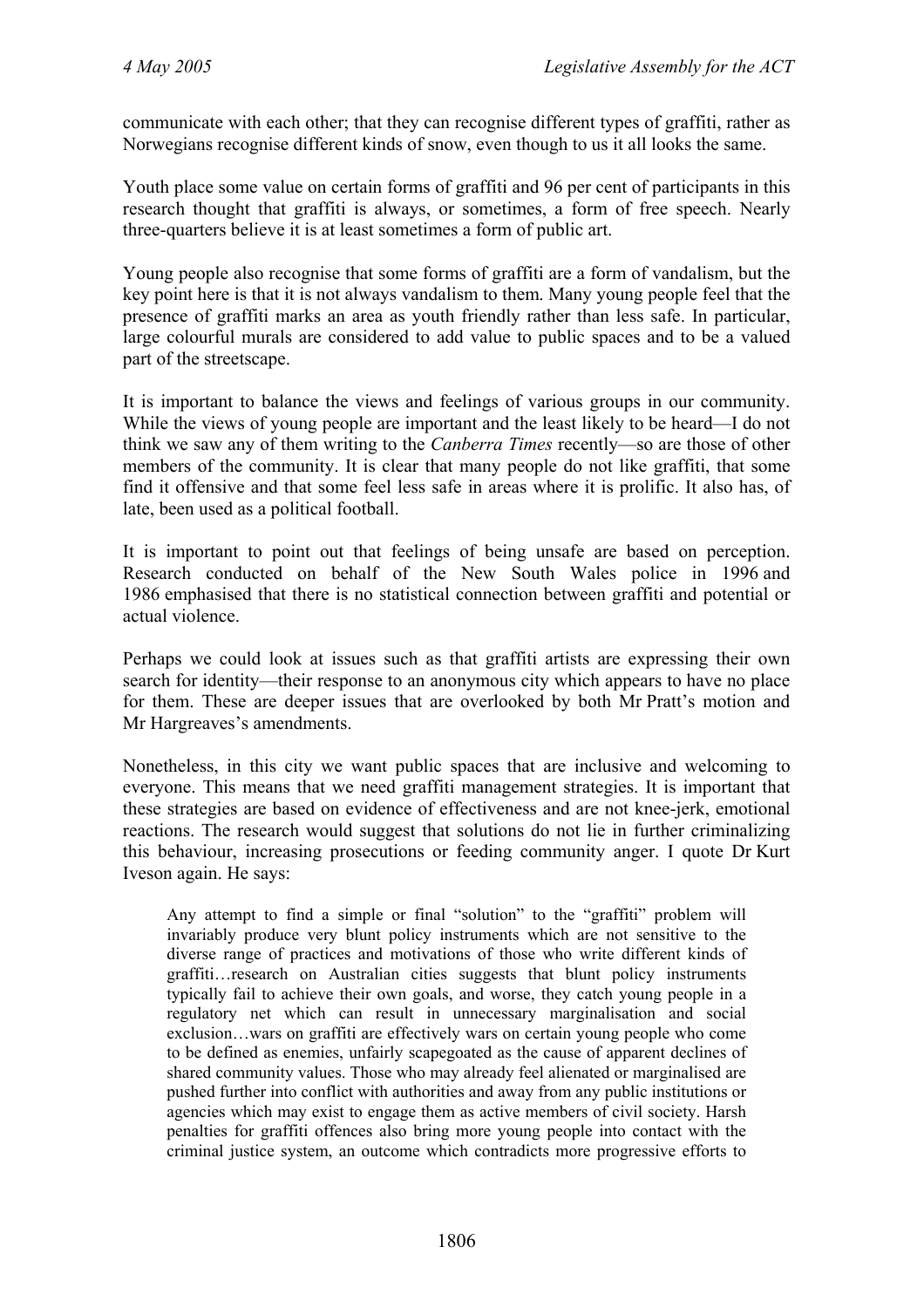prevent juvenile crime. More sophisticated and inclusionary policies must be developed and politically defended.

According to researchers, such as Dr Iveson and groups representing young people, removing graffiti and trying to prevent it with costly paint technology and surveillance equipment is going to be ineffective and expensive.

An alternative approach to graffiti is to recognise that the problem is where it is written, rather than the graffiti itself. Projects that seek to provide spaces where graffiti is not considered a problem, by creating more legal sites for graffiti and advertising them so that young people know where they are—sites that are attractive to graffiti writers because they are visible and accessible—can provide acceptable alternatives.

The youth coalition produced a report last year and the ACT government developed a graffiti management strategy, partly in response to that report. I am going to run out of time in a minute, so I just want to say that I might be able to bring some of this in when I respond to Mr Hargreaves's amendments, if I get such an opportunity.

**MR STEFANIAK** (Ginninderra) (5.12): I refer to Mr Hargreaves's amendments and the substantive motion of Mr Pratt. Might I say to Dr Foskey's comments: the vast majority of young people simply do not do graffiti. I remember as a young bloke that none of my mates did that. One part of Mr Pratt's motion jumps out at me a bit here and that is paragraph (b), which reads that this shabby image is having a profound impact on how people generally are feeling about their city, including a feeling of declining safety.

I remember, as a 10 or 11-year-old, going on the train from Canberra to Sydney to stay with the rellies. In inner Sydney you had a whole lot of graffiti in a few stations as you were coming in towards central. That did give it a rather scary look, so I can well and truly imagine a lot of people feeling like that.

In 1988 I had the opportunity to go to New York. As I walked through parts of that place where there was a lot of graffiti it made me feel that it was shabby, and there was a feeling of a lack of safety there. I find that that is especially something that a lot of my older constituents feel.

I do not mind graffiti art. There is, I think, ample opportunity in Canberra to legitimately do that but over the years and certainly over the last 12 months I have noticed that there seems to be that much more graffiti in our city. If Mr Hargreaves has had his strategy up and running since August 2004, I question whether it is working.

I speak to a lot of people who came to Canberra in the 1970s, 1980s or early 1990s, who went away for a while and then came back, who comment on just how tacky the city looks. Invariably they comment about there being a whole lot more graffiti than they ever noticed before. I think that is a very real problem.

I do not think it is terribly appropriate to compare ourselves with other cities, although I note that I probably see a bit less graffiti in Sydney these days than I did as a kid. I note that Mayor Giuliani in New York introduced a zero tolerance policy where instead of the police allowing people to commit minor acts of vandalism such as graffiti they would go and ping them and take them into the station. That had a fairly significant proactive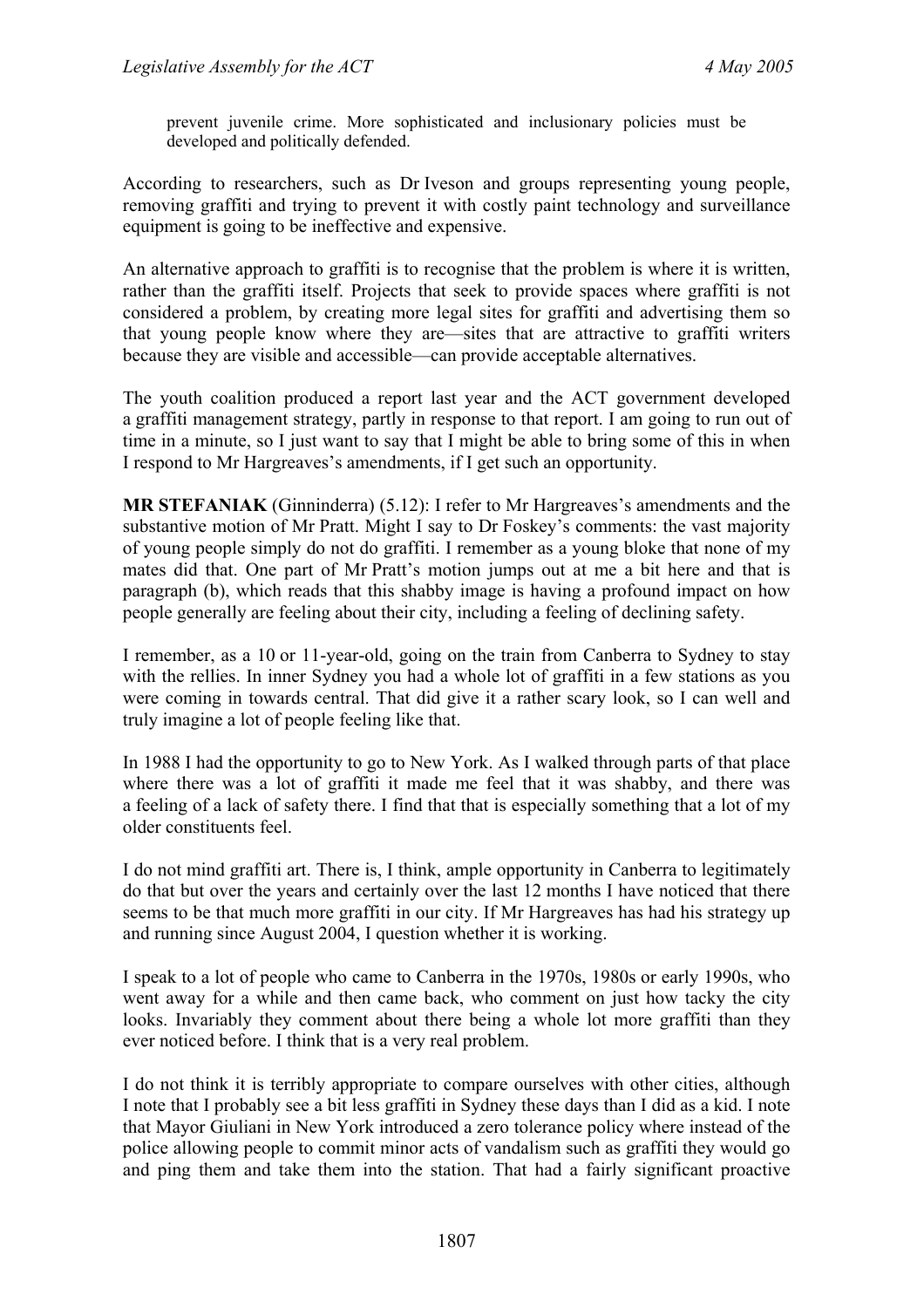effect. Not only did it make the city look better by fixing up things like broken windows and graffiti but the crime rate also dropped by 40 per cent. So there are those ongoing effects.

Mr Hargreaves says that the government does not have any real responsibility if it happens on private property.

**Mr Hargreaves**: No, I did not—I said "not all".

**MR STEFANIAK**: The government does have a responsibility, however, to uphold law and order and ensure that the laws are not broken. Graffiti vandalism is not the most heinous crime in the statute book—one could hardly equate it with crimes like selling drugs, murder, robbery or anything like that—but it is a significant crime in itself. It is malicious damage. It impacts on a lot of people and the government needs to do all it can to try to stop it.

As I said, I have noticed a lot of extra graffiti in the last 12 months. Whilst our former colleague Mr Cornwell was away for about a month prior to the election before last, I looked after his portfolio. During that time I had to do our urban services launch. Someone asked me to do that somewhere where the place looked tacky, and I thought I would do it in my electorate. It was rather difficult finding the best tacky spot because there were quite a few very tacky spots where there was lots of graffiti. I think I finally did it at the MacGregor shops.

It has not got much better. Looking around William Hovell Drive, Belconnen Way and Coulter Drive, there is ample evidence of graffiti everywhere. If you go around any suburb you will see examples of graffiti. Some of it is on private property, on colorbond fences or on wooden fences. Other examples are on things like Actew electricity boxes. There is indeed a plethora of unwanted graffiti in this city and I think it is high time the government did something about it.

Mr Hargreaves also said: what did the previous government do—nothing. He mentioned that we might have done something with the Crimes Act. I am not too sure if we did something with the Crimes Act—I think that in itself might be reasonably sufficient.

We did something that I would encourage you to do. In the very early days of the Carnell government in 1995—in fact it might have been an initiative in our first budget—the graffiti action squad in the Department of Urban Services was implemented by my then colleague Mr Tony De Domenico, better known as "the Dipper", to clean up graffiti as quickly as possible after it occurred.

If you can remove it within 24 or 48 hours, often the graffiti vandals do not come back. But if they do come back and you keep removing it, they get sick of it. I would encourage you to do that, Mr Hargreaves. The amount of money you are spending on it is perhaps not dissimilar to what we did, except it was done a hell of a lot better then, for whatever reason. It was all done within urban services.

I think you are quite wrong to say that nothing occurred. I would commend you to go and have a look at what the anti-graffiti action squad did when it started as a result of, I think, the 1995-96 budget. You might find that that is very helpful to you.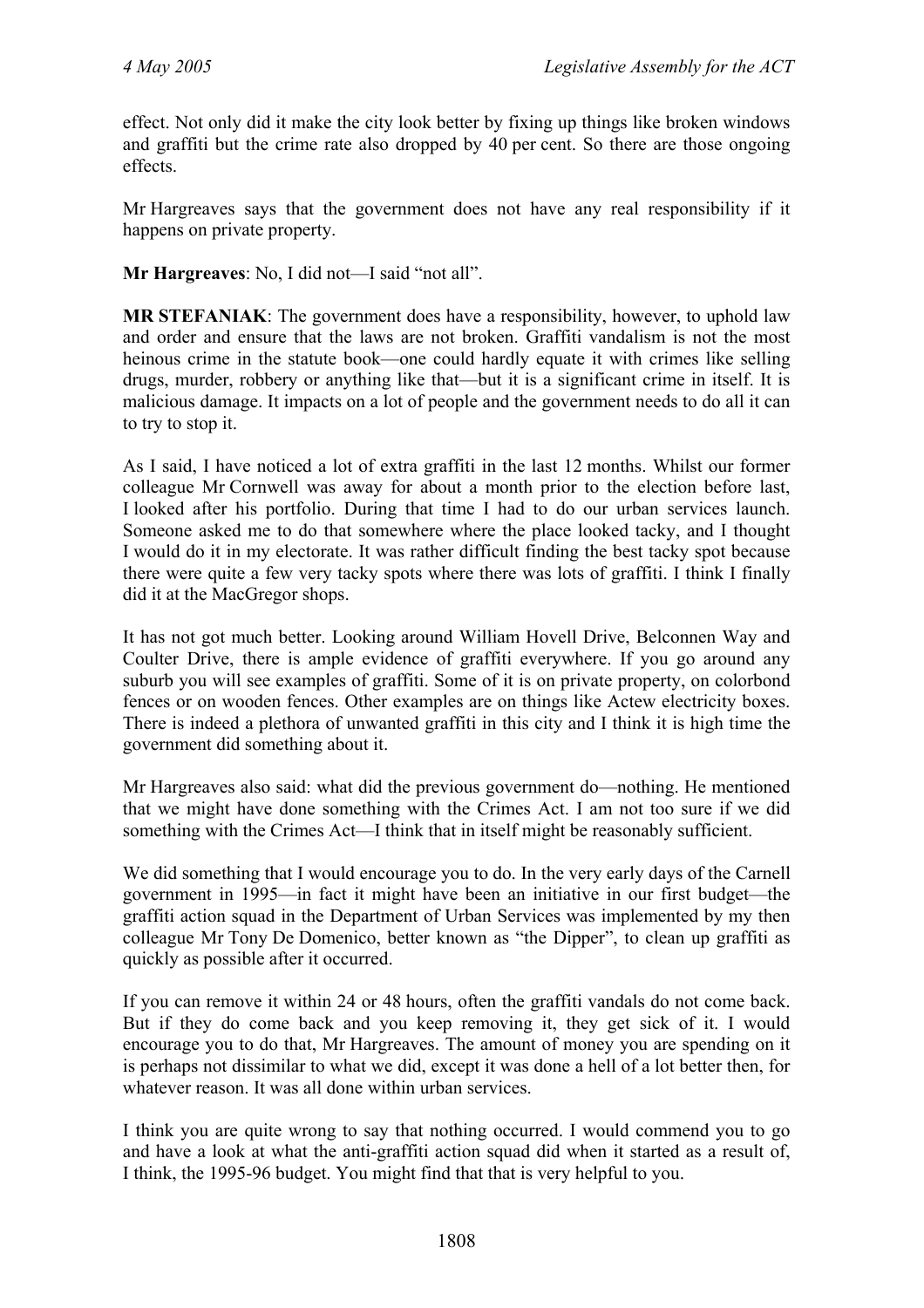I think it is grossly unfair for the government to flag in its budget that it is going to put a tax on property owners and business owners in Civic to clean up graffiti. I think the minister's comments to Mr Pratt on that are indicative of an attitude within the Labor Party. He said, "Your rich mates can afford to rip it off themselves."

**Mr Hargreaves**: Yes.

**MR STEFANIAK**: He confirms that. Mr Pratt, whether they are rich or not, they should not have to remove it if they did not put it there. They are, in fact, innocent victims of it.

**Mr Hargreaves**: We didn't put it on!

**MR STEFANIAK**: No, I am not saying you did; I am asking why on earth should they have to do it. With respect to that typical bigoted ALP response, might I tell you that there are a lot of businesses in Civic, which are not rich and are struggling, which can certainly do without unwarranted graffiti on their premises. I think it is very unfair to expect them to pay extra taxes for graffiti to be removed, when it should be the role of the government to do its best to prevent it in the first place.

I would be the first to say that I do not expect you to completely wipe it out. I have absolutely no problems with some legal graffiti art sites. We did that ourselves. I do not know if you need quite as many as you have. That in itself is certainly not going to stop it, because some people simply do it in the area they live in. You cannot have about 150 legal graffiti art sites. Even then, I do not think you would stop it completely.

I do not think that in itself is a panacea that is going to end it. I do not think anyone here has a problem with legal graffiti art—some of it is indeed quite attractive—but to hang your hat on just that I think is a very real problem.

If you want me to make a few suggestions as to how you might minimise it, apart from going back into your department and having a look at the Dipper's anti-graffiti squad, might I also commend to you Mr Cornwell's bill in the last Assembly, which was naturally defeated by the comrades over there, to ban the sale of spray cans for under-18s.

Dr Foskey probably does not like that idea at all but it has been shown to work pretty effectively in other parts of the country. It does not stop legal graffiti, because that can be done properly, but it has a big impact on illegal graffiti. It is not a great impost on anyone who wants to lawfully use paint cans. It works elsewhere and I would commend that to you, Mr Hargreaves.

You mentioned—and you read out quite accurately—the powers available to the courts. I would impress upon the courts that they should also look at something that is effective and which they occasionally do. That is, when people are apprehended, make the person who is picked up, charged and found guilty of placing graffiti on something clean it off themselves. That has a very salutary effect. That is something that I think should happen in more instances than not, because it brings home to the person, be they young or not, that it is an antisocial, vandalistic act, and that they have to spend a hell of a lot more time cleaning it off than they did putting it on.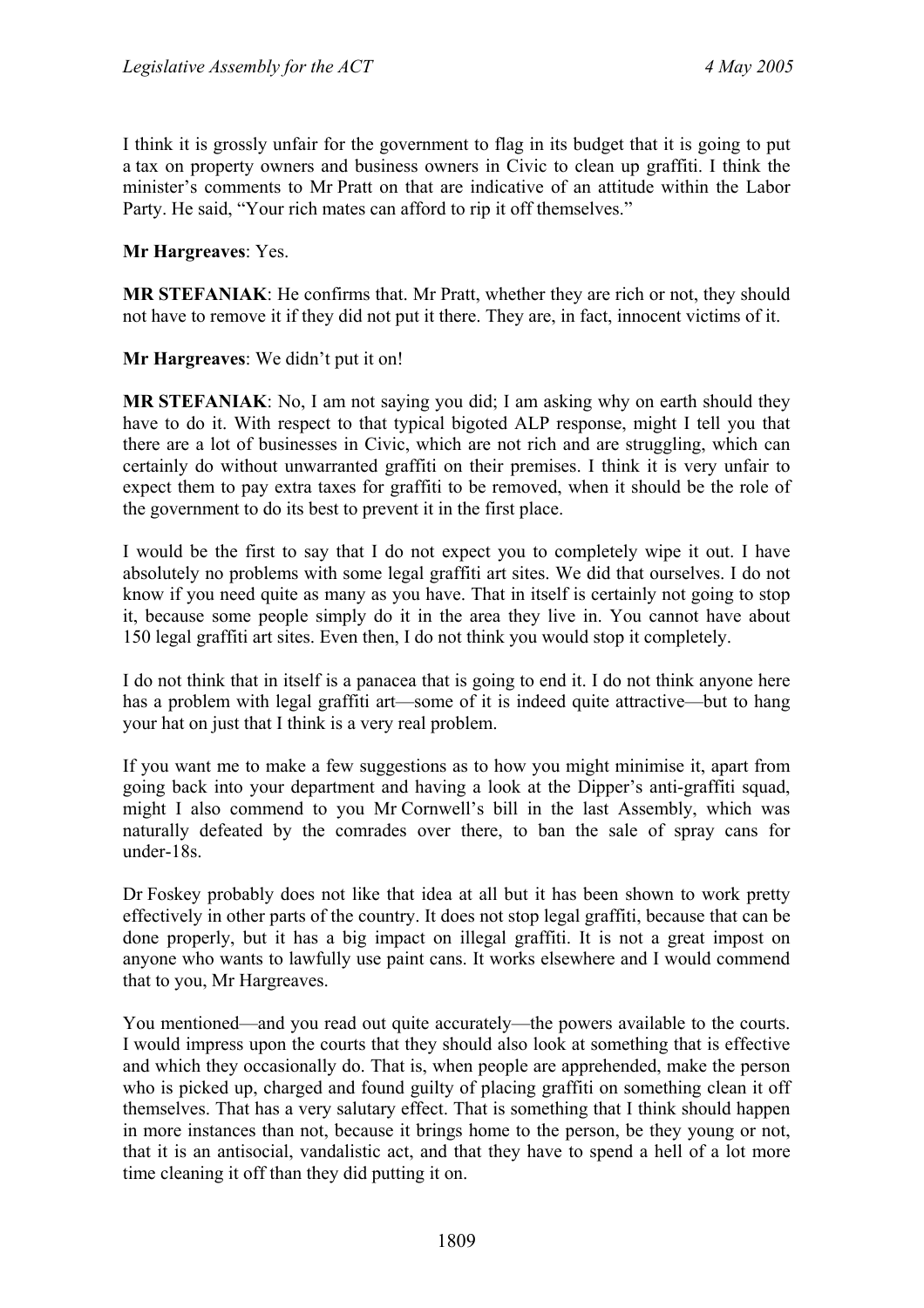That, more than anything else, is probably a very effective way of ensuring that those particular people do not offend again, especially when graffiti crimes, in the general gamut of the criminal law, are at the lower end rather than the higher end of the scale, as I said earlier. I think that is a particularly effective thing and I think the courts should do a lot more of that than they do. As Mr Pratt said, only 77 people were in fact apprehended. Obviously your government could do more there, Mr Pratt, but equally, for those people apprehended, there is more the court system could do.

**MR HARGREAVES**: Mr Pratt is not in government at the moment, Mr Stefaniak.

**MR STEFANIAK**: You have only apprehended 77—he gave the stats. I am impressing upon the court, in this instance, Mr Hargreaves, to take the most effective action, which has been shown in the past to be a significant deterrent. It also cleans up the mess these people make. People need to be made responsible for their own actions. We cannot excuse antisocial behaviour. I commend all that to you, Mr Hargreaves, and will be opposing your amendments.

**MR GENTLEMAN** (Brindabella) (5.22): Apart from the government's progressive approach to the management of graffiti that was outlined by the Minister for Urban Services, the government has also been employing a range of other strategies to improve the look of our city and instil a sense of pride in the community.

The new Litter Act 2004 was passed by the ACT Legislative Assembly on 30 September 2004, providing a more effective piece of legislation to deal with littering. The new provisions broaden the definition of "public place" to include any place that members of the public have access to, enabling an authorised officer to request the removal or formal clean up of litter, and include the revision of penalties to better reflect the varying degrees of severity of littering offences.

Under the new Litter Act 2004, there is the ability to issue infringement notices for offenders, ranging from \$60 to \$1,000. The new Litter Act has given our city rangers some teeth. A campaign is soon to be undertaken, concentrating on illegal dumping at charity collection bins, dumping in public laneways in Civic and in main shopping centres. On-the-spot fines of a minimum of \$200 will apply to the city, and the city rangers will patrol the areas well into the evening, including some nights and weekends. The sites selected for surveillance will also be those known to suffer illegal dumping.

The ACT government has also initiated and supported several community-based programs aimed at raising public awareness and to address the issue of littering. These include the adopt a road program, clean up Australia day, and a trial of the butt-free city campaign in conjunction with the Butt Littering Trust.

The government is currently in discussions with the people from Keep Australia Beautiful, regarding participation in their sustainable cities awards program. Keep Australia Beautiful is an organisation that works with local government, community groups and dedicated individuals to promote a community ethos of taking care of the environment.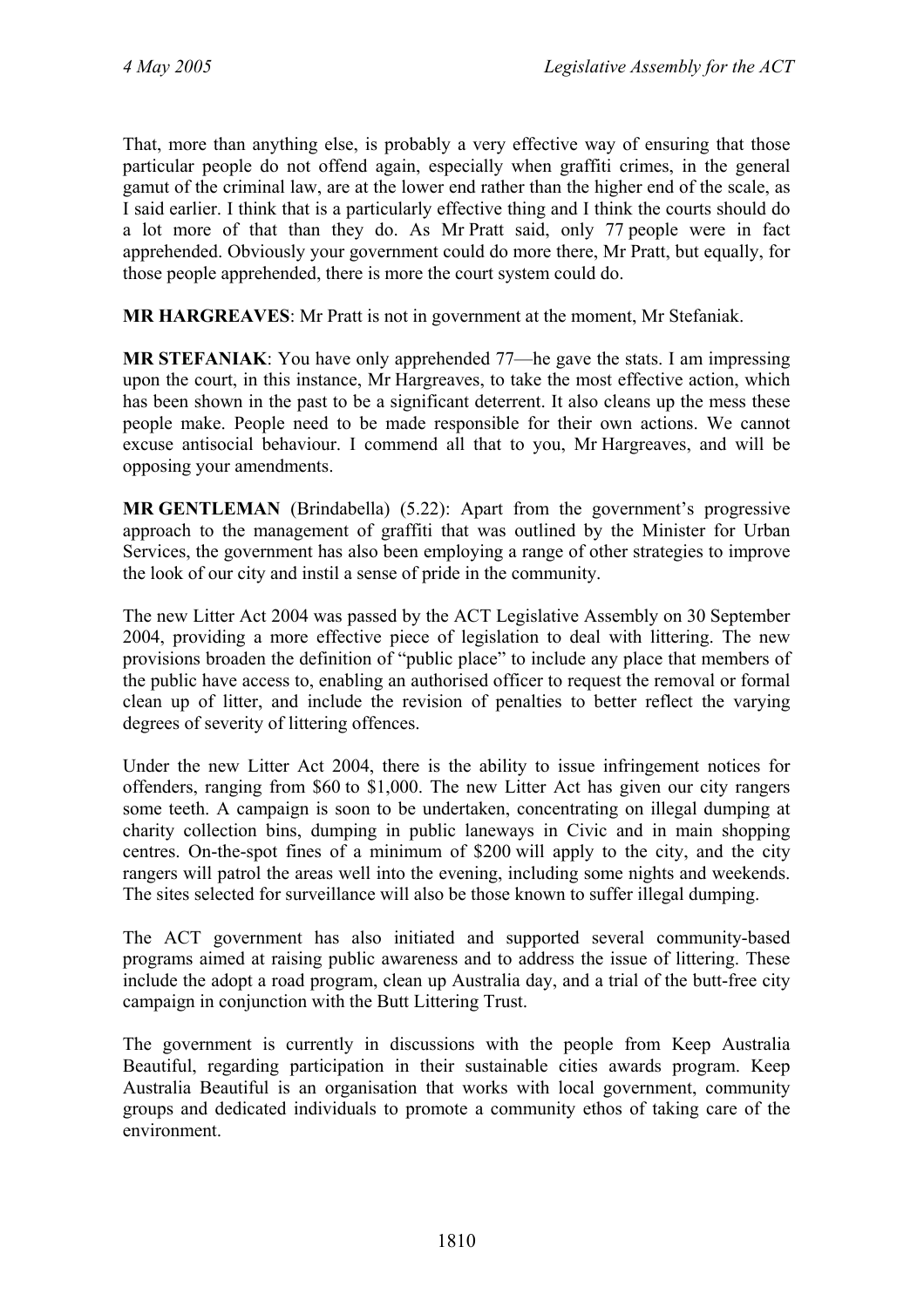In addition to the programs already discussed, the government is currently working on the Canberra central project implementation team, to deliver capital works programs in the 2005-06 financial year, which will improve the city's look and feel. As mentioned earlier by the planning minister, \$700,000 is being provided to improve signage throughout Civic, including the implementation of new street blades and various forms of information signage to complement the existing beacons, arcade directories and information pillars.

The year 2005-06 will also see the delivery of the \$6 million first stage of the Childers Street redevelopment, which will be a benchmark project in a realisation of the City West master plan. The government is active in positively tackling the range of issues that impact on the look of our city through a range of constructive measures. I commend Mr Hargreaves's amendments to the motion.

**MR MULCAHY** (Molonglo) (5.25): I appreciate the opportunity to make a few comments on the issue of vandalism and graffiti. Despite the government's promises to reduce the instance of graffiti vandalism across the ACT, the problem is still visibly out of control. Indeed, it ranks as one of the issues on which I receive the highest level of complaints. I think it is probably exceeded only by planning and possibly health.

**Mr Hargreaves**: That's rubbish!

**MR MULCAHY**: The minister refers to this as rubbish, but I would encourage him to listen to the sorts of complaints that come from constituents. I receive regular communications—phone calls, emails and letters—on this issue. Graffiti is a form of vandalism. As we know, graffiti usually carries a negative message, and sometimes it is the trademark of a particular group of people and, in other cities, gangs.

I am not sure of the nature of some of those repetitive symbols and signs in this city, but it certainly is a fact that graffiti causes property owners a headache and hits both the public and private purse. Mr Snow described Civic last week as "tired, rundown, plastered in graffiti and untidy with rubbish". He said there was a lack of pride in civic presentation. I am sure that most members of our community would agree with that view. It is certainly one I support.

He went so far as to describe parts of Civic as being Third World. I am not sure if it is Third World but there is certainly evidence throughout the city centre of a very poorly maintained centre for the nation's capital. The appearance is largely contributed to by graffiti. The appearance of graffiti in the centre of a city gives an adverse impression to tourists.

I refer to the "broken windows" theory advanced by Wilson and Kelling in 1982, which was that allowing neighbourhoods to become rundown and neglected encourages more criminal behaviour. In an attempt to reduce the graffiti problem, the territory government introduced a graffiti management strategy last year; however, it is quite clear that the problem remains active.

I have many complaints that come through. When private businesses are the target of a graffiti crime there is a hefty cost involved with the removal process, which comes out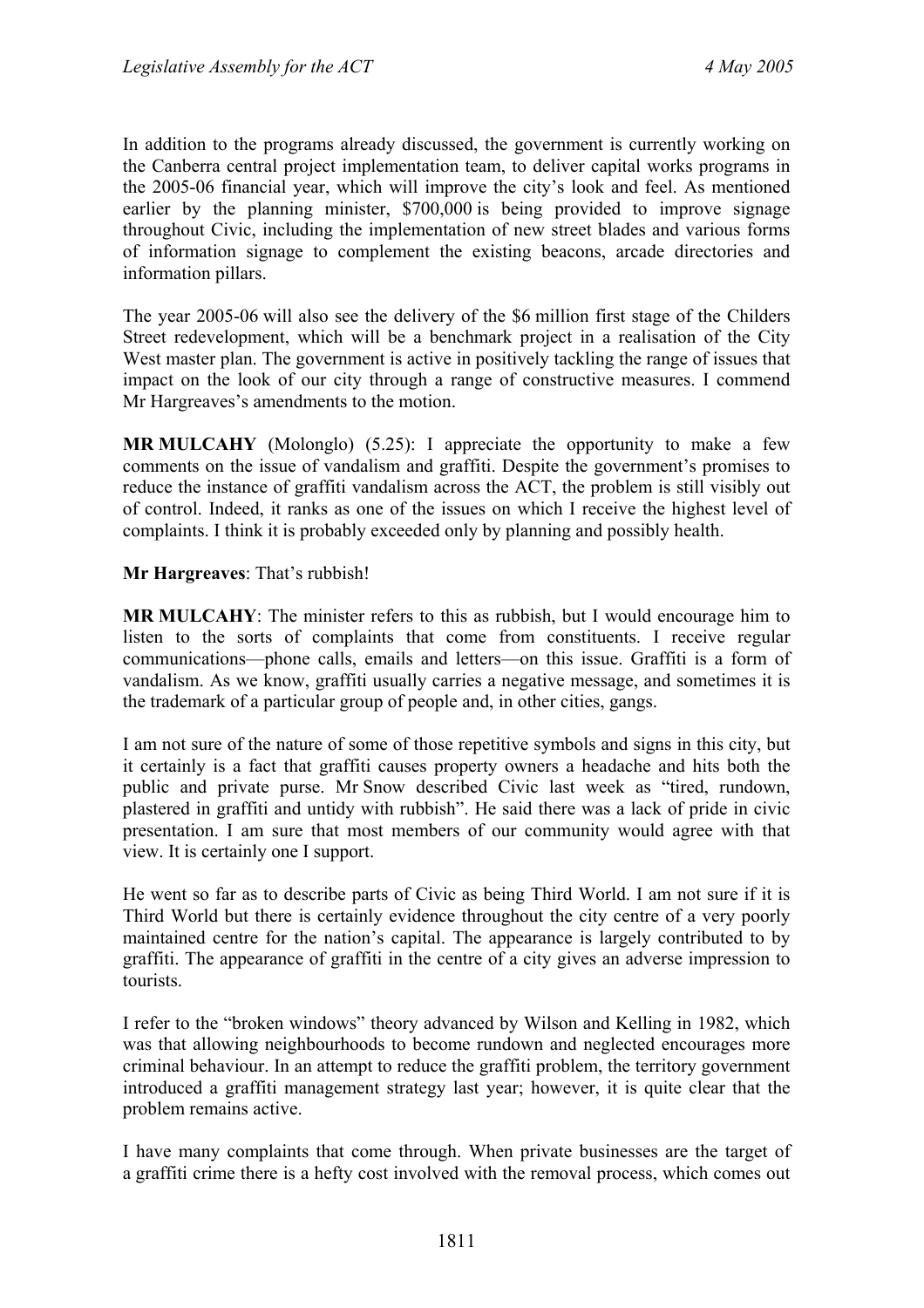of the individual business owner's pocket. It is an unscheduled and unexpected expenditure for many businesses that has to be met to maintain an acceptable appearance.

Complaints are received pretty much every week from property owners, and sometimes residents, in Canberra who are fed up with the appalling occurrence of this damage. I find there is a particular level of complaint in the Weston area, especially in relation to graffiti on signage on frontages bordering Hindmarsh Drive, but I have also received complaints from other parts of Canberra. I will quote from a letter recently sent to me by a resident. It says:

Having recently escorted some overseas and interstate visitors around Canberra, without any prompt they initiated a comment about the amount of graffiti on buildings and fences that was visible in the Nation's capital.

If Canberra, specifically Civic is not cleaned up quickly, there will be great losses for the Territory through tourism, business and general appeal of ACT residents. A more attractive public area will draw more numbers.

A cleaner and safer city will provide a more inviting environment for tourists to visit.

I have lived in larger centres than Canberra, but it is a feature of the landscape in this city that it has a very high level of graffiti. That is a matter of concern to many ratepayers in our city. I think it behoves governments to make a greater effort to improve the situation. Solutions have been advanced by members on this side of the Assembly.

I take some encouragement from what Mr Gentleman mentioned in relation to intensification in monitoring of the city. Hopefully that will ensure that more people who are involved in the some 15,000 acts of graffiti vandalism that I am advised are reported each year in the ACT are apprehended. With only 20 per year being dealt with, it is clear to me that greater vigilance is required, with potentially tougher penalties, if that is what is needed to divert people from this activity.

I reject the suggestion that came from the Greens that this is some form of creative expression. People have an obligation to live within the rules of our society, and vandalising the property of others is simply unacceptable. I have much pleasure in supporting Mr Pratt's motion and would encourage members to give serious regard to this issue which impacts on the overall appearance of our city.

**MR PRATT** (Brindabella) (5.30), in reply: Much has been made of the New York "broken windows" program. I do not intend to go into that in detail but would stress again that, by taking a vigilant approach to petty crime and working from the ground up, the New York police and the public services in that city indeed reduced crime significantly.

The figure of somewhere in the region of 85,000 robberies per year was reduced to 50,000 per year or, as Mr Stefaniak said, there was about a 40 per cent break. So you see, when you are vigilant and focus on those minor issues, there is a win-win and a moving up effect. New York, which was previously a very dangerous city, benefited greatly from the "broken windows" campaign approach to petty crime, including vandalism.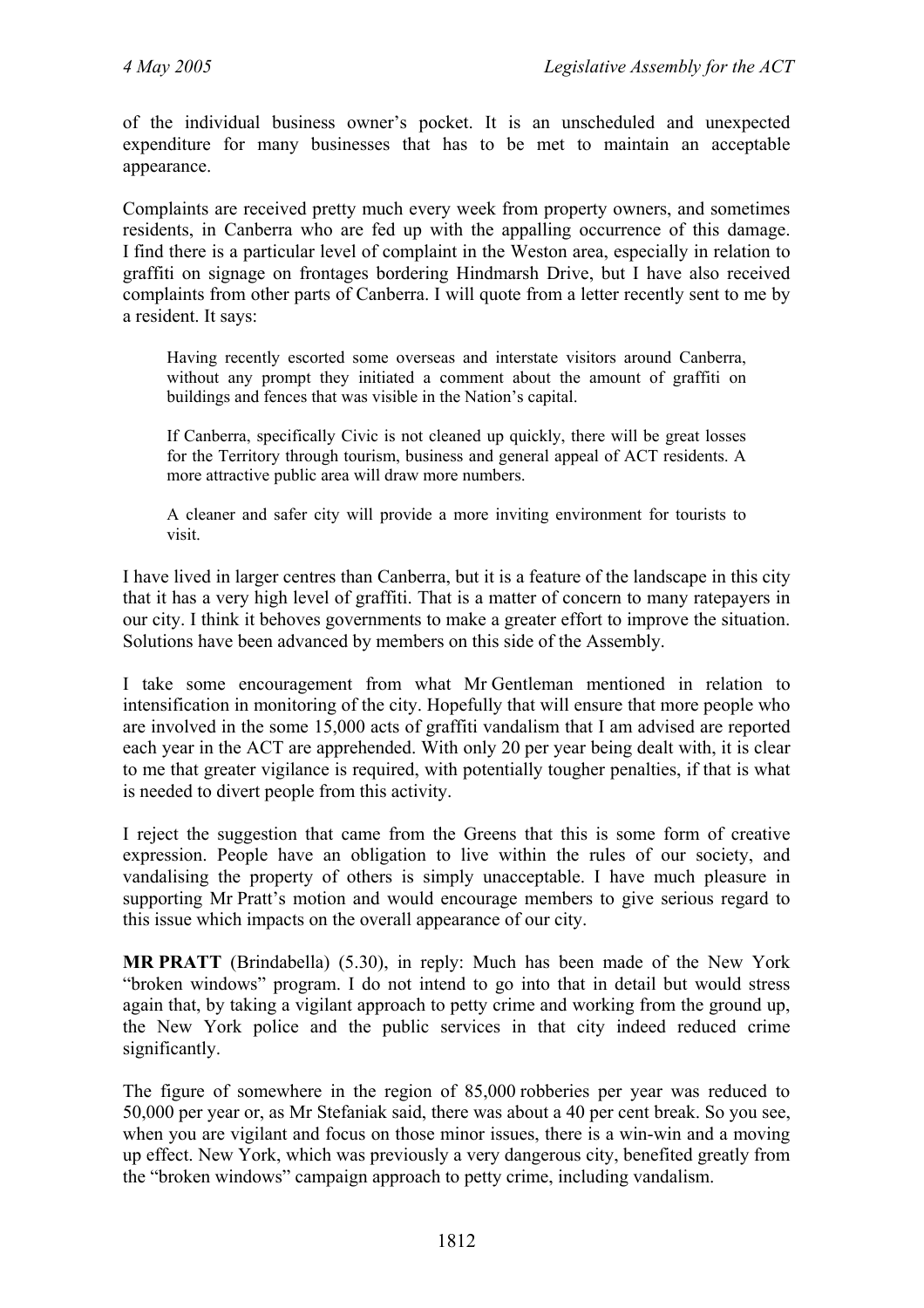The minister was wondering why we were not comparing Canberra to other larger cities such as Sydney, Melbourne, New York, London, et cetera. That is a fair comment in one respect. You would have to say that the sort of graffiti problems cities of that calibre around the First World have had have been serious problems. It would seem to me that those problems have remained fairly constant over the years with the exception of New York, where inroads have been made. But we are talking about Canberra, where we have seen a dramatic deterioration in standards in 20 years. You are comparing apples with oranges if you take that approach.

The Greens wondered why I have been describing Third World cities, countries and villages. Clearly the Greens did not listen to what I said. I said that, in travelling through developing countries, there is a lot of graffiti; but I also said that there are many proud communities in the Third World that do not have graffiti. They compare and relate quite favourably to what we see here in Canberra.

The minister was bemoaning the fact that the *Canberra Times* had only selectively photographed graffiti in the city and photographed what he described as the "dirty graffiti" on the back of city buildings, but had failed to photograph the nice graffiti somehow to develop some sort of balanced picture of what we are seeing in the city. It does not matter, because the issue was that business owners in the city centre were concerned at the level of dirty graffiti on the backs of their buildings. That was the issue and, understandably, that is what the *Canberra Times* was focusing on.

By the way, a lot of people do not particularly like so-called nice graffiti or art graffiti adorning buildings. A lot of people in Canberra, whether they like the architecture or not—and there is a lot of criticism about that—would prefer to see buildings left as they are, not covered in graffiti murals and the like. Maybe there is a place for that, but it is not necessarily out in the public square or in the public street.

There is surely an outlet for those who want to exercise their graffiti art tendencies and talents but perhaps it is somewhere out of sight and out of mind, where it does not impact on the community, when the community does not feel particularly supportive about that sort of activity.

Dr Foskey's ebullient, poetic descriptions of graffiti and her lame excuse for the graffiti problem simply do not help the problem. No graffiti is good in public places. Taking the poetic approach that, "Oh well, we let these young things exercise their artistic talents and express themselves in some way" is not the answer to tackling the problems we have in Canberra, which is simply rundown, looking dirty and covered in graffiti.

We would hope to see the Greens join with us here in this place to take a more responsible and proactive approach to trying to lift the standards of the city, to take a more accountable approach towards trying to head off at the pass this growing graffiti problem, rather than worrying about various artistic talents. That is not the answer; and, besides, the greater community does not really care, as I was saying, for this so-called graffiti art. I think it is the responsibility of all of us in this place to be concerned about the greater good, not simply always what concerns certain interest groups in the community.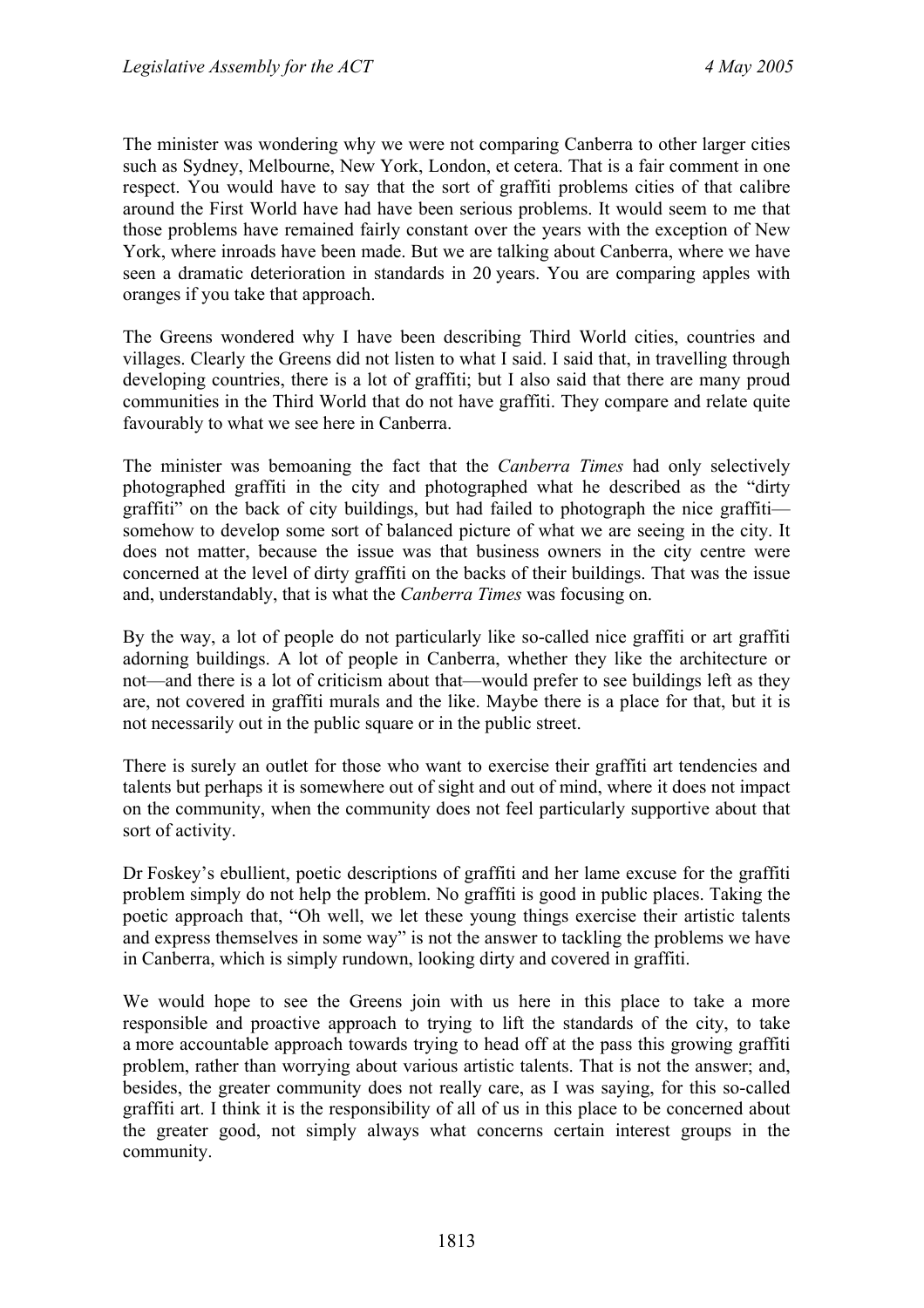To finish off, I want to talk about what I think the government must do to tackle the graffiti problem in the ACT. What is the point of simply reacting to the problem—that is, running around and cleaning up after the deed has been done? Do we just keep cleaning up more and more mess, faster and faster, adding more graffiti clean up contracts to the mix, or do we tackle the real issue, do everything possible to prevent this problem from occurring in the first place, and deal adequately with those who engage in this destructive and illegal behaviour in a way that will act as a deterrent to others?

The Stanhope government must deploy additional inspectors, with police, to detect and arrest the graffiti vandals. Given the apparent difficulty of arresting graffiti vandals as the extremely low success rate of.2 per cent shows, an example must be made of those arrested in order to deter others from committing similar crimes.

The reality of the extent of the problem points us towards this tack being taken. There should be no more cautions or slaps on the wrist. These criminals should be charged with the serious offence of graffiti vandalism and defacing or damaging property, in order to lead them to understand the consequences of their actions.

I have said here today that the graffiti management strategy is not enough. I am not criticising the mechanics of that; the minister got that wrong. I quite support the elements that we currently see in that strategy. It is a step ahead. It was a good move put in place a couple of years ago—effectively a year ago. It is a good start, but I am arguing that much more needs to be done to add value to that management strategy. I say again that we need to put in place a preventative strategy as well.

We are not advocating that there should be an automatic jail term for all offenders. In fact, most offenders arrested committing graffiti crimes would not go to jail. Recidivist offenders must face the prospect of going to jail if they continue to want to destroy property in the ACT and continue to pull down the standards. I am proposing the imposition of a binding court penalty, weekend detention and clean-up squads in order for these people to understand the implications of their actions. We would like to see the banning of spray cans to under-18s. Another essential change is needed in that regard.

In New South Wales they have introduced legislation to make the sale of spray cans to under-18s illegal. That would seem to be another positive step forward. The Labor government in a major state has proposed that as a major strategy towards combating this problem head on. Why cannot the ACT have a look at that and try to conform, particularly given that we are an island within the jurisdiction of New South Wales?

In conclusion, the ACT is in bad shape graffiti-wise. It is looking unkempt and the standards have gone down, despite making comparisons with New York and London. A mere decade ago the ACT was a much cleaner looking place. Standards are declining and this government has got to move directly and firmly to take this problem head on.

The Stanhope government is soft on graffiti crime. We are suggesting that the Stanhope government must arrest offenders, that it must put the majority of those offenders into weekend detention and graffiti clean-up activities; and that the Chief Minister must show that he is firm—he must exercise leadership by showing that he is fair dinkum about taking on graffiti.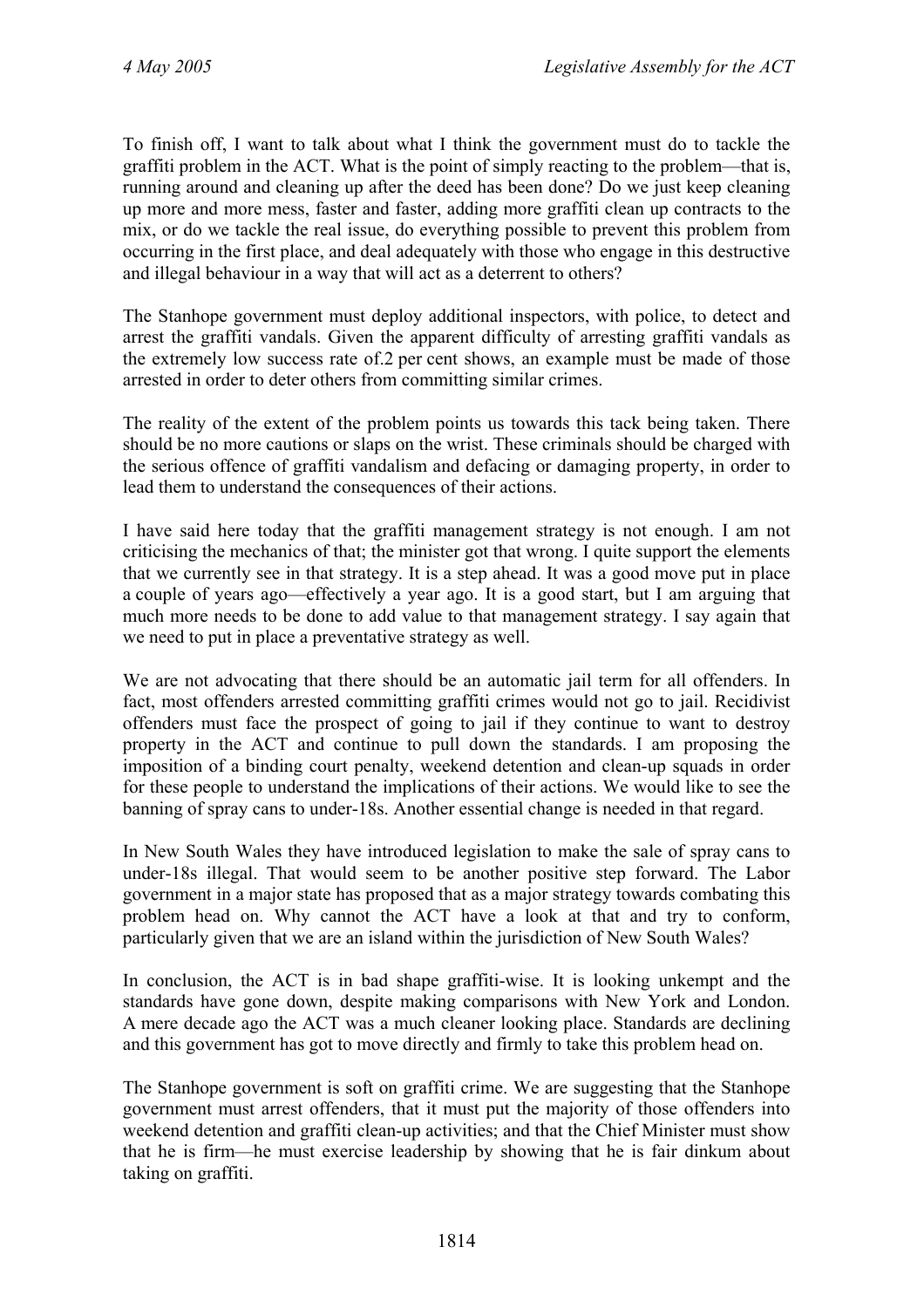Graffiti is affecting the city's look, it is affecting our tourist potential and it is affecting our business potential. For the sake of business, tourism and peace and quiet in this jurisdiction, graffiti must be directly taken head on. This government must get serious.

**Mr Hargreaves's** amendments agreed to.

Motion, as amended, agreed to.

# **Medicare**

**MS PORTER** (Ginninderra) (5.42): I move:

That this Assembly:

- (1) recognises the importance to the ACT community of maintaining accessibility to Medicare funded treatments and services based on objective merit rather than subjective value judgments;
- (2) notes the negative implications associated with restricting Medicare subsidisation for in vitro fertilisation (IVF) treatments on an arbitrary basis; and
- (3) affirms its commitment to accessible and affordable health services for all ACT residents, including the provision of IVF, at the discretion of the individual, in consultation with their medical practitioner.

Bill Hayden, on 29 November 1973, said that the purpose of Medibank—and later Medicare—was to provide the most equitable and efficient means of providing health insurance coverage for all Australians. Under the leadership of former Prime Minister Gough Whitlam, the Australian government introduced Medibank to the Australian community in 1975 and, with it, the notion of universal health care. These visionaries of the 1970s recognised the need for the government to respond to a growing decline in health care and ensure that each and every Australian had access to high-quality health care, no matter their class, race, sex, status or station.

Universality of care, however, has consistently come under attack by the Howard government and its campaign to achieve a society where the user pays. John Howard, early in his career as Prime Minister, was quoted as describing bulk-billing as "scandalous" and Medicare as a "monster". The Howard government has never been a supporter of Medicare, and it would appear that he is determined to undermine the universal health care system wherever possible.

In the ACT, bulk-billing rates per capita are the second lowest in the country, only ahead of the Northern Territory. Bulk-billing rates have declined so much in recent times that in the ACT the current bulk-billing rate is at a mere 37.6 per cent. Finding a doctor who will bulk-bill in Canberra is nigh on impossible, and for the everyday Canberran whose young child has fallen suddenly ill it is often the case of "Do I take my child to the doctor or do I buy groceries to feed my family this week?" We now have to live with a two-tier health system, a system based on wealth and capacity to pay, not based on need and equity of care for all. This is not universal health care.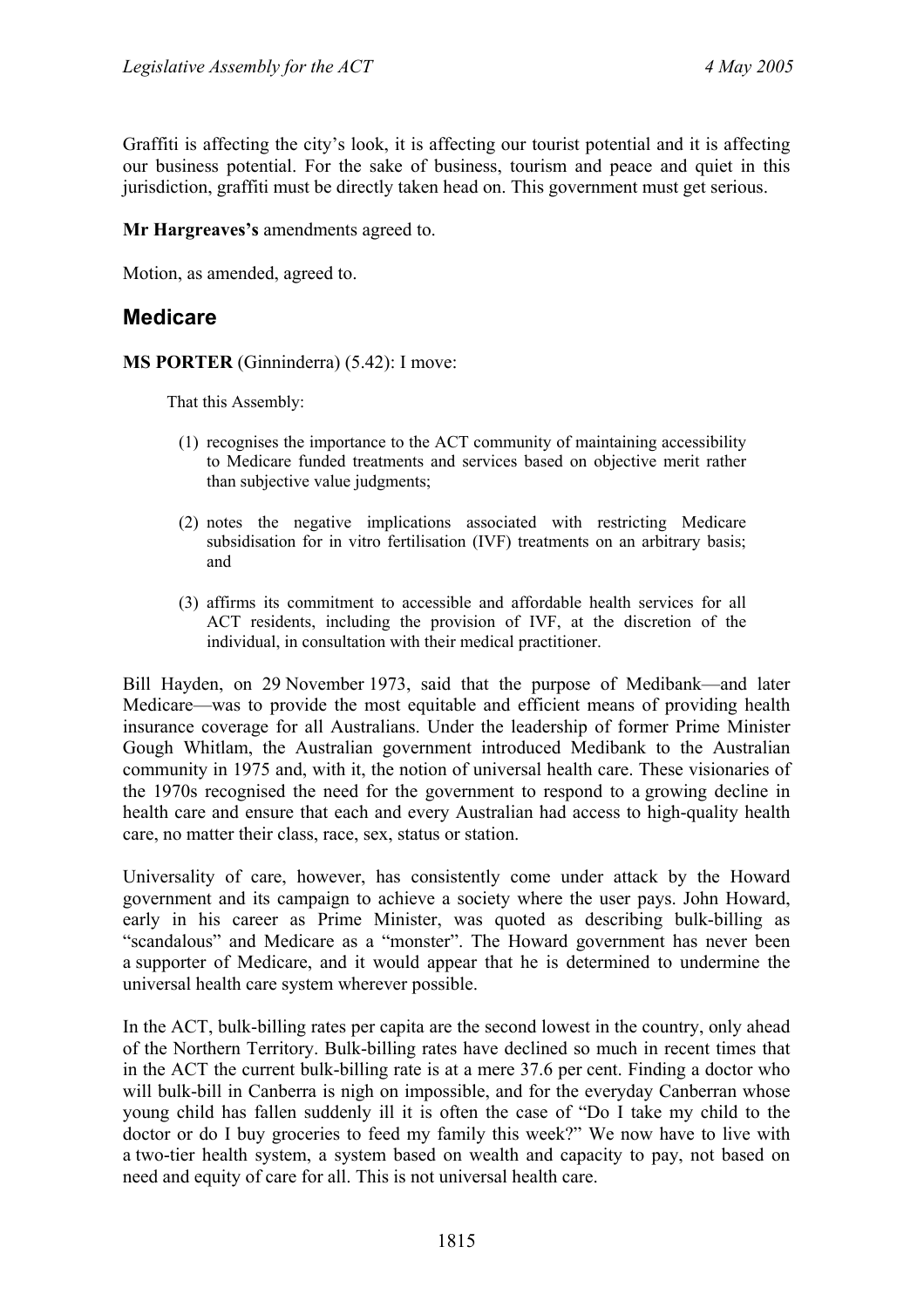The accident and emergency departments of our public hospitals face continued pressure as more and more people find that attending a general practice is simply beyond their financial means. The Treasurer, Mr Quinlan, reminded us yesterday that in the years 2000-01 to 2003-04 our two major hospital outpatient occasions of service grew from 361,000 to 427,000. The federal government has undermined the system of primary health care to the point where the ACT government has to pick up the tab.

ACT residents find it difficult to access equitable and affordable health care and, as I said, this is directly caused by the Howard government and its campaign to make the user pay. The Howard government has forced ACT residents to think twice about accessing health care—something no parent, no elderly person, no person with a disability, no ACT resident should ever have to do.

The Howard government has continued its campaign with a recent proposal to limit the number of IVF treatments women can access by limiting access to Medicare rebates on the procedure. It was not so long ago that the federal Treasurer, Peter Costello, exhorted women to have children, to "pop them out", so to speak, in abundance—one for the husband, one for the wife and one for the nation. Aside from the fact that it is one of the most offensive things to have ever come out of Mr Costello's mouth, it is interesting that women are now being told that their right to access IVF, a procedure that can enable otherwise childless women to have a family, is now being removed.

As many people would know, the decision to have a child is not an easy one these days and many women find the decision stressful at the best of times as they juggle conflicting demands of work, family and the economic realities of making ends meets. Many workplaces are not as family friendly as they should be and, for many women whose work is in an uncertain environment, it is impossible for them to decide whether to establish a career or to take time off to have a child or children.

Family finances are further put under pressure by the arrival of children and, for many prospective parents, having a child is simply not financially possible while the Howard government continues to erode childcare systems, the education system and our health care, not to mention our workplace terms and conditions.

The process of simply giving birth—not that giving birth could be ever described as simple—means financial pressures in itself: ultrasound, GP visits, specialist consultations and hospital stays. Pregnant women face increasing costs just to ensure that their child is brought into the world healthy and happy and that both mother and child remain healthy throughout. Add to all this the fertility issues and this decision becomes quite traumatic for women and their partners.

Before the recent federal election, Tony Abbott and John Howard were heard to be espousing the view that the best thing about Medicare is that it is uncapped, patient driven. The Prime Minister claimed that this was the fundamental element of Medicare. This would appear to be yet another Howard government lie as he and his mates undermine the so-called Medicare safety net and begin to cap treatments that patients have the right to access. The Howard government will continue to wage its campaign to make the user pay until the very end. No-one can deny the conservative bent of the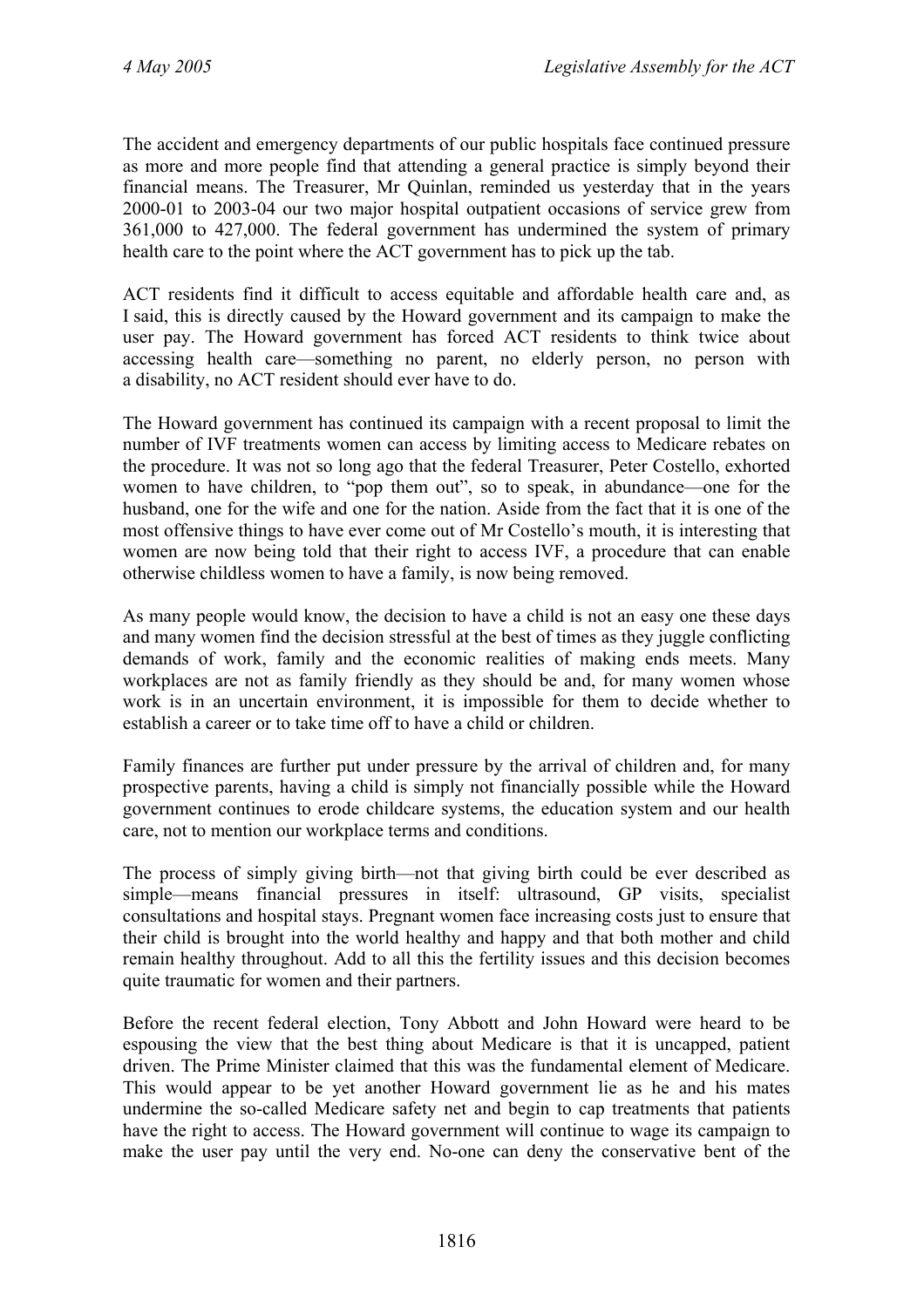current federal government in terms of social issues, and it is clear that this move by Tony Abbott is one that has been prompted by this conservatism.

This proposed cutback on Medicare is a cruel denial of health care to ACT women and is only the very beginning. Once this cap is made, who is to say whether the caps will stop. What next will the Howard government cap in an attempt to reduce the effect of the blunder it committed in introducing the short-lived, so-called Medicare safety net?

Tony Abbott, as with all other politicians, has no place in the medical consulting room. However, this move by Tony Abbott is exactly where this places him. Tony Abbott has a degree in law, not medicine. Tony Abbott has worked as a journalist, not as a general practitioner. Tony Abbott is a member of the federal parliament, not a family planner. Tony Abbott is a government minister, not a gynaecologist. Yet this move places him directly in the consulting room with a woman, her partner and her specialist. It involves the federal government in a clinical decision where it has no place and no right to be.

It would appear that Tony Abbott is not the only member of the Liberal Party who has medical aspirations. A member of the ACT Liberal opposition has also weighed into this debate and is quoted in the *Courier-Mail* as saying that is it cruel to encourage older women to seek IVF. Perhaps members of the ACT Liberal opposition should first seek a degree in medicine before attempting to give medical advice.

The decision about whether to undertake in-vitro fertilisation treatment is a decision that can only be made by a woman and her partner in consultation with her specialist. It is stressful and traumatic, and women do not need the added pressure of the federal government being tight fisted and downright mean when funding medical procedures that women have the right to access.

The federal government has a responsibility to protect and enshrine the right of each and every Australian to access equitable and affordable health care. There is nothing in this proposed change that is equitable or affordable. This is merely a further example of the conservative campaign the Howard government has convinced itself it has the right to fight. The notion of universality of care is exactly that—universality, all, every. Access to Medicare-funded treatment should always be based on objective merit rather than the Howard government's subjective value judgments. Mr Speaker, this is the thin edge of the wedge. This is yet another attempt to dismantle the basic tenets and principles of universality of care—the basic tenet of Medicare.

Finding a bulk-billing doctor continues to become increasingly difficulty. Witness the promise of a safety net, cynically broken six months after we were told by Tony Abbott that it was rock solid, cast iron. And now the Howard government wants to deny some women and their partners the opportunity of having a family.

This is yet another shameful attempt to create a class system based on the principle of user pays. If you can afford to have IVF treatment, then it is available. But if your income is insufficient to privately pay for the procedure, then you miss out. To deny women access to Medicare-funded IVF treatments is a denial of the right of women to access health care—the very heart of the notion of universality of care. I ask members of this place to join me in affirming a commitment to accessible and affordable health services for all ACT residents.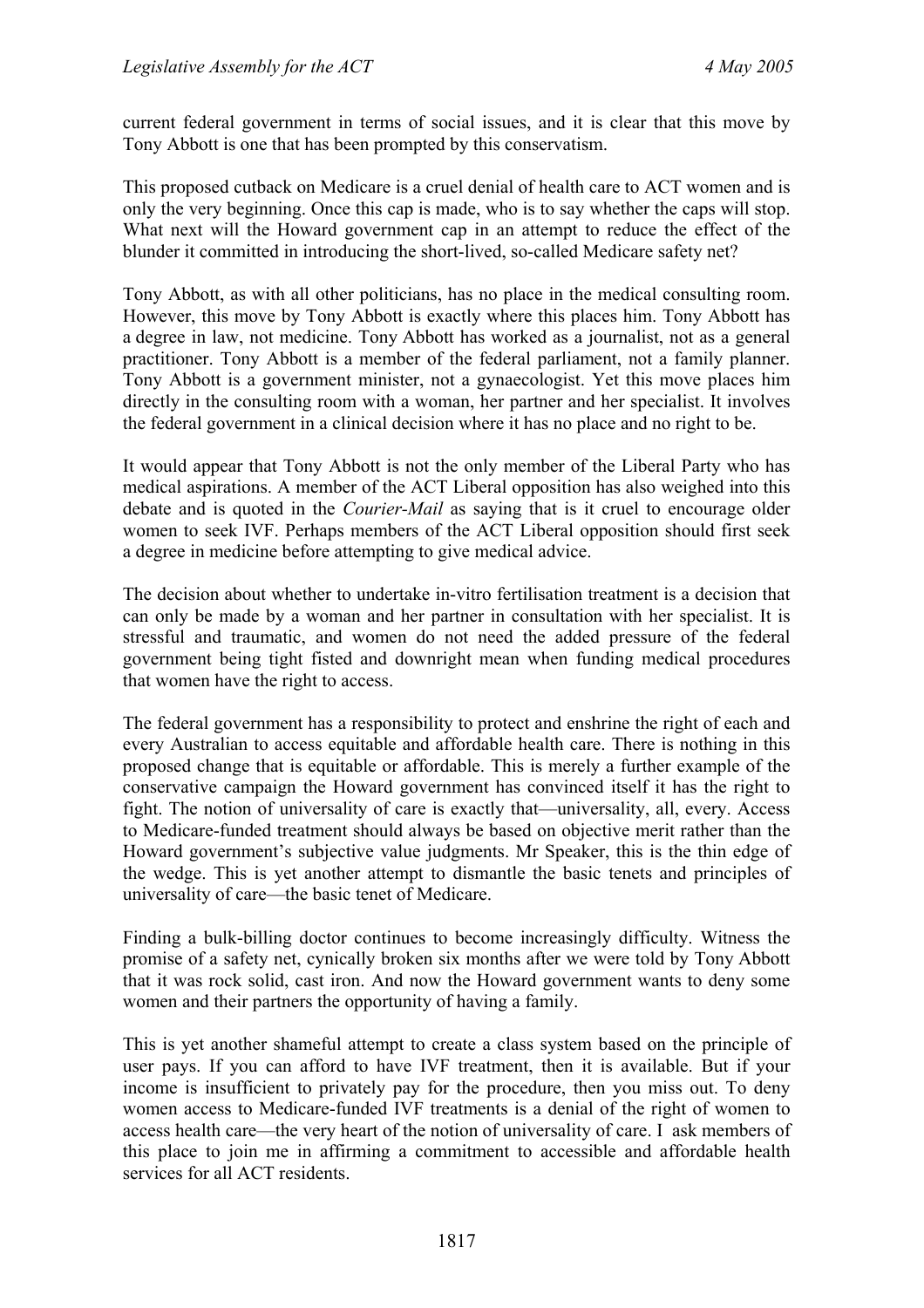**MR SMYTH** (Brindabella—Leader of the Opposition) (5.51): Mr Speaker, I thank Ms Porter for putting this motion on the agenda today because it is an important motion and we really need to have a discussion about the whole nature of universal health care systems. Ms Porter just said that the federal government is mean spirited because people cannot get access to whatever they want whenever they want it and that it is truly conservative and is running a conservative agenda. By that definition, Mr Corbell is the arch-conservative because there are now 5,099 Canberrans who would like to get access—

#### **MR SPEAKER**: Relevance, Mr Smyth.

**MR SMYTH**: It is relevant to the funding of health care services, Mr Speaker, and access. According to Ms Porter, people should have the right to access health services whenever they want, wherever they want. There were 5,099 Canberrans and New South Wales residents on our elective surgery waiting lists as at the end of March who would also like to have that. So it would appear that Mr Corbell is the true arch conservative of the ACT Assembly because he is the one who is dictating which amount of money goes where inside the health budget, so that people get service when that funding is available.

At the outset, let me state that the Liberal Party fully supports the use of in-vitro fertilisation, IVF, and assisted reproductive technology, ART, and supports the continued public funding of access to IVF and ART. However, it is important to note that there are many competing priorities in public health funding and that it is an important matter for public debate. As I said, I welcome Ms Porter's motion today because it does provide an opportunity for that debate.

I note that the 2003-04 Health ACT annual report goes on at some length about something called clinical streaming. Ms Porter might have read this before she made her speech. Let me quote from the annual report:

The portfolio has begun to move to the clinical streaming of a number of services as part of an increased emphasis on establishing a client-centred health system. Clinical streaming builds on the networking of services, to focus on the provision of services across the care continuum in a number of care settings. Streamed services operate under one management model and cover services from health promotion, early intervention, community health services and outpatient services, through to acute care services.

The partnering of health professionals across a number of settings has provided opportunities to assess the demand and service needs of patients. Clinical streams allow clinicians and consumers to participate in the planning, development and improvement of services and to assess the best way to use available resources (human, financial and infrastructure) to meet client needs.

That is Mr Corbell's opinion of how one should allocate the available health funding. Let me read the last two sentences again:

The partnering of health professionals across a number of settings has provided opportunities to assess the demand and service needs of patients. Clinical streams allow clinicians and consumers to participate in the planning, development and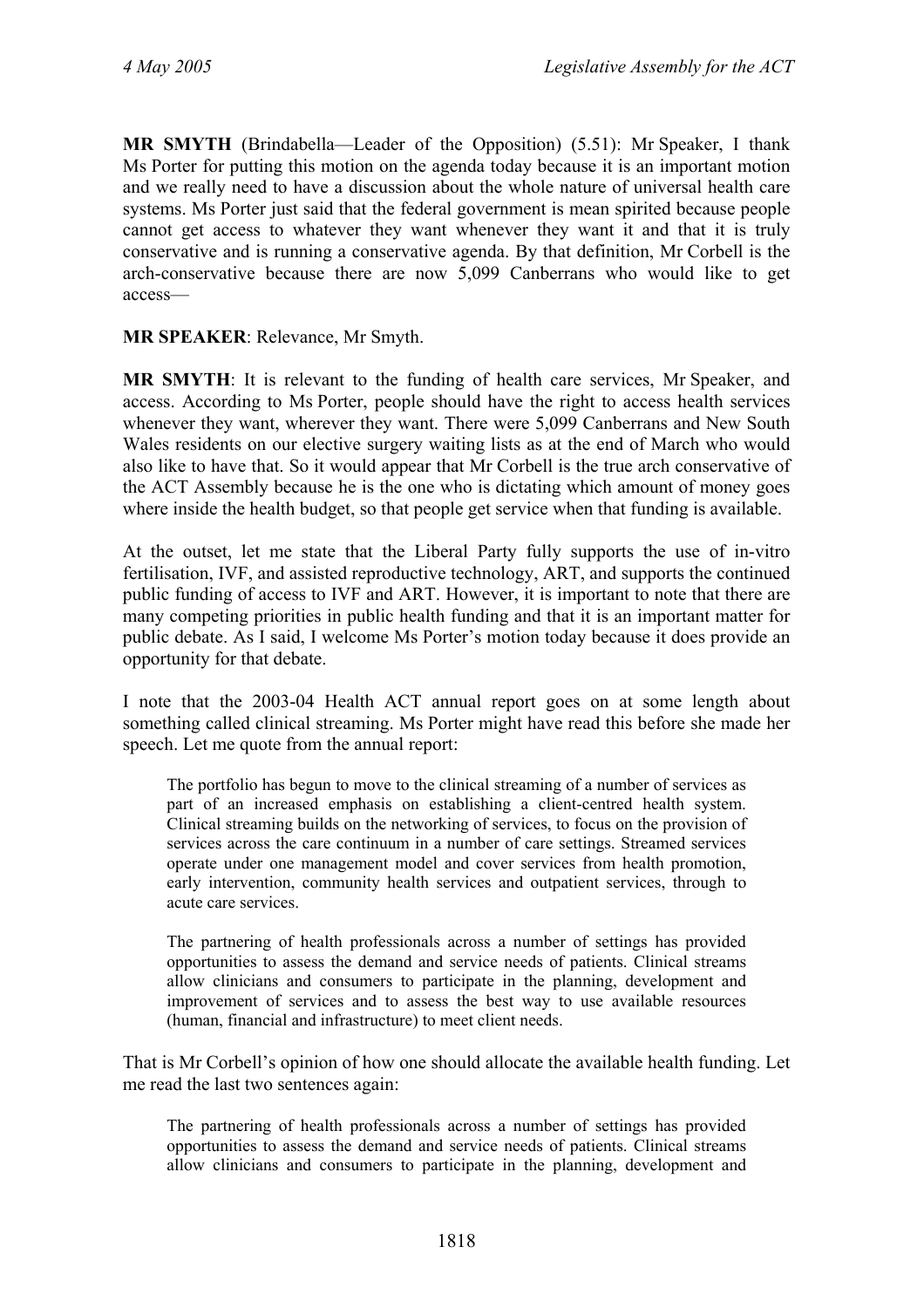improvement of services and to assess the best way to use available resources (human, financial and infrastructure) to meet client needs.

Ms Porter just said Mr Abbott ought to butt out because he does not know anything about medicine; he is not a doctor. Perhaps Mr Corbell, by that same token, has to butt out of his plan to introduce clinical streaming, because he is not a doctor either.

The opposition supports the use of clinical streaming as a funding model. We do not have an argument with that. We are surprised that the government would adopt such a rationalist approach. Perhaps there is some hope for our beleaguered health system after all. The point here is that the clinical streaming approach explicitly requires a deep analysis of the cost and efficacy of services in health. It is in this context, no matter how emotive it is, that a discussion about the cost and effectiveness of IVF and ART must be had.

But it will not be alone. All streams should be addressed in this way—cancer, for instance. Some people in this debate have tended—in my view, wrongly—to focus on the success rates of IVF and ART without putting them in a clinical context. For example, cancer treatment is hellishly expensive. We all know that. The results vary with different cancers. But it is well accepted that, 20 years ago, the survival rate for leukaemia was very marginal. But the treatments were persisted with and the survival rates are now in the 90th percentile. No-one in this place, I am sure, is suggesting that we do not persist with cancer treatments.

The application of the cost versus the results of IVF and ART, outside the clinical setting, does not help this debate. But that is not to say that we should not see and not debate the clinical data in the context of the clinical streaming model. That is a valid debate, and it is one that we should have.

Having made these general comments, let us look at Ms Porter's motion seriatim. I note with interest that she again goes back to the Labor hobbyhorse: the Liberal Party is going to get rid of Medicare or is going to ruin Medicare, or it is just not what it used to be or the thing has changed. After 30 years of supposedly getting rid of it, the thing is still there. It is receiving extra funding all the time. I believe it is being reinforced and strengthened by the federal Liberal government to a position where it can actually survive into the future, unlike the unsustainable models of previous Labor governments.

Part one of Ms Porter's motion says that this Assembly "recognises the importance to the ACT community of maintaining accessibility to Medicare-funded treatments and services based on objective merit rather than subjective value judgments". We happily support that. Indeed, as I have already noted, the adoption of a clinical streaming model will allow us to ensure that accessibility to publicly funded treatment or services will be based on objective clinical merit.

Let us look at part 2. Part 2 "notes the negative implications associated with restricting Medicare subsidisation for in vitro fertilisation treatments on an arbitrary basis". I would also agree that restricting Medicare subsidisation for IVF and ART treatments on an arbitrary basis should be opposed. Restricting them on a clinical basis is another matter. If the evidence shows that there should be restrictions, then that is something that should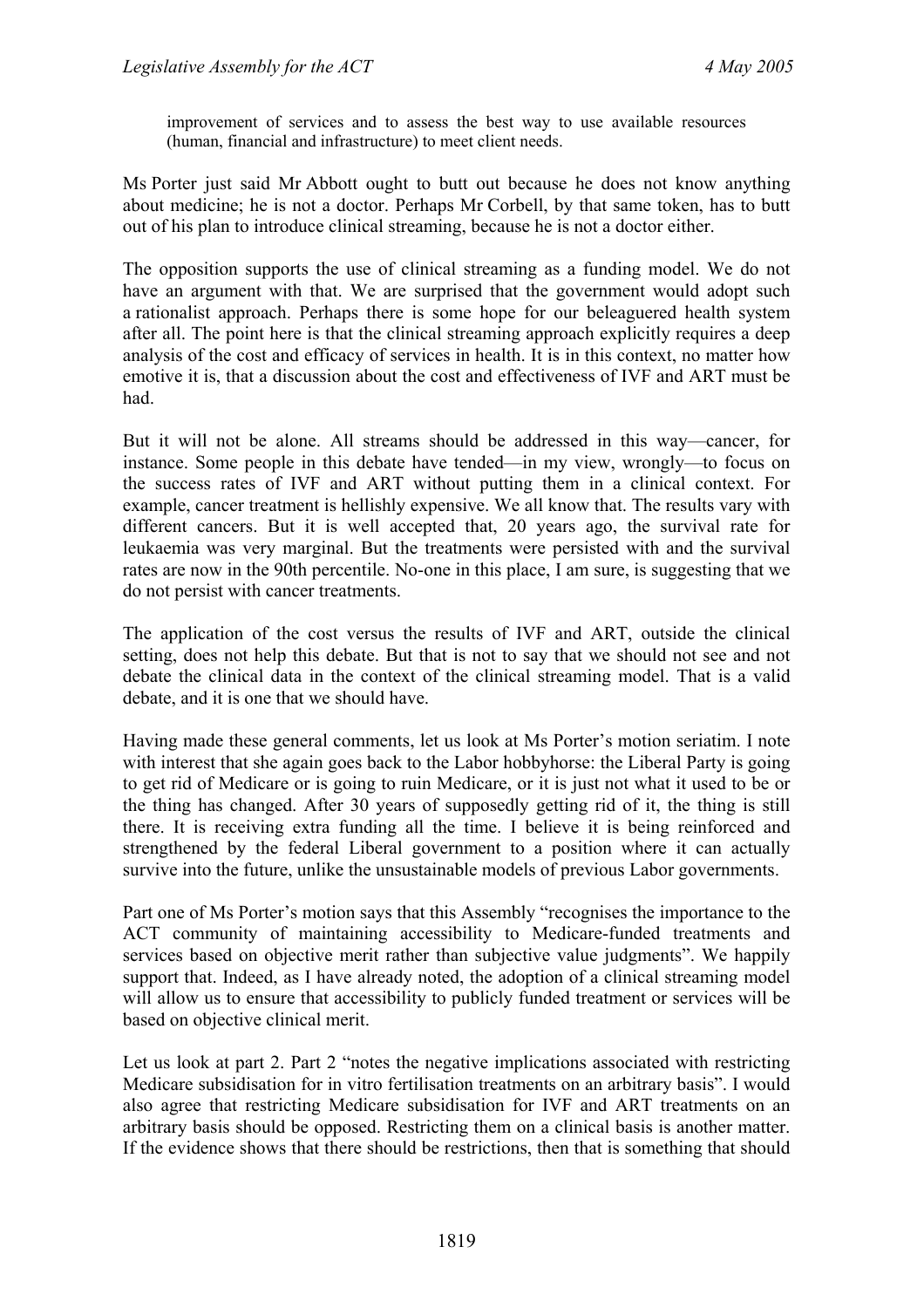be considered. But we do not accept that all treatments are sacrosanct and not subject to an objective and clinical, especially clinical, assessment of their effectiveness and value.

Part 3 of the motion states that the Assembly "affirms its commitment to accessible and affordable health services for all ACT residents, including the provision of IVF, at the discretion of the individual, in consultation with their medical practitioner". The idealist in me would say, "Of course, health should be free and everyone should be able to access it to their heart's content. La, la, la; let's go on." But sadly, apart from Mr Quinlan, we do not live in that la-la land.

I think Ms Porter has to face the cold, hard reality. Maybe she should talk to the health minister, Mr Corbell. Let us run part 3 in the context of the elective surgery waiting list and the figures that were released today that saw it blow out to 5,099 Canberrans. It states that the Assembly affirms—I am sure the Labor Party is voting for this—its commitment to accessible and affordable health services for all ACT residents, which I assume means the people on the elective surgery waiting list, including the provision of IVF, at the discretion of the individual, in consultation with their medical practitioner.

Based on that, if your medical practitioner says that you need elective surgery now, under Ms Porter's model you should get it now. You need, Ms Porter, to talk to Mr Corbell because there are people, including category 1 patients, who have—five or six of them—missed out this last month on getting critical surgery. So, if we are going to confirm our commitment to accessible and affordable health service for all residents, let us start with the elective surgery waiting list; let us talk to the 5,099 people on that list and see that we get equity for all.

*At 6.00 pm, in accordance with standing order 34, the debate was interrupted. The motion for the adjournment of the Assembly was put.* 

## **Adjournment Anniversary of Father Lynch**

**MR SMYTH** (Brindabella—Leader of the Opposition) (6.00): Mr Speaker, at the Holy Trinity Church, Curtin, last evening, then followed by a dinner at the Yamba Southern Cross Club, one Benedict Celcus Lynch, an 84-year-old resident of Australia, celebrated the fact that he had just served this community for 60 years as a Catholic priest. Affectionately known as Father Barney to all that know him, he was born on 11 April 1921 on the family farm "Deerpark" in a town called Doora in County Clare in the west of Ireland. Father Lynch studied for a degree in arts and a diploma of education at the University of Dublin, where he was also a fine hurling player. He was ordained a priest in Dublin on 24 June 1945 at All Hallows Seminary. He is actually about to return to Ireland for the 60th anniversary gathering of his classmates to celebrate the ordination of their priesthood.

Father Lynch's parents were Michael and Ellen Lynch (nee Cahill). There were four children, three boys and a girl. The oldest, Kevin, came to Australia and tragically died in 1943 in the campaigns in Papua New Guinea. The daughter was to become Sister Eugene Lynch. She remained in Ireland. His older brother, Paddy, Father Paddy, became the parish priest of Doonbeg on the west coast. As you can see, it was a family of extraordinary commitment.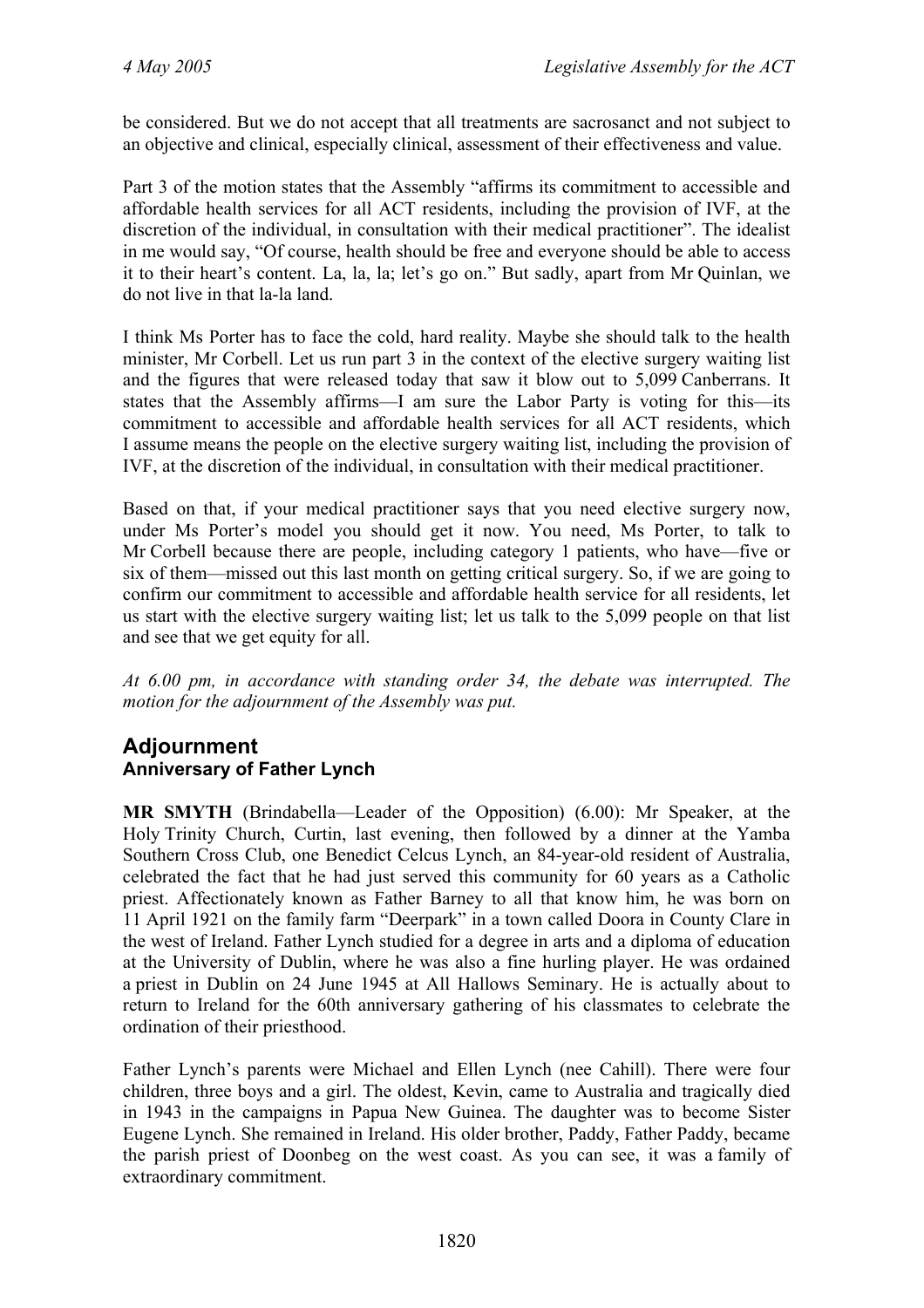Father Lynch arrived in Australia in 1947, and I really do wonder whether any in the Irish church actually appreciated what a valuable export they were making to Australia for no reward for them but enormous reward for us. Father Lynch brought with him a variety of resources—spiritual, ecclesiastical, practical, social and others—none of which had then been fully developed. But years of hard work and dedication to the tasks to which he put his hand honed these resources to a fine pitch.

Father Lynch began his priestly life in this country as an assistant priest at Goulburn. In 1948 he was transferred to Crookwell. Father claims that it was in Crookwell he learnt, amongst other things, to transfer from the Irish game of hurling to the Aussie version of hockey. In 1949, when he was only 28, the bishop then appointed Father Lynch to be the inspector of Catholic schools in the diocese.

Father Lynch then moved to Canberra in 1954. At that time, apparently there were only three Catholic churches in Canberra—St Christophers, St Marys in Civic, which was then called St Patricks, and a somewhat makeshift church in the Causeway. Most of the churches and the masses were at that stage celebrated in halls where arrangements could be made for them. It was into this developing church in this developing city that the young Father Lynch, at that stage only 33, came to exercise what talents he had.

He was a man of conviction but not only on the spiritual front; in that life he not only worked as a parish priest but he established the first praesidium of the Legion of Mary. On the social front, he established a Marian club, a social club for young Catholics, and then had the ability to convince the manager of the Hotel Canberra to allocate them a room in which to meet once a month, which I think is pretty extraordinary.

He then got involved in sport. Hockey being his sport, he actually was the founder of St Patricks hockey club. Apart from all of those organisations, he was also working as the assistant parish priest in Yarralumla. Whilst at Yarralumla, Father Lynch also introduced the Cursillo movement to Canberra as a movement for young people.

In 1965, Father Lynch was appointed the family and parish priest of Holy Trinity Church in Curtin. He set up the presbytery; he then built a new presbytery; and then he helped set up the school. He was also instrumental in then setting up the church which, at that stage, was built as a result of some very innovative fundraising which included a paper drive, which paid off the bulk of the church in quite a short time.

With a friend, Pat Pentoney, he then set up Catholic marriage guidance and social welfare as well as looking after the local conference of the St Vincent de Paul Society. Again, he did all of these things while carrying out his duties as a parish priest. In 1987, he left the parish mission and became the first priest to look after other priests in setting up the directory for the ministry priests. In 1989, Father Lynch was 68, at which stage most of us are thinking that we would retire. Instead he was appointed parish priest of Cobargo on the South Coast. He set about rejuvenating the local church there as well.

I do not have time to read all this speech. This speech was written by a Brian Donovan. I would seek leave to table this speech and have the text of it included in *Hansard* if members are agreeable to that.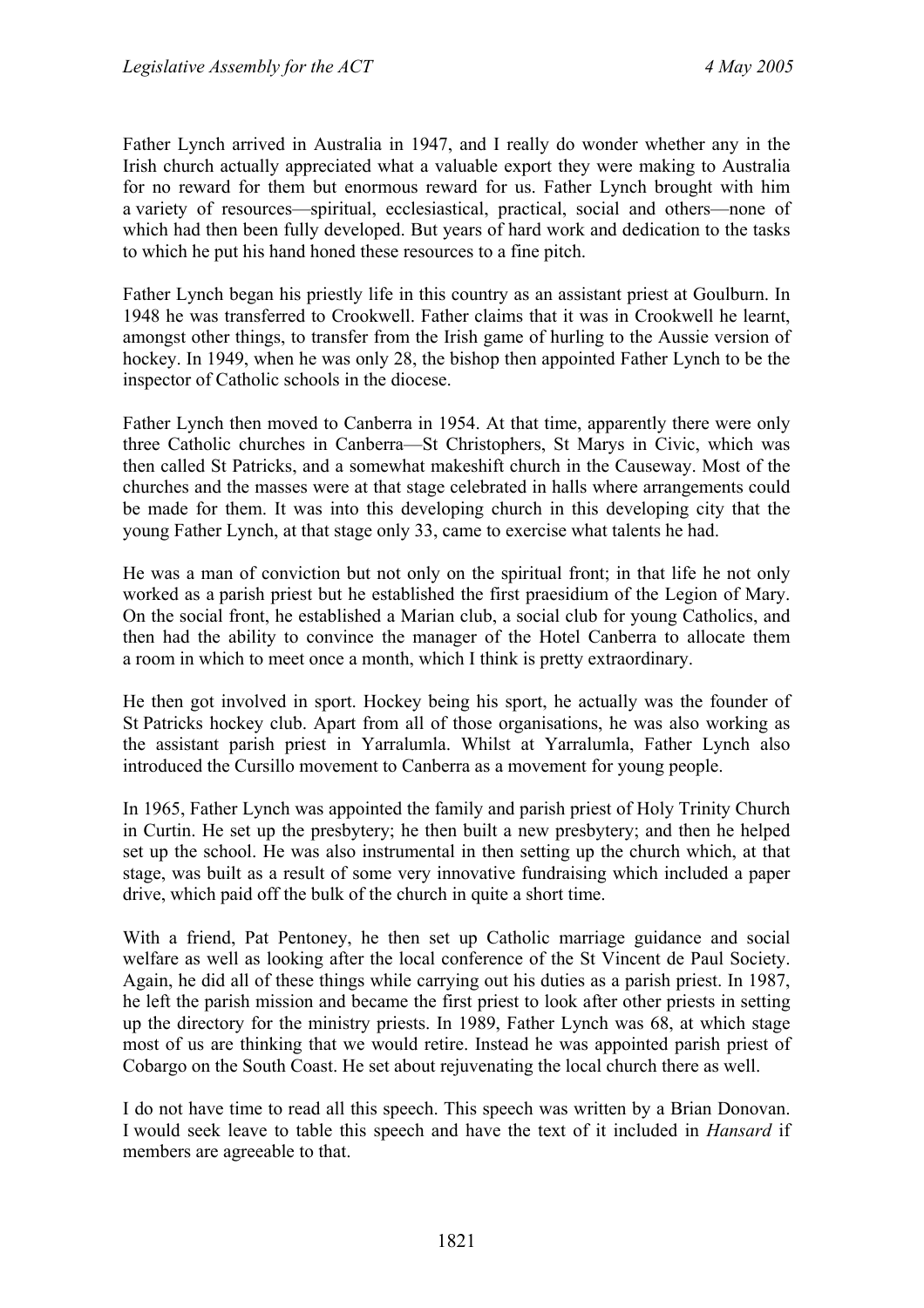Leave granted.

*The document appears at attachment 1 on page 1829.* 

**MR SMYTH**: Thank you, members. I will read just two of the concluding lines from Brian's speech:

Fr Lynch is, I believe, a great priest upon any standard both in himself and in the effect produced upon his people by his life work.

We wish to thank him:

for his 60 years as priest and his 58 years of labour in Australia.

**MR SPEAKER**: The member's time has expired.

### **International day of mourning**

**MR GENTLEMAN** (Brindabella) (6.05): I rise tonight to acknowledge, in the chamber, the international day of mourning held every year on 28 April, just last week. The day commemorates those workers killed on the job across Australia and across the world every year. We also remember those workers and trade unionists tortured, imprisoned, murdered and oppressed because of their activism, and the pollution, degradation and destruction of our communities due to unsustainable work practices. A ceremony was held in the reception room of this very building to commemorate those ACT workers killed and injured on the job and to participate in an international commitment to continue to fight for decent and sustainable work practices.

The international day of mourning arose out of a concern for the occupational health and safety and trade union rights of workers in Canada. This concern clearly pre-dates the Canadian response. Since the Industrial Revolution workers have been organising decent pay and conditions and for protection of their physical, mental and social wellbeing on the job. More than 40 years ago, the International Labour Organisation defined the objective of occupational health as "the promotion and maintenance of the highest degree of physical, mental and social wellbeing of workers in all occupations".

In 1986, the Canadian trade unions organised a workers memorial day to remember those killed or injured as a result of their work. The day marked the third reading of the first comprehensive workers compensation act in Ontario in 1914. It was moved as a private members bill by NDP MP Rod Murphy, and the day was given official recognition in Canada in 1991. The idea was supported 10 years later in 1996 by the International Confederation of Free Trade Unions. Since then, the ICFTU and the Australian unions have recognised 28 April as the international day of mourning.

Currently the international day of mourning is commemorated in more than 100 countries. And the need for commemoration and for ongoing commitment to fighting for improvements is apparent when the figures are considered. Across the world there are at least 1.3 million worker deaths every year—nearly double the number of those killed in war. At least 12,000 of those killed annually are children. Over 160 million new injuries and work-related diseases are recorded every year. And it is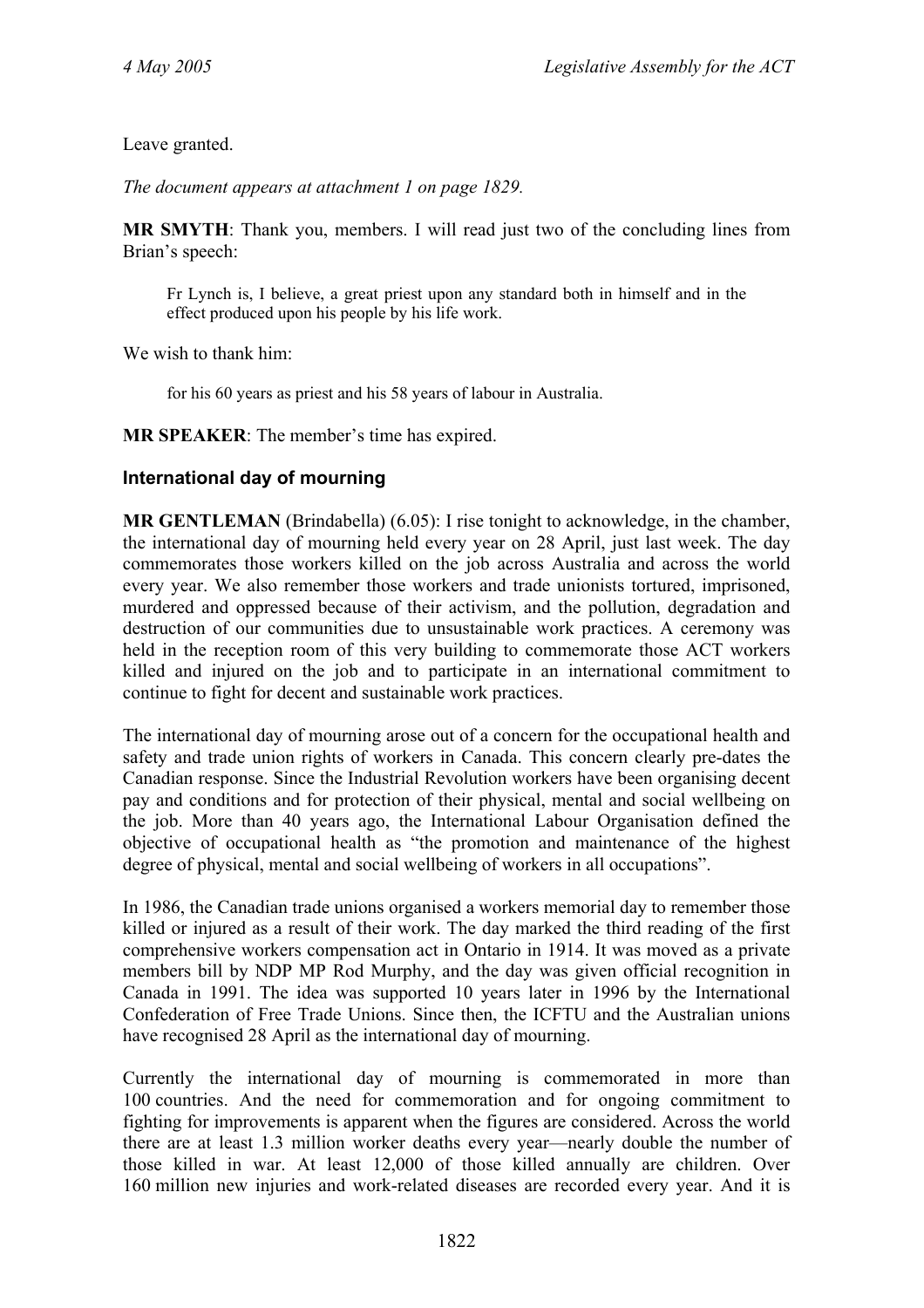estimated that more than 200 trade unionists are killed or disappear every year; 8,500 are arrested; 3,000 injured; and almost 20,000 fired for fighting for improved basic working conditions. Those workers and unionists fighting for change are not immune.

In Australia, around 440 workers are killed each year in work-related incidents. Work-related diseases such as cancer and asbestosis cause an additional 2,300 deaths every year. In the 12 months ending September 2000, almost half a million people reported a work-related injury or illness. In considering these statistics, it is very important to know that many are not reported for fear of reprisal; and yet the national OH&S commission estimates that the vast majority of work-related deaths, injuries and illnesses are preventable.

The ACT government has worked hard to address these serious issues of workplace injuries, deaths and illnesses for workers and their families in the ACT. This change has been brought about by organising and agitating for change and through wide consultation among the Canberra community, our businesses, our unions and our families. While we are not there yet, we are on the way. It is so important that we not only recognise tragedy that has befallen workers on the job but also that these tragedies continue to occur and that there is still more to fight for.

The international day of mourning presents us with an opportunity to remember, to realise and to commemorate the tragedy and the struggle for more decent and safer workplaces. Last Thursday, across Australia and across the world, unions, workers and their families and friends gathered to remember the men and women who were killed or injured at work or became sick from exposure to hazardous substances, were tortured in prison, murdered or oppressed because of their trade union activities and who suffered degradation, pollution or destruction to their communities due to unsustainable work practices.

The aim of the international day of mourning is to remember the dead and to fight for the living. As a day of remembrance for workers killed and injured on the job, it is an enduring symbol of our commitment to protest, to organise against unsustainable work practices and to struggle for the rights and the dignity of working people.

#### **Farmers market**

**DR FOSKEY** (Molonglo) (6.10): Mr Speaker, I was very pleased on Saturday, 23 April, to go to the Canberra region farmers market. The farmers market was celebrating its first birthday. It takes place every Saturday, between about 8 o'clock and 11 o'clock—am, that is—and I must say that it has become something that is absolutely institutional for a lot of Canberra people. I met people there who travelled from Tuggeranong to the National Exhibition Centre. I think that is quite a journey, and it actually raises questions of sustainability in terms of using up a lot of petrol to go and get locally produced food. Seriously, we all do that anyway.

It has been Greens policy for a long time that we have a local food market. It is very important because of the issues of sustainability, for a start, and of making sure that we consume food that is grown as close as possible to where it is consumed. People will be aware of the ecological footprint measure that was used in the sustainability report, the name of which I cannot remember because it is so late in the day, which was produced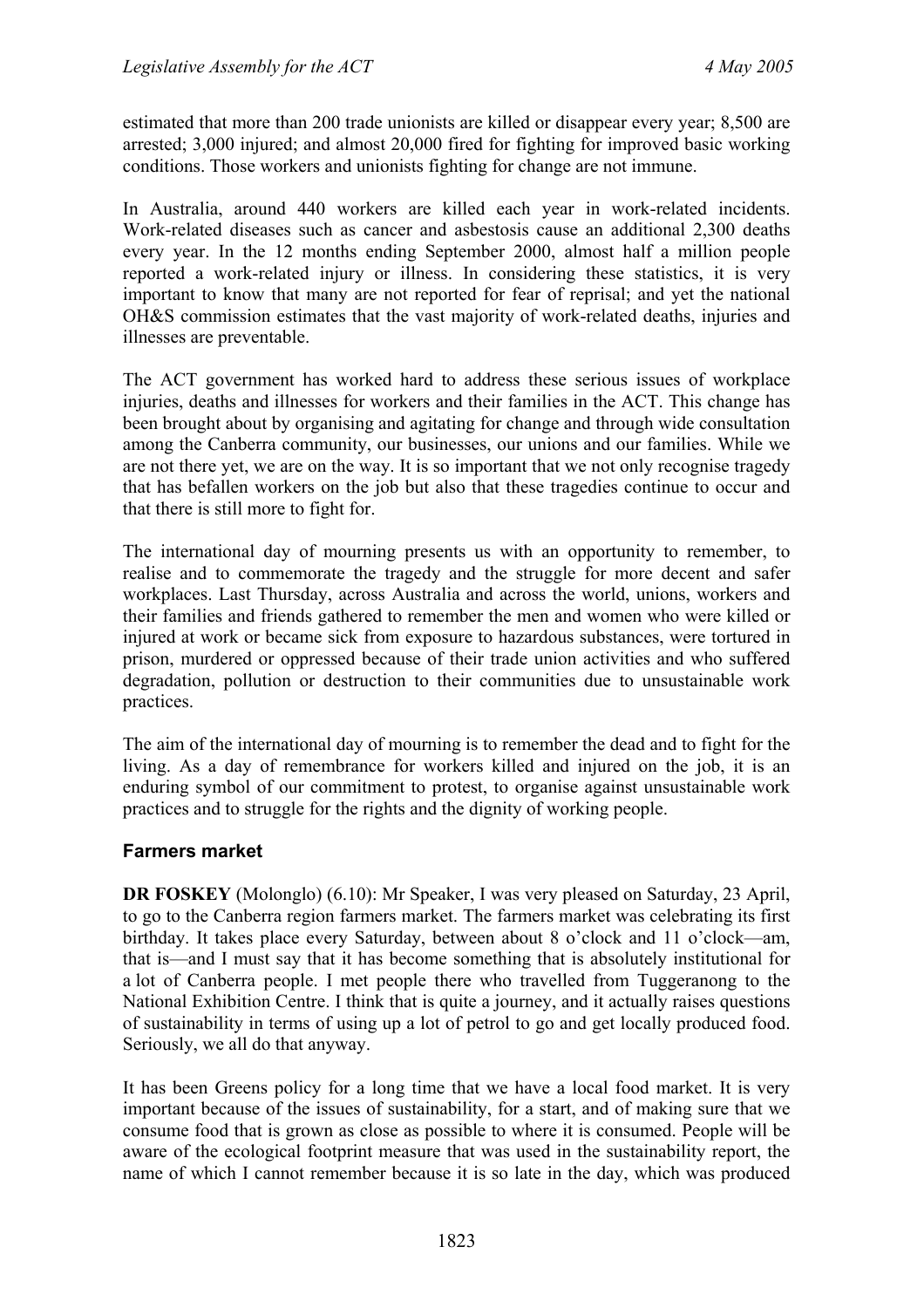last year by the government. We should buy locally produced food for sustainability reasons but also for local reasons.

I think it is very important to realise that we live in a region. We all use the region; we are crossing the border constantly; we go to the coast; we go to the hills; we go to the mountains; we go to Sydney. We do live in a region, and I think it is really important that we, as a market—because we are primarily a market and consumers rather than producers—actually do whatever we can to foster our local economy. We get back from that because people then come here. They come here with their goods. Perhaps they buy something before they leave, given that most people take an economic approach to everything. I throw that in.

The farmers market was an initiative of the Rotary Club of Hall, and I think this is one example where a service club has managed to cotton on to something that really covers people's needs. It has really taken off. There are a variety of stalls; you can go there and buy pretty well anything that you need—fruit, vegetables, local meat, bread, flowers, local free-range eggs, local wines, plus of course the jams and sauces. You can sit down and have a coffee, and you can sit down and eat.

The flyer was put out for this one-year birthday party. It just showed how it is not really just a market where people come and sell; it is actually a group of stallholders where they are encouraged to interact. There are meetings of stallholders. The Rotary Club arranges their insurance on a cost-recovery basis; so it is made as easy as possible.

I guess that this ties in with something else that has just begun in the ACT, which is the slow food branch. I guess everyone has heard of the slow food movement which basically says that, instead of rushing into a McDonald's—I am sorry, I used a brand name—fast-food seller, we actually go to a restaurant, sit down and enjoy our dinner. This is perhaps a novel concept and one that certain fast-food purveyors would rather that we did not consider. But it is something that has taken off.

The slow food movement began in 1986. It is an international movement, and there are something like 83,000 members worldwide officially—people who bother to join the club. But slow food people often do not bother to join things; they just sit at home and chew their food 30 times, as mother told them to do. We can be sure that the slow food movement is actually quite a strong reaction to the fast food culture that we have had thrust upon us, and we can be fairly sure that it leads to good health not just of individuals but of our community.

I would like to see the farmers market extended, perhaps more broadly publicised, and perhaps brought into the city.

### **Fairbairn Park**

**MR STEFANIAK** (Ginninderra) (6.15): Mr Speaker, this is probably for the Minister for Planning as much as anything, although I am delighted that Mr Gentleman and the minister's cabinet colleague Ms Gallagher are here.

Sometime last year the government started the process to renew the longstanding lease of Fairbairn Park. Fairbairn Park is run by the Fairbairn Park Control Council and the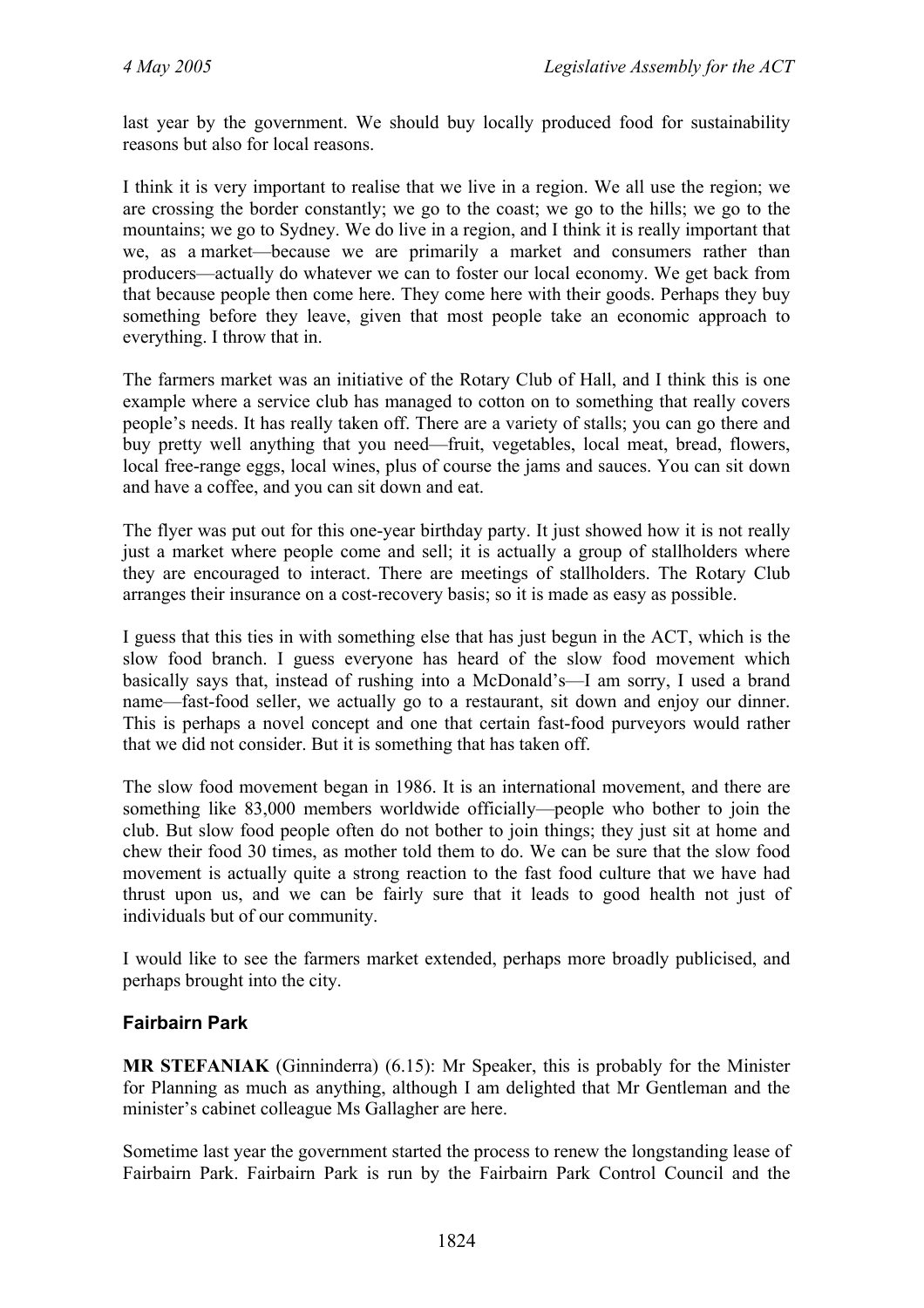Canberra Motor Sports Council. It is the only remaining motor sport facility in Canberra. It has the hill climb and the go-cart tracks, which is a wonderful training ground for young drivers, as is indeed the motorbike track where some of us were for the Rally of Canberra.

The government has put in, I think, \$100,000, although I understand it might go to \$180,000, for a full DA. I suggested some months ago that that is unnecessary. I would like the government, and the minister especially, to reconsider this because I think some problems have arisen.

The lease originally started in 1976 and expired in 1986. The motor sport community tells me that there is effectively a 20-year lease. I am not sure if it is equitable or what, but they certainly pay every three months on it. I assume the old lease had expired. To the government's credit, they are seeking to get them a new lease. They need a new lease, but problems have arisen.

Problems have arisen largely because of one man who goes under the name of the Ridgeway Residents Action Group. I have a few questions I would like the government to check out in relation to this. This supposed group paid \$10.60 when the development application went in—and there was public advertisement—to ask a number of questions. I understand ACTPLA or Environment ACT went in, and then ACTPLA issued a notice, I think, about a month ago to the Motor Sports Council as a result.

I might say that there has not been a huge amount of development going on at that site. There have been a couple of buildings put up for the various codes of motor sport and some track work on the hill climb to bring it back to a reasonable standard of maintenance. And that is about it, apart from a fair bit of work done for the Rally of Canberra, which we saw on the motorbike site. That really is about it, plus I think some rubble from the Canberra Hospital was dumped there once. Most of the substantive work there has been done probably in about the last 10 years by DUS and by whoever was doing the stuff for the Rally of Canberra.

In my view, I do not think you need a full DA. Basically, if problems have arisen, I would be asking the government to look at perhaps withdrawing that and issuing a lease. Obviously, if any further development is going to happen on that site, once the motor sport people get a full lease, that would be subject to a DA. Basically nothing much has happened because they are just ordinary community clubs who run the lease; they are volunteer labour; they get very little assistance from government, although in each budget there has been, in the sports budget, a little bit of assistance over the last 10 years or so. But it is never more than about \$10,000. They train a lot of young people, especially, to be good drivers. They are of great benefit to our community, plus they bring in a fair bit of business.

I ask the government to investigate the status of the Ridgeway Residents Action Group. I note there should be three signatories to it. Mr Murmain may well have a couple of mates who still sign, but Mr Wood, when he was minister, advised me that Mr Murmain is the only person who has complained about Fairbairn Park since 1995. It used to be just noise. He is a serial complainer and I would hate to see one person destroy this motor sport facility, which is the only one left here.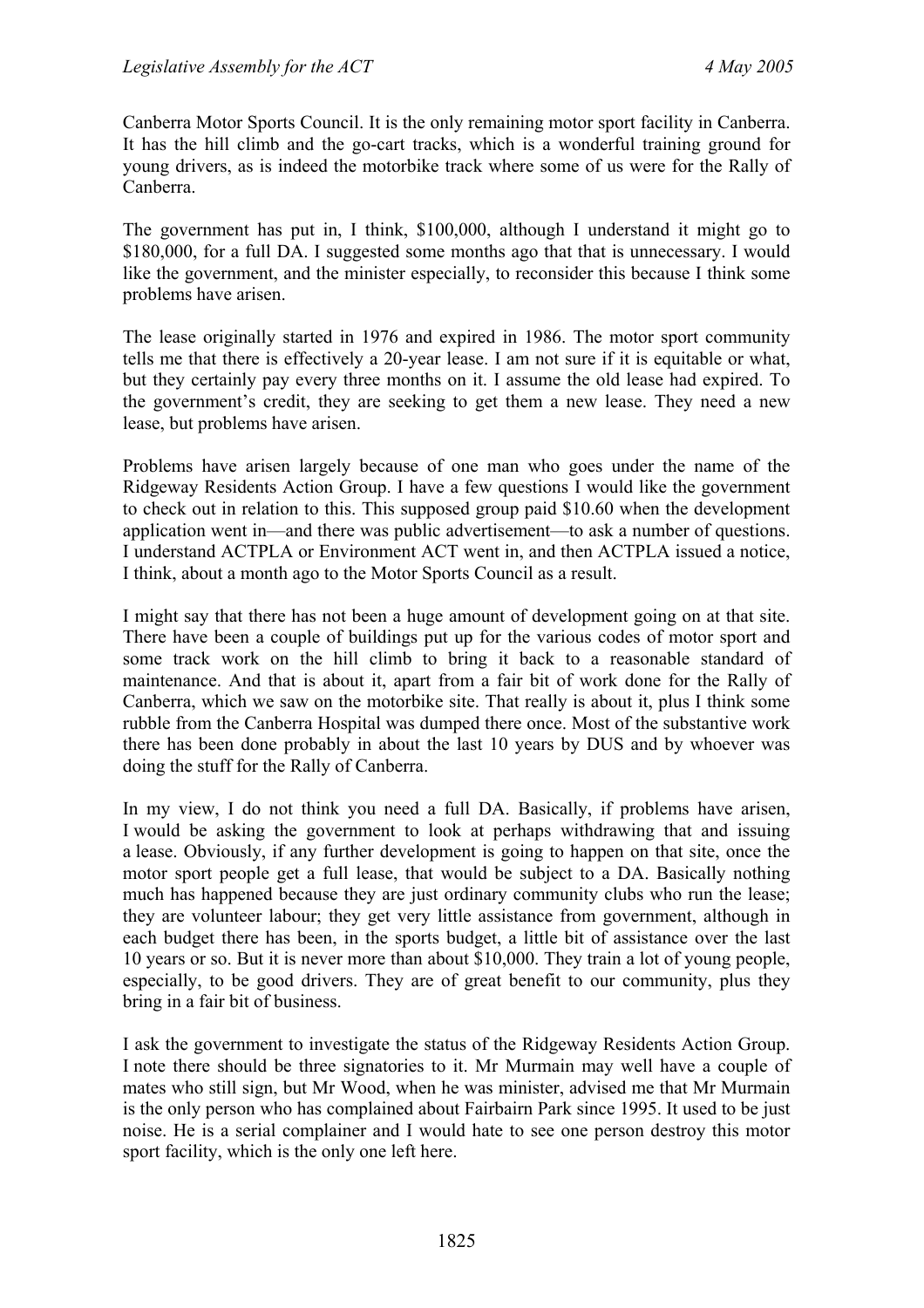I would like to see what the status of the Ridgeway Residents Action Group is and whether they have standing to actually do anything with ACTPLA, given that they have a post office address in the ACT. I think they might have gone through the Environmental Defender's Office, but they are a New South Wales organisation. They formed a Ridgeway group probably 15 to 20 years ago when there was some considerable movement at Fairbairn Park. Since the early 1990s I think it is only Mr Murmain who is the remaining active member. I wonder whether they have any standing in the ACT to affect an activity in the ACT that ACTPLA is undertaking.

I am not querying their right in relation to noise complaints, although they are largely spurious too. They seem to have diminished a lot. There is a cross-border thing there but, in terms of ACTPLA, I wonder whether they have standing; and, if so, the notice that ACTPLA has given to the Fairbairn Park Control Council and the Canberra Motor Sports Council, it would seem to me, would be null and void.

I urge the government to ensure that this lease goes through and to take whatever steps are necessary to secure motor sport there. I will take this up privately with the minister in relation to a possible conflict of interest that someone in the department might have.

## **Youth Week and Youth InterACT**

**MS GALLAGHER** (Molonglo—Minister for Education and Training, Minister for Children, Youth and Family Support, Minister for Women and Minister for Industrial Relations) (6.20): I would like to make a short speech about some of Canberra's active young people and the great work they do. As minister for youth, I enjoy being involved with the annual Youth Week celebrations, which have once again proven to be a great way to involve Canberra's young people in a variety of activities and programs. As part of Youth Week, it is a pleasure to be involved in two major events—the awarding of young Canberra citizen of the year and the announcement of the recipients of the Youth InterACT grants.

The young Canberran of the year award was awarded to Michael Sheather who has worked tirelessly as a volunteer, whilst holding down full-time work. He is 25 years old and has made a great contribution to the community already, providing his services to the St Vincent de Paul youth program. Michael's volunteering has already totalled more than 1,000 hours and supported over 300 young people. Michael fundraises and manages the program and also dedicates his time to managing local soccer teams within that program. It was fantastic to be able to recognise his contribution, and I look forward to working with Michael in his role this year as young Canberran of the year.

Also recognised for their contribution as young Canberra citizens were Paul Nicholson and Nick Henderson who were recognised for their work in a group called Bit Bent, supporting young gay and lesbian Canberrans to overcome disadvantage and discrimination. They have done a lot of work to break down some barriers for young people around sexuality and have been real activists for social change in the youth movement.

In relation to the Youth InterACT grants, 14 grants and nine scholarships were presented on the day. They covered a broad range of projects, including the Charny crew from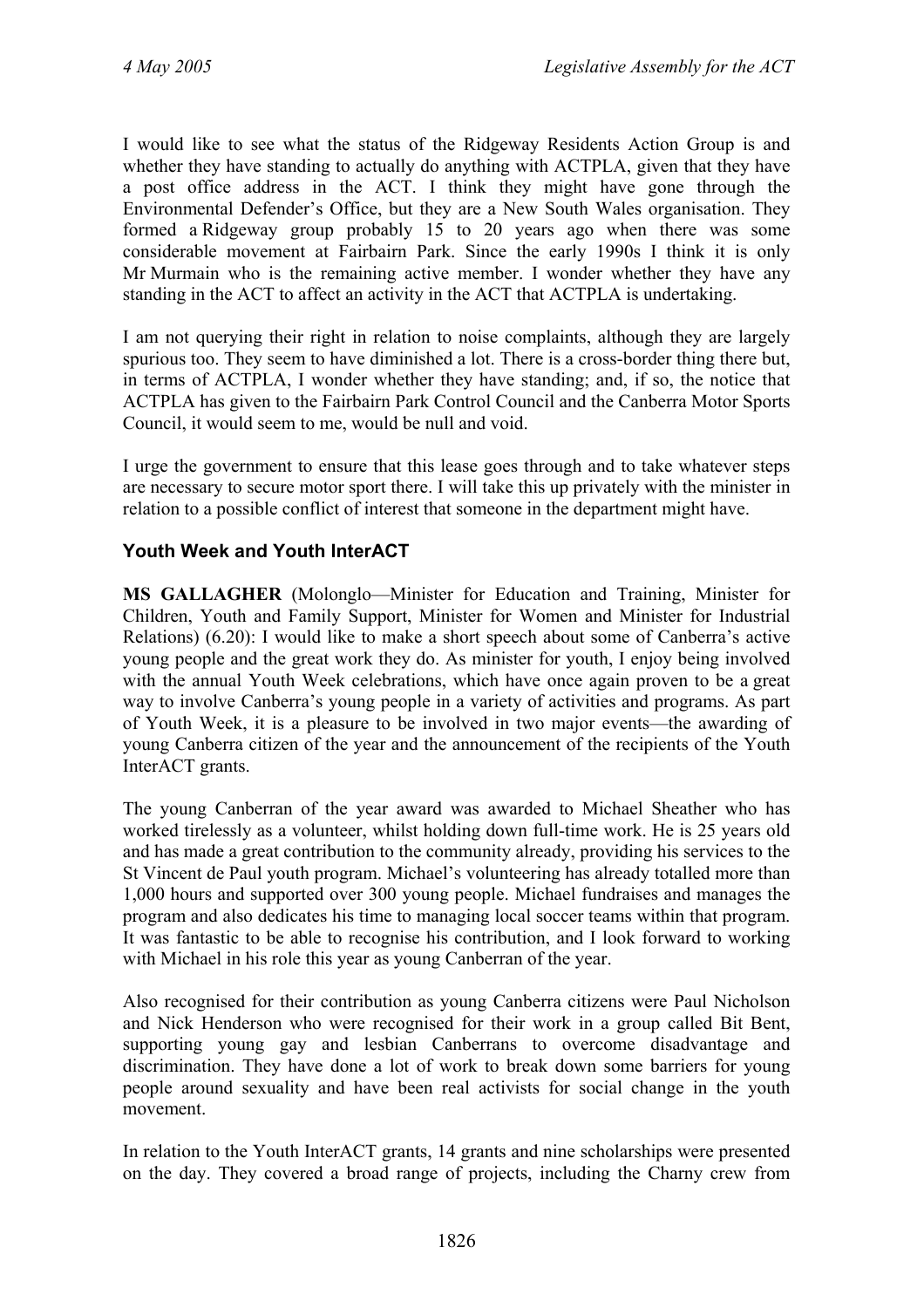Charnwood. This grant enabled motorcycle riders to pursue their activities through recreational licences. A Koori art project enabled young indigenous kids with substance abuse issues to work creatively through art. A young people's landcare group will work with existing landcare groups to introduce young people to issues around sustainability and conservation. A business skills program for year 10 students through Stromlo High was recognised. Some musical interests were catered for, with the battle of the bands, supported through grants. Fusion promises to break down barriers in different music styles. There was a whole range of really good programs.

We got a lot of interest in the grants this year—more than we could fund. But I would urge those people who might not have gained a grant this year to continue their work and apply for the grants in the next round this year.

#### **Film industry Ambassador of Argentina**

**MR MULCAHY** (Molonglo) (6.25): I would like to touch on two matters today relating to two quite different themes.

The first relates to the frustration and barriers makers of short films face when in the field producing films in the ACT. My office recently arranged a meeting with an active but frustrated individual involved in the production of short films who was a recipient of four of the 10 awards in the recent lights, camera, action awards. Arising from those discussions, there were two main challenges in the short film industry identified in the **ACT** 

The first relates to obtaining equipment for professional production, particularly cameras, microphones and the like, which are expensive items for young, emerging filmmakers. And the second issue was obtaining an appropriate cast and crew for films, that is, obtaining actors who are available and fit to play the roles, and obtaining a complete production crew who are available and have the relevant experience.

Whilst the first challenge is something that most film industries are confronted with, especially the short film industry, the second challenge is something that the ACT, in particular, is faced with. Lack of funding is the primary factor that prohibits the ACT short filmmakers from being able to tackle the problem. And we are exploring avenues where we might be able to guide them in that respect.

Presently, groups involved in this small industry are working on the preliminary stages of an initiative to overcome the second challenge of obtaining an experienced production crew. A gap has been identified in the market, allowing for the formation of an ACT actors film guild. This would involve, essentially, local actors and film crew who could register their details so that film groups would have greater access to people who were willing to assist in films. And there is potential for this group to expand to include the music industry, where local bands and groups can supply demonstration work for use in film soundtracks.

The action, light, sound presentation at the National Museum of Australia some weeks ago was a spectacular evening. I know Mr Gentleman was in attendance, representing the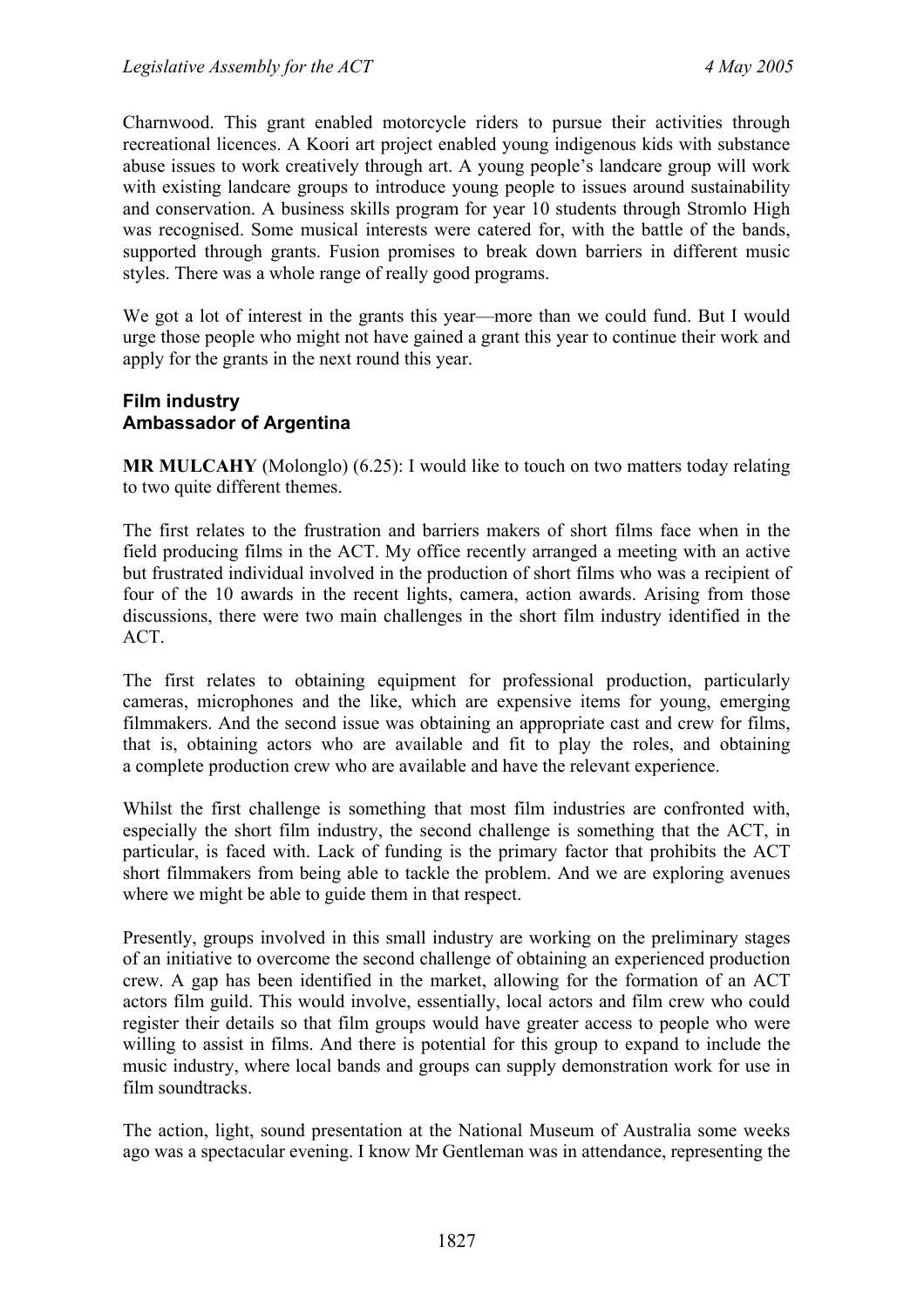territory government, and it was a great incentive for young people involved in and having an interest in film.

The new guild is something worthy of support. But even with identified, well-intentioned ideas with great potential, many barriers are in place which block young filmmakers being able to pursue this initiative, there being very few avenues through which they can actually apply for funding. This is an area, Mr Speaker, that I would urge the government to look at more closely to assist in this industry, and I would hope that the private sector would in fact come into the equation here and provide some support.

The second matter I wish to speak to today involves a special farewell for and acknowledgment of the Ambassador of Argentina, Nestor Stancanelli, who is also dean of the diplomatic corps and is known to many of us here. The ambassador and his wife, Martha, have served Canberrans and Australians alike as Ambassador of Argentina for seven years. Throughout this period, as many would know, a lot of things have been achieved. He has served in Canberra throughout the life of two governments, and the ambassador has dealt regularly with both private and public organisations and other embassies in Buenos Aires and Canberra.

What stands out, I guess, in my capacity as the opposition spokesman on arts is that amongst various projects that Ambassador Stancanelli has been involved with are the cultural aspects and influences that Argentina has been able to exert in the ACT, and his support for activities here has been abundant. Indeed, there has been quite a marked increase in these events over the past seven years, allowing the Australian and Argentine communities to learn much more about each other.

There are many events promoted by the embassy, and they will remain a testimony to the strength and cultural relationship between Australia and Argentina. I cite, for example, the presentation of Borges's manuscript, *The Dream of Coleridge*, and his phrase "To read in the libraries of dreams" that opened the *Treasures of the World's Great Libraries* exhibition.

They have supported literary evenings, concerts and performances by many talented artists and have even supported the funding of sculptures such as the Arc of the Sun, which is exhibited in the sculpture park at the Australian National University; the scale model of Caminito, a neighbourhood of Buenos Aires that is at Cockington Green; and the monument in the Latin America Square in Sydney to General Jose de San Martin who liberated Argentina, Chile and Peru.

In concluding my remarks, I would like to express on the record my great thanks to the ambassador and his wife for their contributions to cultural activities in Canberra. They have been inspirations to many here and they have played an outstanding role on behalf of their country, as contributors to the diplomatic community. I am sure I speak for many in wishing him well in his future endeavours back in his own country.

Question resolved in the affirmative.

### **The Assembly adjourned at 6.29 pm.**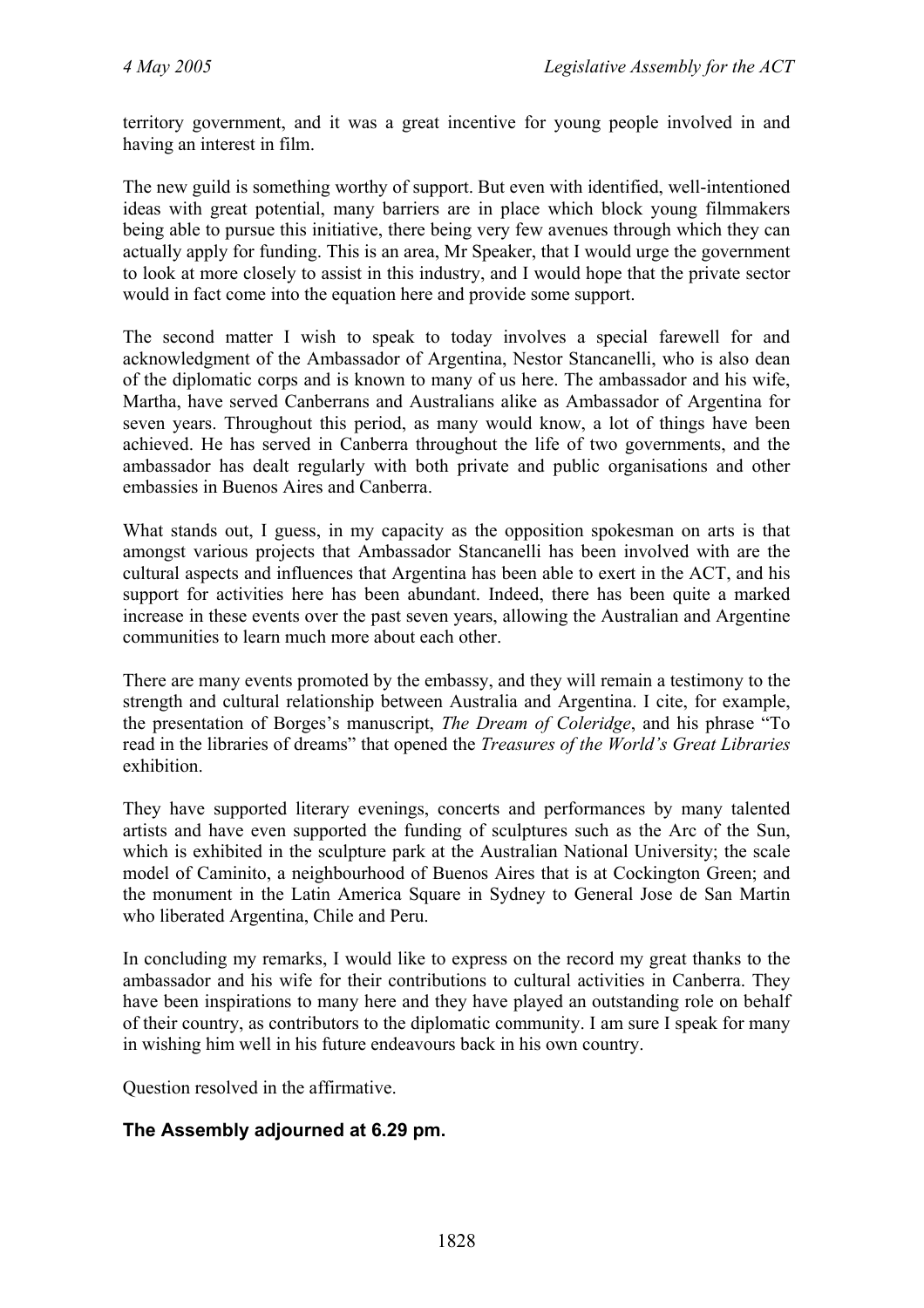### **Incorporated document Attachment 1: Document incorporated by the Leader of the Opposition**

For those of you accustomed to sleeping through homilies and after dinner speeches - go right ahead. You can read quite a bit of what I'm about to say at page 6 of the current issue of Catholic Voice.

I am blessed with a great wife, Berna. But she is always complaining that I am running late or that we shall be late for something because I'm too slow. But, in truth, I am rarely late though in most cases I am just on time. I must confess, however, that I was late for Benedict Lynch's ordination almost 60 years ago.

Fr Lynch was ordained priest in Dublin on 24 June 1945. I did not arrive in Dublin until 10 days later. It didn't matter much because I had not been invited to the ceremony: indeed, I didn't then know that a person named Benedict Lynch even existed.

I spent virtually the whole of July, August and September of 1945 in Ireland where I had uncles, aunts and cousins galore in different parts of the country. That summer must have been one of the best that Ireland has had in living memory. Certainly it rained from time to time but, on average, less than once a week. In Cork and I believe in most other parts the hay was brought in right on time on - 15 August - the feast of the Assumption and VJ Day. The war in Europe had ended on my  $21<sup>st</sup>$ birthday, 7 May 1945. And for a young fellow, far from his immediate family, but in the heart of his extended family and amongst new friends, this time in Ireland was 90 days approaching sheer bliss.

I'm sure Fr Lynch will remember that summer. Perhaps, he was with me and about 30,000 others at Croke Park for the all Ireland hurling final between, I think, Kilkenny and Tipperary. At all events, he was in Dublin that September studying at the UCD to complete a Degree in Arts and a Diploma of Education; and he was also a hurling player.

Fr Lynch was born on 11 April 1921 at the family farm "Deerpark" in Doora Co Clare. The Ireland of that time was far different from what it has since become. Between 1921 and 1945, there had been vast political changes - the Black & Tans, the Treaty and the birth of the Irish Republic, the Civil War, the Depression and World War 2. But by 1945, the economic situation of the country people had changed but little. For the small and medium farmers there was little or no money; theirs was a subsistence economy. Life was tough. The food monotonous -potatoes with a bit of yellow fat that they called bacon and cabbage every day except Friday. No bathroom; no toilet; no water to the house; no gas or electricity; at night, a turf fire and a candle, except on Sundays when the kerosene lamp would be lit. But the talk and stories around the fire provided entertainment that far surpassed the radio, the cinema and television all put together. I guess that it was in an environment something like this that Benedict Lynch grew up.

Fr Lynch's parents were Michael and Ellen Lynch (nee Cahill). There were 4 children, 3 boys and 1 girl, in the family. The oldest, Kevin, died in 1943 in Papua New Guinea; the daughter was to become Sr M. Eugene Lynch. She remained in Ireland. Next, Paddy, whom many of you will have met either in Doonbeg or whilst he was on one of his rare trips to Australia. Paddy entered the seminary of All Hallows in Dublin with Benedict; and like Benedict, he was originally destined for the Australian Mission. In God's providence, however, he remained in Ireland as a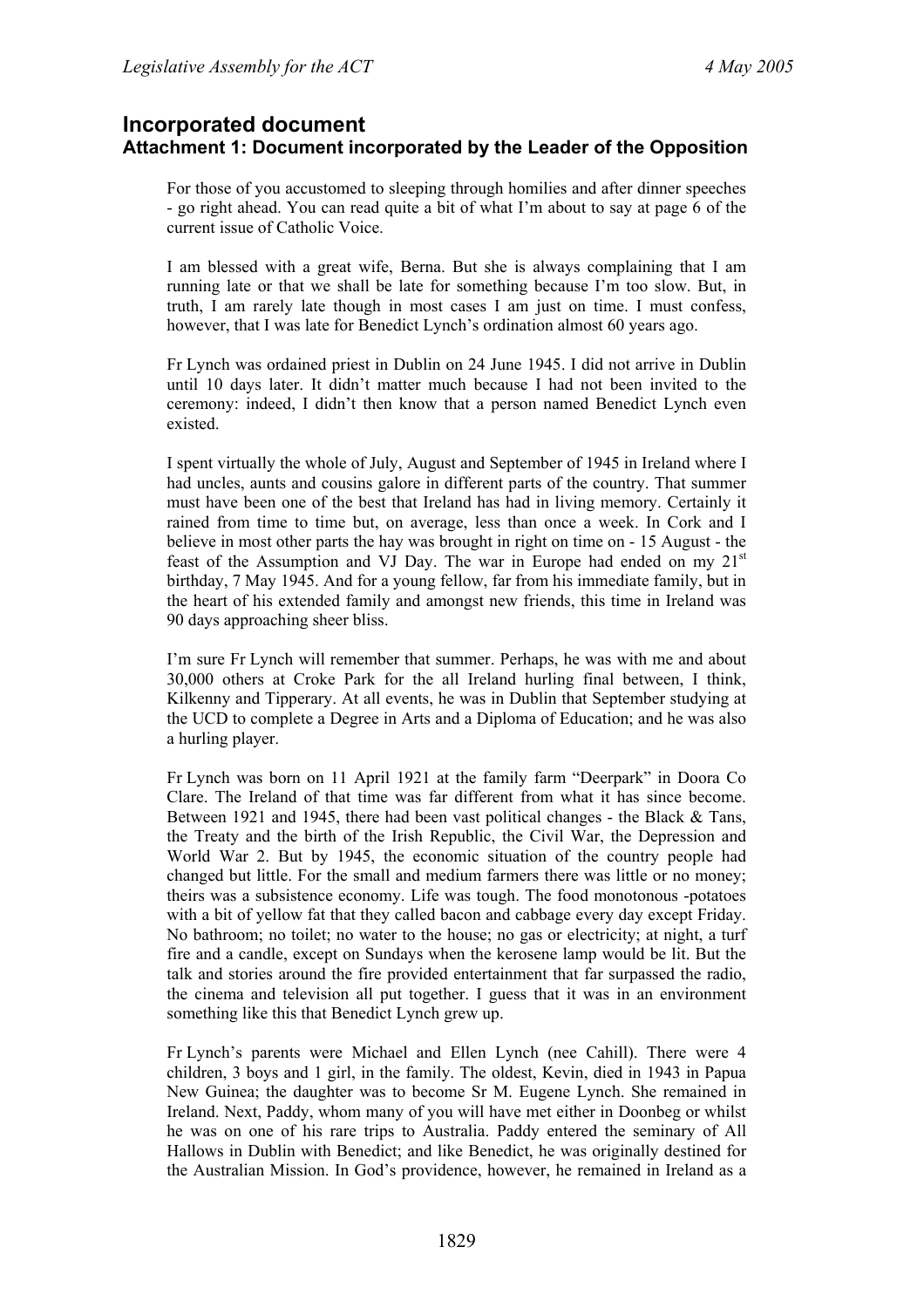fine priest (ultimately the Parish Priest of Doonbeg on the west coast of Co Clare) and a great support to his widowed mother. And Ellen Cahill as Mrs Lynch had need of support from her family. She was not a native of Doora when she married Michael Lynch. She came from some 40 miles away and, in Doora, she was always treated as a stranger. When I first heard that story, I was inclined to take it with, at least, a grain of salt. But later I was to hear a similar tale from my own family. I was visiting my uncle Tom on his farm near Mitchelstown Co Cork. Tom's son in law Seamus Goggin drove Tom and myself into town. We went into one of the better looking bars and each was served a pint of Guinness. After a few minutes Tom said "What are we doing here amongst strangers?" Seanrus explained to me that the people who owned the bar had been in Mitchelstown for only about 40 years. (At the time Tom would have been well over 70. He had been to Dublin once and to Cork city - about 40 miles from home twice).

Fr Lynch arrived in Australia in 1947. I wonder whether any in the Irish church appreciated what a valuable export they were making to Australia and for no material reward whatsoever. I'm sure that few in Australia realised what a treasure we had received. Fr Lynch brought with him a variety of resources -spiritual, ecclesiastical, practical, social - and others too, none of which had then been fully developed. But years of hard work and dedication to the tasks to which he put his hand honed those resources to a fine pitch.

Fr Lynch began his priestly life here as assistant priest in Goulburn where the then Bishop, Terrence McGuire, resided. In 1948, he was transferred to Crookwell. His PP there was Fr., later Mons. Alexander McGilvray, a man who, in my judgment, would have made an excellent "boss" for any young curate. Fr Lynch claims that it was in Crookwell that he learned, amongst other things, the game of hockey. It is perhaps debateable whether he ever learned the rules of hockey but he developed a great enthusiasm for the game, an enthusiasm that lasted long after he left Crookwell. In 1949, when he was only 28, the Bishop appointed Fr Lynch to be Inspector of Catholic schools in the Diocese.

In the latter part of 1952, I came to Canberra from Melbourne to "try it out for a few months". In 1953, Bema and I were married in Melbourne but came back to Canberra, again for a few months.

When Fr Lynch came to Canberra in 1954, we were already here - not settled here but here. By this time, the former diocese of Goulburn had been made an Archdiocese - the Archdiocese of Canberra and Goulburn. In 1953, Fr Eris O'Brien, was appointed our Archbishop. Initially, he lived with all the priests in Canberra in what was and still is, the Archbishop's House. I think it is right to say that there were then only 3 Catholic Churches in Canberra - St Christopher's, St Mary's (then called St Patricks I think) and a somewhat make-shift Church in the Causeway. Most Masses were celebrated in halls wherever arrangements could be made for them. The development of Canberra was then starting to gain some real momentum; when tiny old settlements like Yarralumla, Deakin and O'Connor were expanding 20-fold to become full blown new suburbs and lose their grazing sheep in the process.

It was into this developing church and city that the young Fr Lynch, still only 33, came to exercise whatever talents he might have had and to make his contribution.

He was quickly aware that there were in the Canberra Hostels hundreds of young people many of them Catholics and all of them far from home, family and friends.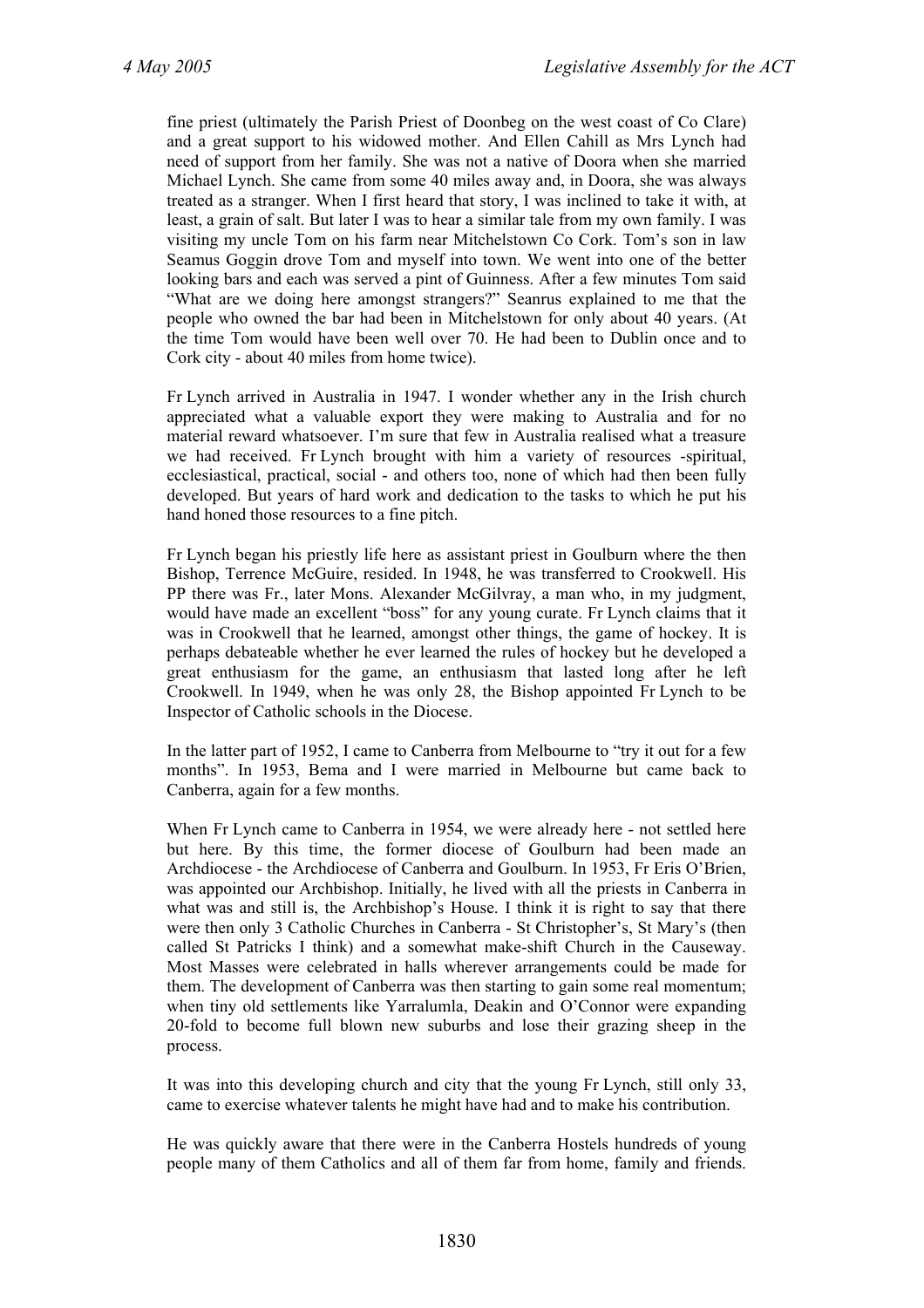He immediately set to work to try to improve their lot, both spiritually and socially and in the sporting field.

On the spiritual front, he established the first praesidium of the Legion of Mary, partly as a welcoming group for young people and partly to encourage prayer as part of their lives.

On the social front, he established the Marian Club, a social club for young Catholics though members' friends who were not Catholic were also admitted to membership. Fr Lynch knew that a social club that met in some presbytery or church hall or even some place like the Albert Hall would not get off the ground. But he also knew that everyone in Canberra liked to go to the Hotel Canberra, the swankiest social venue in Canberra. It was then managed by a Mr Thorley Thorpe who was not a Catholic. By means that, as far as I know, have never been explained, Mr Thorpe was persuaded to make rooms at the hotel available for the monthly meetings of the Marian Club at some nominal fee. The Club was an instant success and continued to thrive long after Fr Lynch had handed on the reins of the Club to others.

In the Ireland that Fr Lynch left, the idea of a Catholic sporting club was almost unheard of. Church of Ireland sporting clubs - tennis or hockey or soccer or cricket were common enough in the bigger cities. But these were organised by the small minority religious groups. In Australia, where Catholics were in the minority, there was a long tradition of Catholic sporting groups or clubs. The CLTA for tennis; the CYMS and the YCW for football and cricket and billiards and snooker. Hockey being Fr Lynch's sport, he immediately set about organising the St Patrick's Hockey Club. For a number of years, he and some other Canberra priests played in the team in its formative years. St Patrick's remains one of the premier hockey clubs in Canberra today. Members and former members of that club have turned out in numbers tonight to celebrate its founder's  $60<sup>th</sup>$  anniversary of ordination.

In all these organisations, Fr Lynch remained a significant force until he was formally transferred as Assistant Priest to Fr Morgan O'Connor at Yarralumla when it was established as a parish in 1959.

With Fr Pat Cusack, however, he had worked mainly in Yarralumla for 1 or 2 years prior to 1959. He had acquired 2 houses close to the Church and school in one of which the PP still lives.

Yarralumla was to be my Parish. It was new; the foundation stone for the school (which was to serve as our church for a number of years) was laid by the Apostolic Delegate, Archbishop Carboni in September 1956. The school had been built without any government assistance and there was much to be done in and around the building. Fr Lynch and Fr Cusack led the work by example. Yarralumla is much indebted to both priests.

Whilst he was at Yarralumla, Fr Lynch introduced the Cursillo movement to Canberra. He started mainly with young people from Yarralumla but it soon spread. Like so much else of his work, the Cursillo movement continues to thrive.

In 1965, Fr Lynch was appointed the founding PP of Holy Trinity Parish, Curtin. He quickly acquired, on behalf of the Archdiocese, a house in Dawson Street close to the land that had been set aside for Church and school. The lounge room he turned into a chapel where he celebrated Mass every day except Sunday. On Sundays, Mass was said in the Hughes Community school hall.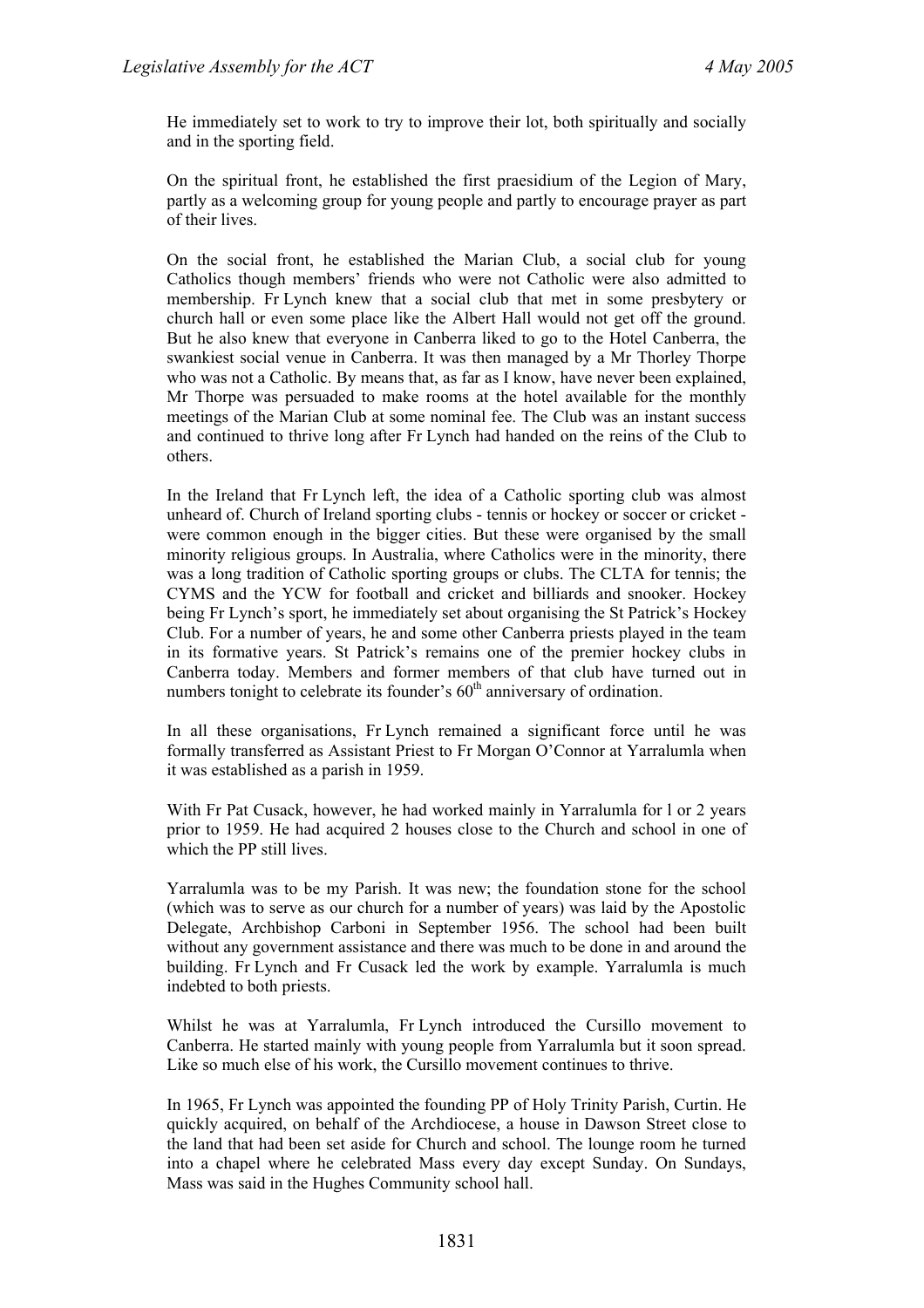With time on his hands when he first went to Curtin, Fr Lynch had an important role in planning extensions to the school at St Peter Chanel's, the building of which he, in fact, supervised during the absence of the PP on a visit to Ireland.

At about this time, Government assistance for the construction of independent scools in Canberra was introduced and Fr Lynch was quick to take advantage of it probably the first to do so. Someone has said "Plan big, small plans generate no enthusiasm". Fr Lynch did plan big and his plans did generate enthusiasm. Holy Trinity school was commenced in 1966. On completion of the school, the celebration of Mass and the sacraments was transferred to the school hall. But the PP was not content to continue without a Church. In 1971, with a mixture of support and opposition from the Parishioners, the decision was taken to build a church. How that decision was taken has never been clear to me. Kevin Curtin and Associates of Sydney were commissioned to produce the original designs with Ernst Munns as their man on the spot. As one would expect, they received careful and precise instructions from their client. The result is that Curtin has one of the most beautiful churches in Canberra - the building with all its furnishings and art work - its sanctuary, its stations, statues and stained glass make a well integrated whole. Its accompanying presbytery provides a comfortable and functional home for the parish clergy. I believe that the church and school complex in Curtin were very nearly paid for by the time Fr Lynch left Curtin in 1987. Some of the means used to raise the funds were innovative - and included re-cycling paper collection and the car raffle. All this, of course, required enthusiastic support from lots of people. And that has been one of Fr Lynch's great qualities - he has always been able to recruit people to assist generously and enthusiastically in the execution of his plans.

If one looks at all the other enterprises in which Fr Lynch was actively engaged during his years in Curtin, one might be excused for thinking that the building and fund raising projects must have been managed by someone else. Fr Lynch with Pat Pentony and one or two others laid the foundations for Catholic Marriage Guidance and Social Welfare. He looked after the local Conference of the St Vincent de Paul society. And he carried out his priestly and ministerial functions with both enthusiasm and reverence. Many here will know that the Mass on Sundays took an hour - it didn't matter how short the readings happened to be or if the Eucharistic Prayer was the shortest available - short readings demanded a long homily.

Left to himself, I suspect that Fr Lynch would have been happy to remain PP at Curtin for the rest of his days.

In 1987, however, the Archbishop asked if he would relinquish Curtin and accept appointment as the first priest for priests in the archdiocese. Not without misgivings, he accepted that appointment. His official title was, I think, the Director of the Ministry to Priests. He moved to one of the houses in Yarralumla - 55 Hopetoun Circuit - that he had acquired on behalf of the Archdiocese in the mid 1950's. For the next two years, he laid solid foundations for this new Ministry which I think continues to this day.

In 1989, Fr Lynch was appointed Parish Priest of Cobargo with the much larger seaside town of Bermagui as part of the parish. He was now 68 and it might have been thought that his enthusiasm for new developments would have waned. But not so! First, he looked to the church at Bermagui. I suspect that his full vision for that church has not been realised. But much has been done there. A new entrance, designed to serve as an extension to the church accommodation and a meeting room with kitchen facilities has been built. When that was done, he turned his attention to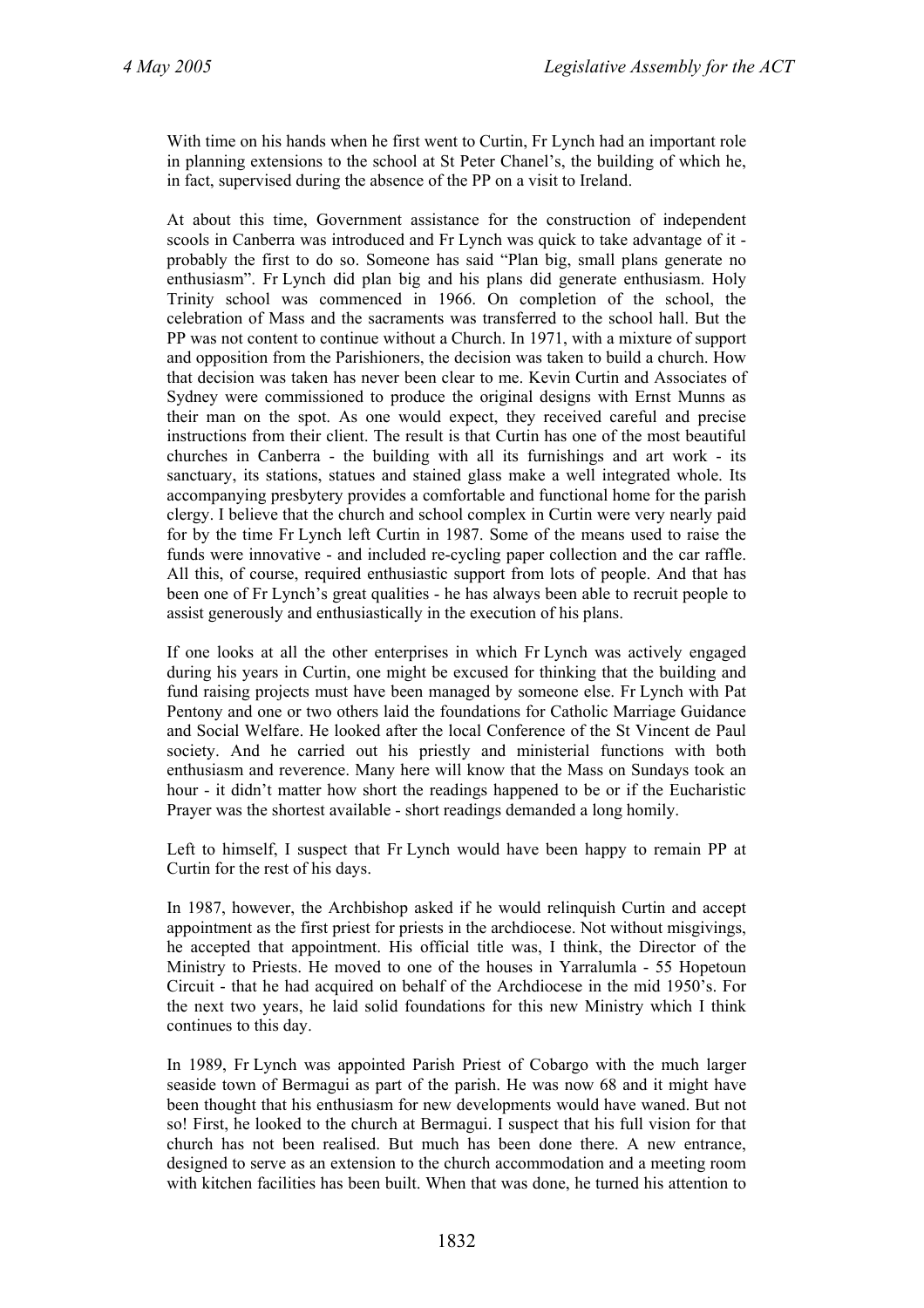the furnishing of the sanctuary. When I first saw the Bermagui church in about 1990 or 91, I was immediately struck by the make up of the sanctuary. The altar, the pulpit, the baptismal font and much else seemed to be made for the most part of a collection of laminex and three ply. That may be to the taste of some. But not to Fr Lynch's. He had his old architect friend Ernst Munns, who had worked with him on the Curtin church and who was by this time a dying man draw plans for the refurbishment of the sanctuary. Ernst did these in pencil sketches, but he died before he could complete the plans. Fr Lynch, however, pressed on and completed the refurbishment in exquisite air dried native timbers. The sanctuary is now one of great beauty.

In the last 5 years, he has not been idle. He has bought himself a house in Bermagui opposite the church in what I think is not the best street in the town but the second best. He has also commissioned the re-leading of the stained glass windows of the church at Cobargo. He will tell you himself whether they are yet completed.

In addition to all the activities and enterprises to which I have adverted, Fr Lynch was also a gardener, a pastoralist and cattle dealer. In every parish to which he was attached, he always found time to keep a vegetable garden. The other two occupations he engaged in only when he visited his old home in Doora. On arrival there he would buy a few young cattle, pasture them on the property and sell them as he was about to leave. I never heard that he suffered a loss on any of these enterprises but surely he must have. No one can be universally successful!

In his relations with the motor car he has not been universally successful. He has been involved in two serious accidents, either one of which could have sent him home - to his eternal home. I believe that in the first he had a passenger, a fellow priest, who maybe thought he was in heaven. The car was on its roof. Both driver and passenger were hanging by their seat belts when the passenger said "Where are we Barney?"

All these activities to which I have adverted were undertaken not as objects in themselves but as adjuncts to his primary vocation which has been to bring the Mass, the sacraments and pastoral guidance and support to all people in the communities of which he became a part.

Fr Lynch has told me that he had never really contemplated retiring and thought he would go out in a box. But last year, the Archbishop raised with him the question of retirement. As he pondered the matter overnight, he realised that he was tired and that it was time to relinquish the responsibilities of a parish. He says that he really didn't know how to go about asking leave to retire and that, in the end, he was most grateful to the Archbishop for having relieved him of the need to make that decision. His retirement will be fully effective when parishes on the south coast are amalgamated on 1 July. By that time I expect he will be in Ireland for a well earned holiday after celebrating, with others who were ordained with him the actual  $60<sup>th</sup>$ anniversary of ordination.

I believe that we have all profited from knowing Fr Lynch and being exposed to his influence. I do not mean that we have profited financially. My experience is quite to the contrary. When I recall his life in the years that I have known him, I cannot but think of the parable of the talents. He was given many talents by his maker. He did not hide them under a bushell or bury them in the ground. He put them all to work to the glory of God and to the true well-being of all those who came in contact with him. I am, and I expect all of you here tonight are, the better for having known him and worked with him and enjoyed his company.